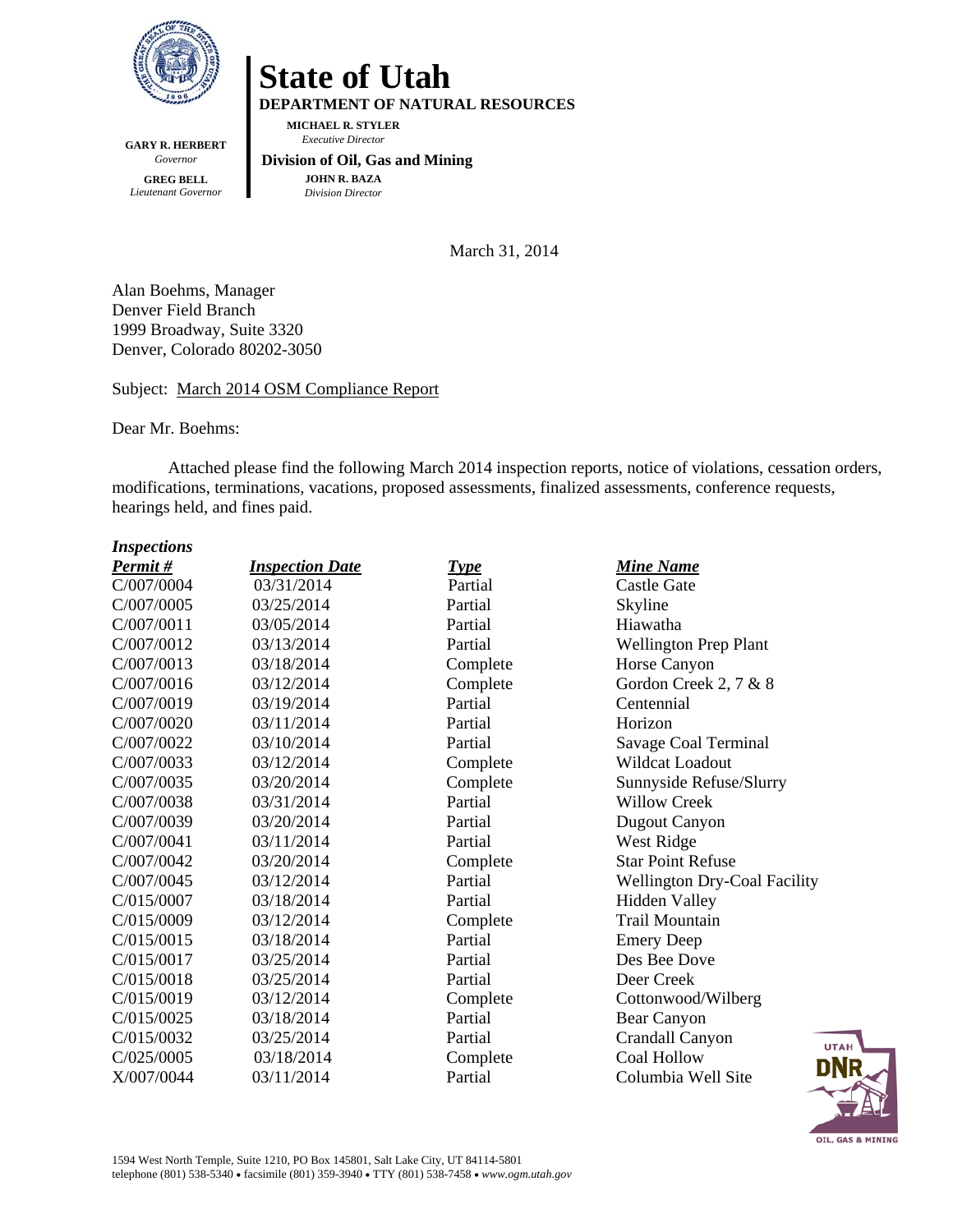| <b>NOV/CO Termination Date</b>                      |                                     |                        |                      |                                 |
|-----------------------------------------------------|-------------------------------------|------------------------|----------------------|---------------------------------|
| Permit#                                             | <b>Date Issued</b>                  | <b>Date Terminated</b> | $NOV/CO \#$          | <b>Mine Name</b>                |
| C/007/0033                                          | 11/26/2013                          | 3/13/2014              | #10132               | Wildcat Loadout                 |
| <b>Conference Requests</b><br>Permit#<br>C/025/0005 | <b>Date Requested</b><br>03/18/2014 |                        | $NOV/CO$ #<br>#10135 | <b>Mine Name</b><br>Coal Hollow |

All of the listed inspection reports, modifications, terminations, vacations, assessments and correspondence, included in this envelope have been verified by one of the Permit Supervisors.

Sincerely,

Surgenne Steab

Suzanne Steab Engineering Technician II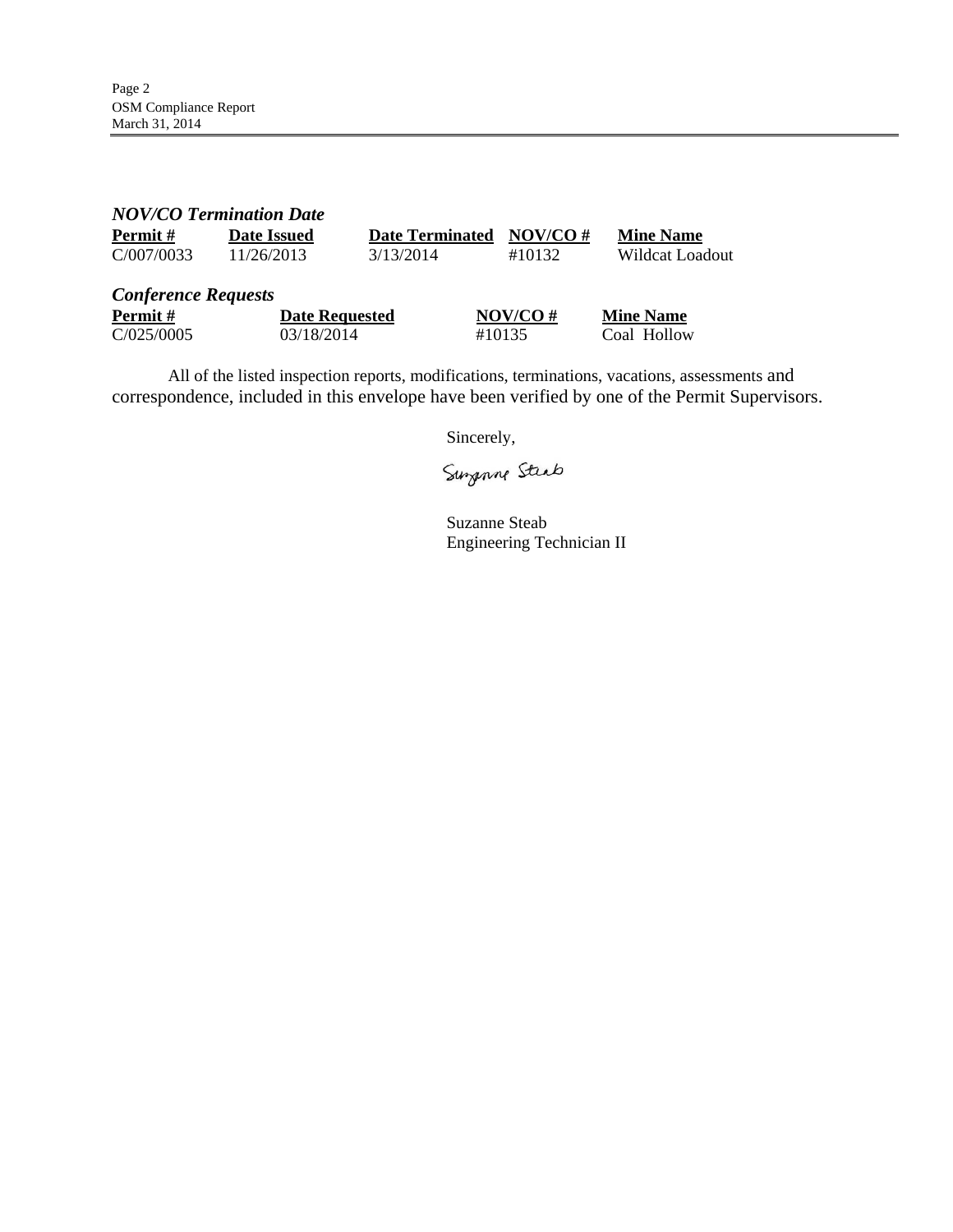

### Lieutenant Governor

# **State of Utah**

**DEPARTMENT OF NATURAL RESOURCES** 

**MICHAEL R. STYLER Executive Director** 

#### Division of Oil, Gas and Mining

**JOHN R. BAZA Division Director** 

| OGM Steve Demczak   |  |
|---------------------|--|
| Company Dennis Ware |  |

## **Inspection Report**

| Permit Number:   | C0070004                   |
|------------------|----------------------------|
| Inspection Type: | PARTIAI                    |
| Inspection Date: | Monday, March 31, 2014     |
| Start Date/Time: | 3/31/2014 9:00:00 AM       |
| End Date/Time:   | 3/31/2014 11:00:00 AM      |
| Last Inspection: | Tuesday, February 18, 2014 |

Inspector: Steve Demczak,

Weather: Cloudy, 40's

InspectionID Report Number: 3800

Accepted by: jhelfric 4/1/2014

|                          | Permitee: CASTLE GATE HOLDING CO         |                            |
|--------------------------|------------------------------------------|----------------------------|
|                          | Operator: CASTLE GATE HOLDING CO         |                            |
| Site: CASTLE GATE MINE   |                                          |                            |
|                          | Address: PO BOX 30, HELPER UT 84526-0030 |                            |
| County: <b>CARBON</b>    |                                          |                            |
|                          | Permit Type: PERMANENT COAL PROGRAM      |                            |
| Permit Status: RECLAIMED |                                          |                            |
| <b>Current Acreages</b>  | <b>Mineral Ownership</b>                 | <b>Types of Operations</b> |
| 7,619.00 Total Permitted | Federal                                  | <b>Underground</b>         |

| 7,619.00 Total Permitted |       |
|--------------------------|-------|
| 5.56 Total Disturbed     |       |
| <b>Phase I</b>           | 62.42 |
| <b>Phase II</b>          | 58.10 |
| <b>Phase III</b>         | 57.44 |

| eral Ownership          |  |
|-------------------------|--|
| $\triangledown$ Federal |  |
| $\vee$ State            |  |
| $\vee$ County           |  |
| $\vee$ Fee              |  |
| $\Box$ Other            |  |

**Surface Loadout Processing**

**Reprocessing**

**Report summary and status for pending enforcement actions, permit conditions, Division Orders, and amendments:**

The permittee received Phase III bond release on October 2012 from the majority of the site.. The two sub-stations and adit #1 are not released. These areas are less than 3 acres. The permittee will request Phase III bond release for these areas in 2014.

The sites are well vegetated.

No violations were issued.

**Inspector's Signature:**

Inspector ID Number: 39 Steve Demczak,



OIL, GAS & MINING

Note59#h% inspection reppt does not constitute an affidavit of compliance, with the regulatory program of the Division of Oil, Gas and Mining. telephone (801) 538-5340 · facsimile (801) 359-3940 · TTY (801) 538-7458 · www.ogm.utah.gov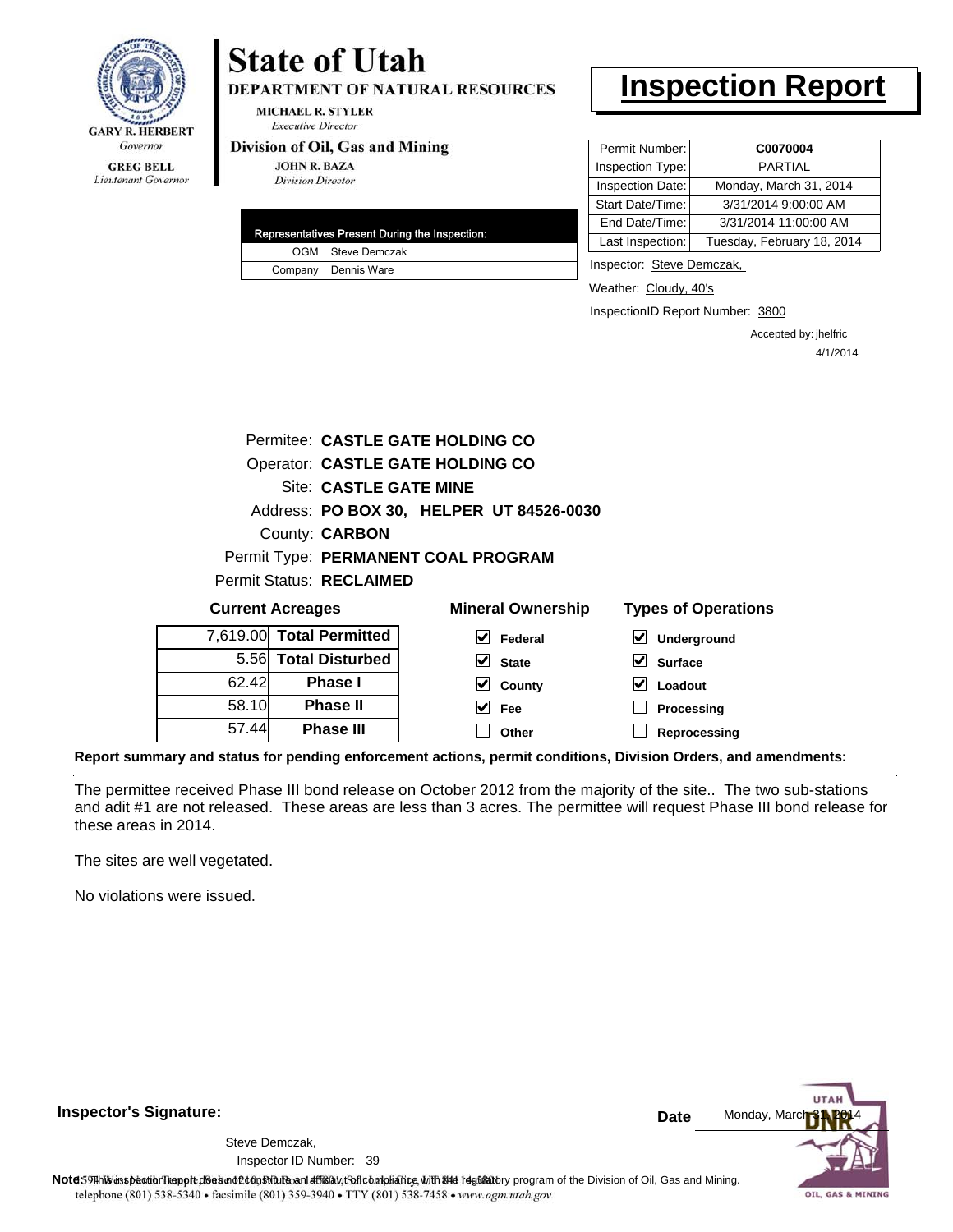#### *REVIEW OF PERMIT, PERFORMANCE STANDARDS PERMIT CONDITION REQUIREMENTS*

*1. Substantiate the elements on this inspection by checking the appropriate performance standard.*

 *a. For COMPLETE inspections provide narrative justification for any elements not fully inspected unless element is not appropriate to the site, in which case check Not Applicable.*

 *b. For PARTIAL inspections check only the elements evaluated.*

*2. Document any noncompliance situation by reference the NOV issued at the appropriate performance standard listed below.*

*3. Reference any narratives written in conjunction with this inspection at the appropriate performace standard listed below.*

|     |                                                               | Evaluated               | Not Applicable Comment |                         | Enforcement |
|-----|---------------------------------------------------------------|-------------------------|------------------------|-------------------------|-------------|
| 1.  | Permits, Change, Transfer, Renewal, Sale                      | $\overline{\mathsf{v}}$ |                        | V                       |             |
| 2.  | Signs and Markers                                             | $\overline{\mathbf{v}}$ |                        | $\blacktriangledown$    |             |
| 3.  | Topsoil                                                       | $\overline{\mathbf{v}}$ |                        | $\overline{\mathsf{v}}$ |             |
| 4.a | Hydrologic Balance: Diversions                                | $\blacktriangledown$    |                        | $\blacktriangledown$    |             |
| 4.b | Hydrologic Balance: Sediment Ponds and Impoundments           |                         | V                      |                         |             |
| 4.c | Hydrologic Balance: Other Sediment Control Measures           | $\overline{\mathbf{v}}$ |                        | $\blacktriangledown$    |             |
| 4.d | Hydrologic Balance: Water Monitoring                          |                         |                        |                         |             |
| 4.e | Hydrologic Balance: Effluent Limitations                      |                         |                        |                         |             |
| 5.  | <b>Explosives</b>                                             |                         |                        |                         |             |
| 6.  | Disposal of Excess Spoil, Fills, Benches                      |                         |                        |                         |             |
| 7.  | Coal Mine Waste, Refuse Piles, Impoundments                   |                         |                        |                         |             |
| 8.  | Noncoal Waste                                                 | $\overline{\mathsf{v}}$ |                        | $\overline{\mathbf{v}}$ |             |
| 9.  | Protection of Fish, Wildlife and Related Environmental Issues |                         |                        |                         |             |
| 10. | Slides and Other Damage                                       | $\blacktriangledown$    |                        | ⊽                       |             |
| 11. | Contemporaneous Reclamation                                   |                         |                        |                         |             |
| 12. | <b>Backfilling And Grading</b>                                | $\overline{\mathbf{v}}$ |                        | $\blacktriangledown$    |             |
| 13. | Revegetation                                                  |                         |                        |                         |             |
| 14. | Subsidence Control                                            |                         |                        |                         |             |
| 15. | <b>Cessation of Operations</b>                                |                         |                        |                         |             |
|     | 16.a Roads: Construction, Maintenance, Surfacing              |                         |                        |                         |             |
|     | 16.b Roads: Drainage Controls                                 |                         |                        |                         |             |
| 17. | <b>Other Transportation Facilities</b>                        |                         |                        |                         |             |
| 18. | Support Facilities, Utility Installations                     |                         |                        |                         |             |
|     | 19. AVS Check                                                 |                         |                        |                         |             |
| 20. | Air Quality Permit                                            |                         |                        |                         |             |
| 21. | Bonding and Insurance                                         |                         |                        |                         |             |
|     | 22. Other                                                     |                         |                        |                         |             |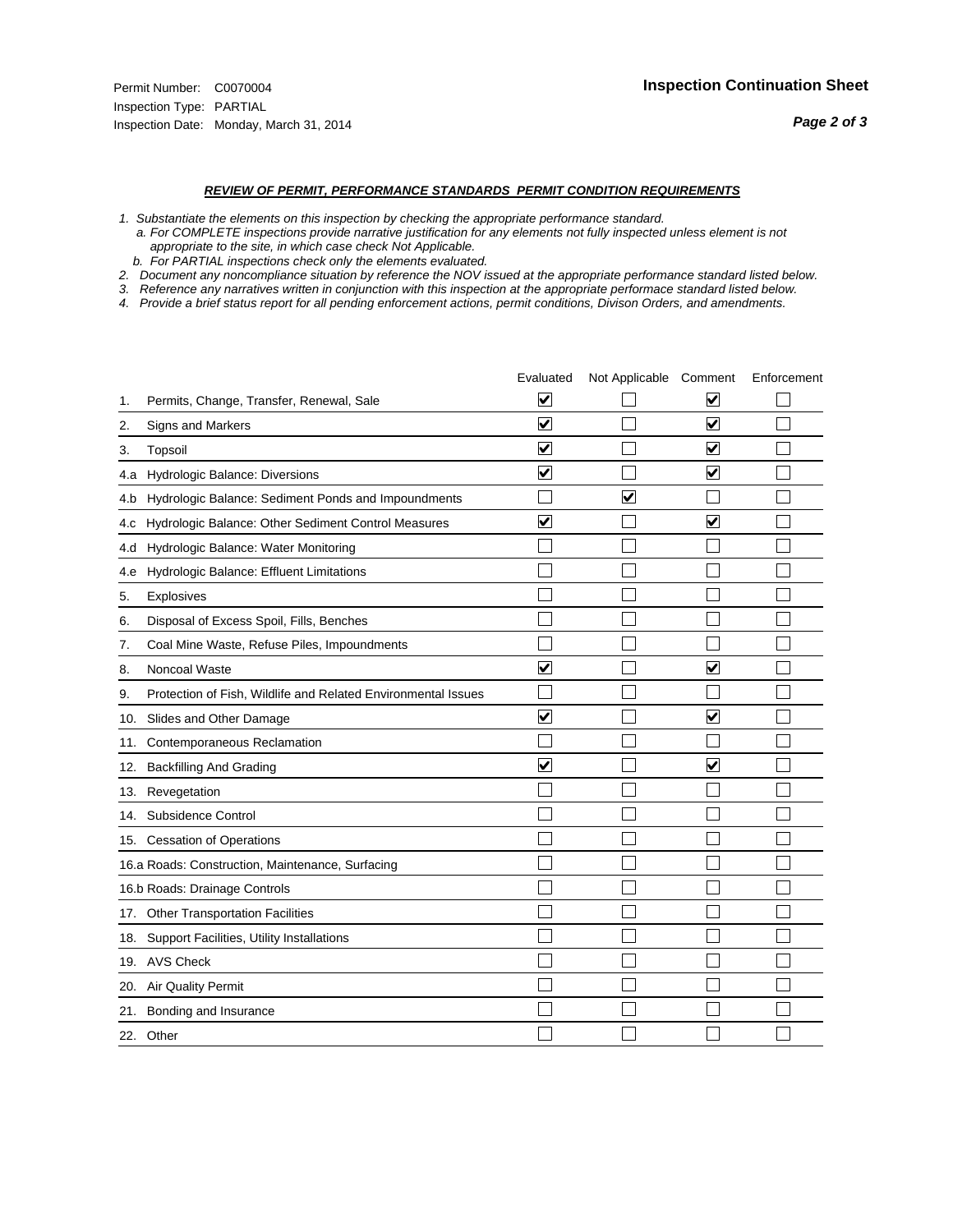#### **1. Permits, Change, Transfer, Renewal, Sale**

In 2014 the permittee will be submitting an application for Phase III bond release of two sub-station and Adit #1. The total area is less than 3 acres.

#### **2. Signs and Markers**

The identification sign is located in front of adit #1 reclamation. The information on the sign meets the minimum requirements of the R645 Coal Rules. The permittee put a new lock on gate at Mine #3.

#### **3. Topsoil**

There was a rain storm yesterday and there were no signs of erosion today, All topsoil was used in reclamation. The topsoil appeared to be stable.

#### **4.a Hydrologic Balance: Diversions**

The diversion at adit #1 is opening and functioning as designed. The diversion had water flow last night due to rainstorm. The grasses inside the diversion were laying flat.

#### **4.c Hydrologic Balance: Other Sediment Control Measures**

The reclaim site is completely pocked for sediment control.

#### **8. Noncoal Waste**

The sites were clear of non-coal waste materials.

#### **10. Slides and Other Damage**

No slides or other damage was noticed during the inspection.

#### **12. Backfilling And Grading**

All three sites in my opinion meet AOC.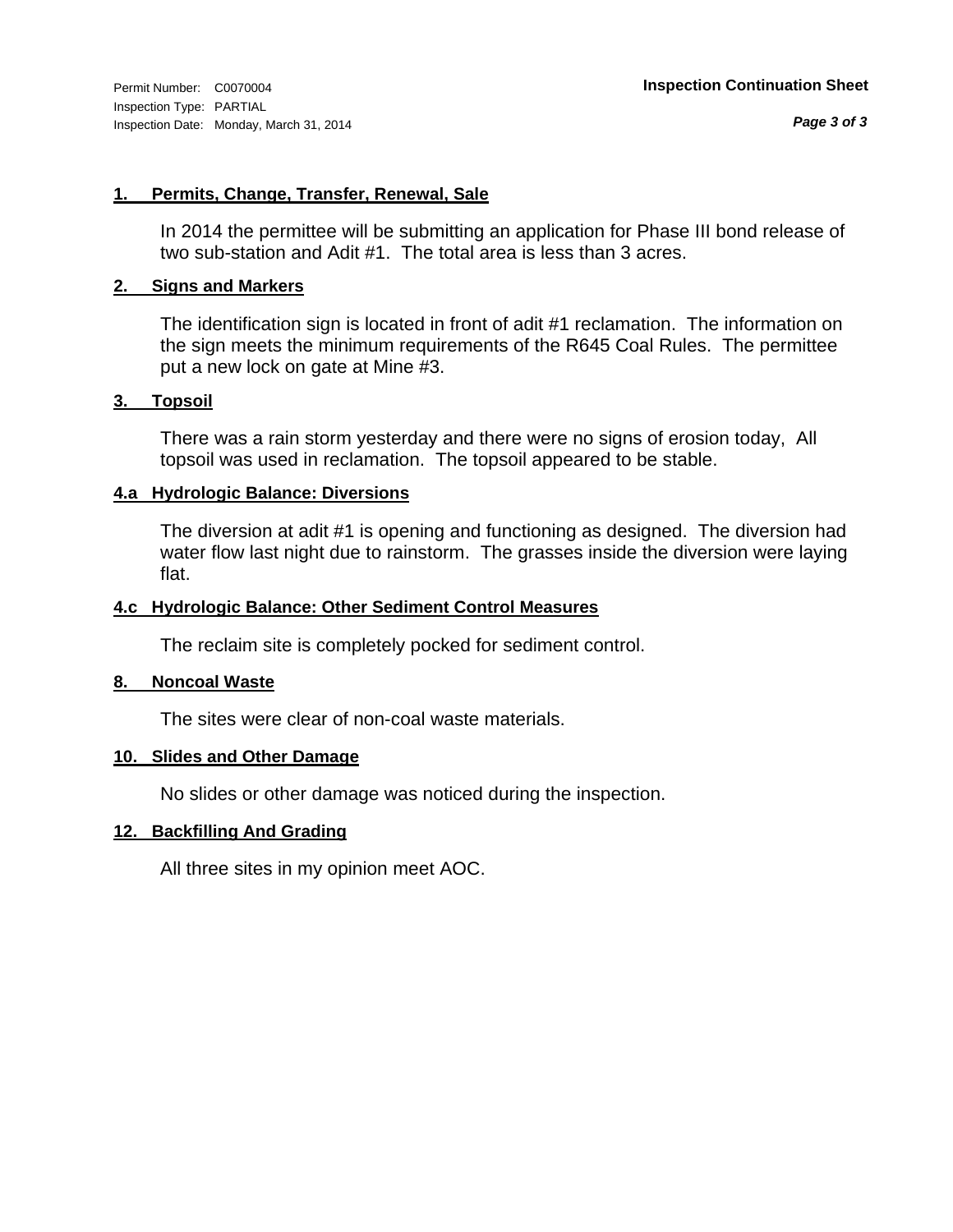

Lieutenant Governor

# **State of Utah**

DEPARTMENT OF NATURAL RESOURCES

**MICHAEL R. STYLER Executive Director** 

#### Division of Oil, Gas and Mining

**JOHN R. BAZA Division Director** 

| <b>Representatives Present During the Inspection:</b> |
|-------------------------------------------------------|
| OGM Amanda Daniels                                    |
| Company Gregg Galecki                                 |

## **Inspection Report**

| Permit Number: I | C0070005                   |
|------------------|----------------------------|
| Inspection Type: | PARTIAL                    |
| Inspection Date: | Tuesday, March 25, 2014    |
| Start Date/Time: | 3/25/2014 9:30:00 AM       |
| End Date/Time:   | 3/25/2014 11:30:00 AM      |
| Last Inspection: | Tuesday, February 25, 2014 |

Inspector: Amanda Daniels,

Weather: 40F, Clear

InspectionID Report Number: 3791

Accepted by:

|                           | Permitee: CANYON FUEL COMPANY           |                            |
|---------------------------|-----------------------------------------|----------------------------|
|                           | <b>Operator: CANYON FUEL COMPANY</b>    |                            |
| <b>Site: SKYLINE MINE</b> |                                         |                            |
|                           | Address: HC 35 BOX 380, HELPER UT 84526 |                            |
| County: <b>CARBON</b>     |                                         |                            |
|                           | Permit Type: PERMANENT COAL PROGRAM     |                            |
| Permit Status: ACTIVE     |                                         |                            |
| <b>Current Acreages</b>   | <b>Mineral Ownership</b>                | <b>Types of Operations</b> |
| 0,611.41 Total Permitted  | <b>Federal</b>                          | <b>Underground</b>         |

| <b>Current Acreages</b>   | <b>Mineral Ownership</b>      | <b>Types of Operat</b>                       |
|---------------------------|-------------------------------|----------------------------------------------|
| 10,611.41 Total Permitted | V<br>Federal                  | $\vert\mathbf{v}\vert$<br><b>Underground</b> |
| 121.97 Total Disturbed    | $\overline{\mathbf{V}}$ State | <b>Surface</b>                               |
| <b>Phase I</b>            | County                        | Loadout                                      |
| <b>Phase II</b>           | V<br>Fee                      | Processing                                   |
| <b>Phase III</b>          | Other                         | Reprocessing                                 |
|                           |                               |                                              |

**Report summary and status for pending enforcement actions, permit conditions, Division Orders, and amendments:**

Mine surface facilities were inspected as well as the train loadout, waste rock facility, and winter quarters fan breakout site.



**Inspector's Signature:**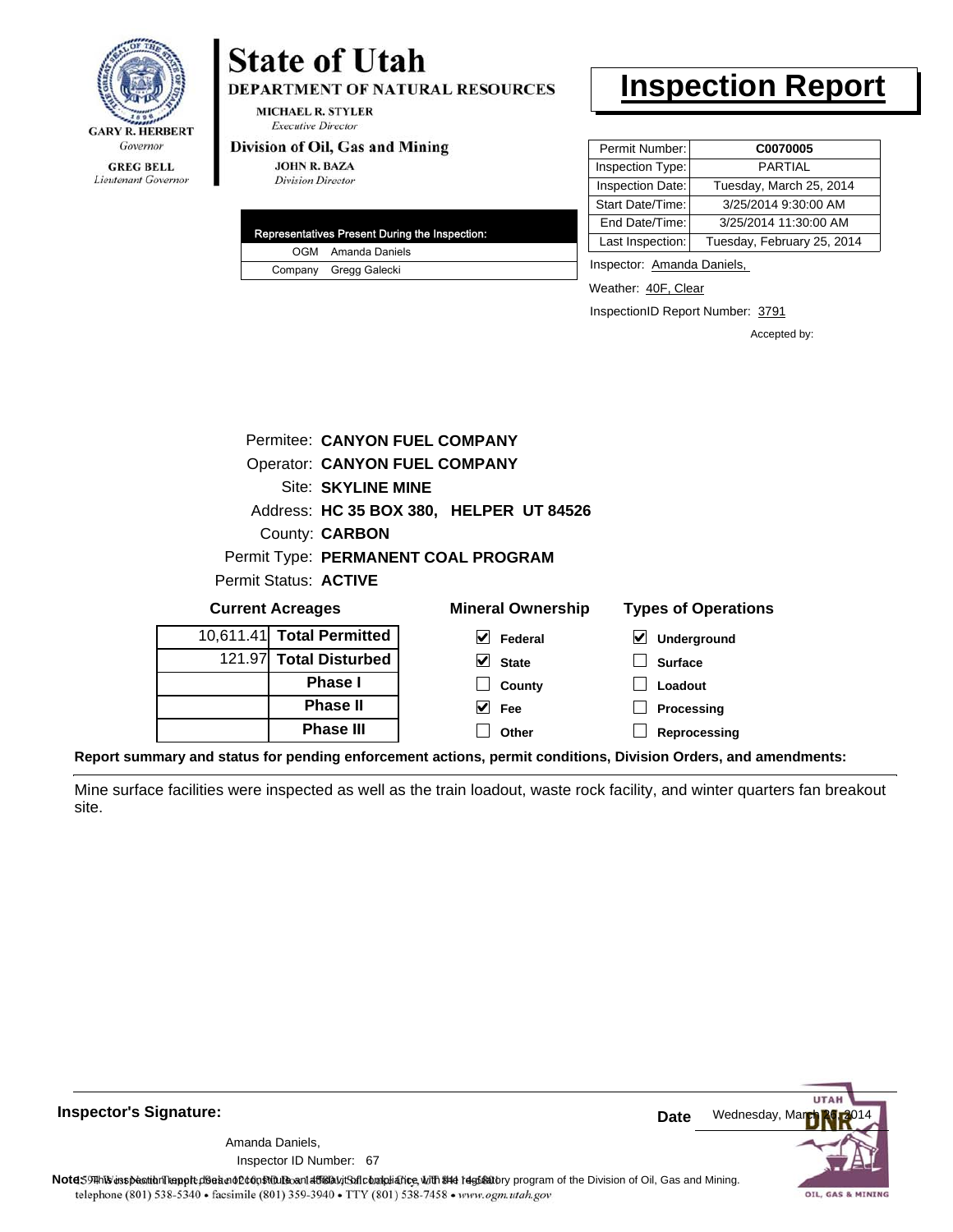#### *REVIEW OF PERMIT, PERFORMANCE STANDARDS PERMIT CONDITION REQUIREMENTS*

*1. Substantiate the elements on this inspection by checking the appropriate performance standard.*

 *a. For COMPLETE inspections provide narrative justification for any elements not fully inspected unless element is not appropriate to the site, in which case check Not Applicable.*

 *b. For PARTIAL inspections check only the elements evaluated.*

*2. Document any noncompliance situation by reference the NOV issued at the appropriate performance standard listed below.*

*3. Reference any narratives written in conjunction with this inspection at the appropriate performace standard listed below.*

|     |                                                               | Evaluated               | Not Applicable Comment |                         | Enforcement |
|-----|---------------------------------------------------------------|-------------------------|------------------------|-------------------------|-------------|
| 1.  | Permits, Change, Transfer, Renewal, Sale                      |                         |                        |                         |             |
| 2.  | <b>Signs and Markers</b>                                      | $\overline{\mathbf{v}}$ |                        | $\overline{\mathbf{v}}$ |             |
| 3.  | Topsoil                                                       | $\overline{\mathbf{v}}$ |                        | $\overline{\mathbf{v}}$ |             |
| 4.a | Hydrologic Balance: Diversions                                |                         |                        |                         |             |
| 4.b | Hydrologic Balance: Sediment Ponds and Impoundments           | $\blacktriangledown$    |                        | ⊻                       |             |
| 4.C | Hydrologic Balance: Other Sediment Control Measures           |                         |                        |                         |             |
| 4.d | Hydrologic Balance: Water Monitoring                          | $\overline{\mathbf{v}}$ |                        | $\blacktriangledown$    |             |
| 4.e | Hydrologic Balance: Effluent Limitations                      |                         |                        |                         |             |
| 5.  | Explosives                                                    |                         |                        |                         |             |
| 6.  | Disposal of Excess Spoil, Fills, Benches                      |                         |                        |                         |             |
| 7.  | Coal Mine Waste, Refuse Piles, Impoundments                   | $\overline{\mathbf{v}}$ |                        | $\overline{\mathsf{v}}$ |             |
| 8.  | Noncoal Waste                                                 |                         |                        |                         |             |
| 9.  | Protection of Fish, Wildlife and Related Environmental Issues |                         |                        |                         |             |
| 10. | Slides and Other Damage                                       |                         |                        |                         |             |
| 11. | Contemporaneous Reclamation                                   |                         |                        |                         |             |
| 12. | <b>Backfilling And Grading</b>                                |                         |                        |                         |             |
| 13. | Revegetation                                                  |                         |                        |                         |             |
| 14. | Subsidence Control                                            |                         |                        |                         |             |
| 15. | <b>Cessation of Operations</b>                                |                         |                        |                         |             |
|     | 16.a Roads: Construction, Maintenance, Surfacing              |                         |                        |                         |             |
|     | 16.b Roads: Drainage Controls                                 |                         |                        |                         |             |
| 17. | <b>Other Transportation Facilities</b>                        |                         |                        |                         |             |
| 18. | Support Facilities, Utility Installations                     |                         |                        |                         |             |
|     | 19. AVS Check                                                 |                         |                        |                         |             |
| 20. | Air Quality Permit                                            |                         |                        |                         |             |
| 21. | Bonding and Insurance                                         |                         |                        |                         |             |
|     | 22. Other                                                     |                         |                        |                         |             |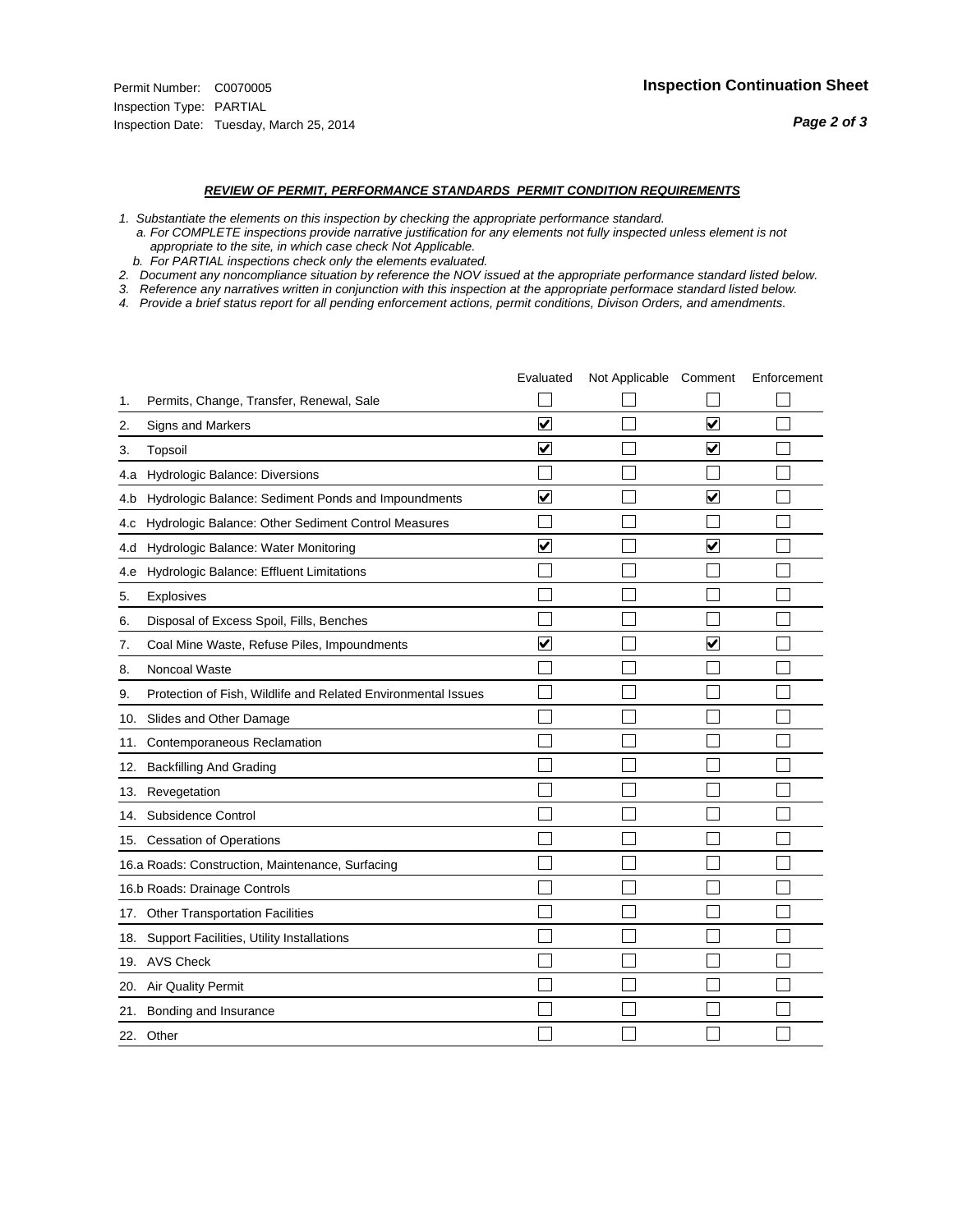#### **2. Signs and Markers**

Topsoil piles were appropriately marked as well as entrances to all permitted areas.

#### **3. Topsoil**

The main topsoil pile at the mine facility appears to be well vegetated.

#### **4.b Hydrologic Balance: Sediment Ponds and Impoundments**

Ponds appeared to be in good conditions. Outfall sampling was taking place during the inspection.

#### **4.d Hydrologic Balance: Water Monitoring**

Water monitoring information has been submitted to the DOGM database as required in the permit.

#### **7. Coal Mine Waste, Refuse Piles, Impoundments**

Refuse piles were inspected and no uncontrolled erosion appeared to be taking place. It was indicated that the waste rock facility may be mined sometime this summer for use at a coal processing plant.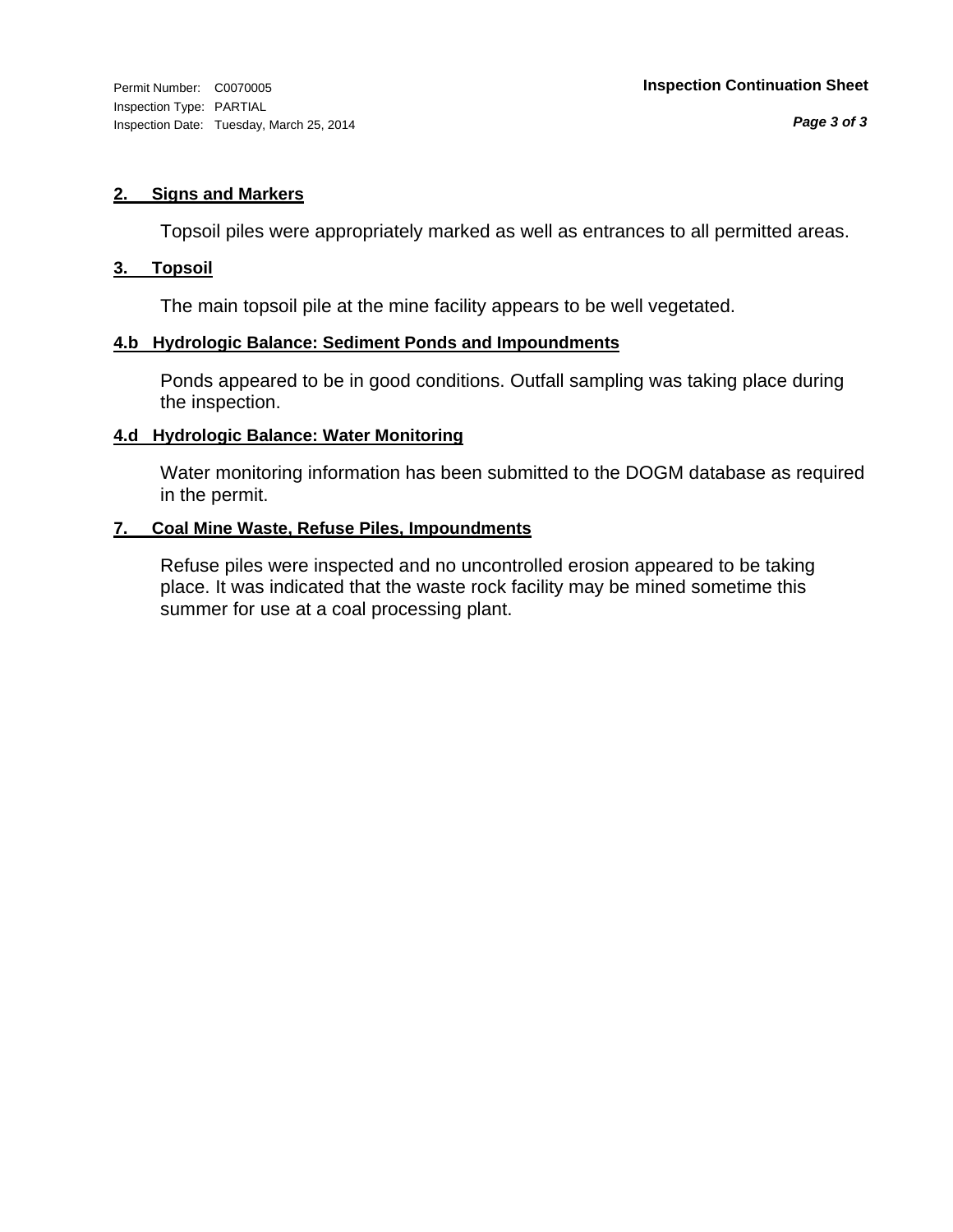

# **State of Utah**

**DEPARTMENT OF NATURAL RESOURCES** 

**MICHAEL R. STYLER Executive Director** 

#### Division of Oil, Gas and Mining

**JOHN R. BAZA Division Director** 

| Representatives Present During the Inspection: |
|------------------------------------------------|
| Company Dana Jenkins                           |
| OGM Steve Demczak                              |

## **Inspection Report**

| Permit Number:   | C0070011                  |
|------------------|---------------------------|
| Inspection Type: | <b>PARTIAL</b>            |
| Inspection Date: | Wednesday, March 05, 2014 |
| Start Date/Time: | 3/5/2014 10:00:00 AM      |
| End Date/Time:   | 3/5/2014 3:00:00 PM       |
| Last Inspection: | Monday, January 20, 2014  |

Inspector: Steve Demczak,

Weather: Sunny, 40's

InspectionID Report Number: 3777

Accepted by: jhelfric 3/13/2014

|                         |                                | Permitee: HIAWATHA COAL CO INC            |                            |
|-------------------------|--------------------------------|-------------------------------------------|----------------------------|
|                         | Operator: HIAWATHA COAL CO INC |                                           |                            |
|                         | Site: HIAWATHA MINE            |                                           |                            |
|                         |                                | Address: PO BOX 1240, HUNTINGTON UT 84528 |                            |
|                         | County: <b>CARBON</b>          |                                           |                            |
|                         |                                | Permit Type: PERMANENT COAL PROGRAM       |                            |
|                         | Permit Status: ACTIVE          |                                           |                            |
|                         |                                |                                           |                            |
| <b>Current Acreages</b> |                                | <b>Mineral Ownership</b>                  | <b>Types of Operations</b> |
|                         | 12,177.00 Total Permitted      | V<br>Federal                              | M<br>Underground           |
|                         | 290.00 Total Disturbed         | V<br><b>State</b>                         | <b>Surface</b>             |
| 95.90                   | Phase I                        | County                                    | Loadout                    |
|                         | <b>Phase II</b>                | M<br>Fee                                  | Processing                 |

**Report summary and status for pending enforcement actions, permit conditions, Division Orders, and amendments:**

The slurry pond #1 and #5 are both inactive. It is likely these slurry ponds will not be active until next spring. Slurry Pond is or near or ready for reclamation. Majority for the coal has been mined this year. There is a small area that still has coal slurry but the ash content may or may not be high.

It was impossible to inspect Middle Fork and Left Fork Canyon. The snow cover was approximately 6 to 10 inches of snow. Most likely this area will not be inspected until next spring. This sites are idle and do not foresee any hazardous condition that could happen to these areas.

The slurry pond #1 is near or now ready for reclamation. It depends on the quality of slurry still within the pile to determine if pond can be reclaimed. It the material is to high in ash then is pile can be reclaimed.

**Inspector's Signature:**

Inspector ID Number: 39 Steve Demczak,



Note59#h% inspection report does not constitute an affidavit of compliance, with the regulatory program of the Division of Oil, Gas and Mining. telephone (801) 538-5340 · facsimile (801) 359-3940 · TTY (801) 538-7458 · www.ogm.utah.gov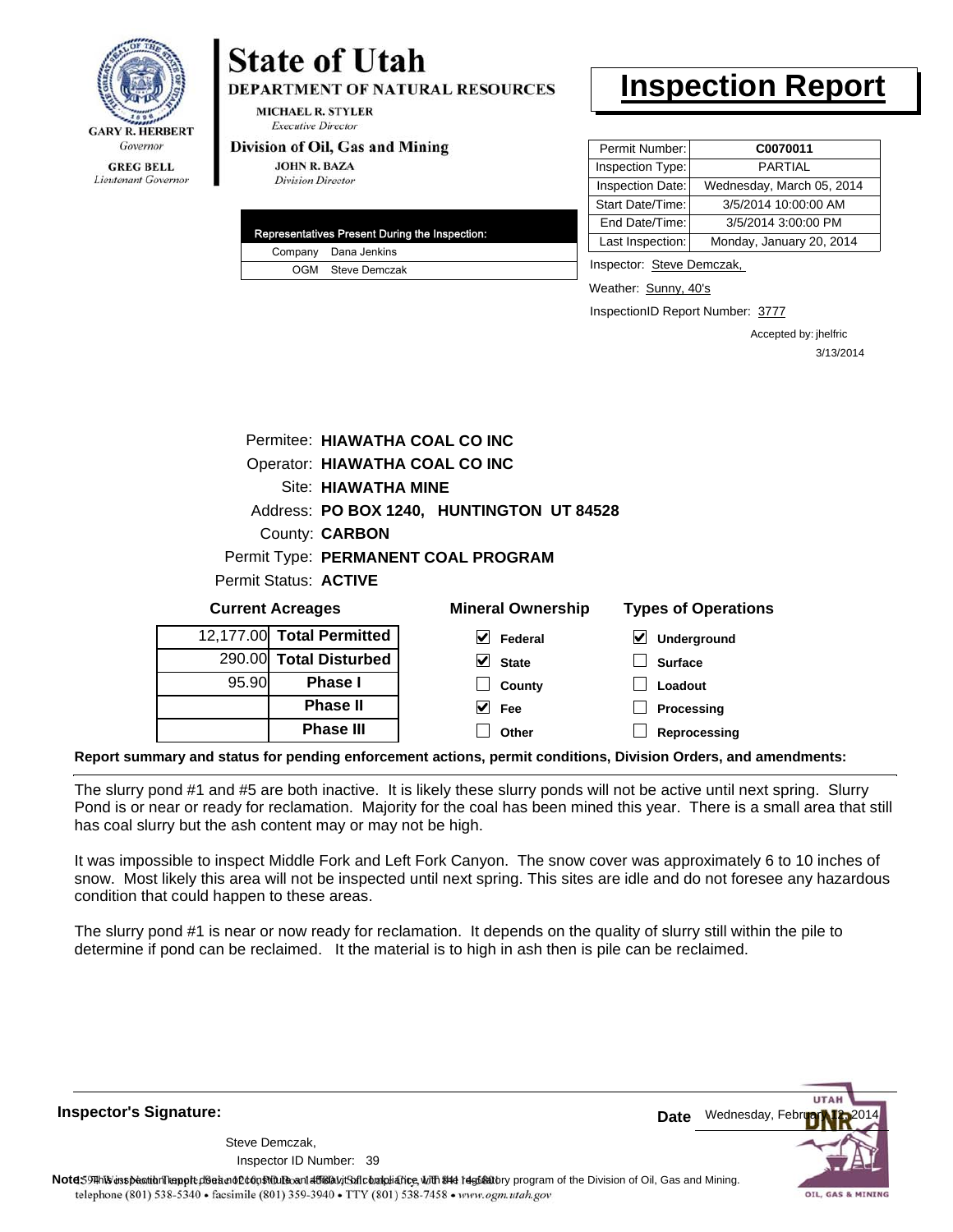#### *REVIEW OF PERMIT, PERFORMANCE STANDARDS PERMIT CONDITION REQUIREMENTS*

*1. Substantiate the elements on this inspection by checking the appropriate performance standard.*

 *a. For COMPLETE inspections provide narrative justification for any elements not fully inspected unless element is not appropriate to the site, in which case check Not Applicable.*

 *b. For PARTIAL inspections check only the elements evaluated.*

*2. Document any noncompliance situation by reference the NOV issued at the appropriate performance standard listed below.*

*3. Reference any narratives written in conjunction with this inspection at the appropriate performace standard listed below.*

|     |                                                               | Evaluated               | Not Applicable Comment |                         | Enforcement |
|-----|---------------------------------------------------------------|-------------------------|------------------------|-------------------------|-------------|
| 1.  | Permits, Change, Transfer, Renewal, Sale                      |                         |                        |                         |             |
| 2.  | Signs and Markers                                             | $\overline{\mathbf{v}}$ |                        | $\blacktriangledown$    |             |
| 3.  | Topsoil                                                       | $\overline{\mathbf{v}}$ |                        | $\overline{\mathsf{v}}$ |             |
| 4.a | Hydrologic Balance: Diversions                                | $\blacktriangledown$    |                        | $\overline{\mathbf{v}}$ |             |
| 4.b | Hydrologic Balance: Sediment Ponds and Impoundments           | $\blacktriangledown$    |                        | V                       |             |
| 4.c | Hydrologic Balance: Other Sediment Control Measures           |                         |                        |                         |             |
| 4.d | Hydrologic Balance: Water Monitoring                          |                         |                        |                         |             |
| 4.e | Hydrologic Balance: Effluent Limitations                      |                         |                        |                         |             |
| 5.  | <b>Explosives</b>                                             |                         |                        |                         |             |
| 6.  | Disposal of Excess Spoil, Fills, Benches                      |                         |                        |                         |             |
| 7.  | Coal Mine Waste, Refuse Piles, Impoundments                   | $\overline{\mathbf{v}}$ |                        | $\overline{\mathbf{v}}$ |             |
| 8.  | Noncoal Waste                                                 | $\overline{\mathsf{v}}$ |                        | $\overline{\mathbf{v}}$ |             |
| 9.  | Protection of Fish, Wildlife and Related Environmental Issues |                         |                        |                         |             |
| 10. | Slides and Other Damage                                       | $\blacktriangledown$    |                        | $\overline{\mathbf{v}}$ |             |
| 11. | Contemporaneous Reclamation                                   |                         | ☑                      |                         |             |
| 12. | <b>Backfilling And Grading</b>                                |                         |                        |                         |             |
| 13. | Revegetation                                                  |                         |                        |                         |             |
| 14. | Subsidence Control                                            |                         |                        |                         |             |
| 15. | <b>Cessation of Operations</b>                                |                         |                        |                         |             |
|     | 16.a Roads: Construction, Maintenance, Surfacing              | ⊽                       |                        | V                       |             |
|     | 16.b Roads: Drainage Controls                                 | $\overline{\mathbf{v}}$ |                        | $\overline{\mathbf{v}}$ |             |
| 17. | <b>Other Transportation Facilities</b>                        |                         |                        |                         |             |
| 18. | Support Facilities, Utility Installations                     |                         |                        |                         |             |
|     | 19. AVS Check                                                 |                         |                        |                         |             |
| 20. | Air Quality Permit                                            |                         |                        |                         |             |
| 21. | Bonding and Insurance                                         |                         |                        |                         |             |
|     | 22. Other                                                     |                         |                        |                         |             |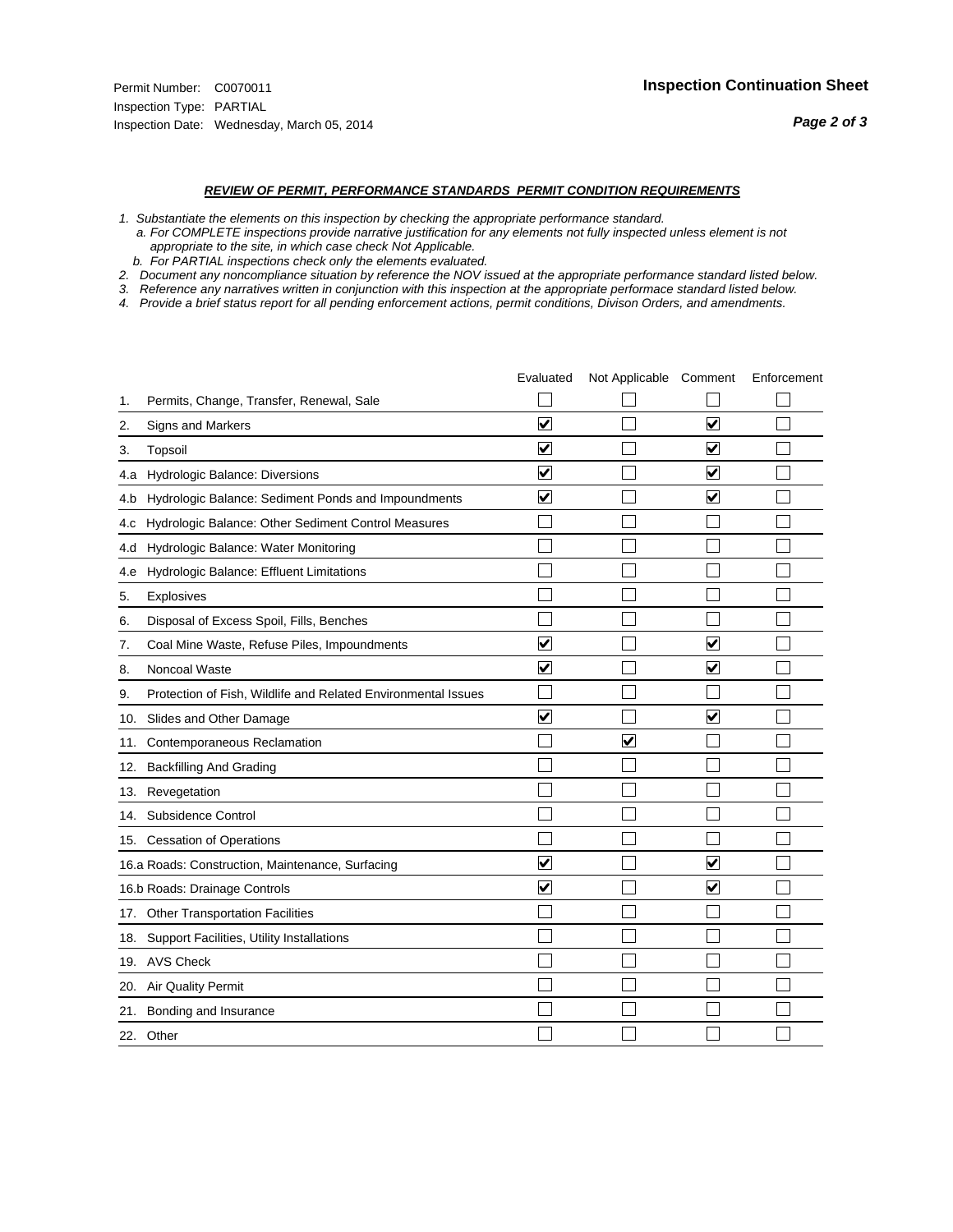#### **2. Signs and Markers**

The identification signs are next to the roads to the mine site. The identification sign meets the minimum requirements of the R645 Coal Rules.

#### **3. Topsoil**

The topsoil piles were slightly snow covered. There were no signs of wind or water erosion. The topsoil piles are well covered with vegetation.

#### **4.a Hydrologic Balance: Diversions**

The permittee is preparing equipment for cleaning diversions, and culverts and the Middle Fork road. It will take several weeks for this to be completed. This depends on weather conditions. I inspected several diversions. Many on diversions will need spring cleaning. Sediment has started to fill in the diversions.

#### **4.b Hydrologic Balance: Sediment Ponds and Impoundments**

I inspected several of the sediment ponds. They contained little to no water. No water was discharging from the sediment ponds during the inspection. No hazardous conditions were noticed during the inspection.

#### **7. Coal Mine Waste, Refuse Piles, Impoundments**

The refuse piles and slurry ponds were inspected. No activity has taken place since last fall. It is anticipated mining of the refuse will take place in the spring. No hazardous conditions were noticed during the inspection.

#### **8. Noncoal Waste**

The site is general clear of non-coal waste materials.

#### **10. Slides and Other Damage**

No slides were noticed during the inspection.

#### **16.a Roads: Construction, Maintenance, Surfacing**

Roads are snow covered.

#### **16.b Roads: Drainage Controls**

Diversions will need spring cleaning from sediment.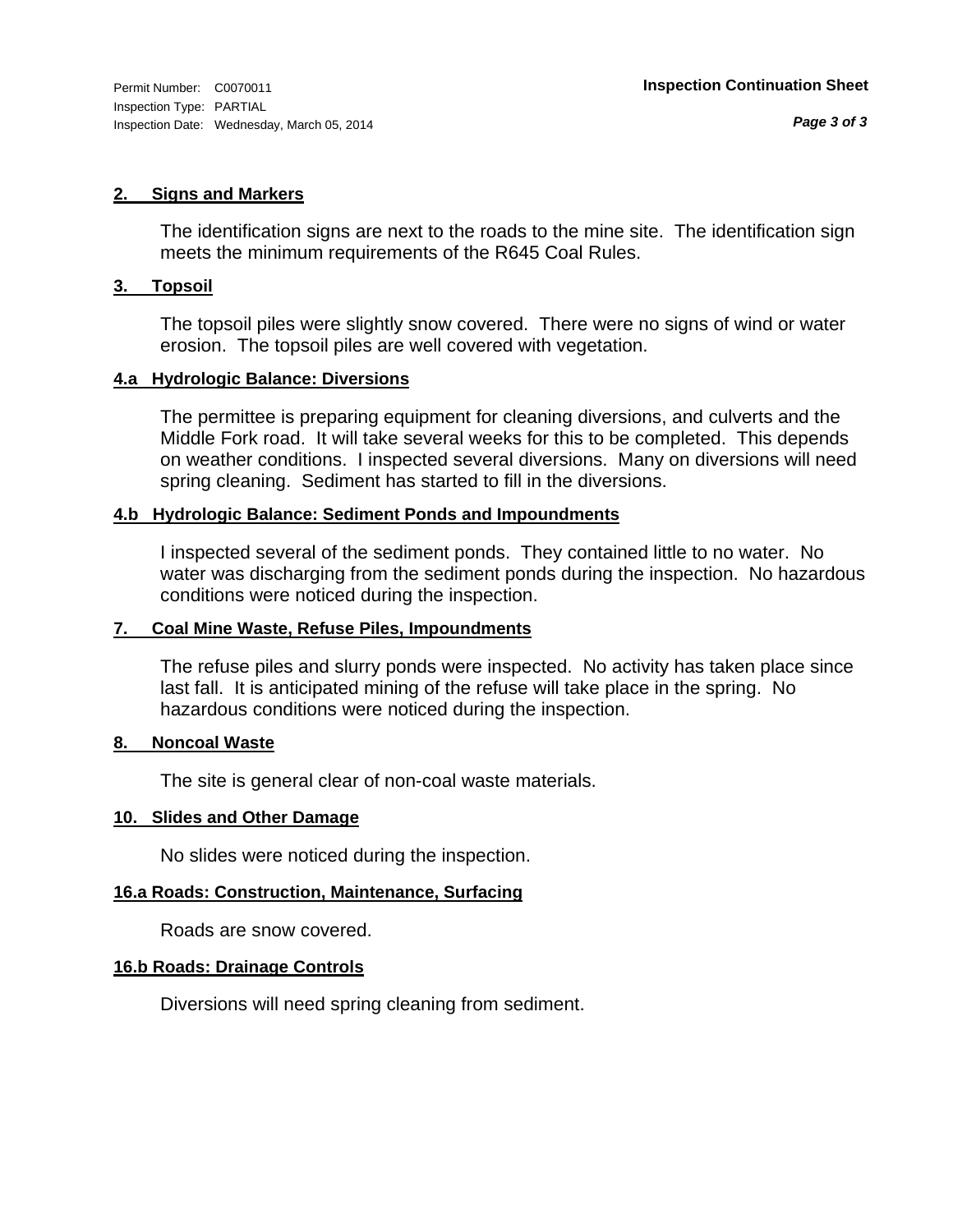

# **State of Utah**

**DEPARTMENT OF NATURAL RESOURCES** 

**MICHAEL R. STYLER Executive Director** 

#### Division of Oil, Gas and Mining

**JOHN R. BAZA Division Director** 

|  | Representatives Present During the Inspection: |
|--|------------------------------------------------|
|  | Company Patrick Collins                        |
|  | OGM Steve Demczak                              |

## **Inspection Report**

| Permit Number:   | C0070012                    |
|------------------|-----------------------------|
| Inspection Type: | PARTIAL                     |
| Inspection Date: | Thursday, March 13, 2014    |
| Start Date/Time: | 3/13/2014 9:00:00 AM        |
| End Date/Time:   | 3/13/2014 4:00:00 PM        |
| Last Inspection: | Thursday, February 13, 2014 |

Inspector: Steve Demczak,

Weather: Sunny, 50's

InspectionID Report Number: 3786

Accepted by:

|                             |                       | Permitee: PRICE RIVER TERMINAL, LLC       |                                   |
|-----------------------------|-----------------------|-------------------------------------------|-----------------------------------|
|                             |                       | Operator: WATCO TRANSLOADING, LLC         |                                   |
|                             |                       | Site: WELLINGTON PREPARATION PLANT        |                                   |
|                             |                       | Address: PO BOX 337, SPRINGVILLE UT 84663 |                                   |
|                             | County: <b>CARBON</b> |                                           |                                   |
|                             |                       | Permit Type: PERMANENT COAL PROGRAM       |                                   |
| Permit Status: ACTIVE       |                       |                                           |                                   |
| <b>Current Acreages</b>     |                       | <b>Mineral Ownership</b>                  | <b>Types of Operations</b>        |
| $1.572.50$ Tatal Darmittaal |                       |                                           | the company's company's company's |

| 1,573.50 Total Permitted | Federal      | Underground    |
|--------------------------|--------------|----------------|
| 392.00 Total Disturbed   | <b>State</b> | <b>Surface</b> |
| Phase I                  | County       | Loadout        |
| <b>Phase II</b>          | <b>Fee</b>   | Processing     |
| <b>Phase III</b>         | Other        | Reprocessing   |
|                          |              |                |

**Report summary and status for pending enforcement actions, permit conditions, Division Orders, and amendments:**

The permittee wants to add a train track spur to the site for loading of crude oil. At the present time the site is used for trans-loading of oil from trucks to rail containers.

The permittee is in the process of cleaning coal fines on the Westside of the property. MSHA has stopped this project and requesting safety training and safety advisor on the property.

There is no action on the eastside of property were the slurry ponds are located.

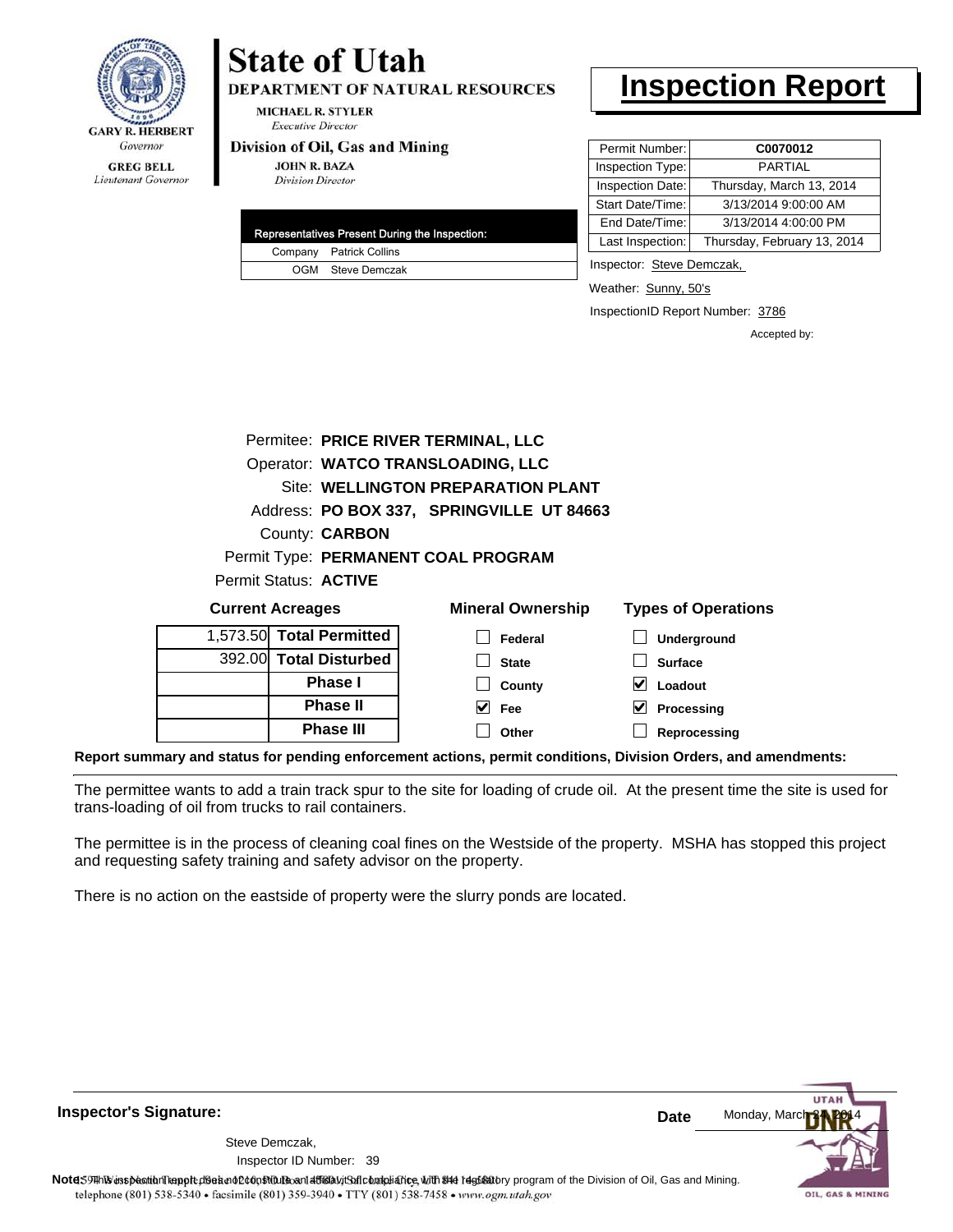#### *REVIEW OF PERMIT, PERFORMANCE STANDARDS PERMIT CONDITION REQUIREMENTS*

*1. Substantiate the elements on this inspection by checking the appropriate performance standard.*

 *a. For COMPLETE inspections provide narrative justification for any elements not fully inspected unless element is not appropriate to the site, in which case check Not Applicable.*

 *b. For PARTIAL inspections check only the elements evaluated.*

*2. Document any noncompliance situation by reference the NOV issued at the appropriate performance standard listed below.*

*3. Reference any narratives written in conjunction with this inspection at the appropriate performace standard listed below.*

|     |                                                               | Evaluated               | Not Applicable Comment |                         | Enforcement |
|-----|---------------------------------------------------------------|-------------------------|------------------------|-------------------------|-------------|
| 1.  | Permits, Change, Transfer, Renewal, Sale                      |                         |                        |                         |             |
| 2.  | <b>Signs and Markers</b>                                      | $\overline{\mathbf{v}}$ |                        | $\overline{\mathbf{v}}$ |             |
| 3.  | Topsoil                                                       | $\overline{\mathsf{v}}$ |                        | $\overline{\mathbf{v}}$ |             |
| 4.a | Hydrologic Balance: Diversions                                | ⊽                       |                        | $\blacktriangledown$    |             |
| 4.b | Hydrologic Balance: Sediment Ponds and Impoundments           | $\blacktriangledown$    |                        | ⊻                       |             |
| 4.C | Hydrologic Balance: Other Sediment Control Measures           | $\blacktriangledown$    |                        |                         |             |
| 4.d | Hydrologic Balance: Water Monitoring                          | ☑                       |                        |                         |             |
| 4.e | Hydrologic Balance: Effluent Limitations                      |                         |                        |                         |             |
| 5.  | Explosives                                                    |                         | ⊽                      |                         |             |
| 6.  | Disposal of Excess Spoil, Fills, Benches                      |                         | V                      |                         |             |
| 7.  | Coal Mine Waste, Refuse Piles, Impoundments                   | $\overline{\mathbf{v}}$ |                        | $\overline{\mathbf{v}}$ |             |
| 8.  | Noncoal Waste                                                 | $\overline{\mathbf{v}}$ |                        | ☑                       |             |
| 9.  | Protection of Fish, Wildlife and Related Environmental Issues |                         |                        |                         |             |
| 10. | Slides and Other Damage                                       |                         |                        |                         |             |
| 11. | Contemporaneous Reclamation                                   |                         |                        |                         |             |
| 12. | <b>Backfilling And Grading</b>                                |                         |                        |                         |             |
| 13. | Revegetation                                                  |                         |                        |                         |             |
| 14. | Subsidence Control                                            |                         |                        |                         |             |
|     | 15. Cessation of Operations                                   | $\blacktriangledown$    |                        | $\blacktriangledown$    |             |
|     | 16.a Roads: Construction, Maintenance, Surfacing              |                         |                        |                         |             |
|     | 16.b Roads: Drainage Controls                                 |                         |                        |                         |             |
|     | 17. Other Transportation Facilities                           |                         |                        |                         |             |
| 18. | Support Facilities, Utility Installations                     | $\overline{\mathbf{v}}$ |                        | $\overline{\mathbf{v}}$ |             |
|     | 19. AVS Check                                                 |                         |                        |                         |             |
| 20. | Air Quality Permit                                            |                         |                        |                         |             |
|     | 21. Bonding and Insurance                                     |                         |                        |                         |             |
|     | 22. Other                                                     |                         |                        |                         |             |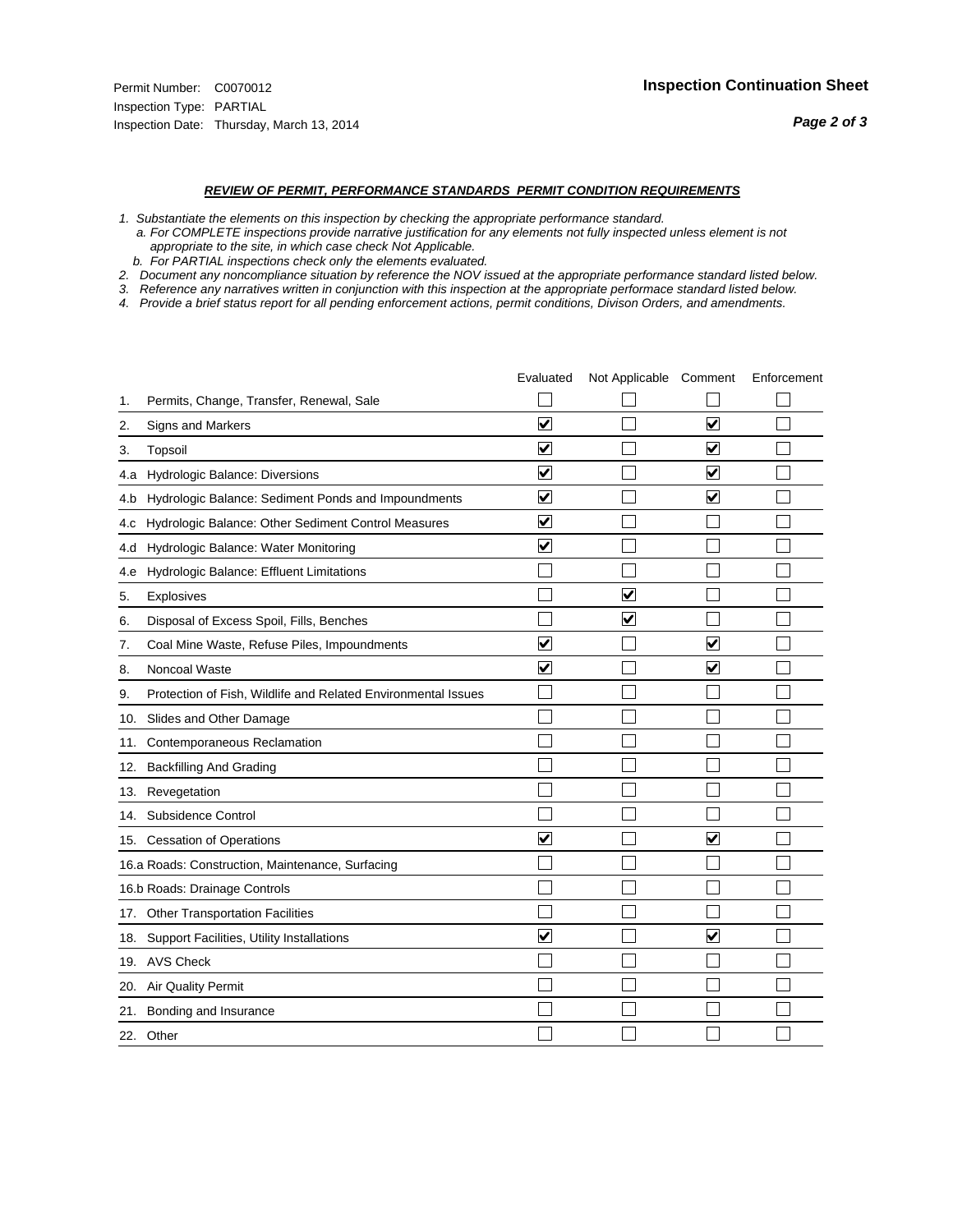Inspection Type: PARTIAL Inspection Date: Thursday, March 13, 2014

#### **2. Signs and Markers**

The permittee installed new identifications from roads leading to public access. The information contains within the signs meet the R645 Coal Rules. They have also installed new MSHA signs.

#### **3. Topsoil**

Topsoil pile was stable with no signs of water or wind erosion.

#### **4.a Hydrologic Balance: Diversions**

The diversions were open and functioning as designed. Some spring cleaning will likely be needed. No water was flowing within the diversions during the inspection.

#### **4.b Hydrologic Balance: Sediment Ponds and Impoundments**

The Dryer pond contained water but was not discharging during the inspection. No hazardous conditions were noticed during the inspection. There was some surface water in some of the other sediment ponds. The embankments were stable.

#### **7. Coal Mine Waste, Refuse Piles, Impoundments**

The refuse and slurry ponds were inspected. No hazardous conditions were noticed during the inspection. The course refuse pile appears to be stable.

#### **8. Noncoal Waste**

The premittee has been cleaning the site of non-coal waste material. They have removed steel structure used for transport of slurry to the slurry ponds. They have removed non-coal waste material from the old coal storage area.

#### **15. Cessation of Operations**

The eastside of the property where the slurry ponds are located is inactive. The permittee has taken coal sample of the slurry ponds.

#### **18. Support Facilities, Utility Installations**

The permitee may add a railroad track spur for oil trans-loading.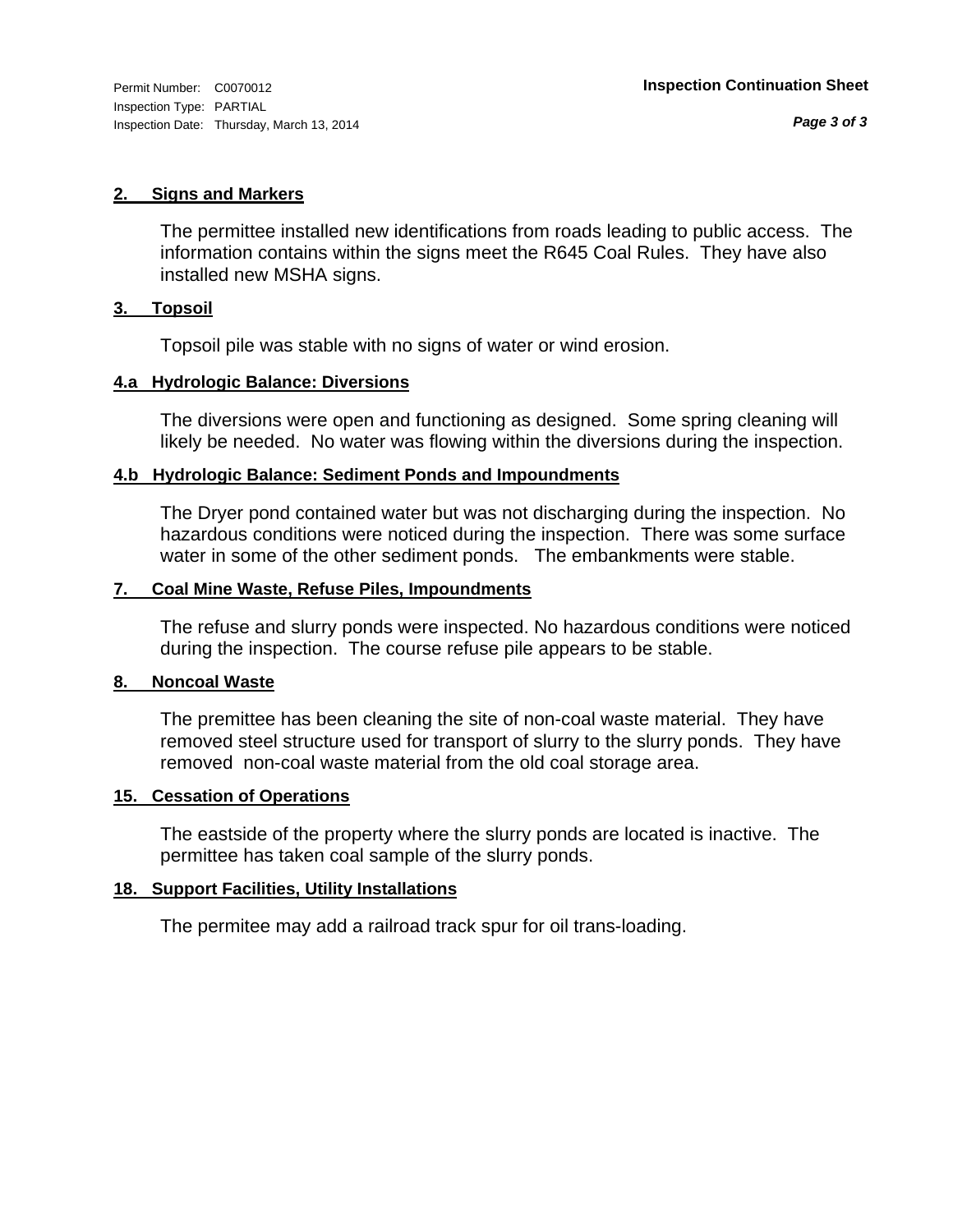

Lieutenant Governor

# **State of Utah**

**DEPARTMENT OF NATURAL RESOURCES** 

**MICHAEL R. STYLER Executive Director** 

#### Division of Oil, Gas and Mining

**JOHN R. BAZA Division Director** 

|  | Representatives Present During the Inspection: |
|--|------------------------------------------------|
|  | OGM James Owen                                 |
|  | Company Jay Marshall                           |

### **Inspection Report**

| Permit Number:   | C0070013                                      |
|------------------|-----------------------------------------------|
| Inspection Type: | <b>COMPLETE</b>                               |
| Inspection Date: | Tuesday, March 18, 2014                       |
| Start Date/Time: | 3/18/2014 10:00:00 AM                         |
| End Date/Time:   | 3/18/2014 3:00:00 PM                          |
|                  | Last Inspection: Wednesday, February 19, 2014 |

Inspector: James Owen,

**Loadout Processing Reprocessing**

Weather: Partly cloudy, 50 degrees F

InspectionID Report Number: 3796

Accepted by:

|                         |                                | Permitee: UTAHAMERICAN ENERGY INC        |   |                                                |  |                            |
|-------------------------|--------------------------------|------------------------------------------|---|------------------------------------------------|--|----------------------------|
|                         |                                | <b>Operator: UTAHAMERICAN ENERGY INC</b> |   |                                                |  |                            |
|                         | <b>Site: HORSE CANYON MINE</b> |                                          |   |                                                |  |                            |
|                         |                                |                                          |   | Address: PO BOX 910, EAST CARBON UT 84520-0910 |  |                            |
|                         |                                | County: <b>CARBON</b>                    |   |                                                |  |                            |
|                         |                                | Permit Type: PERMANENT COAL PROGRAM      |   |                                                |  |                            |
|                         |                                | Permit Status: ACTIVE                    |   |                                                |  |                            |
| <b>Current Acreages</b> |                                |                                          |   | <b>Mineral Ownership</b>                       |  | <b>Types of Operations</b> |
|                         |                                | 5,992.07 Total Permitted                 | M | Federal                                        |  | Underground                |
|                         |                                | 42.60 Total Disturbed                    |   | <b>State</b>                                   |  | <b>Surface</b>             |

**County**

74.26 **Phase II**  $\blacktriangledown$ **Fee** 74.26 **Phase III**  $\Box$ **Other**

**Phase I**

74.26

**Report summary and status for pending enforcement actions, permit conditions, Division Orders, and amendments:**

This was a complete inspection. Arrived unannounced at the West Ridge Mine and proceeded to Lila accompanied by Jay Marshall.

 $\blacktriangledown$ 

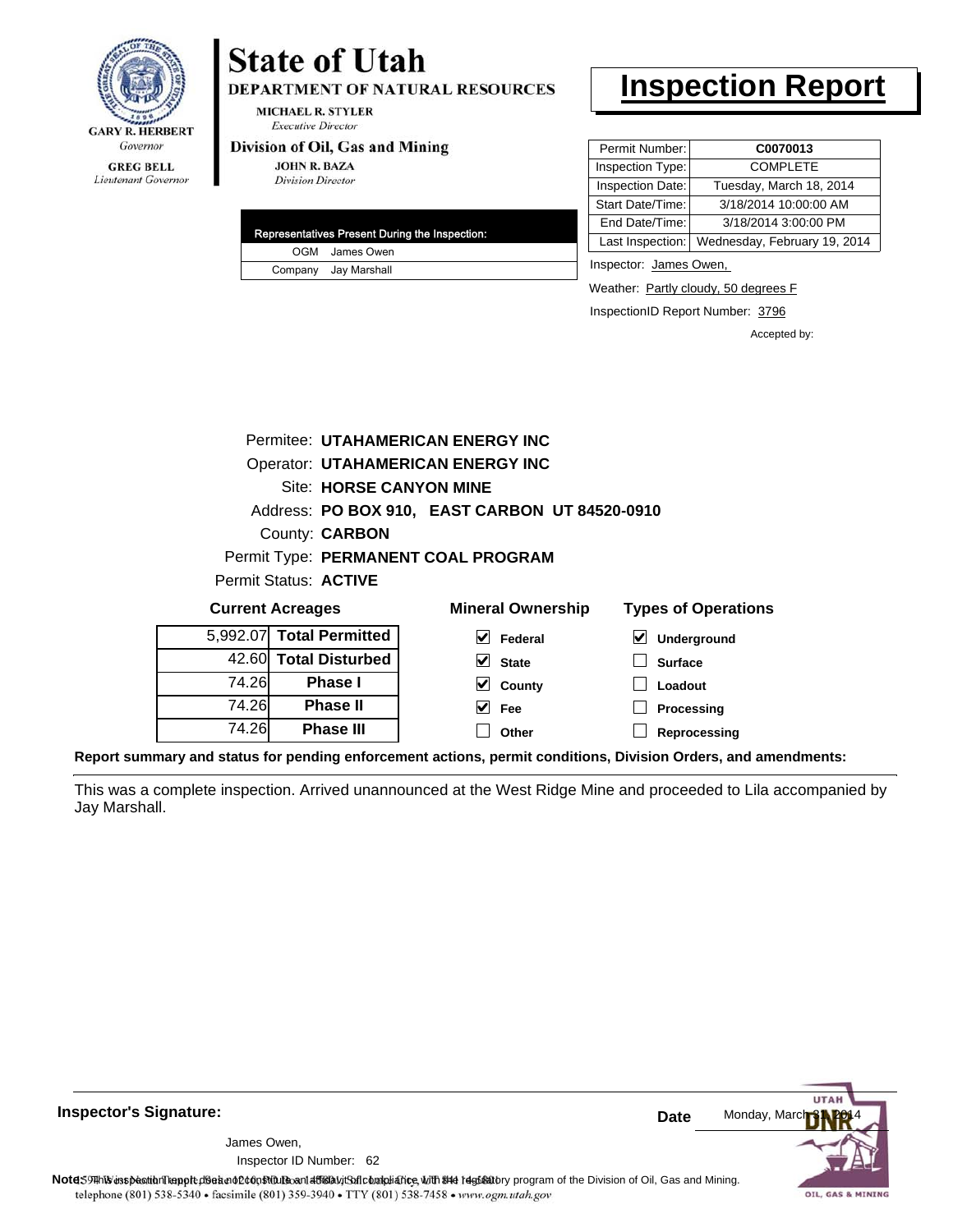#### *REVIEW OF PERMIT, PERFORMANCE STANDARDS PERMIT CONDITION REQUIREMENTS*

*1. Substantiate the elements on this inspection by checking the appropriate performance standard.*

 *a. For COMPLETE inspections provide narrative justification for any elements not fully inspected unless element is not appropriate to the site, in which case check Not Applicable.*

 *b. For PARTIAL inspections check only the elements evaluated.*

*2. Document any noncompliance situation by reference the NOV issued at the appropriate performance standard listed below.*

*3. Reference any narratives written in conjunction with this inspection at the appropriate performace standard listed below.*

|     |                                                               | Evaluated               | Not Applicable Comment  |                         | Enforcement |
|-----|---------------------------------------------------------------|-------------------------|-------------------------|-------------------------|-------------|
| 1.  | Permits, Change, Transfer, Renewal, Sale                      | $\overline{\mathsf{v}}$ |                         | V                       |             |
| 2.  | <b>Signs and Markers</b>                                      | $\overline{\mathbf{v}}$ |                         | $\blacktriangledown$    |             |
| 3.  | Topsoil                                                       | $\overline{\mathbf{v}}$ |                         | $\overline{\mathbf{v}}$ |             |
| 4.a | Hydrologic Balance: Diversions                                | ⊽                       |                         | $\overline{\mathbf{v}}$ |             |
| 4.b | Hydrologic Balance: Sediment Ponds and Impoundments           | $\blacktriangledown$    |                         | ⊻                       |             |
| 4.C | Hydrologic Balance: Other Sediment Control Measures           | $\overline{\mathbf{v}}$ |                         | $\blacktriangledown$    |             |
| 4.d | Hydrologic Balance: Water Monitoring                          | $\blacktriangledown$    |                         | $\blacktriangledown$    |             |
| 4.e | Hydrologic Balance: Effluent Limitations                      | $\overline{\mathbf{v}}$ |                         | $\blacktriangledown$    |             |
| 5.  | Explosives                                                    | $\overline{\mathbf{v}}$ |                         | $\blacktriangledown$    |             |
| 6.  | Disposal of Excess Spoil, Fills, Benches                      | $\blacktriangledown$    |                         | $\blacktriangledown$    |             |
| 7.  | Coal Mine Waste, Refuse Piles, Impoundments                   | $\overline{\mathbf{v}}$ |                         | $\overline{\mathbf{v}}$ |             |
| 8.  | Noncoal Waste                                                 | $\overline{\mathbf{v}}$ |                         | $\blacktriangledown$    |             |
| 9.  | Protection of Fish, Wildlife and Related Environmental Issues | $\overline{\mathbf{v}}$ |                         | ☑                       |             |
|     | 10. Slides and Other Damage                                   | $\overline{\mathbf{v}}$ |                         | $\blacktriangledown$    |             |
| 11. | Contemporaneous Reclamation                                   | ⊽                       |                         | $\blacktriangledown$    |             |
| 12. | <b>Backfilling And Grading</b>                                | $\overline{\mathbf{v}}$ |                         | ☑                       |             |
| 13. | Revegetation                                                  | $\overline{\mathbf{v}}$ | $\overline{\mathbf{v}}$ |                         |             |
| 14. | Subsidence Control                                            | $\overline{\mathbf{v}}$ | $\overline{\mathbf{v}}$ |                         |             |
|     | 15. Cessation of Operations                                   | $\overline{\mathbf{v}}$ | $\blacktriangledown$    |                         |             |
|     | 16.a Roads: Construction, Maintenance, Surfacing              | $\overline{\mathsf{v}}$ |                         | $\blacktriangledown$    |             |
|     | 16.b Roads: Drainage Controls                                 | $\blacktriangledown$    |                         | V                       |             |
|     | 17. Other Transportation Facilities                           | $\overline{\mathbf{v}}$ |                         | $\blacktriangledown$    |             |
| 18. | Support Facilities, Utility Installations                     | $\overline{\mathbf{v}}$ |                         | $\overline{\mathbf{v}}$ |             |
|     | 19. AVS Check                                                 | $\overline{\mathbf{v}}$ |                         | $\blacktriangledown$    |             |
|     | 20. Air Quality Permit                                        | $\blacktriangledown$    |                         | $\blacktriangledown$    |             |
|     | 21. Bonding and Insurance                                     | $\overline{\mathbf{v}}$ |                         | $\blacktriangledown$    |             |
|     | 22. Other                                                     | $\overline{\mathbf{v}}$ | $\overline{\mathbf{v}}$ |                         |             |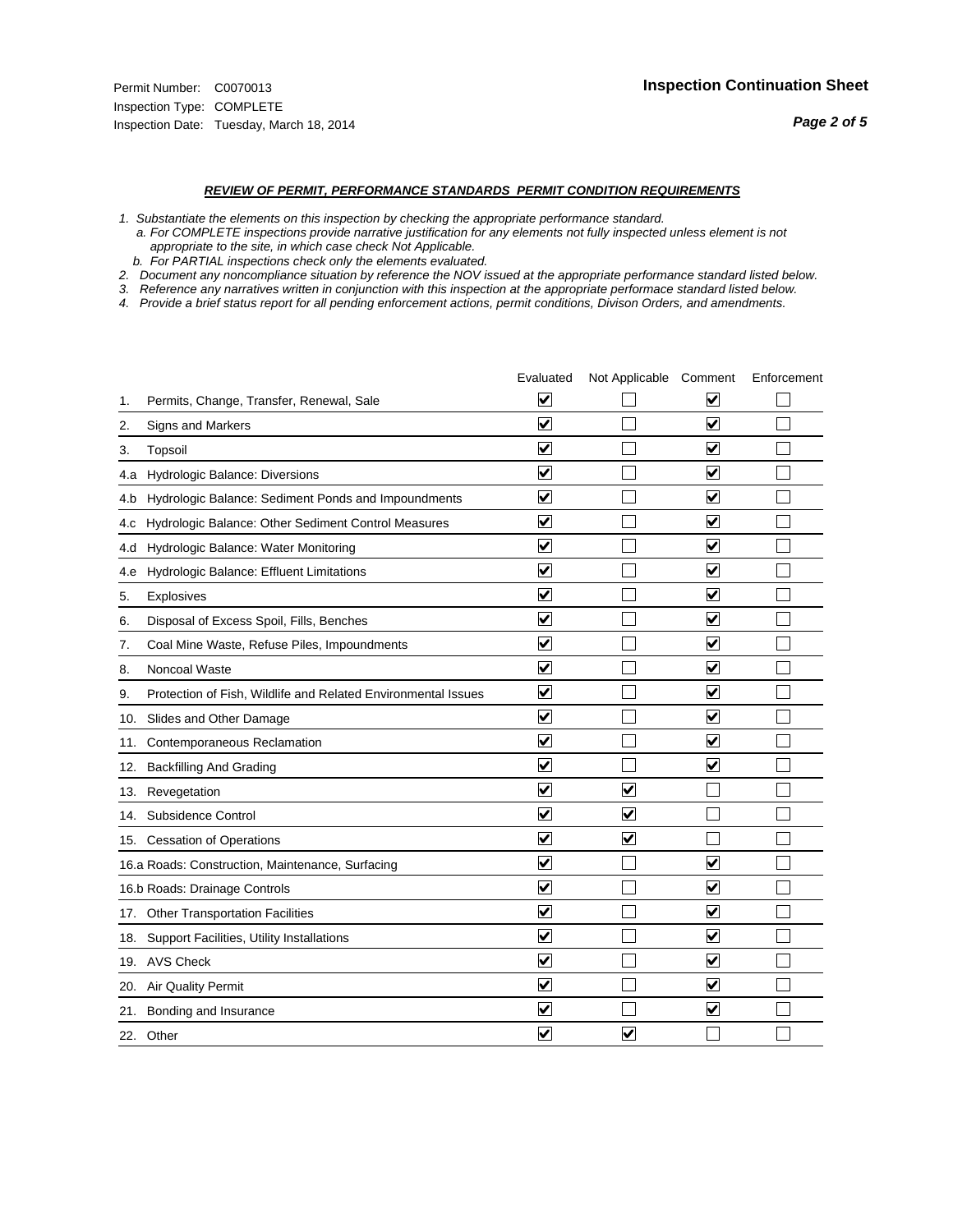#### **1. Permits, Change, Transfer, Renewal, Sale**

The current DOGM permit remains valid through May 6, 2016. The current UPDES permit (UTG040024) is valid through August 31, 2018.

#### **2. Signs and Markers**

The Permittee had the proper identification signs in place. The ID signs were located at the point of access and included the name, address, telephone number, permit number and MSHA ID number. Disturbed area boundary, perimeter markers, and topsoil storage areas signs were correctly placed.

#### **3. Topsoil**

Topsoil storage areas signs were correctly placed. No wind or water erosion was observed. No additional topsoil was placed and there was no topsoil reclamation taking place. No resources were leaving the topsoil area. Vegetative cover is protecting the topsoil stockpile as well as can be expected. The designed sediment control berm for the topsoil stockpile (identified in the MRP) is in place and functioning properly.

#### **4.a Hydrologic Balance: Diversions**

All diversions, ditches, and culverts are properly designed with certified drawings. Ditches and culverts were in need of general maintenance due to heavy runoff. All culverts ditches and sediment control measure are maintained and cleaned according to a regular schedule. A maintenance checklist is used and was provided to demonstrate diligence in environmental compliance.

#### **4.b Hydrologic Balance: Sediment Ponds and Impoundments**

Impoundments have been properly inspected (most recent inspection was complete 12-19-13). No hazards or signs of instability were identified at either Pond 1 or Pond 2 during the inspection. Both ponds contained water. All inlets and outlets were functional. The elevations at pond 1 and 2 are 5833.6 and 5834, respectively.

#### **4.c Hydrologic Balance: Other Sediment Control Measures**

Silt fences were functioning properly.

#### **4.d Hydrologic Balance: Water Monitoring**

No UPDES parameters have been exceeded.

#### **4.e Hydrologic Balance: Effluent Limitations**

Both of the updated UPDES outfalls were reported as "no flow". There was a discussion of issues concerning timeliness of each reporting period. JD Leonard discussed his intent to provide the data in a timely matter and in accordance with the permitted reporting criteria.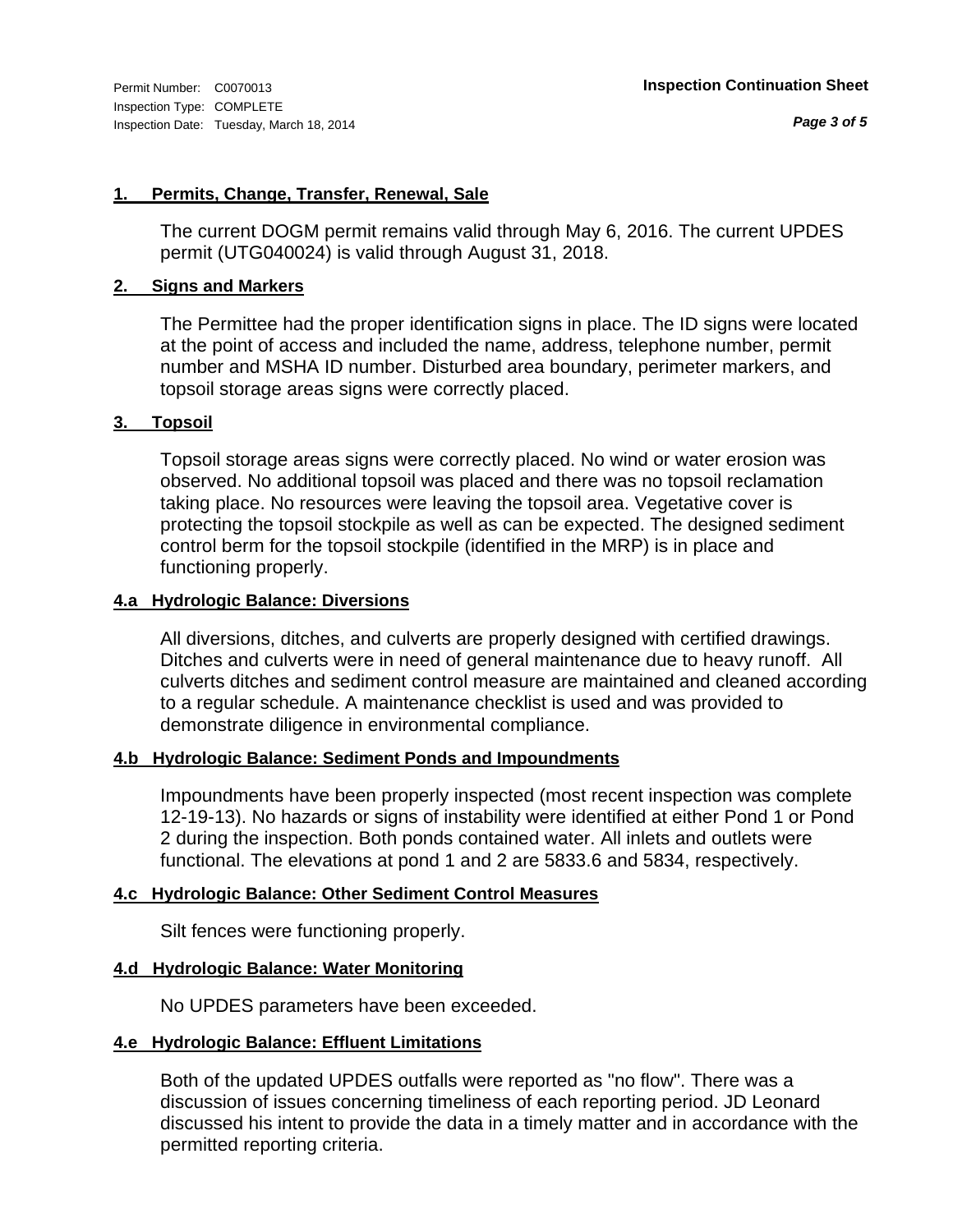#### **5. Explosives**

The Permittee maintains Utah Surface Blaster Certification on file. The certified blaster on file is Dale G. Davis, certification #301. The certification expired on February 18, 2014. A nee copy of the certification will need to be provided. Explosive and detonator storage magazines are located on the surface facilities map; they are properly locked and properly maintained.

#### **6. Disposal of Excess Spoil, Fills, Benches**

No disposal of excess spoil, fills, or benches is taking place at this time.

#### **7. Coal Mine Waste, Refuse Piles, Impoundments**

There are no coal mine waste or refuse piles that require inspection or certification. Impoundments have been properly maintained, inspected and certified.

#### **8. Noncoal Waste**

No non-coal waste issues were identified during the inspection.

#### **9. Protection of Fish, Wildlife and Related Environmental Issues**

No wildlife issued were identified or observed during the inspection

#### **10. Slides and Other Damage**

No slides or damage were observed or reported.

#### **11. Contemporaneous Reclamation**

No contemporaneous reclamation is taking place.

#### **12. Backfilling And Grading**

No backfilling and grading is taking place.

#### **16.a Roads: Construction, Maintenance, Surfacing**

Roads are properly maintained and surfacing is adequate. No compliance issues were identified.

#### **16.b Roads: Drainage Controls**

Road drainage controls and culverts were inspected. Ditches and culverts require general maintenance.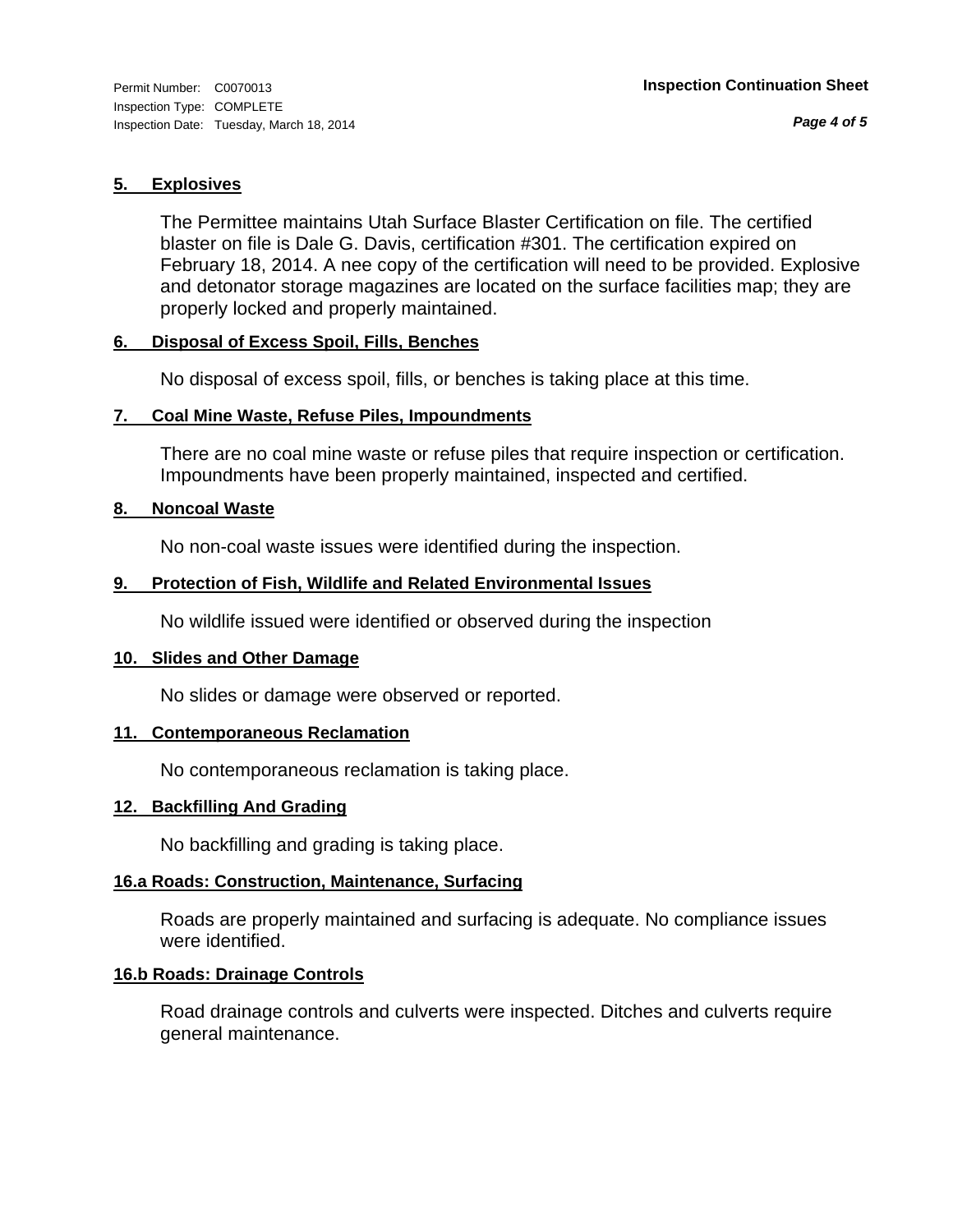Inspection Type: COMPLETE Inspection Date: Tuesday, March 18, 2014

*Page 5 of 5*

#### **17. Other Transportation Facilities**

Conveyor belt areas were inspected for identification of areas that require maintenance and general up-keep. Coal fines are being controlled through regularly scheduled cleaning by vacuum. The coal fines area needed cleaning and maintenance. Access has been limited recently. Mr. Marshall dicussed plans to use water rings for future dust suppression.

#### **18. Support Facilities, Utility Installations**

No issues were identified with support facilities or utility installations.

#### **19. AVS Check**

An AVS check revealed no issues.

#### **20. Air Quality Permit**

The current air quality allows the mine to produce 4.5 million tons/year. The mine is currently only producing a small fraction of that due to the fact that it is still in development stages.

#### **21. Bonding and Insurance**

The bond currently posted is adequate. The current liability insurance policy expires on 6/1/14.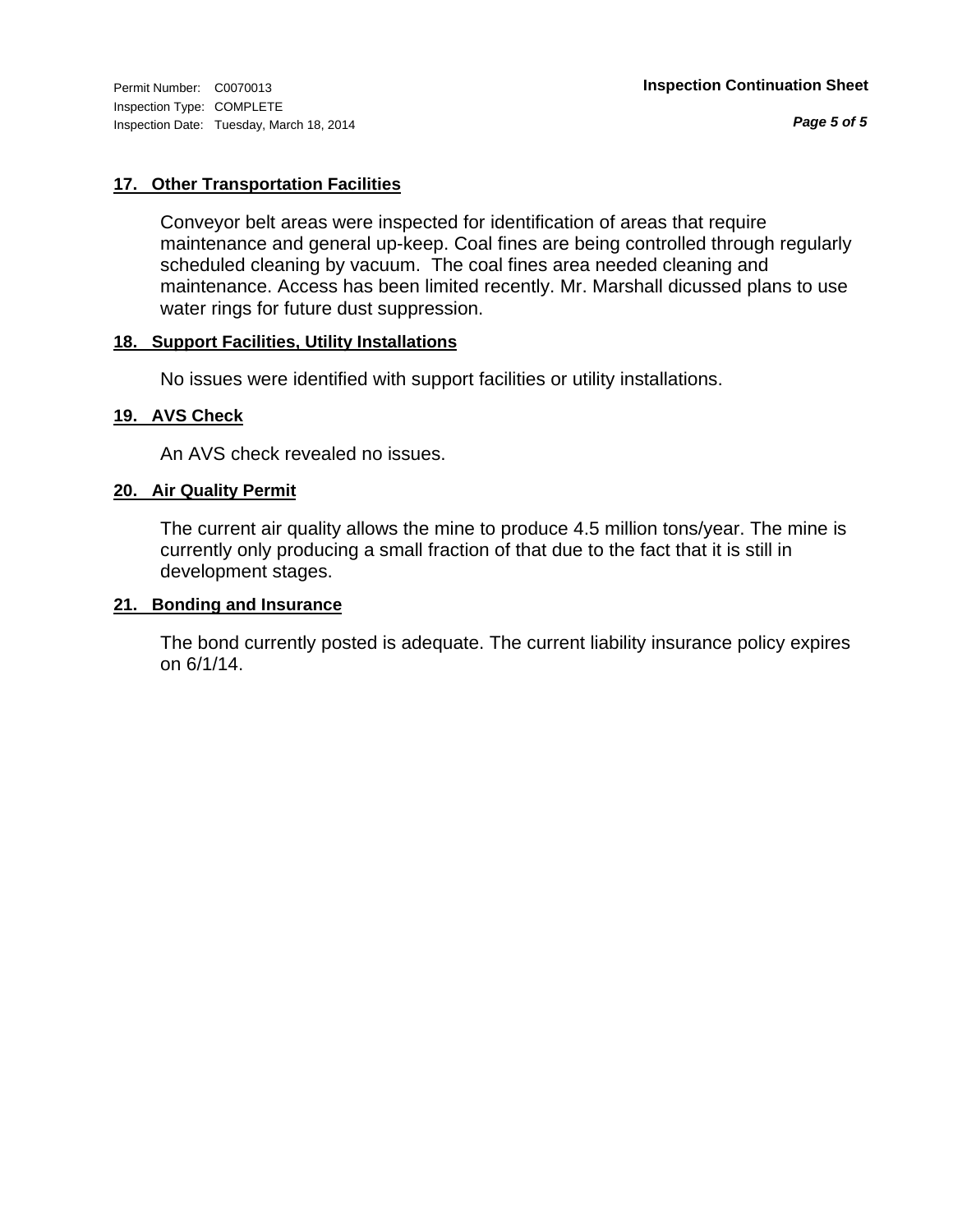

# **State of Utah**

DEPARTMENT OF NATURAL RESOURCES

**MICHAEL R. STYLER Executive Director** 

#### Division of Oil, Gas and Mining

**JOHN R. BAZA Division Director** 

| Representatives Present During the Inspection: |  |
|------------------------------------------------|--|
| OGM Amanda Daniels                             |  |

## **Inspection Report**

| Permit Number:          | C0070016                                      |
|-------------------------|-----------------------------------------------|
| Inspection Type:        | <b>COMPLETE</b>                               |
| <b>Inspection Date:</b> | Wednesday, March 12, 2014                     |
| Start Date/Time:        | 3/12/2014                                     |
| End Date/Time:          | 3/12/2014                                     |
|                         | Last Inspection: Wednesday, February 26, 2014 |

Inspector: Amanda Daniels,

Weather: 45F, clear

InspectionID Report Number: 3783

Accepted by:

|                                                                                   | Permitee: CANYON FUEL COMPANY        |                                         |                                            |  |  |
|-----------------------------------------------------------------------------------|--------------------------------------|-----------------------------------------|--------------------------------------------|--|--|
|                                                                                   | <b>Operator: CANYON FUEL COMPANY</b> |                                         |                                            |  |  |
|                                                                                   | Site: GORDON CREEK 2, 7 & 8 MINES    |                                         |                                            |  |  |
|                                                                                   |                                      | Address: HC 35 BOX 380, HELPER UT 84526 |                                            |  |  |
|                                                                                   | County: <b>CARBON</b>                |                                         |                                            |  |  |
|                                                                                   |                                      | Permit Type: PERMANENT COAL PROGRAM     |                                            |  |  |
|                                                                                   | <b>Permit Status: RECLAIMED</b>      |                                         |                                            |  |  |
| <b>Mineral Ownership</b><br><b>Types of Operations</b><br><b>Current Acreages</b> |                                      |                                         |                                            |  |  |
| 179.27                                                                            | <b>Total Permitted</b>               | V<br>Federal                            | $\vert\bm{\mathsf{v}}\vert$<br>Underground |  |  |
| 34.15                                                                             | <b>Total Disturbed</b>               | <b>State</b>                            | <b>Surface</b>                             |  |  |
| 32.52                                                                             | Phase I                              | County                                  | Loadout                                    |  |  |
| 32.52                                                                             | <b>Phase II</b>                      | M<br><b>Fee</b>                         | Processing                                 |  |  |
| 0.73                                                                              | Phase III                            | Other                                   | Reprocessing                               |  |  |

**Report summary and status for pending enforcement actions, permit conditions, Division Orders, and amendments:**

A complete inspection was attempted on March 12, 2014. The site was inaccessable due to mud and snow.



**Inspector's Signature:**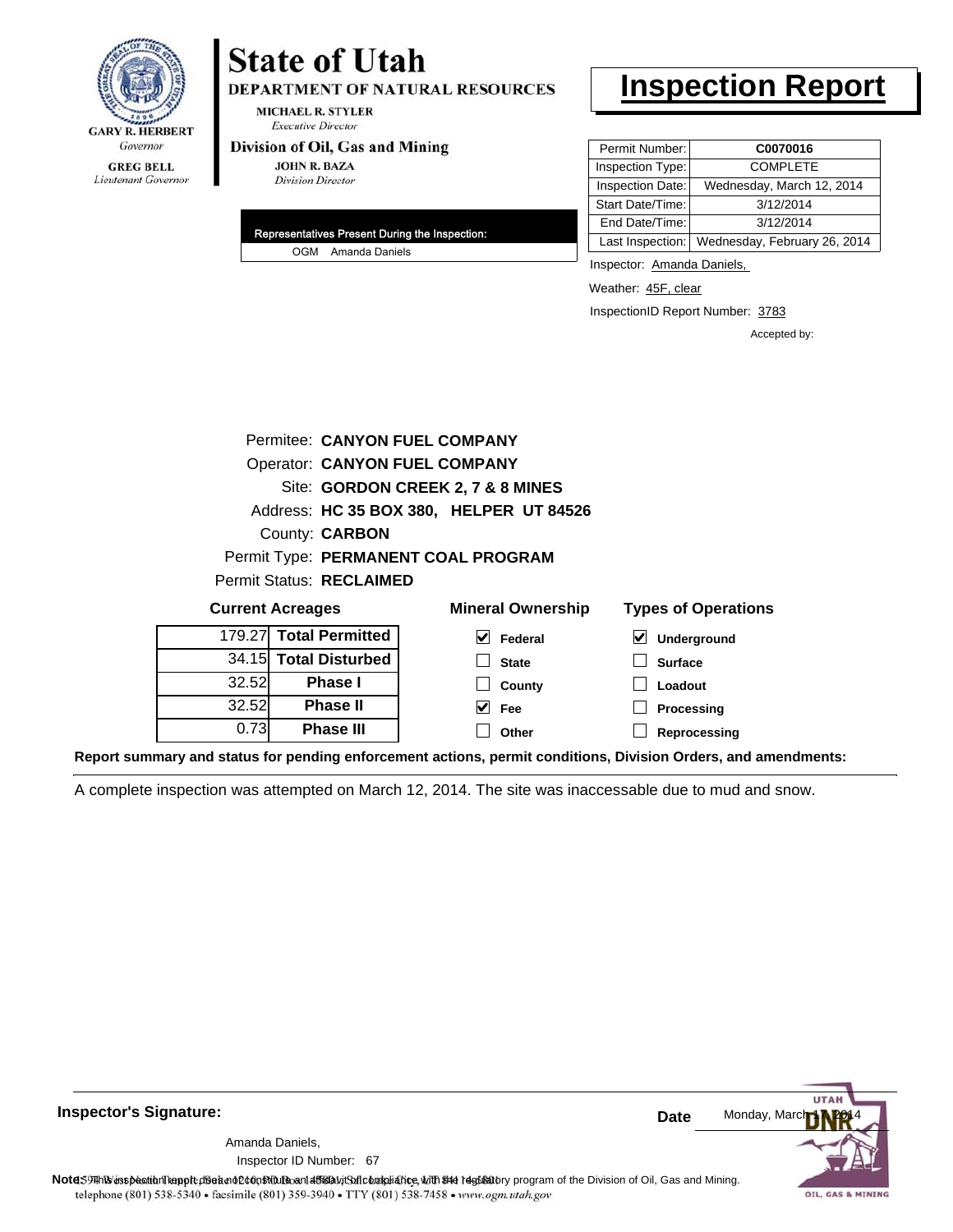#### *REVIEW OF PERMIT, PERFORMANCE STANDARDS PERMIT CONDITION REQUIREMENTS*

*1. Substantiate the elements on this inspection by checking the appropriate performance standard.*

 *a. For COMPLETE inspections provide narrative justification for any elements not fully inspected unless element is not appropriate to the site, in which case check Not Applicable.*

 *b. For PARTIAL inspections check only the elements evaluated.*

*2. Document any noncompliance situation by reference the NOV issued at the appropriate performance standard listed below.*

*3. Reference any narratives written in conjunction with this inspection at the appropriate performace standard listed below.*

|     |                                                               | Evaluated               | Not Applicable Comment |                         | Enforcement |
|-----|---------------------------------------------------------------|-------------------------|------------------------|-------------------------|-------------|
| 1.  | Permits, Change, Transfer, Renewal, Sale                      | $\overline{\mathbf{v}}$ |                        | V                       |             |
| 2.  | Signs and Markers                                             |                         |                        |                         |             |
| 3.  | <b>Topsoil</b>                                                |                         |                        |                         |             |
| 4.a | Hydrologic Balance: Diversions                                |                         |                        |                         |             |
| 4.b | Hydrologic Balance: Sediment Ponds and Impoundments           | V                       |                        | V                       |             |
| 4.c | Hydrologic Balance: Other Sediment Control Measures           |                         |                        |                         |             |
| 4.d | Hydrologic Balance: Water Monitoring                          | $\overline{\mathbf{v}}$ |                        | $\overline{\mathbf{v}}$ |             |
| 4.e | Hydrologic Balance: Effluent Limitations                      |                         |                        |                         |             |
| 5.  | <b>Explosives</b>                                             |                         |                        |                         |             |
| 6.  | Disposal of Excess Spoil, Fills, Benches                      |                         |                        |                         |             |
| 7.  | Coal Mine Waste, Refuse Piles, Impoundments                   |                         |                        |                         |             |
| 8.  | Noncoal Waste                                                 |                         |                        |                         |             |
| 9.  | Protection of Fish, Wildlife and Related Environmental Issues |                         |                        |                         |             |
| 10. | Slides and Other Damage                                       |                         |                        |                         |             |
| 11. | Contemporaneous Reclamation                                   |                         |                        |                         |             |
| 12. | <b>Backfilling And Grading</b>                                |                         |                        |                         |             |
| 13. | Revegetation                                                  |                         |                        |                         |             |
| 14. | Subsidence Control                                            |                         |                        |                         |             |
| 15. | <b>Cessation of Operations</b>                                |                         |                        |                         |             |
|     | 16.a Roads: Construction, Maintenance, Surfacing              |                         |                        |                         |             |
|     | 16.b Roads: Drainage Controls                                 |                         |                        |                         |             |
| 17. | <b>Other Transportation Facilities</b>                        |                         |                        |                         |             |
| 18. | Support Facilities, Utility Installations                     |                         |                        |                         |             |
|     | 19. AVS Check                                                 |                         |                        |                         |             |
| 20. | Air Quality Permit                                            |                         |                        |                         |             |
| 21. | Bonding and Insurance                                         | $\overline{\mathbf{v}}$ |                        | $\blacktriangledown$    |             |
|     | 22. Other                                                     |                         |                        |                         |             |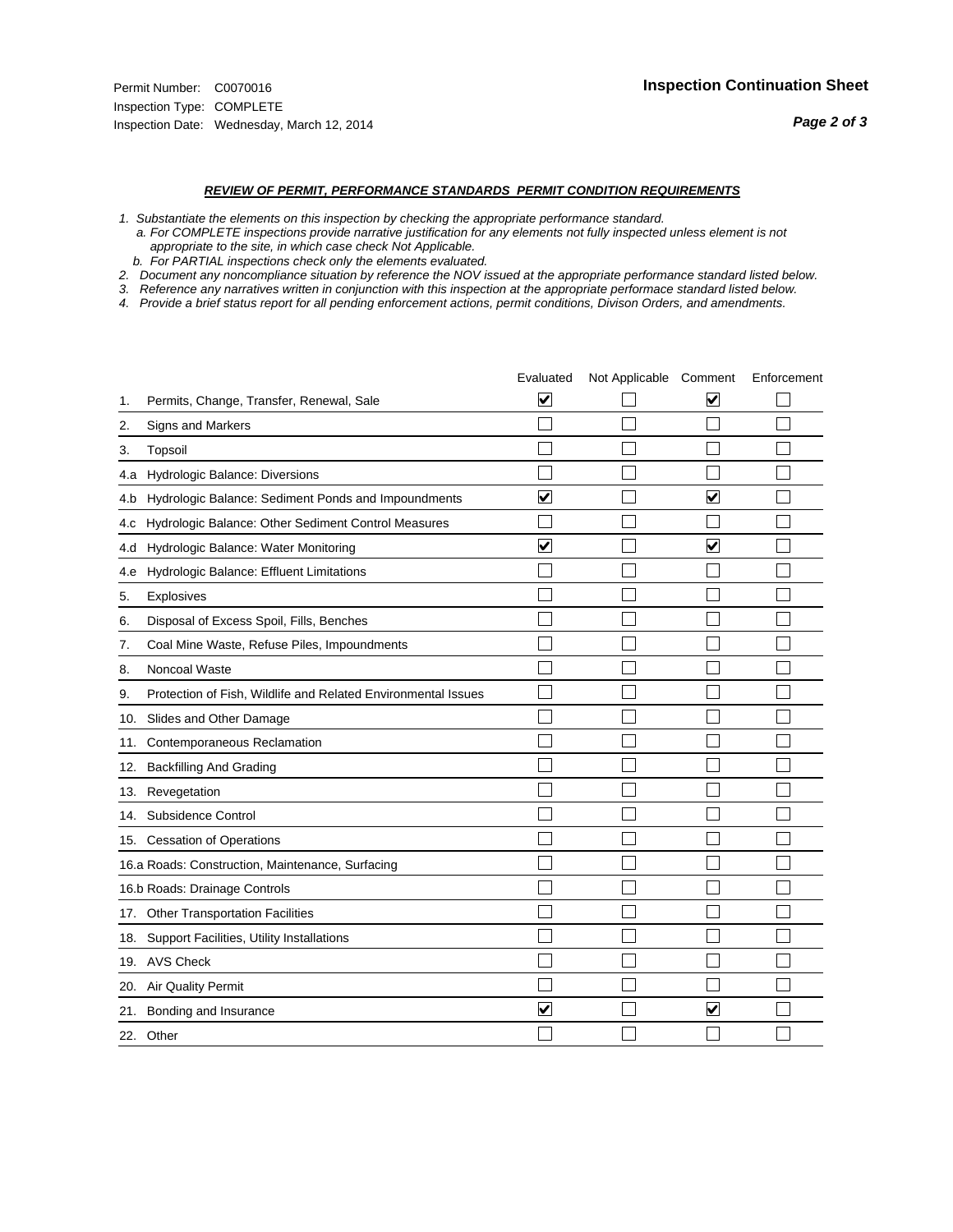#### **1. Permits, Change, Transfer, Renewal, Sale**

Ther are no MRP ammendments pending. Phase 1 bond release was granted in Oct. 2003 and pahse 2 was approved in March 2007.

#### **4.b Hydrologic Balance: Sediment Ponds and Impoundments**

Jacob's pond, the only sediment pond remaining, is used as a stock watering pond. The pond was inaccessible.

#### **4.d Hydrologic Balance: Water Monitoring**

Water monitoring data has been submitted to the DOGM database as required. There are no UPDES permits for this facility.

#### **21. Bonding and Insurance**

Gerneral liability insurance is renewed annually and is in effect through February 1, 2015. The facility is bonded for \$641,443.00.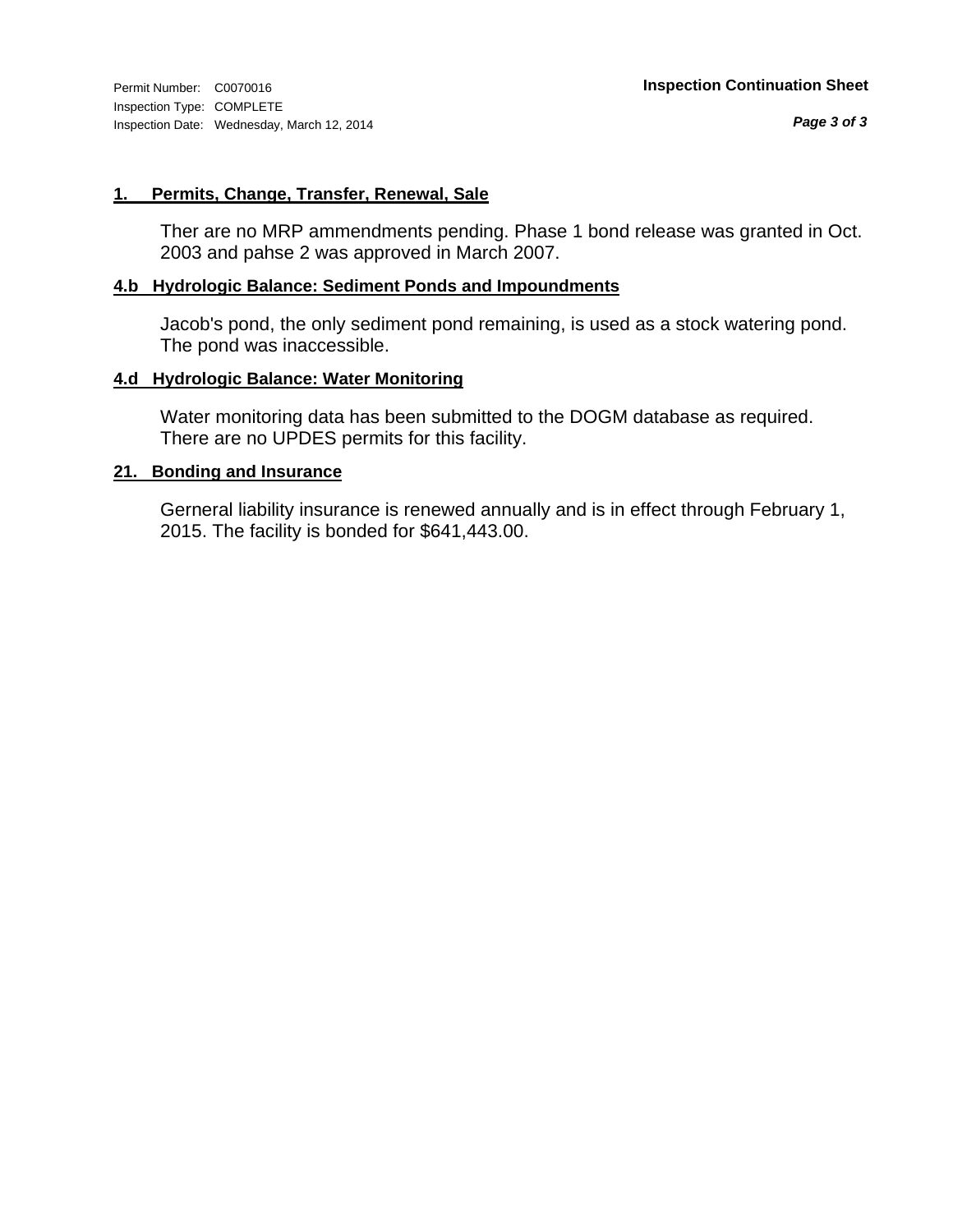

# **State of Utah**

**DEPARTMENT OF NATURAL RESOURCES** 

**MICHAEL R. STYLER Executive Director** 

#### Division of Oil, Gas and Mining

**JOHN R. BAZA Division Director** 

| Representatives Present During the Inspection: |
|------------------------------------------------|
| Company Dennis Ware                            |
| OGM Steve Demczak                              |

## **Inspection Report**

| Permit Number:   | C0070038                   |
|------------------|----------------------------|
| Inspection Type: | PARTIAI                    |
| Inspection Date: | Monday, March 31, 2014     |
| Start Date/Time: | 3/31/2014 12:00:00 PM      |
| End Date/Time:   | 3/31/2014 3:00:00 PM       |
| Last Inspection: | Tuesday, February 18, 2014 |

Inspector: Steve Demczak,

Weather: Cloudy, 40's

InspectionID Report Number: 3801

Accepted by: jhelfric 4/1/2014

|        | Permitee: PLATEAU MINING CORP                                                     |                                          |                                     |  |  |
|--------|-----------------------------------------------------------------------------------|------------------------------------------|-------------------------------------|--|--|
|        | <b>Operator: PLATEAU MINING CORP</b>                                              |                                          |                                     |  |  |
|        | Site: WILLOW CREEK MINE                                                           |                                          |                                     |  |  |
|        |                                                                                   | Address: PO BOX 30, HELPER UT 84526-0030 |                                     |  |  |
|        | County: <b>CARBON</b>                                                             |                                          |                                     |  |  |
|        |                                                                                   | Permit Type: PERMANENT COAL PROGRAM      |                                     |  |  |
|        | Permit Status: ACTIVE                                                             |                                          |                                     |  |  |
|        | <b>Mineral Ownership</b><br><b>Types of Operations</b><br><b>Current Acreages</b> |                                          |                                     |  |  |
|        | 14.662.49 Total Permitted                                                         | M<br>Federal                             | $\blacktriangledown$<br>Underground |  |  |
|        | 95.40 Total Disturbed                                                             | <b>State</b>                             | <b>Surface</b>                      |  |  |
| 187.85 | Phase I                                                                           | County                                   | V<br>Loadout                        |  |  |
| 187.85 | <b>Phase II</b>                                                                   | V<br><b>Fee</b>                          | Processing                          |  |  |
|        |                                                                                   |                                          |                                     |  |  |

**Report summary and status for pending enforcement actions, permit conditions, Division Orders, and amendments:**

The permittee had a survey conducted on the shaft area in November 2013. The shafts settled near one inches. This could be in the error of the survey accuracy. The shafts appear to be stable and no change since the last inspection.

The permittee has completed the reconstructing of three diversions. A 200 plus year rainstorm this summer had moved rip rap, cause erosion within the stream channel. The repair was completed in November16, 2013.

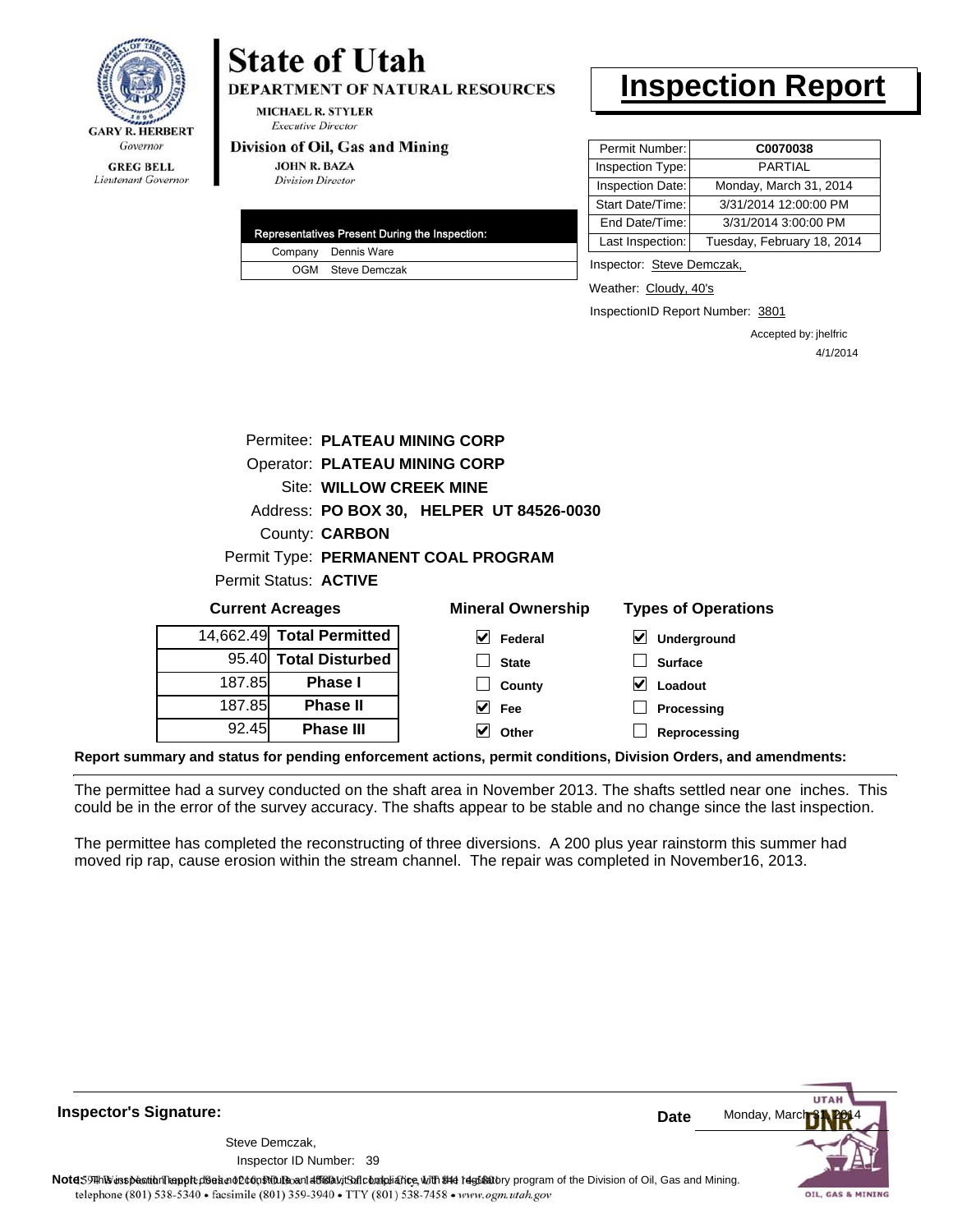#### *REVIEW OF PERMIT, PERFORMANCE STANDARDS PERMIT CONDITION REQUIREMENTS*

*1. Substantiate the elements on this inspection by checking the appropriate performance standard.*

 *a. For COMPLETE inspections provide narrative justification for any elements not fully inspected unless element is not appropriate to the site, in which case check Not Applicable.*

 *b. For PARTIAL inspections check only the elements evaluated.*

*2. Document any noncompliance situation by reference the NOV issued at the appropriate performance standard listed below.*

*3. Reference any narratives written in conjunction with this inspection at the appropriate performace standard listed below.*

|     |                                                               | Evaluated               | Not Applicable Comment  |                         | Enforcement |
|-----|---------------------------------------------------------------|-------------------------|-------------------------|-------------------------|-------------|
| 1.  | Permits, Change, Transfer, Renewal, Sale                      |                         |                         |                         |             |
| 2.  | <b>Signs and Markers</b>                                      | $\overline{\mathbf{v}}$ |                         | $\overline{\mathbf{v}}$ |             |
| 3.  | Topsoil                                                       | $\overline{\mathbf{v}}$ |                         | $\overline{\mathbf{v}}$ |             |
| 4.a | Hydrologic Balance: Diversions                                | ⊽                       |                         | $\blacktriangledown$    |             |
| 4.b | Hydrologic Balance: Sediment Ponds and Impoundments           |                         | $\overline{\mathsf{v}}$ |                         |             |
| 4.C | Hydrologic Balance: Other Sediment Control Measures           | $\overline{\mathbf{v}}$ |                         | $\blacktriangledown$    |             |
| 4.d | Hydrologic Balance: Water Monitoring                          |                         |                         |                         |             |
| 4.e | Hydrologic Balance: Effluent Limitations                      |                         |                         |                         |             |
| 5.  | <b>Explosives</b>                                             |                         |                         |                         |             |
| 6.  | Disposal of Excess Spoil, Fills, Benches                      |                         |                         |                         |             |
| 7.  | Coal Mine Waste, Refuse Piles, Impoundments                   |                         |                         |                         |             |
| 8.  | Noncoal Waste                                                 | $\overline{\mathbf{v}}$ |                         | $\blacktriangledown$    |             |
| 9.  | Protection of Fish, Wildlife and Related Environmental Issues |                         |                         |                         |             |
| 10. | Slides and Other Damage                                       | ⊽                       |                         | ⊽                       |             |
| 11. | Contemporaneous Reclamation                                   |                         |                         |                         |             |
| 12. | <b>Backfilling And Grading</b>                                | $\overline{\mathbf{v}}$ |                         | $\blacktriangledown$    |             |
| 13. | Revegetation                                                  | $\overline{\mathbf{v}}$ |                         | $\overline{\mathbf{v}}$ |             |
| 14. | Subsidence Control                                            |                         |                         |                         |             |
| 15. | <b>Cessation of Operations</b>                                |                         |                         |                         |             |
|     | 16.a Roads: Construction, Maintenance, Surfacing              |                         |                         |                         |             |
|     | 16.b Roads: Drainage Controls                                 |                         |                         |                         |             |
| 17. | <b>Other Transportation Facilities</b>                        |                         |                         |                         |             |
| 18. | Support Facilities, Utility Installations                     |                         |                         |                         |             |
|     | 19. AVS Check                                                 |                         |                         |                         |             |
| 20. | Air Quality Permit                                            |                         |                         |                         |             |
| 21. | Bonding and Insurance                                         |                         |                         |                         |             |
|     | 22. Other                                                     |                         |                         |                         |             |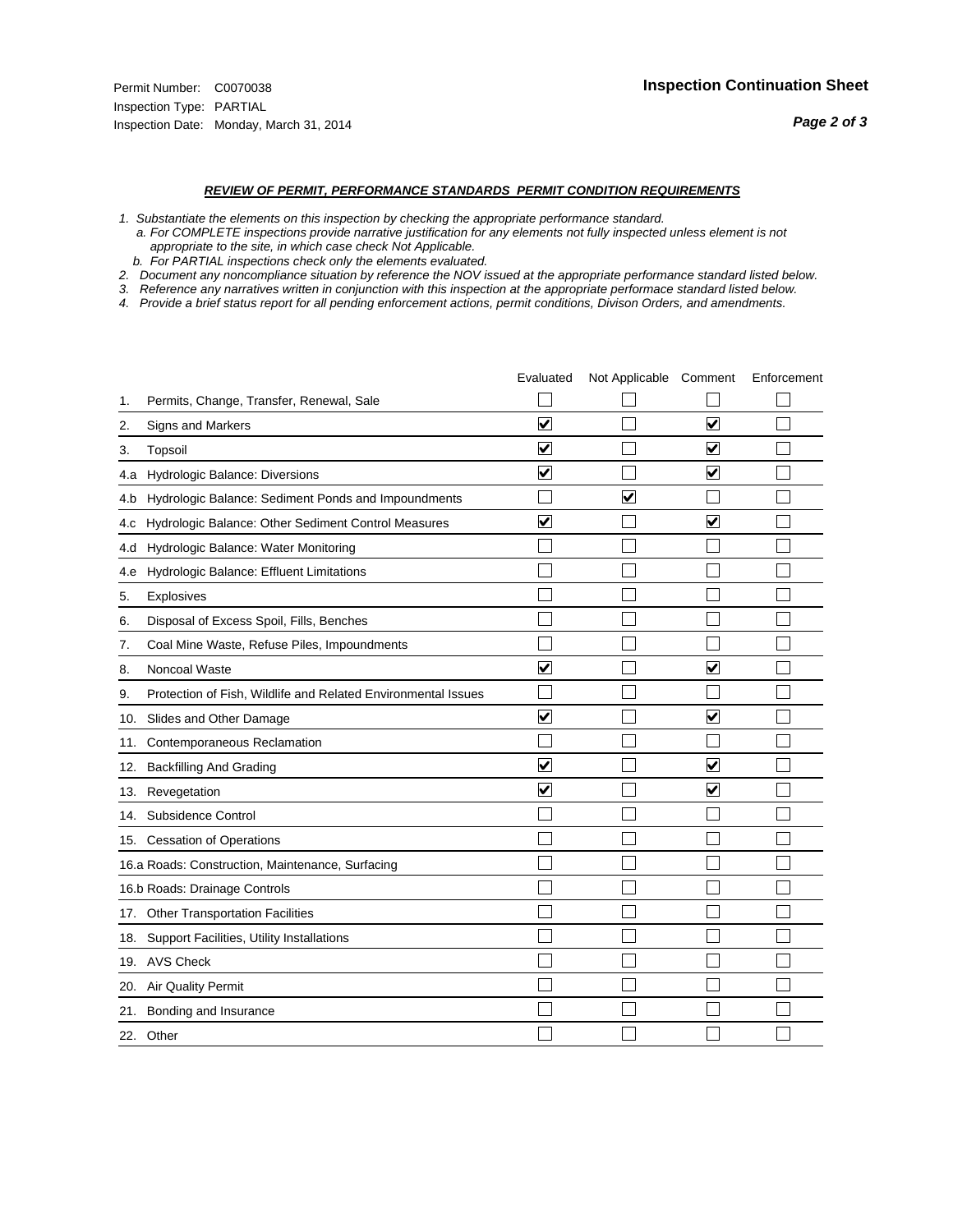#### **2. Signs and Markers**

I inspected identification signs at the gate to Crandall Canyon, the topsoil barrow area along highway US 50-6, and next to the road along Indian Canyon. The signs meet the minimum requirements of the R645 Coal Rules.

#### **3. Topsoil**

All available topsoil was used in reclamation. I did not see any signs of erosion to the topsoil. The soil appeared to be stable.

#### **4.a Hydrologic Balance: Diversions**

There was a rain storm yesterday. The diversion held up with no signs of erosion.

#### **4.c Hydrologic Balance: Other Sediment Control Measures**

The site is completely pock to control sediment flow.

#### **8. Noncoal Waste**

The site is clear of non-coal waste material.

#### **10. Slides and Other Damage**

No slides or other damage was noticed during the inspection.

#### **12. Backfilling And Grading**

The reclaim site meets AOC in my opinion.

#### **13. Revegetation**

The reclaim site is vegetated. I do not know if it meets the cover requirement. The permittee has conducted vegetation survey this year.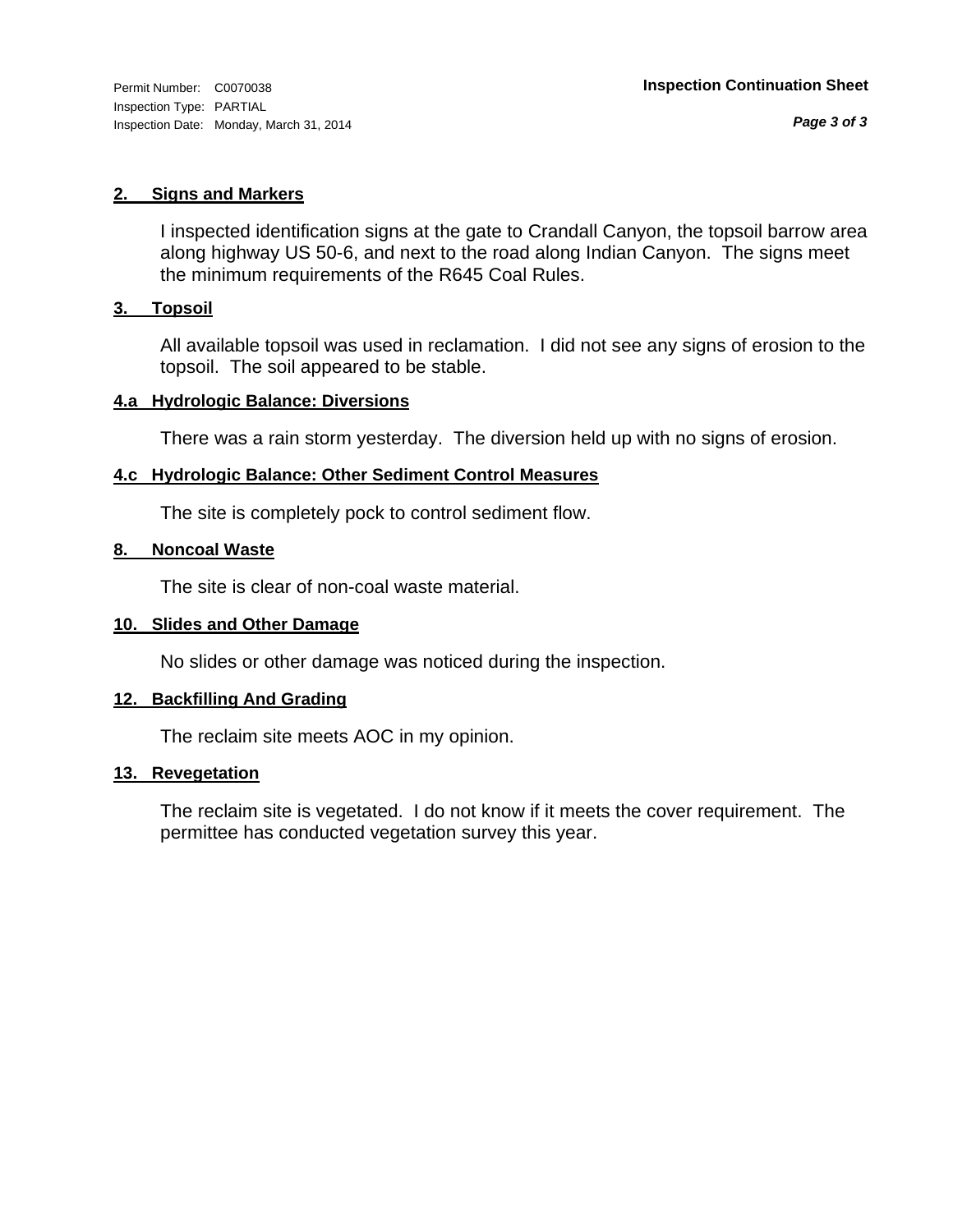

## **State of Utah**

**DEPARTMENT OF NATURAL RESOURCES** 

**MICHAEL R. STYLER Executive Director** 

#### Division of Oil, Gas and Mining

**JOHN R. BAZA Division Director** 

| Representatives Present During the Inspection: |
|------------------------------------------------|
| OGM Daron Haddock                              |
| Company Jay Marshall                           |

## **Inspection Report**

| Permit Number:   | C0070019                  |
|------------------|---------------------------|
| Inspection Type: | <b>PARTIAL</b>            |
| Inspection Date: | Wednesday, March 19, 2014 |
| Start Date/Time: | 3/19/2014 10:10:00 AM     |
| End Date/Time:   | 3/19/2014 1:00:00 PM      |
| Last Inspection: | Monday, February 10, 2014 |

Inspector: Daron Haddock,

Weather: Clear Sunny day, Cool, 40's

InspectionID Report Number: 3788

Accepted by:

|                                        |                              | Permitee: ANDALEX RESOURCES INC                |                            |
|----------------------------------------|------------------------------|------------------------------------------------|----------------------------|
| Operator: ANDALEX RESOURCES INC        |                              |                                                |                            |
|                                        | <b>Site: CENTENNIAL MINE</b> |                                                |                            |
|                                        |                              | Address: PO BOX 910, EAST CARBON UT 84520-0910 |                            |
|                                        | County: <b>CARBON</b>        |                                                |                            |
|                                        |                              | Permit Type: PERMANENT COAL PROGRAM            |                            |
| <b>Permit Status: INACTIVE</b>         |                              |                                                |                            |
| <b>Current Acreages</b>                |                              | <b>Mineral Ownership</b>                       | <b>Types of Operations</b> |
| 2,274.77 Total Permitted               |                              | Federal                                        | Underground                |
| المستحدث والمستحدث والمستنبذ والمستنبذ |                              |                                                |                            |

| 4.47.7.7   <b>  Utal   GHIRGU</b> |
|-----------------------------------|
| 47.19 Total Disturbed             |
| <b>Phase I</b>                    |
| <b>Phase II</b>                   |
| <b>Phase III</b>                  |

#### **Surface Loadout Processing State County Fee**

**Reprocessing Other**

**Report summary and status for pending enforcement actions, permit conditions, Division Orders, and amendments:**

Arrived at the West Ridge Mine Office and met with Jay Marshall. Reviewed some of the paperwork for the Centennial mine, including the Inspection Book kept at the West Ridge mine. At approximately 11:30, drove to the Centennial Mine and was met there by Jay Marshall. After completing the Hazard training with the security guard (Becky Campbell), conducted the partial inspection with Jay Marshall accompanying me.

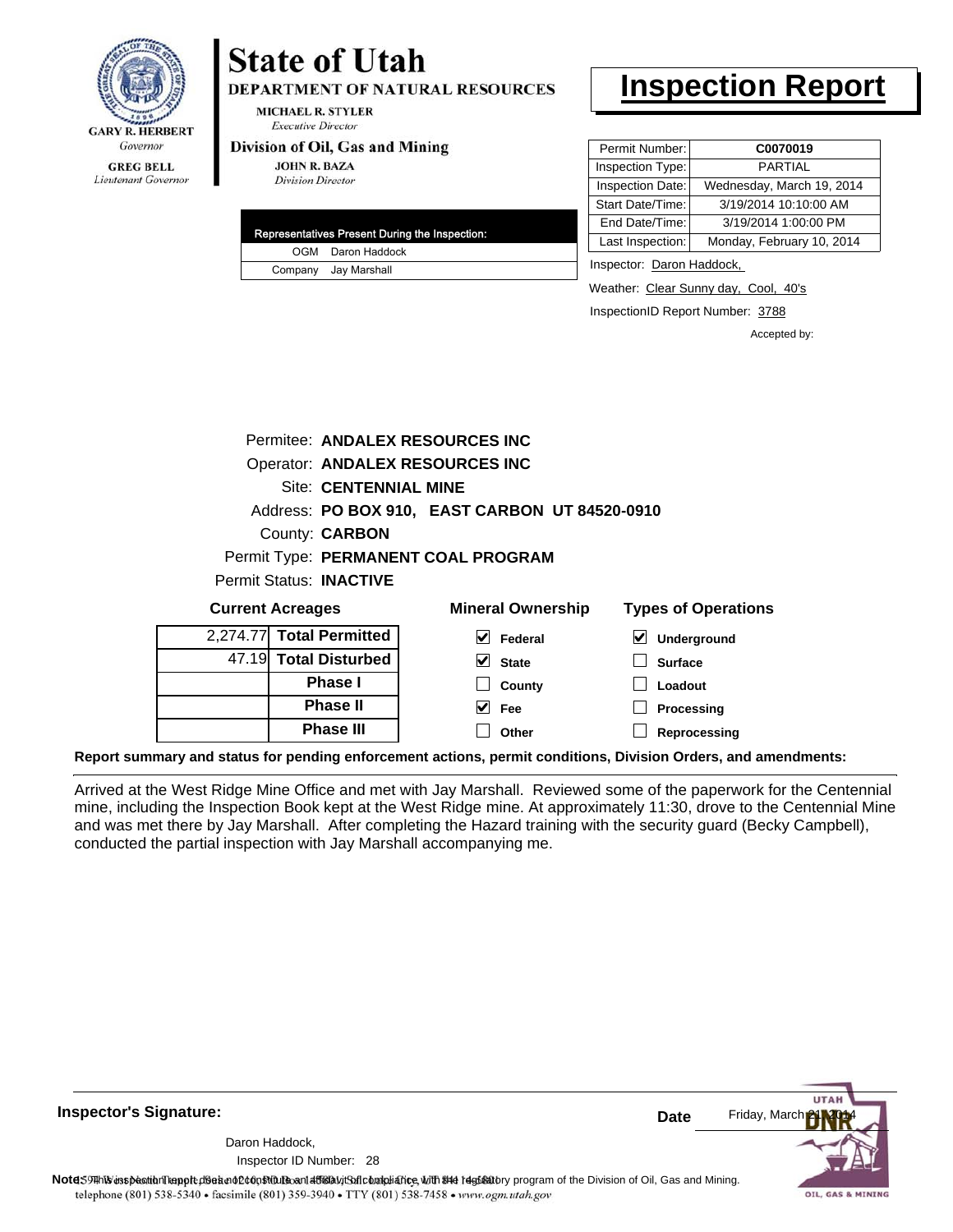#### *REVIEW OF PERMIT, PERFORMANCE STANDARDS PERMIT CONDITION REQUIREMENTS*

*1. Substantiate the elements on this inspection by checking the appropriate performance standard.*

 *a. For COMPLETE inspections provide narrative justification for any elements not fully inspected unless element is not appropriate to the site, in which case check Not Applicable.*

 *b. For PARTIAL inspections check only the elements evaluated.*

*2. Document any noncompliance situation by reference the NOV issued at the appropriate performance standard listed below.*

*3. Reference any narratives written in conjunction with this inspection at the appropriate performace standard listed below.*

|     |                                                               | Evaluated               | Not Applicable Comment |                                 | Enforcement |
|-----|---------------------------------------------------------------|-------------------------|------------------------|---------------------------------|-------------|
| 1.  | Permits, Change, Transfer, Renewal, Sale                      | V                       |                        | V                               |             |
| 2.  | Signs and Markers                                             | $\overline{\mathbf{v}}$ |                        | $\overline{\blacktriangledown}$ |             |
| 3.  | Topsoil                                                       |                         |                        |                                 |             |
| 4.a | Hydrologic Balance: Diversions                                |                         |                        |                                 |             |
| 4.b | Hydrologic Balance: Sediment Ponds and Impoundments           | ⊽                       |                        | $\blacktriangledown$            |             |
| 4.C | Hydrologic Balance: Other Sediment Control Measures           |                         |                        |                                 |             |
| 4.d | Hydrologic Balance: Water Monitoring                          |                         |                        |                                 |             |
| 4.e | Hydrologic Balance: Effluent Limitations                      | ✔                       |                        | $\overline{\mathbf{v}}$         |             |
| 5.  | Explosives                                                    |                         |                        |                                 |             |
| 6.  | Disposal of Excess Spoil, Fills, Benches                      |                         |                        |                                 |             |
| 7.  | Coal Mine Waste, Refuse Piles, Impoundments                   |                         |                        |                                 |             |
| 8.  | Noncoal Waste                                                 | $\overline{\mathsf{v}}$ |                        | $\blacktriangledown$            |             |
| 9.  | Protection of Fish, Wildlife and Related Environmental Issues |                         |                        |                                 |             |
| 10. | Slides and Other Damage                                       |                         |                        |                                 |             |
| 11. | Contemporaneous Reclamation                                   |                         |                        |                                 |             |
| 12. | <b>Backfilling And Grading</b>                                |                         |                        |                                 |             |
| 13. | Revegetation                                                  |                         |                        |                                 |             |
| 14. | Subsidence Control                                            |                         |                        |                                 |             |
|     | 15. Cessation of Operations                                   |                         |                        |                                 |             |
|     | 16.a Roads: Construction, Maintenance, Surfacing              |                         |                        |                                 |             |
|     | 16.b Roads: Drainage Controls                                 |                         |                        |                                 |             |
|     | 17. Other Transportation Facilities                           |                         |                        |                                 |             |
| 18. | Support Facilities, Utility Installations                     |                         |                        |                                 |             |
|     | 19. AVS Check                                                 |                         |                        |                                 |             |
| 20. | <b>Air Quality Permit</b>                                     |                         |                        |                                 |             |
| 21. | Bonding and Insurance                                         | V                       |                        | V                               |             |
|     | 22. Other                                                     | $\blacktriangledown$    |                        | $\overline{\mathbf{v}}$         |             |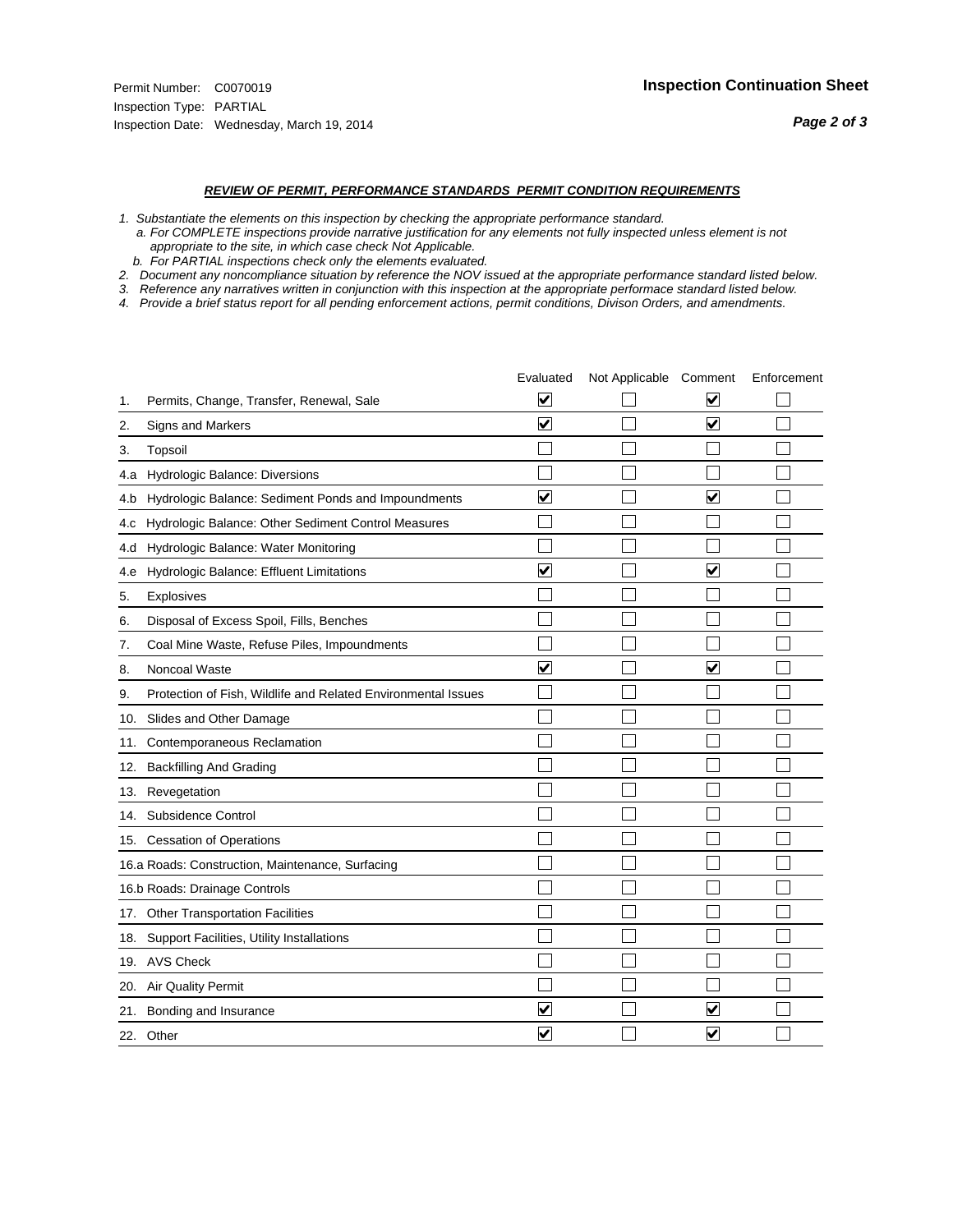*Page 3 of 3*

#### **1. Permits, Change, Transfer, Renewal, Sale**

The Centennial Mine permit was renewed effective on January 4, 2012. Very little activity is occurring at the site. The mine is in temporary cessation with the only activity being maintenance work in the shop. The company has recently applied for lease relinquishement on a large portion of their federal leases. This action was approved on March 11, 2014. They also have just applied on March 18, 2014, for adding the Kenilworth lease to the permit. This action is currently under review. The liability insurance certificate was reviewed and shows that it will expire on 6/1/14. The UPDES permit was also reviewed and it will expire on August 31, 2018.

#### **2. Signs and Markers**

The entrance sign to the mine is in place and has the necessary information.

#### **4.b Hydrologic Balance: Sediment Ponds and Impoundments**

The last sediment pond inspections were conducted on December 12, 2013. I reminded Jay that the next quarterly inspections would be due this month.

#### **4.e Hydrologic Balance: Effluent Limitations**

No discharge is occurring at the mine.

#### **8. Noncoal Waste**

There is a lot of old equipment being stored at the mine site. Much of it appears to be stored for future part salvage. Care should be taken when salvaging parts that oil and combustibles be contained and disposed of properly.

#### **21. Bonding and Insurance**

A bond is in place in the amount of \$1,520,000. No changes to the facilities have been made that would affect the amount.

#### **22. Other**

There is a large sink hole formed just to the East of the Office area. After investigating this situation, it was learned that this sink hole is associated with an older abandoned mine that was in the area prior to SMCRA and prior to the current mine. The sink hole was actually backfilled in August of 2004 by the AML program. It has opened up again and presents a hazard to anyone walking in this area. I contacted the AML program (Steve Fluke) and discussed the problem with him. He was aware of the hole and is planning to conduct another project to fill in the hole when they can get to it. I suggested to Jay that he install danger tape around the area until the AML program can get it fixed.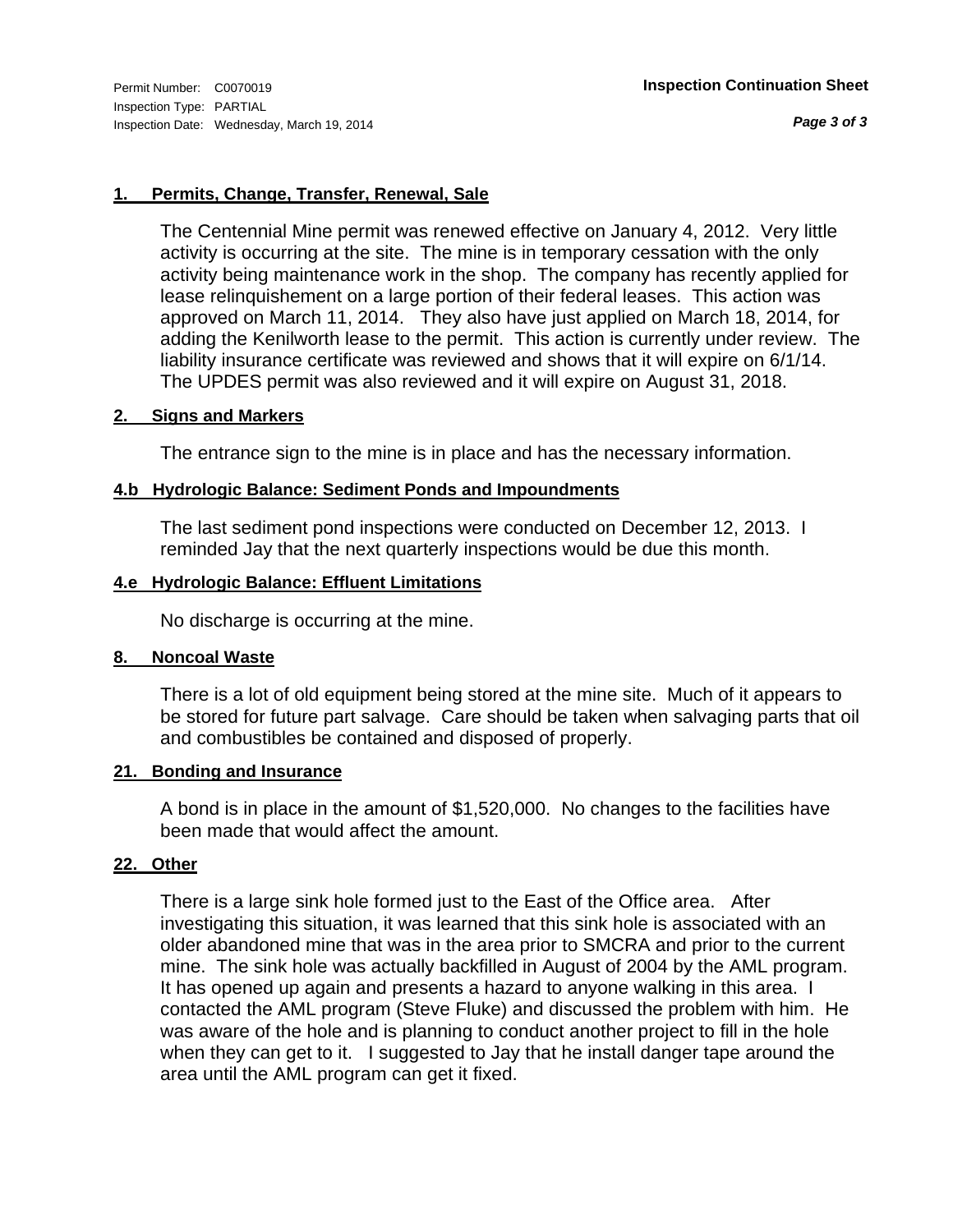

## **State of Utah**

**DEPARTMENT OF NATURAL RESOURCES** 

**MICHAEL R. STYLER Executive Director** 

#### Division of Oil, Gas and Mining

**JOHN R. BAZA Division Director** 

|  | Representatives Present During the Inspection: |
|--|------------------------------------------------|
|  | OGM Amanda Daniels                             |
|  | OGM James Owen                                 |
|  | OGM Joe Helfrich                               |
|  | OGM Pete Hess                                  |

## **Inspection Report**

| Permit Number:   | C0070020                    |
|------------------|-----------------------------|
| Inspection Type: | <b>PARTIAL</b>              |
| Inspection Date: | Tuesday, March 11, 2014     |
| Start Date/Time: | 3/11/2014 9:45:00 AM        |
| End Date/Time:   | 3/11/2014 10:30:00 AM       |
| Last Inspection: | Thursday, February 20, 2014 |
|                  |                             |

Inspector: Amanda Daniels,

Weather: Cold and windy; blowing snow. Site is drifted.

InspectionID Report Number: 3774

**Processing Reprocessing** Accepted by:

|                                     |  |                        | Permitee: HIDDEN SPLENDOR RESOURCES        |                                                                |
|-------------------------------------|--|------------------------|--------------------------------------------|----------------------------------------------------------------|
|                                     |  |                        | <b>Operator: HIDDEN SPLENDOR RESOURCES</b> |                                                                |
| Site: HORIZON MINE                  |  |                        |                                            |                                                                |
|                                     |  |                        |                                            | Address: 57 WEST 200 SOUTH, SUITE 400, SALT LAKE CITY UT 84101 |
| County: <b>CARBON</b>               |  |                        |                                            |                                                                |
| Permit Type: PERMANENT COAL PROGRAM |  |                        |                                            |                                                                |
| Permit Status: ACTIVE               |  |                        |                                            |                                                                |
| <b>Current Acreages</b>             |  |                        | <b>Mineral Ownership</b>                   | <b>Types of Operations</b>                                     |
| 1,577.00                            |  | <b>Total Permitted</b> | V<br><b>Federal</b>                        | Underground                                                    |
|                                     |  | 9.50 Total Disturbed   | <b>State</b>                               | <b>Surface</b>                                                 |
| <b>Phase I</b>                      |  |                        | County                                     | Loadout                                                        |

**Fee Other**

**Report summary and status for pending enforcement actions, permit conditions, Division Orders, and amendments:**

There is no one at the site and the gate below the office trailer is closed and locked. This visit was conducted as part of the Midterm Permit Review, Task ID # 4512

**Phase II Phase III**

The Division has been trying to contact Mr. Alex Walker, resident agent for several weeks, to no avail. It is understood that a meeting between Mr. Walker and the Division is scheduled for Tuesday, March 18, 2014.

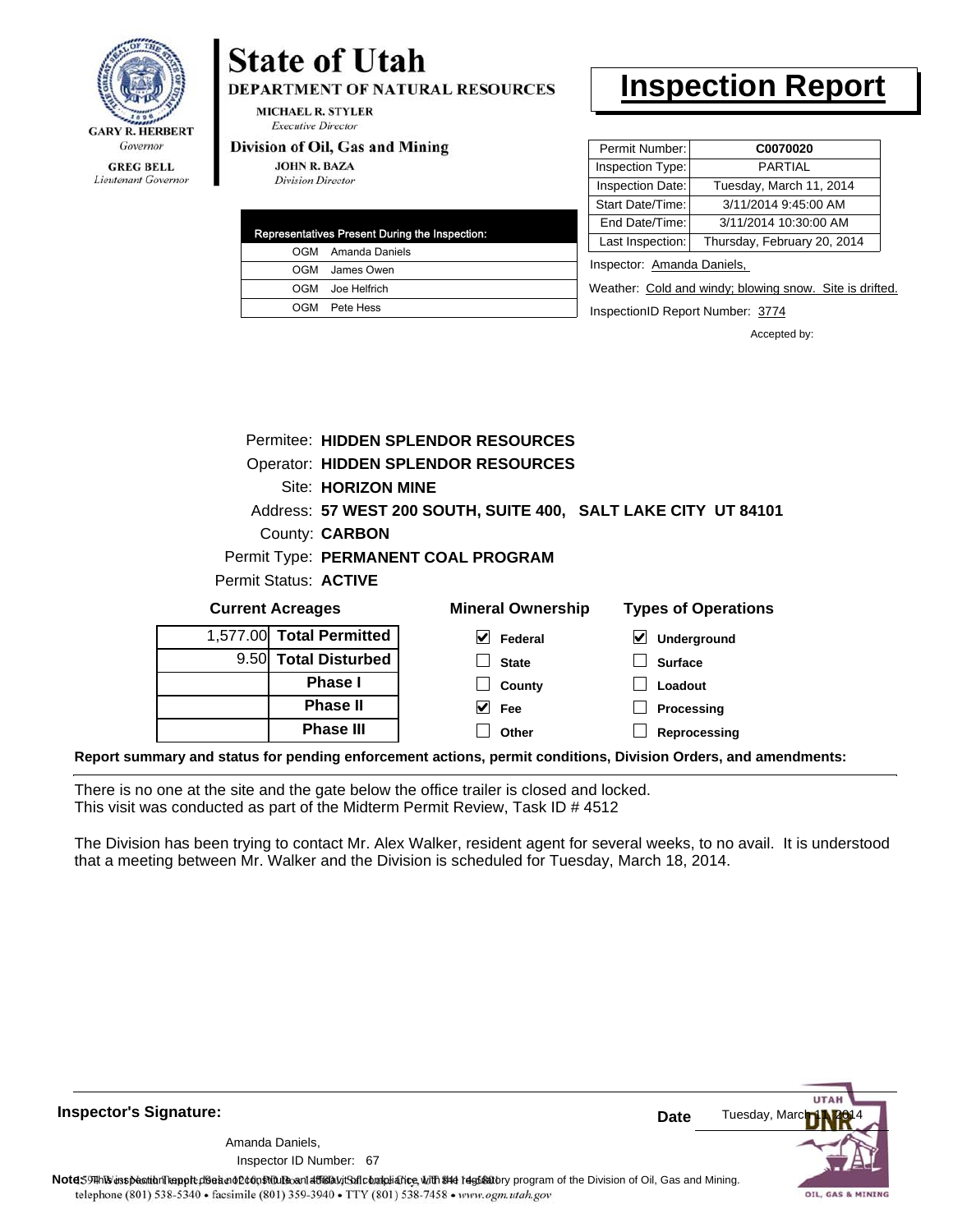#### *REVIEW OF PERMIT, PERFORMANCE STANDARDS PERMIT CONDITION REQUIREMENTS*

*1. Substantiate the elements on this inspection by checking the appropriate performance standard.*

 *a. For COMPLETE inspections provide narrative justification for any elements not fully inspected unless element is not appropriate to the site, in which case check Not Applicable.*

 *b. For PARTIAL inspections check only the elements evaluated.*

*2. Document any noncompliance situation by reference the NOV issued at the appropriate performance standard listed below.*

*3. Reference any narratives written in conjunction with this inspection at the appropriate performace standard listed below.*

|     |                                                               | Evaluated               | Not Applicable Comment |                         | Enforcement |
|-----|---------------------------------------------------------------|-------------------------|------------------------|-------------------------|-------------|
| 1.  | Permits, Change, Transfer, Renewal, Sale                      |                         |                        |                         |             |
| 2.  | <b>Signs and Markers</b>                                      | $\overline{\mathbf{v}}$ |                        | $\overline{\mathbf{v}}$ |             |
| 3.  | Topsoil                                                       | $\overline{\mathbf{v}}$ |                        | $\overline{\mathbf{v}}$ |             |
| 4.a | Hydrologic Balance: Diversions                                | ⊽                       |                        | $\overline{\mathbf{v}}$ |             |
| 4.b | Hydrologic Balance: Sediment Ponds and Impoundments           | $\blacktriangledown$    |                        | ⊻                       |             |
| 4.C | Hydrologic Balance: Other Sediment Control Measures           | $\overline{\mathbf{v}}$ |                        | $\blacktriangledown$    |             |
| 4.d | Hydrologic Balance: Water Monitoring                          | $\overline{\mathbf{v}}$ |                        | $\blacktriangledown$    |             |
| 4.e | Hydrologic Balance: Effluent Limitations                      | $\overline{\mathbf{v}}$ |                        | $\blacktriangledown$    |             |
| 5.  | Explosives                                                    | $\overline{\mathbf{v}}$ |                        |                         |             |
| 6.  | Disposal of Excess Spoil, Fills, Benches                      |                         |                        |                         |             |
| 7.  | Coal Mine Waste, Refuse Piles, Impoundments                   |                         |                        |                         |             |
| 8.  | Noncoal Waste                                                 | $\overline{\mathsf{v}}$ |                        |                         |             |
| 9.  | Protection of Fish, Wildlife and Related Environmental Issues |                         |                        |                         |             |
| 10. | Slides and Other Damage                                       |                         |                        |                         |             |
| 11. | Contemporaneous Reclamation                                   |                         |                        |                         |             |
| 12. | <b>Backfilling And Grading</b>                                |                         |                        |                         |             |
| 13. | Revegetation                                                  |                         |                        |                         |             |
| 14. | Subsidence Control                                            |                         |                        |                         |             |
|     | 15. Cessation of Operations                                   | $\overline{\mathbf{v}}$ |                        | $\blacktriangledown$    |             |
|     | 16.a Roads: Construction, Maintenance, Surfacing              |                         |                        |                         |             |
|     | 16.b Roads: Drainage Controls                                 |                         |                        |                         |             |
| 17. | <b>Other Transportation Facilities</b>                        |                         |                        |                         |             |
| 18. | Support Facilities, Utility Installations                     | $\overline{\mathsf{v}}$ |                        | $\overline{\mathbf{v}}$ |             |
|     | 19. AVS Check                                                 |                         |                        |                         |             |
| 20. | Air Quality Permit                                            |                         |                        |                         |             |
| 21. | Bonding and Insurance                                         |                         |                        |                         |             |
|     | 22. Other                                                     | $\overline{\mathbf{v}}$ |                        | $\overline{\mathbf{v}}$ |             |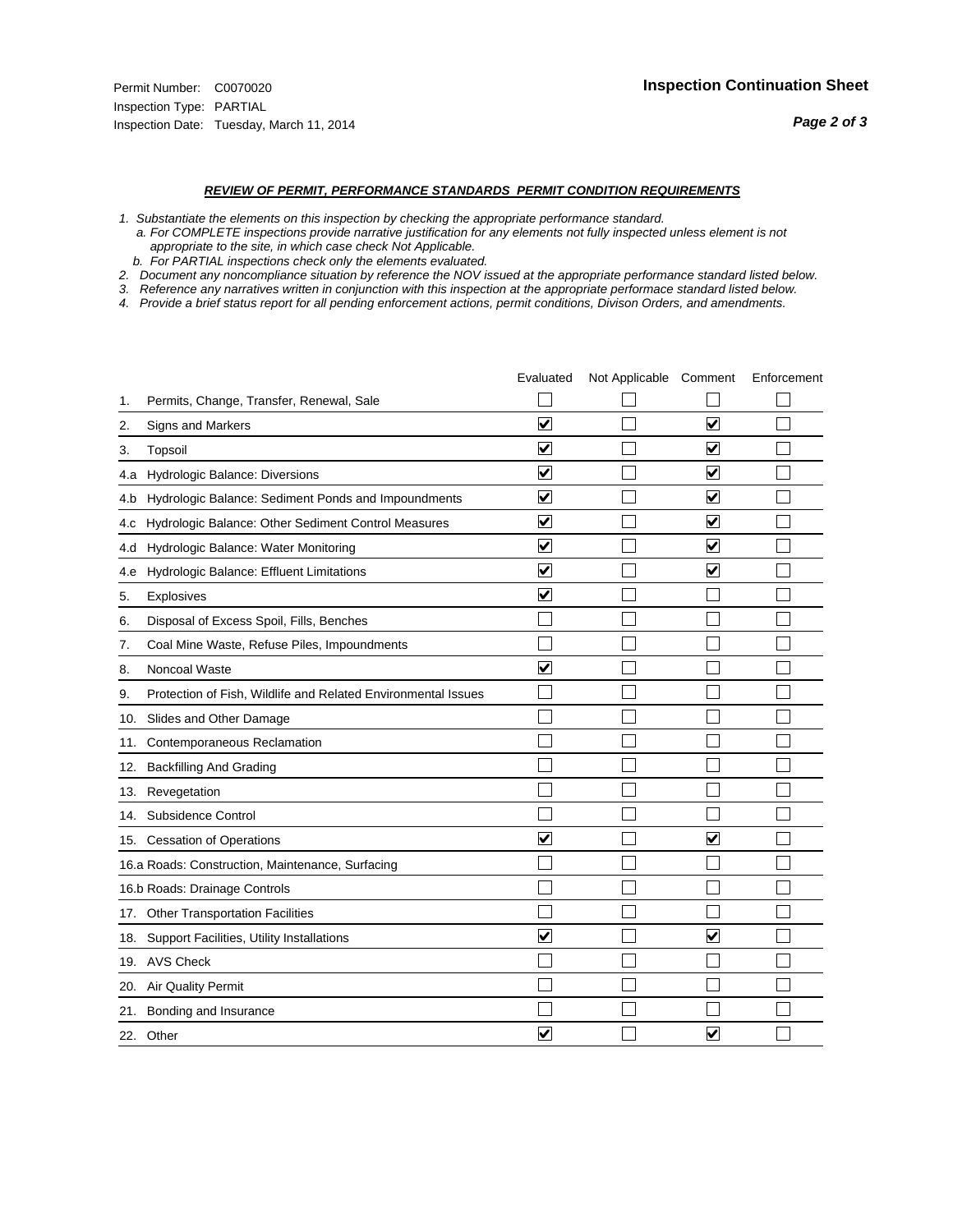#### **2. Signs and Markers**

The contact information for the Company on the Permittee ID sign is no longer in effect; the sign needs to be updated.

#### **3. Topsoil**

The topsoil storage area along the left side of the property as you enter the gate is showing signs of erosion and soil deposition into the diversion ditch below the stockpile. The soil retention waddles are not effectively retaining the topsoil.

#### **4.a Hydrologic Balance: Diversions**

The diversions did contain some drifted snow at the time if the midterm site visit. Ditch DD-6 and it's corresponding inlet into the sediment control pond need to be maintained. The inlet is showing significant erosion.

#### **4.b Hydrologic Balance: Sediment Ponds and Impoundments**

The mine site sediment pond was mostly frozen over, and not discharging. The December 2013 pond inspection conducted by Kit Pappas was reviewed, and the report indicated that the pond does not yet need to be cleaned.

#### **4.c Hydrologic Balance: Other Sediment Control Measures**

Some of the excelsior logs paralleling the toe of the topsoil pile on the left side of Coal Canyon are in need of replacement/

#### **4.d Hydrologic Balance: Water Monitoring**

No water monitoring is being conducted although the site is in temporary cessation status. Two notices of violation (N10133 and N10134) have been issued for "failure to conduct…"

#### **4.e Hydrologic Balance: Effluent Limitations**

There are two UPDES permits for the site, one for pond discharge and one for mine discharge. Since the mine stopped operating, the mine has stopped discharging.

#### **15. Cessation of Operations**

There are no security personnel on site. The conveyor on the surface is separated in at least two places. The belt magnet and ash analyzer have been removed.

#### **18. Support Facilities, Utility Installations**

The AC power was off.

#### **22. Other**

The hollow block stopping in the intake portal and the Kennedy metal panel stopping in the belt portal, as well as the chain link guarding were intact. The stoppings are only temporary in nature.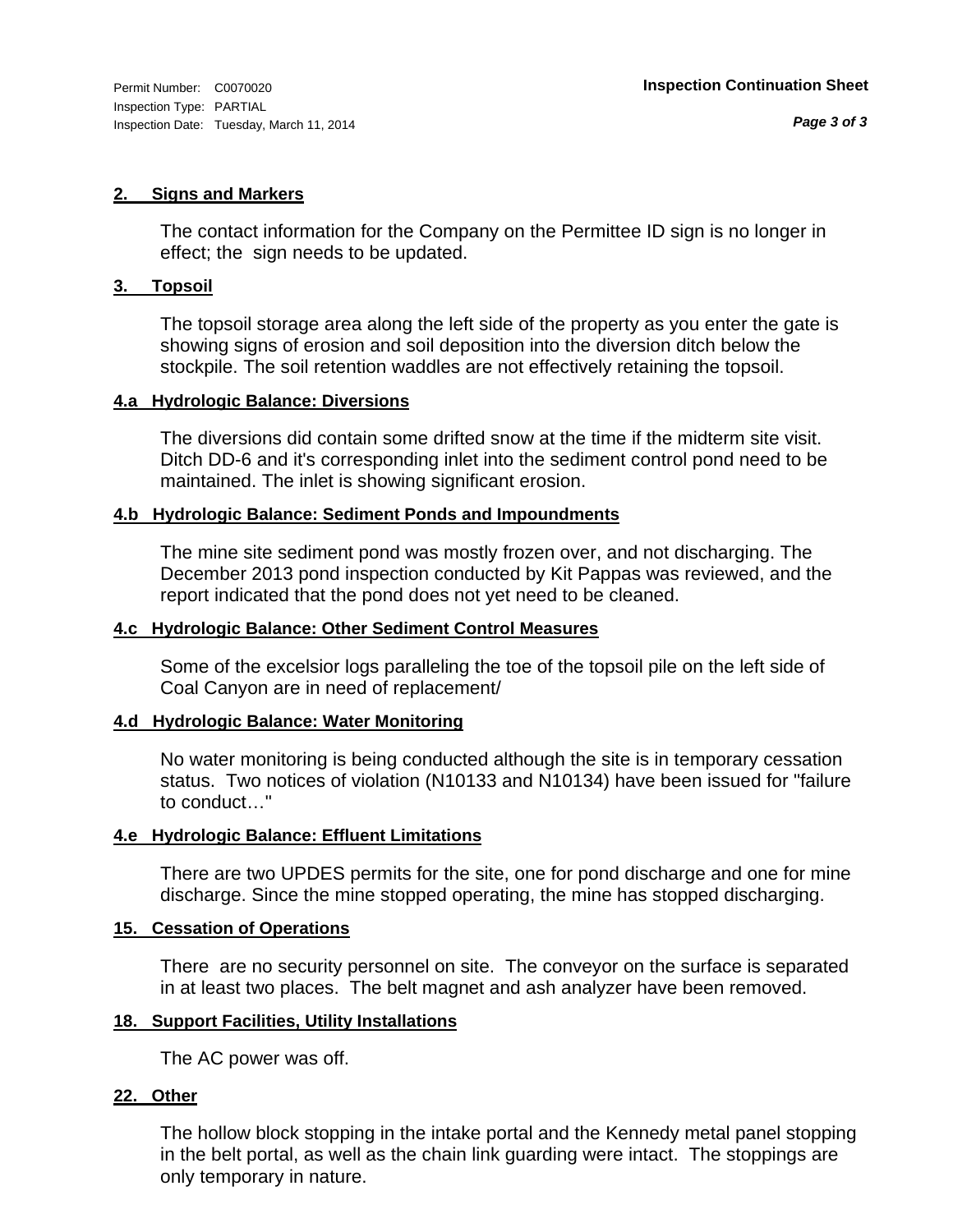

Lieutenant Governor

# **State of Utah**

**DEPARTMENT OF NATURAL RESOURCES** 

**MICHAEL R. STYLER Executive Director** 

#### Division of Oil, Gas and Mining

**JOHN R. BAZA Division Director** 

## **Inspection Report**

| Permit Number:   | C0070022                     |
|------------------|------------------------------|
| Inspection Type: | <b>PARTIAL</b>               |
| Inspection Date: | Monday, March 10, 2014       |
| Start Date/Time: | 3/10/2014 10:00:00 AM        |
| End Date/Time:   | 3/10/2014 1:00:00 PM         |
| Last Inspection: | Wednesday, February 05, 2014 |

Inspector: Steve Demczak,

Weather: Sunny, 40's

InspectionID Report Number: 3778

Accepted by: jhelfric 3/13/2014

|                         | Permitee: SAVAGE SERVICES CORP        |                          |                                                         |  |
|-------------------------|---------------------------------------|--------------------------|---------------------------------------------------------|--|
|                         | <b>Operator: SAVAGE SERVICES CORP</b> |                          |                                                         |  |
|                         | Site: SAVAGE COAL TERMINAL            |                          |                                                         |  |
|                         |                                       |                          | Address: 6340 S 3000 E STE 600, SALT LAKE CITY UT 84121 |  |
|                         | County: CARBON                        |                          |                                                         |  |
|                         | Permit Type: PERMANENT COAL PROGRAM   |                          |                                                         |  |
| Permit Status: ACTIVE   |                                       |                          |                                                         |  |
| <b>Current Acreages</b> |                                       | <b>Mineral Ownership</b> | <b>Types of Operations</b>                              |  |
|                         |                                       |                          |                                                         |  |

| 153.46 Total Permitted | Federal      | $\vee$ Underground |
|------------------------|--------------|--------------------|
| 132.50 Total Disturbed | <b>State</b> | $\vee$ Surface     |
| <b>Phase I</b>         | County       | Loadout            |
| <b>Phase II</b>        | Fee          | <b>Processing</b>  |
| <b>Phase III</b>       | Other        | Reprocessing       |

**Report summary and status for pending enforcement actions, permit conditions, Division Orders, and amendments:**

The trans- loading oil is taking place at Savage Coal terminal. There is a possibility that this could be expanded in the near future. The road expansion for loading crude oil is completed and is use.

The coal storage facilities was receiving trucks for loading or unloading of coal during the inspection.

The shipping and loading of coal on to unit trains has been slow.

The wash plant was idle.

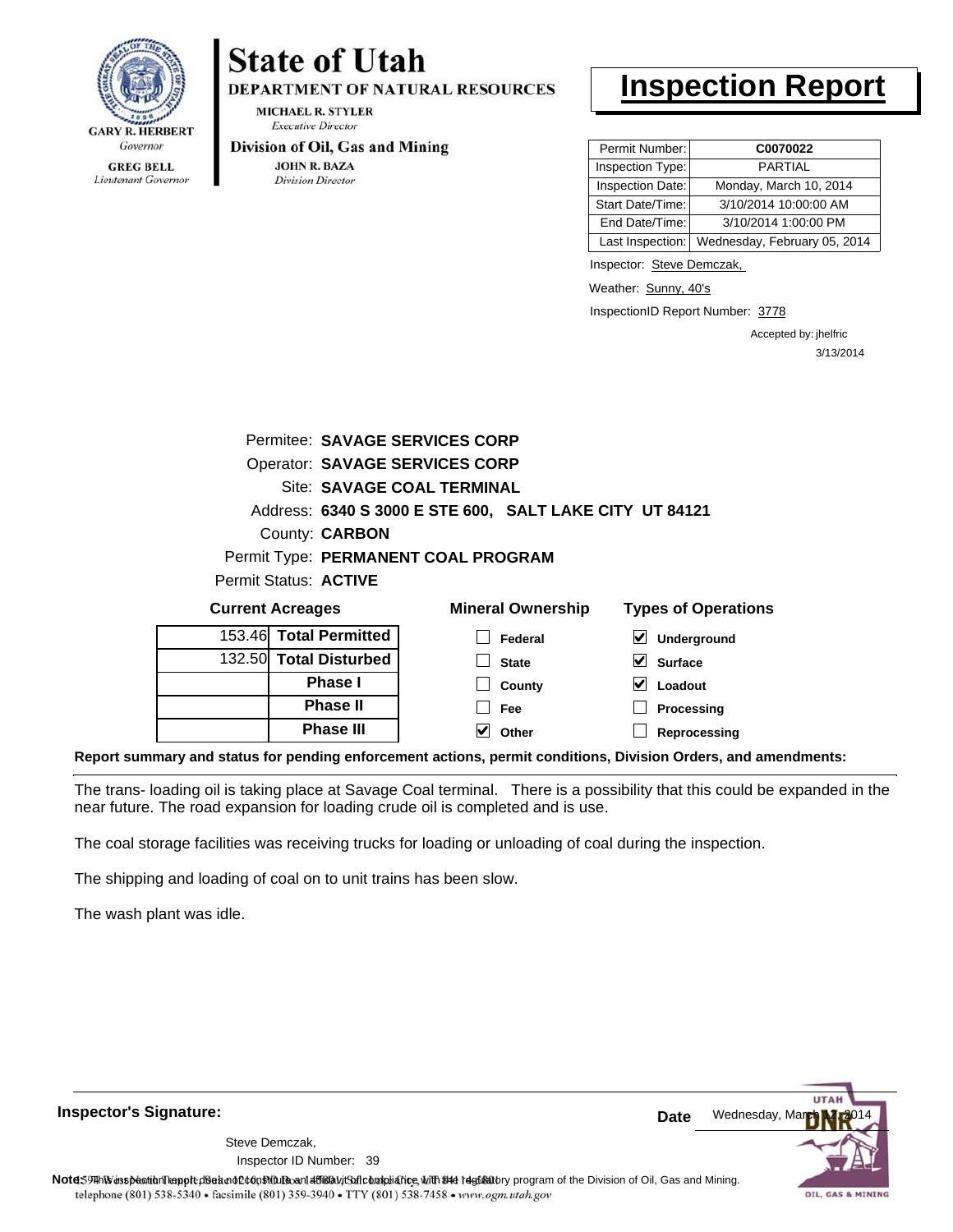#### *REVIEW OF PERMIT, PERFORMANCE STANDARDS PERMIT CONDITION REQUIREMENTS*

*1. Substantiate the elements on this inspection by checking the appropriate performance standard.*

 *a. For COMPLETE inspections provide narrative justification for any elements not fully inspected unless element is not appropriate to the site, in which case check Not Applicable.*

 *b. For PARTIAL inspections check only the elements evaluated.*

*2. Document any noncompliance situation by reference the NOV issued at the appropriate performance standard listed below.*

*3. Reference any narratives written in conjunction with this inspection at the appropriate performace standard listed below.*

|     |                                                               | Evaluated               | Not Applicable Comment  |                         | Enforcement |
|-----|---------------------------------------------------------------|-------------------------|-------------------------|-------------------------|-------------|
| 1.  | Permits, Change, Transfer, Renewal, Sale                      |                         |                         |                         |             |
| 2.  | <b>Signs and Markers</b>                                      | $\overline{\mathbf{v}}$ |                         | $\overline{\mathbf{v}}$ |             |
| 3.  | Topsoil                                                       | $\overline{\mathbf{v}}$ |                         | $\overline{\mathbf{v}}$ |             |
| 4.a | Hydrologic Balance: Diversions                                | ⊽                       |                         | $\blacktriangledown$    |             |
| 4.b | Hydrologic Balance: Sediment Ponds and Impoundments           | $\checkmark$            |                         | $\blacktriangledown$    |             |
| 4.C | Hydrologic Balance: Other Sediment Control Measures           |                         |                         |                         |             |
| 4.d | Hydrologic Balance: Water Monitoring                          |                         |                         |                         |             |
| 4.e | Hydrologic Balance: Effluent Limitations                      |                         |                         |                         |             |
| 5.  | Explosives                                                    |                         | $\overline{\mathsf{v}}$ |                         |             |
| 6.  | Disposal of Excess Spoil, Fills, Benches                      |                         |                         |                         |             |
| 7.  | Coal Mine Waste, Refuse Piles, Impoundments                   | $\overline{\mathsf{v}}$ |                         | $\overline{\mathbf{v}}$ |             |
| 8.  | Noncoal Waste                                                 | $\overline{\mathbf{v}}$ |                         | ☑                       |             |
| 9.  | Protection of Fish, Wildlife and Related Environmental Issues |                         |                         |                         |             |
| 10. | Slides and Other Damage                                       |                         |                         |                         |             |
| 11. | Contemporaneous Reclamation                                   |                         |                         |                         |             |
| 12. | <b>Backfilling And Grading</b>                                |                         |                         |                         |             |
| 13. | Revegetation                                                  |                         |                         |                         |             |
| 14. | Subsidence Control                                            |                         | $\overline{\mathbf{v}}$ |                         |             |
| 15. | <b>Cessation of Operations</b>                                |                         |                         |                         |             |
|     | 16.a Roads: Construction, Maintenance, Surfacing              |                         |                         |                         |             |
|     | 16.b Roads: Drainage Controls                                 | $\blacktriangledown$    |                         | V                       |             |
| 17. | <b>Other Transportation Facilities</b>                        |                         |                         |                         |             |
| 18. | Support Facilities, Utility Installations                     | $\overline{\mathsf{v}}$ |                         | $\overline{\mathbf{v}}$ |             |
|     | 19. AVS Check                                                 |                         |                         |                         |             |
| 20. | Air Quality Permit                                            |                         |                         |                         |             |
| 21. | Bonding and Insurance                                         |                         |                         |                         |             |
|     | 22. Other                                                     |                         |                         |                         |             |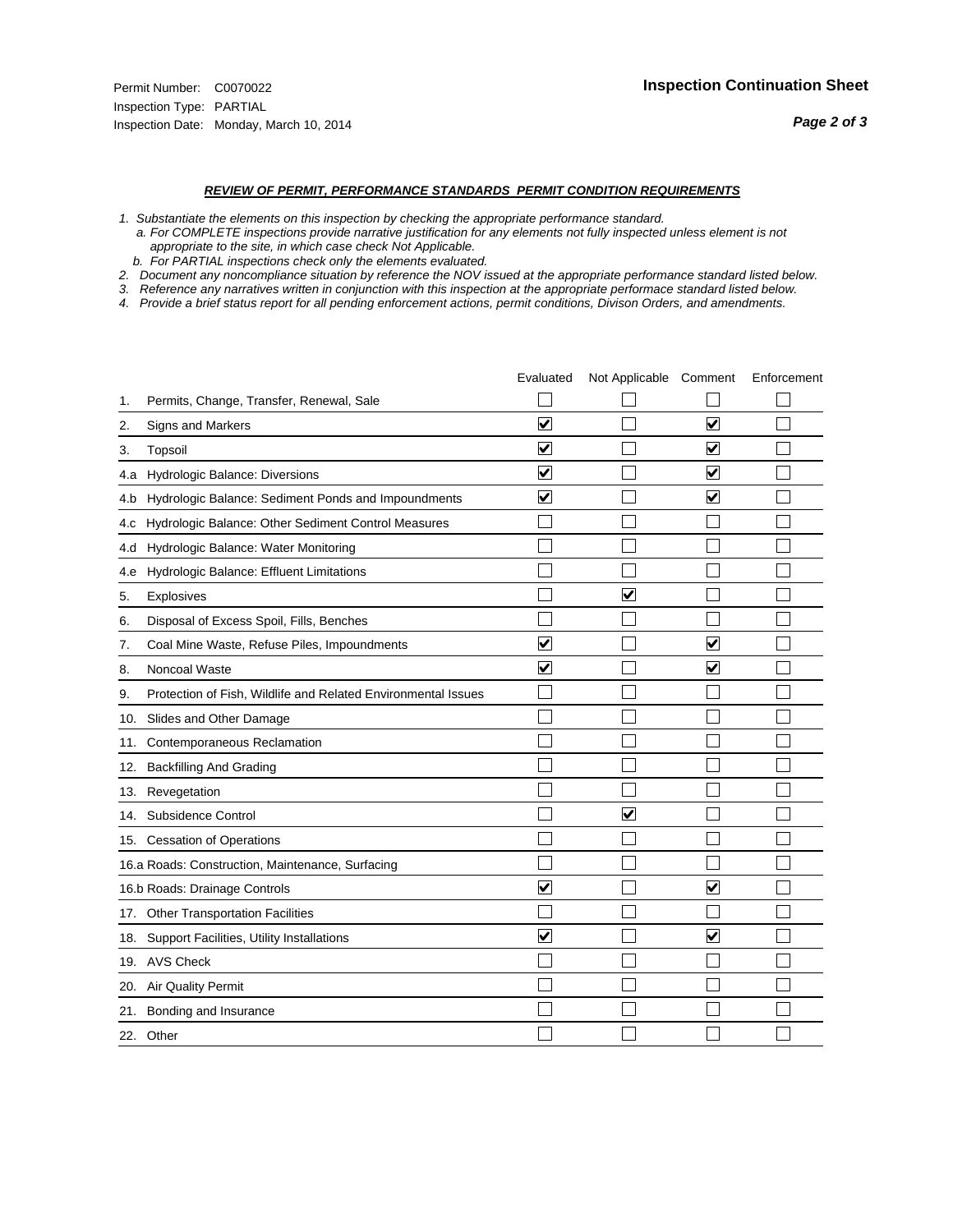#### **2. Signs and Markers**

Identification sign was at gate to permit area. The information meets the minimum requirements of the R645 Coal Rules.

#### **3. Topsoil**

The topsoil was inspected with no signs of wind or water erosion. The topsoil pile was not snow covered. There is a darkness to the topsoil since is next to coal storage area.

#### **4.a Hydrologic Balance: Diversions**

Many of the diversions were recently cleaned out since the last inspection. No water was flowing within the diversions. Culverts were open and would function in a storm event.

#### **4.b Hydrologic Balance: Sediment Ponds and Impoundments**

The permitee cleaned the lower sediment pond since the last inspection. This is the sediment pond used to water roads. The permittee pumps water into this sediment pond. The clean out material was taken to the refuse area to dry. The material will then be taken to Sunnyside co-gen. No sediment ponds were discharging during the inspection. I inspected the sediment ponds and did not see any hazardous conditions.

#### **7. Coal Mine Waste, Refuse Piles, Impoundments**

The clean out material was taken to the refuse area. This is the only refuse material. After material dries it will be taken to Sunnyside Co-gen. No hazardous conditions were noticed during the inspection.

#### **8. Noncoal Waste**

The site was clear of non-coal waste materials.

#### **16.b Roads: Drainage Controls**

All road diversions were open and functioning as design. No water was flowing within the diversions.

#### **18. Support Facilities, Utility Installations**

No new facilities since the last inspection.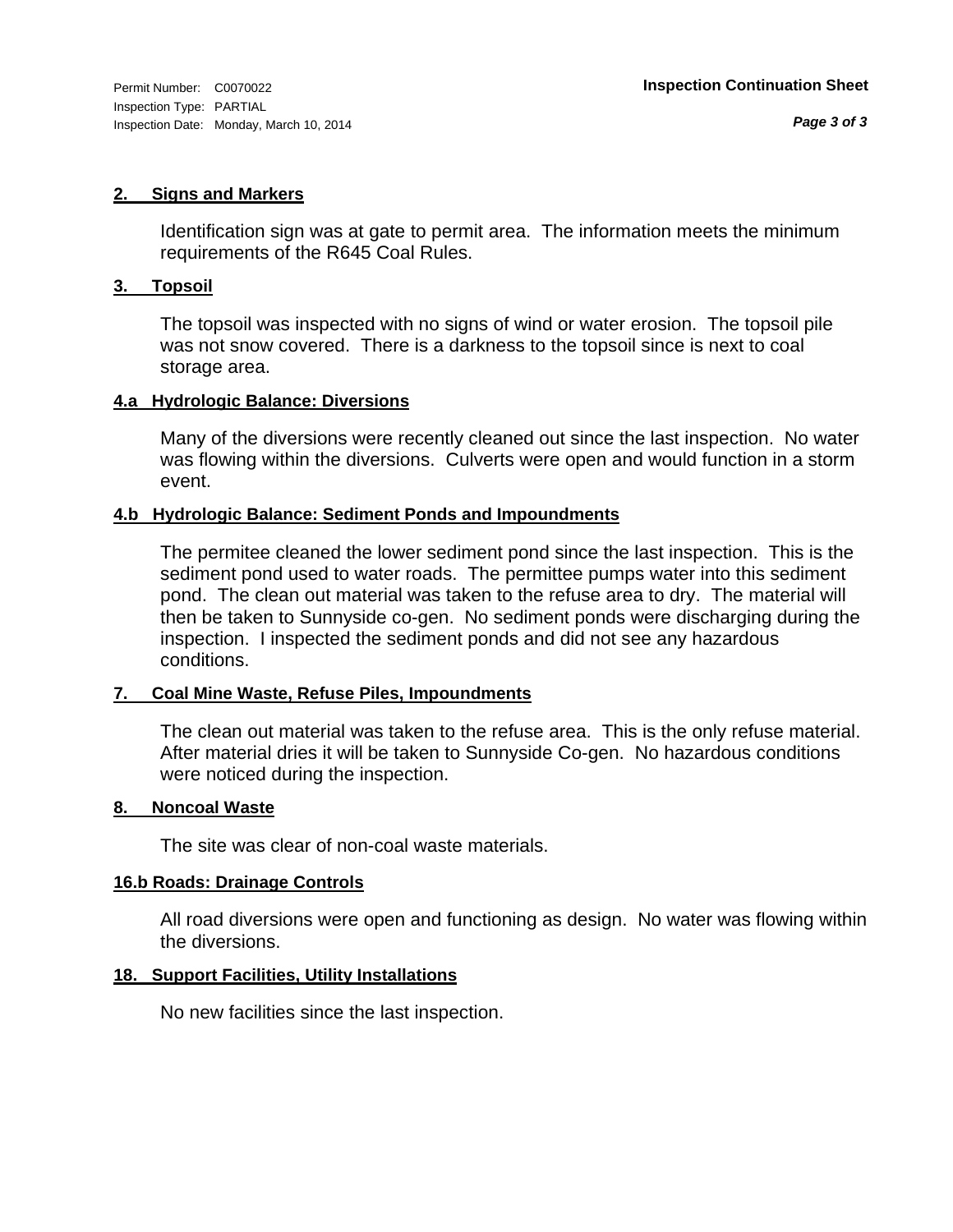

# **State of Utah**

**DEPARTMENT OF NATURAL RESOURCES** 

**MICHAEL R. STYLER Executive Director** 

#### Division of Oil, Gas and Mining

**JOHN R. BAZA Division Director** 

| Representatives Present During the Inspection: |                    |  |
|------------------------------------------------|--------------------|--|
|                                                | OGM Amanda Daniels |  |

## **Inspection Report**

| Permit Number:   | C0070033                     |  |
|------------------|------------------------------|--|
| Inspection Type: | <b>COMPLETE</b>              |  |
| Inspection Date: | Wednesday, March 12, 2014    |  |
| Start Date/Time: | 3/12/2014 12:30:00 PM        |  |
| End Date/Time:   | 3/12/2014 1:30:00 PM         |  |
| Last Inspection: | Wednesday, February 26, 2014 |  |

Inspector: Amanda Daniels,

Weather: Clear, 55F

InspectionID Report Number: 3780

**Reprocessing**

Accepted by:

| Permitee: INTERMOUNTAIN POWER AGENCY         |                                        |                          |                            |  |  |  |  |  |
|----------------------------------------------|----------------------------------------|--------------------------|----------------------------|--|--|--|--|--|
|                                              | Operator: AMERICA WEST RESOURCES, INC. |                          |                            |  |  |  |  |  |
|                                              | Site: WILDCAT LOADOUT                  |                          |                            |  |  |  |  |  |
| Address: 3266 SOUTH 125 WEST, PRICE UT 84501 |                                        |                          |                            |  |  |  |  |  |
| County: <b>CARBON</b>                        |                                        |                          |                            |  |  |  |  |  |
| Permit Type: PERMANENT COAL PROGRAM          |                                        |                          |                            |  |  |  |  |  |
| Permit Status: ACTIVE                        |                                        |                          |                            |  |  |  |  |  |
| <b>Current Acreages</b>                      |                                        | <b>Mineral Ownership</b> | <b>Types of Operations</b> |  |  |  |  |  |
| 100.00                                       | <b>Total Permitted</b>                 | V<br>Federal             | Underground                |  |  |  |  |  |
| <b>Total Disturbed</b><br>78.45              |                                        | <b>State</b>             | <b>Surface</b>             |  |  |  |  |  |
| <b>Phase I</b>                               |                                        | County                   | Loadout                    |  |  |  |  |  |
|                                              | <b>Phase II</b>                        | Fee                      | Processing                 |  |  |  |  |  |

**Report summary and status for pending enforcement actions, permit conditions, Division Orders, and amendments:**

**Phase III**

A complete inspection was done at the Wildcat Loadout. During the inspection seeding was taking place on the areas to the east fo the facility where coal fines had been removed. New waddles were installed to replace existing sediment control measures along the east side as well. Seeding was going to continue into the next day. The Division has received an ammendment to the MRP in response to NOV10132 and with the completion of coal fine clean-up work, the NOV will be terminated.

**Other**

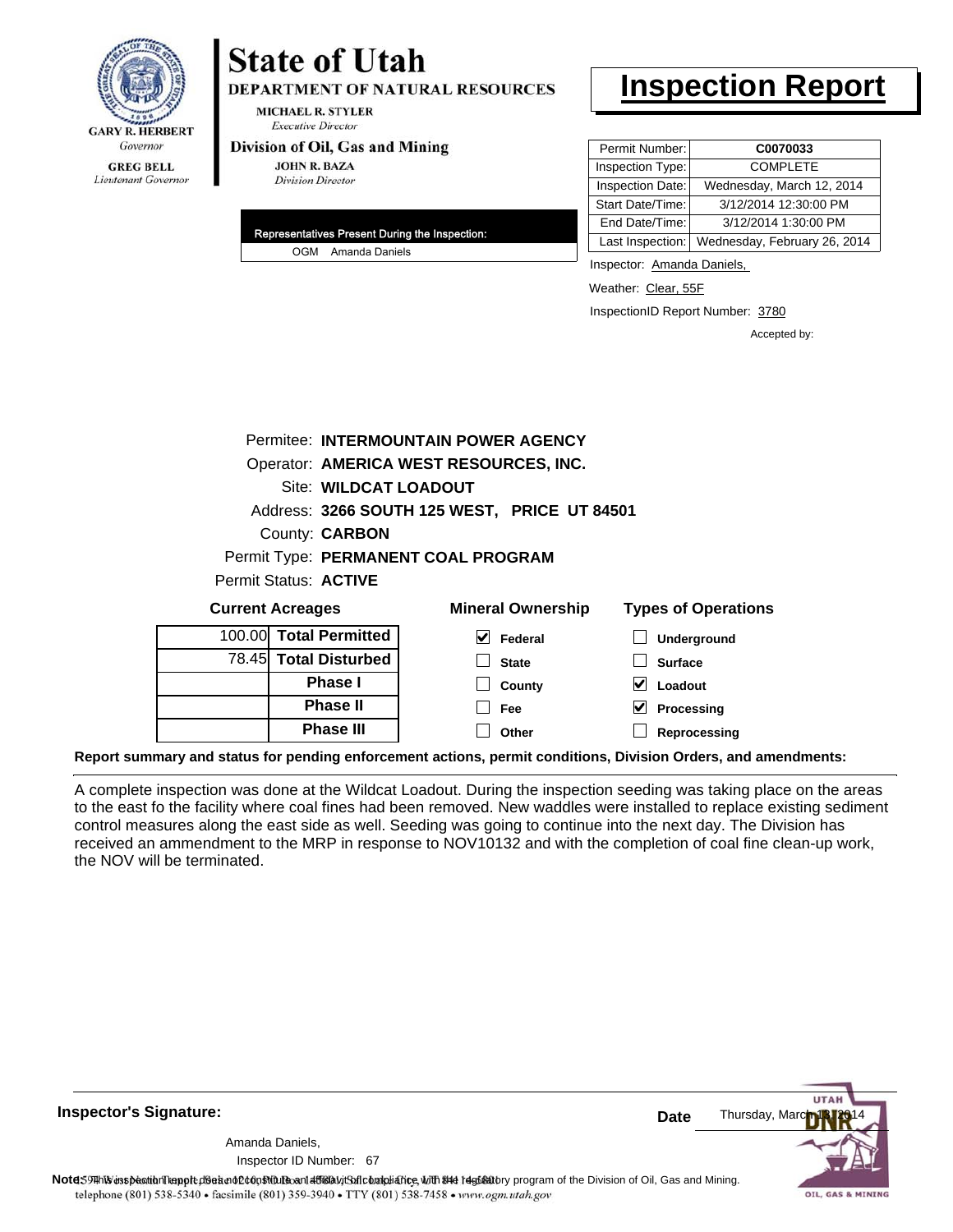#### *REVIEW OF PERMIT, PERFORMANCE STANDARDS PERMIT CONDITION REQUIREMENTS*

*1. Substantiate the elements on this inspection by checking the appropriate performance standard.*

 *a. For COMPLETE inspections provide narrative justification for any elements not fully inspected unless element is not appropriate to the site, in which case check Not Applicable.*

 *b. For PARTIAL inspections check only the elements evaluated.*

*2. Document any noncompliance situation by reference the NOV issued at the appropriate performance standard listed below.*

*3. Reference any narratives written in conjunction with this inspection at the appropriate performace standard listed below.*

|     |                                                               | Evaluated               | Not Applicable Comment  |                         | Enforcement |
|-----|---------------------------------------------------------------|-------------------------|-------------------------|-------------------------|-------------|
| 1.  | Permits, Change, Transfer, Renewal, Sale                      | V                       |                         |                         |             |
| 2.  | <b>Signs and Markers</b>                                      | $\overline{\mathbf{v}}$ |                         | $\overline{\mathbf{v}}$ |             |
| 3.  | Topsoil                                                       | $\overline{\mathbf{v}}$ |                         |                         |             |
| 4.a | Hydrologic Balance: Diversions                                | ⊽                       |                         |                         |             |
| 4.b | Hydrologic Balance: Sediment Ponds and Impoundments           | $\blacktriangledown$    |                         | ⊻                       |             |
| 4.c | Hydrologic Balance: Other Sediment Control Measures           | $\overline{\mathbf{v}}$ |                         |                         |             |
| 4.d | Hydrologic Balance: Water Monitoring                          | $\overline{\mathbf{v}}$ |                         | $\blacktriangledown$    |             |
| 4.e | Hydrologic Balance: Effluent Limitations                      | $\overline{\mathbf{v}}$ |                         | $\blacktriangledown$    |             |
| 5.  | Explosives                                                    |                         | $\overline{\mathbf{v}}$ |                         |             |
| 6.  | Disposal of Excess Spoil, Fills, Benches                      |                         | $\overline{\mathsf{v}}$ |                         |             |
| 7.  | Coal Mine Waste, Refuse Piles, Impoundments                   | $\overline{\mathbf{v}}$ |                         | $\overline{\mathbf{v}}$ |             |
| 8.  | Noncoal Waste                                                 | $\overline{\mathbf{v}}$ |                         |                         |             |
| 9.  | Protection of Fish, Wildlife and Related Environmental Issues |                         | $\blacktriangledown$    |                         |             |
| 10. | Slides and Other Damage                                       |                         | $\blacktriangledown$    |                         |             |
| 11. | Contemporaneous Reclamation                                   | ⊽                       |                         | V                       |             |
| 12. | <b>Backfilling And Grading</b>                                |                         | $\overline{\mathbf{v}}$ |                         |             |
| 13. | Revegetation                                                  | $\overline{\mathbf{v}}$ |                         | $\overline{\mathbf{v}}$ |             |
| 14. | Subsidence Control                                            |                         | $\overline{\mathbf{v}}$ |                         |             |
| 15. | <b>Cessation of Operations</b>                                |                         | $\blacktriangledown$    |                         |             |
|     | 16.a Roads: Construction, Maintenance, Surfacing              | $\overline{\mathbf{v}}$ |                         |                         |             |
|     | 16.b Roads: Drainage Controls                                 | $\overline{\mathsf{v}}$ |                         |                         |             |
| 17. | <b>Other Transportation Facilities</b>                        | $\overline{\mathbf{v}}$ |                         |                         |             |
| 18. | Support Facilities, Utility Installations                     | $\overline{\mathbf{v}}$ |                         |                         |             |
| 19. | <b>AVS Check</b>                                              | $\overline{\mathbf{v}}$ |                         |                         |             |
| 20. | <b>Air Quality Permit</b>                                     | $\blacktriangledown$    |                         | V                       |             |
| 21. | Bonding and Insurance                                         | $\overline{\mathbf{v}}$ |                         | $\blacktriangledown$    |             |
|     | 22. Other                                                     |                         |                         |                         |             |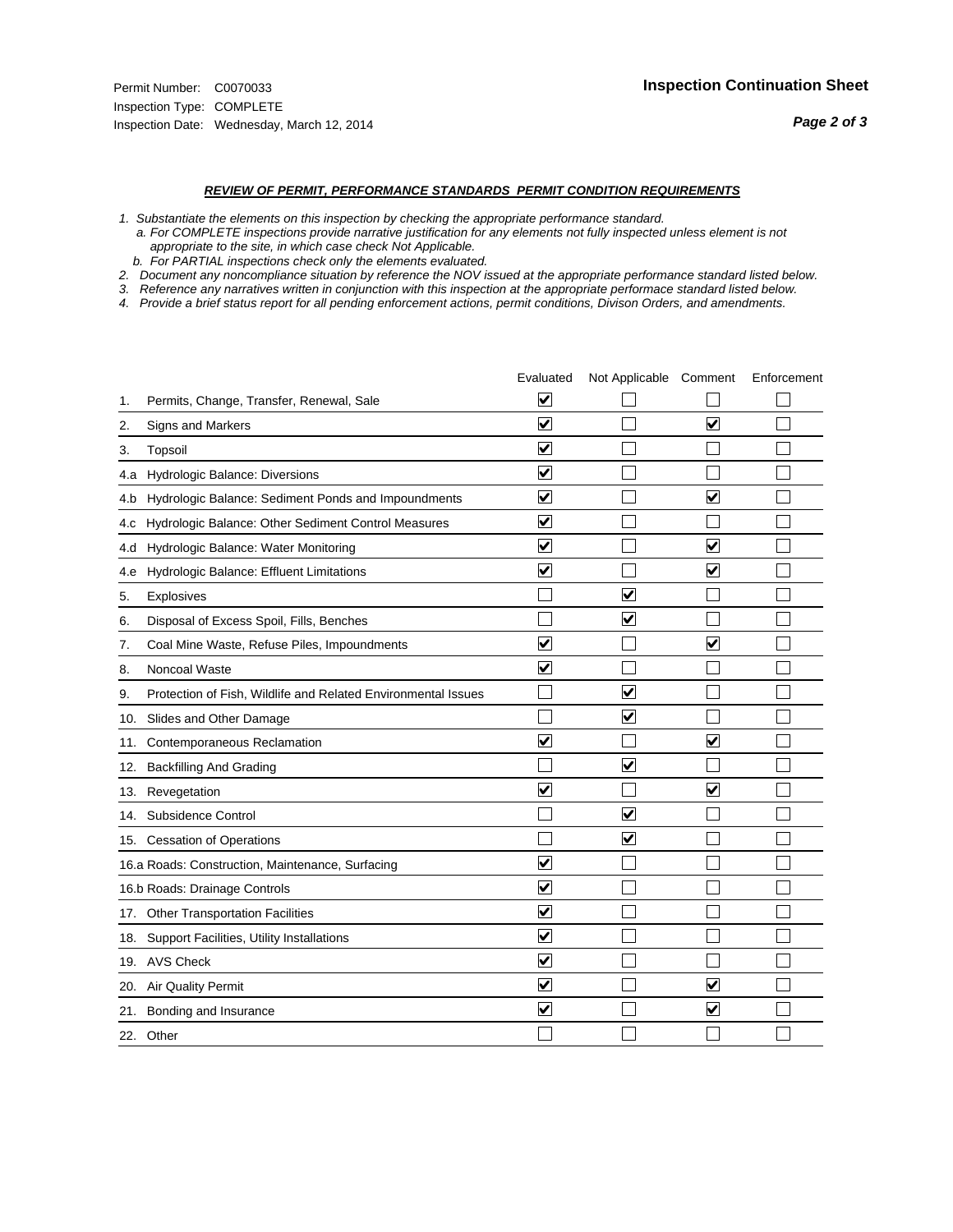#### **2. Signs and Markers**

A sign with company contact information as well as relevent DOGM and MSHA informatino is clearly displayed at the entrence to the facility.

#### **4.b Hydrologic Balance: Sediment Ponds and Impoundments**

Ponds were insected an certified by Tom Paluso on 11/6/2013. In each report sediment levels were clearly listed. The inlet to pond B had filled with some debris during coal fine clean-up work, but onsite personnel were informed and the debris was being removed.

#### **4.d Hydrologic Balance: Water Monitoring**

Water monitoring data has been submitted to the DOGM database as requried.

#### **4.e Hydrologic Balance: Effluent Limitations**

Current UPDES permits for the facility expire Aug 31 2018. DMR through January 2014 were kept on site. There has been no discharge at the facility recently as expected.

#### **7. Coal Mine Waste, Refuse Piles, Impoundments**

Refuse piles were inspected on 11/6/2013, no problems were reproted.

#### **11. Contemporaneous Reclamation**

The areas where coal fines have been removed by mechanical methods are being seeded. The seed is being turned into the topsoil by use of a drag harrow.

#### **13. Revegetation**

See comment Section 11.

#### **20. Air Quality Permit**

The approved air quality permit is kept available on-site.

#### **21. Bonding and Insurance**

A bond of \$1,144,00 is held for the facility. The site is self-insured with \$3 million general liablity.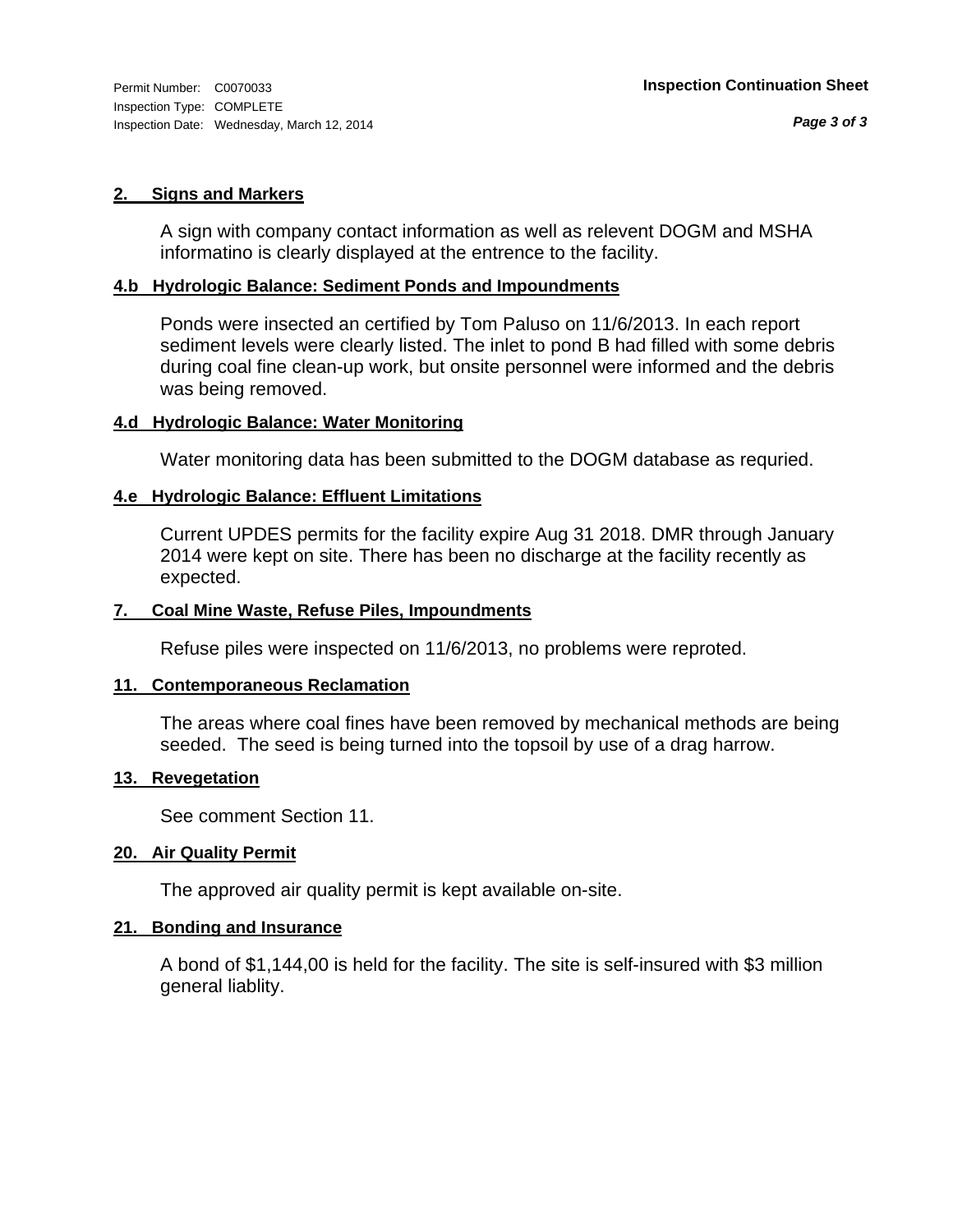

DEPARTMENT OF NATURAL RESOURCES

**MICHAEL R. STYLER Executive Director** 

#### Division of Oil, Gas and Mining

**JOHN R. BAZA Division Director** 

| Representatives Present During the Inspection: |
|------------------------------------------------|
| OGM James Owen                                 |
| Company Rusty Netz                             |

## **Inspection Report**

| Permit Number:   | C0070035                 |
|------------------|--------------------------|
| Inspection Type: | <b>COMPLETE</b>          |
| Inspection Date: | Thursday, March 20, 2014 |
| Start Date/Time: | 3/20/2014 12:00:00 PM    |
| End Date/Time:   | 3/20/2014 3:00:00 PM     |
| Last Inspection: |                          |

Inspector: James Owen,

Weather: Partly cloudy, 50 degrees F

InspectionID Report Number: 3797

Accepted by: jhelfric 4/1/2014

|      |                              | Permitee: SUNNYSIDE COGENERATION ASSOCIATES |                            |
|------|------------------------------|---------------------------------------------|----------------------------|
|      |                              | Operator: SUNNYSIDE COGENERATION ASSOCIATES |                            |
|      |                              | Site: SUNNYSIDE REFUSE & SLURRY             |                            |
|      |                              | Address: PO BOX 159, SUNNYSIDE UT 84539     |                            |
|      | County: <b>CARBON</b>        |                                             |                            |
|      |                              | Permit Type: PERMANENT COAL PROGRAM         |                            |
|      | Permit Status: <b>ACTIVE</b> |                                             |                            |
|      | <b>Current Acreages</b>      | <b>Mineral Ownership</b>                    | <b>Types of Operations</b> |
|      | 241.25 Total Permitted       | Federal                                     | Underground                |
|      | 196.65 Total Disturbed       | <b>State</b>                                | <b>Surface</b>             |
| 5.35 | <b>Phase I</b>               | County                                      | Loadout                    |
| 5.35 | <b>Phase II</b>              | $\vee$ Fee                                  | Processing                 |
| 5.35 | <b>Phase III</b>             | Other                                       | V<br>Reprocessing          |
|      |                              |                                             |                            |

**Report summary and status for pending enforcement actions, permit conditions, Division Orders, and amendments:**

This was a complete inspection. Arrived at the Sunnyside Cogeneration office unannounced. Was accompanied throughout the inspection by Rusty Netz.



**Inspector's Signature:**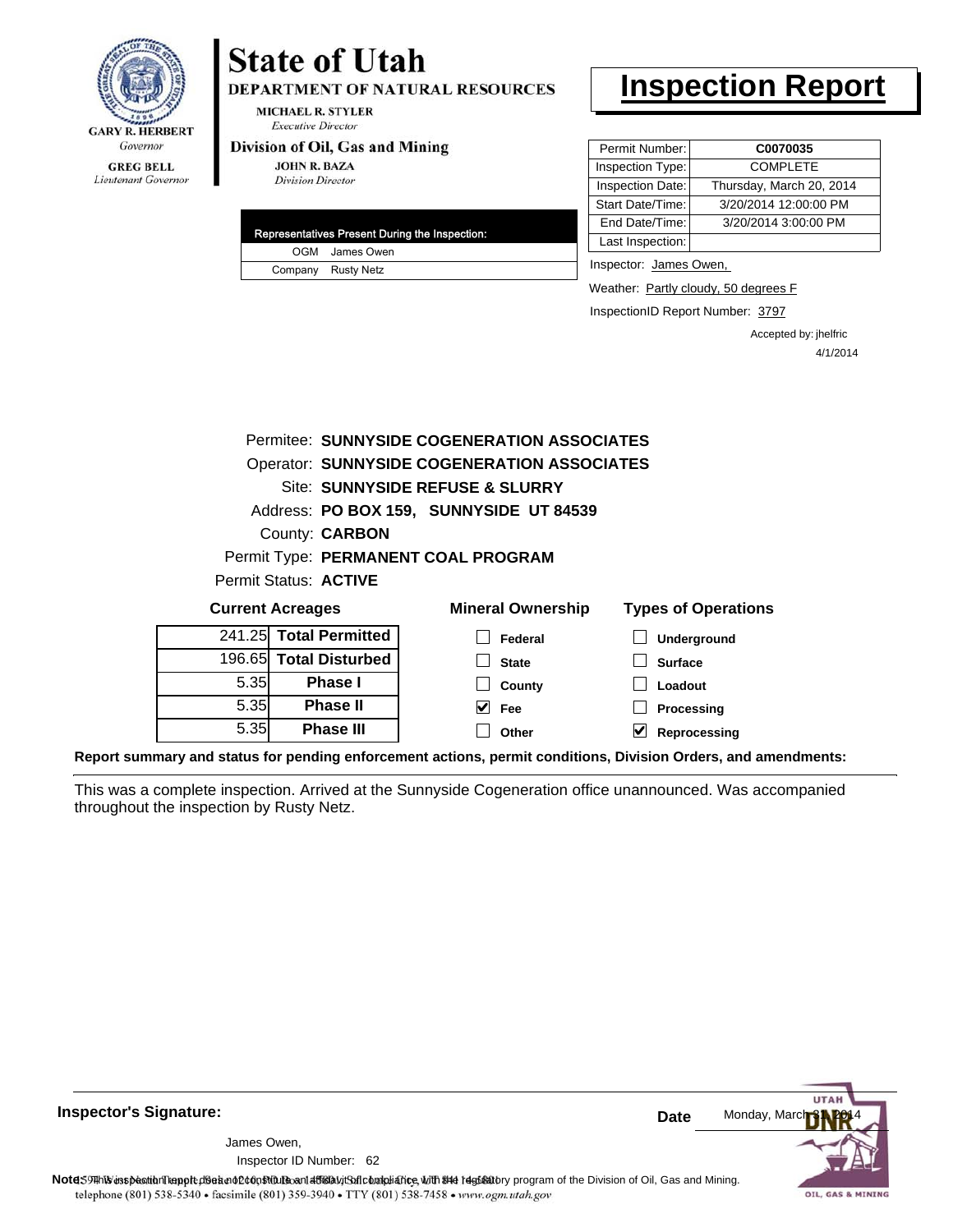#### *REVIEW OF PERMIT, PERFORMANCE STANDARDS PERMIT CONDITION REQUIREMENTS*

*1. Substantiate the elements on this inspection by checking the appropriate performance standard.*

 *a. For COMPLETE inspections provide narrative justification for any elements not fully inspected unless element is not appropriate to the site, in which case check Not Applicable.*

 *b. For PARTIAL inspections check only the elements evaluated.*

*2. Document any noncompliance situation by reference the NOV issued at the appropriate performance standard listed below.*

*3. Reference any narratives written in conjunction with this inspection at the appropriate performace standard listed below.*

|     |                                                               | Evaluated               | Not Applicable Comment  |                         | Enforcement |
|-----|---------------------------------------------------------------|-------------------------|-------------------------|-------------------------|-------------|
| 1.  | Permits, Change, Transfer, Renewal, Sale                      | $\overline{\mathsf{v}}$ |                         | V                       |             |
| 2.  | Signs and Markers                                             | $\overline{\mathbf{v}}$ |                         | $\blacktriangledown$    |             |
| 3.  | Topsoil                                                       | $\overline{\mathbf{v}}$ |                         | $\overline{\mathbf{v}}$ |             |
| 4.a | Hydrologic Balance: Diversions                                | $\blacktriangledown$    |                         | $\blacktriangledown$    |             |
| 4.b | Hydrologic Balance: Sediment Ponds and Impoundments           |                         |                         | $\blacktriangledown$    |             |
| 4.C | Hydrologic Balance: Other Sediment Control Measures           | $\overline{\mathbf{v}}$ |                         | $\blacktriangledown$    |             |
| 4.d | Hydrologic Balance: Water Monitoring                          | ⊽                       |                         | $\blacktriangledown$    |             |
| 4.e | Hydrologic Balance: Effluent Limitations                      | $\overline{\mathbf{v}}$ |                         | $\blacktriangledown$    |             |
| 5.  | <b>Explosives</b>                                             | $\overline{\mathbf{v}}$ | $\blacktriangledown$    |                         |             |
| 6.  | Disposal of Excess Spoil, Fills, Benches                      | $\blacktriangledown$    |                         | $\blacktriangledown$    |             |
| 7.  | Coal Mine Waste, Refuse Piles, Impoundments                   | $\overline{\mathbf{v}}$ |                         | $\overline{\mathbf{v}}$ |             |
| 8.  | Noncoal Waste                                                 | $\overline{\mathbf{v}}$ |                         | $\blacktriangledown$    |             |
| 9.  | Protection of Fish, Wildlife and Related Environmental Issues | $\blacktriangledown$    |                         | $\blacktriangledown$    |             |
| 10. | Slides and Other Damage                                       | $\overline{\mathbf{v}}$ |                         | $\overline{\mathbf{v}}$ |             |
| 11. | Contemporaneous Reclamation                                   | $\blacktriangledown$    |                         |                         |             |
| 12. | <b>Backfilling And Grading</b>                                | $\overline{\mathbf{v}}$ |                         |                         |             |
| 13. | Revegetation                                                  | $\overline{\mathbf{v}}$ |                         |                         |             |
| 14. | Subsidence Control                                            | $\overline{\mathbf{v}}$ | $\overline{\mathbf{v}}$ |                         |             |
|     | 15. Cessation of Operations                                   | $\blacktriangledown$    | ✔                       |                         |             |
|     | 16.a Roads: Construction, Maintenance, Surfacing              | $\overline{\mathsf{v}}$ |                         | $\blacktriangledown$    |             |
|     | 16.b Roads: Drainage Controls                                 | $\blacktriangledown$    |                         | $\blacktriangledown$    |             |
|     | 17. Other Transportation Facilities                           | $\overline{\mathbf{v}}$ |                         | $\overline{\mathbf{v}}$ |             |
| 18. | Support Facilities, Utility Installations                     | $\overline{\mathbf{v}}$ |                         | $\overline{\mathbf{v}}$ |             |
|     | 19. AVS Check                                                 | $\overline{\mathbf{v}}$ |                         | $\blacktriangledown$    |             |
|     | 20. Air Quality Permit                                        | $\blacktriangledown$    |                         | $\blacktriangledown$    |             |
|     | 21. Bonding and Insurance                                     | $\overline{\mathbf{v}}$ |                         | $\blacktriangledown$    |             |
|     | 22. Other                                                     | $\overline{\mathbf{v}}$ | $\overline{\mathbf{v}}$ |                         |             |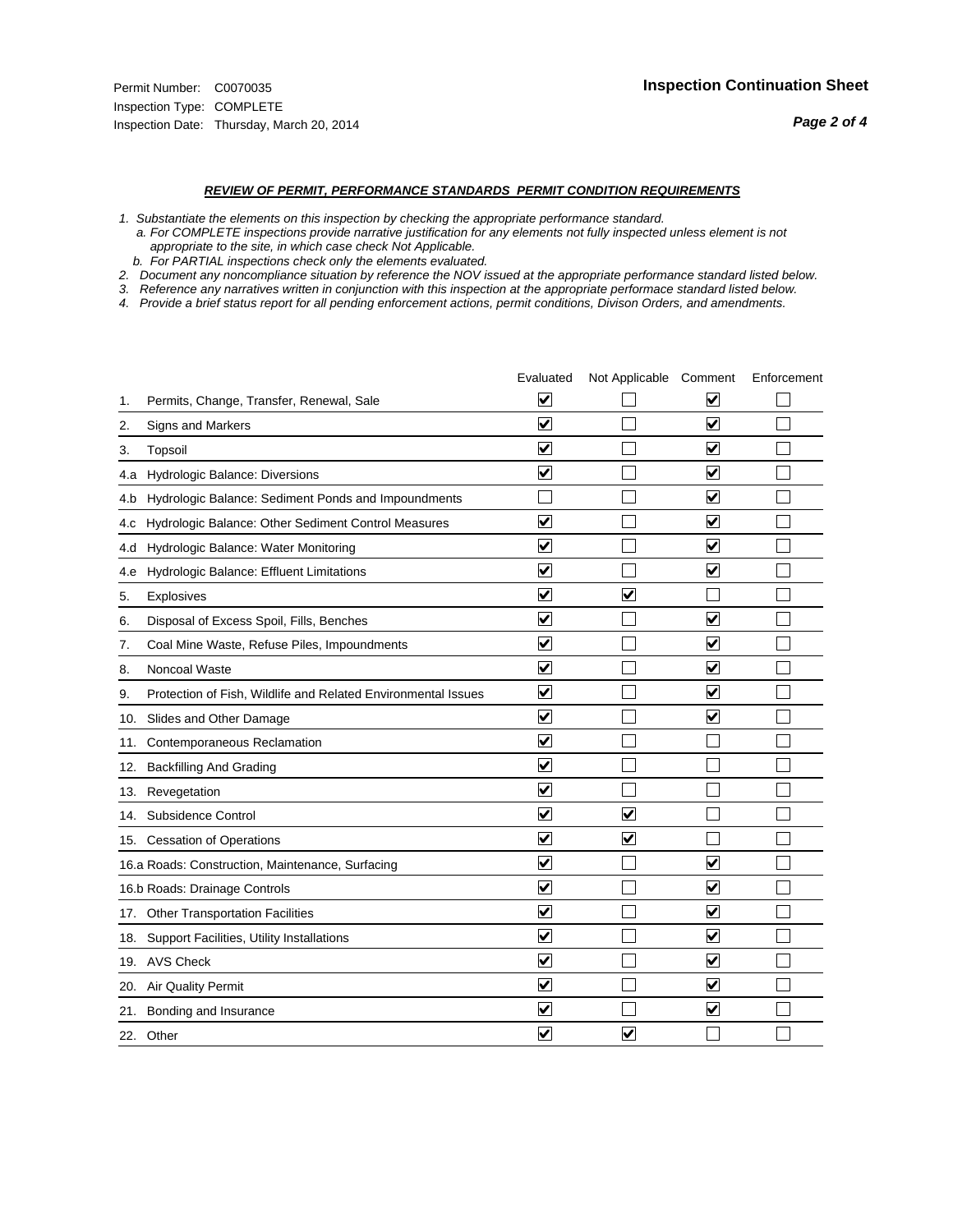*Page 3 of 4*

#### **1. Permits, Change, Transfer, Renewal, Sale**

The current DOGM permit remains valid through February 4, 2018. The current UPDES permit (UT0024759) is effective as of September 1, 2013 and expires August 31, 2018.

#### **2. Signs and Markers**

The Permittee had the proper identification signs in place. The ID signs were located at the point of access and included the name, address, telephone number, permit number and MSHA ID number. Disturbed area boundary, perimeter markers, and topsoil storage areas signs were correctly placed.

#### **3. Topsoil**

Topsoil storage areas signs were correctly placed. No wind or water erosion was observed. No additional topsoil was placed and there was no topsoil reclamation taking place. The designed sediment control berm for the topsoil stockpile (identified in the MRP) is in place and functioning properly.

#### **4.a Hydrologic Balance: Diversions**

All diversions, ditches, and culverts are properly designed with certified drawings. Ditches and culverts appeared to have been recently maintained.

#### **4.b Hydrologic Balance: Sediment Ponds and Impoundments**

Impoundments have been properly inspected (most recent inspection was complete 12-19-13). No hazards or signs of instability were identified at any of the ponds during the inspection. All inlets and outlets were functional. The sediment elevations in the ponds were reported as follows: Pond 007:6207.3, pond 008:6394.4, pond 009:6485.2, pond 012:6176.6, pond 014:6474, pond 016:6510. Only 1 pond (014) appeared to need general maintenance.

#### **4.c Hydrologic Balance: Other Sediment Control Measures**

Sediment control measures and diversions were functioning properly.

#### **4.d Hydrologic Balance: Water Monitoring**

No UPDES parameters have been exceeded.

#### **4.e Hydrologic Balance: Effluent Limitations**

The timeliness of each reporting period was in accordance with the permitted reporting criteria.

#### **6. Disposal of Excess Spoil, Fills, Benches**

Excess Spoil Disposal Areas #1 and #2 were inspected on December 19, 2013. A report was generated and properly certified. The reports reveal no stability issues with either disposal area.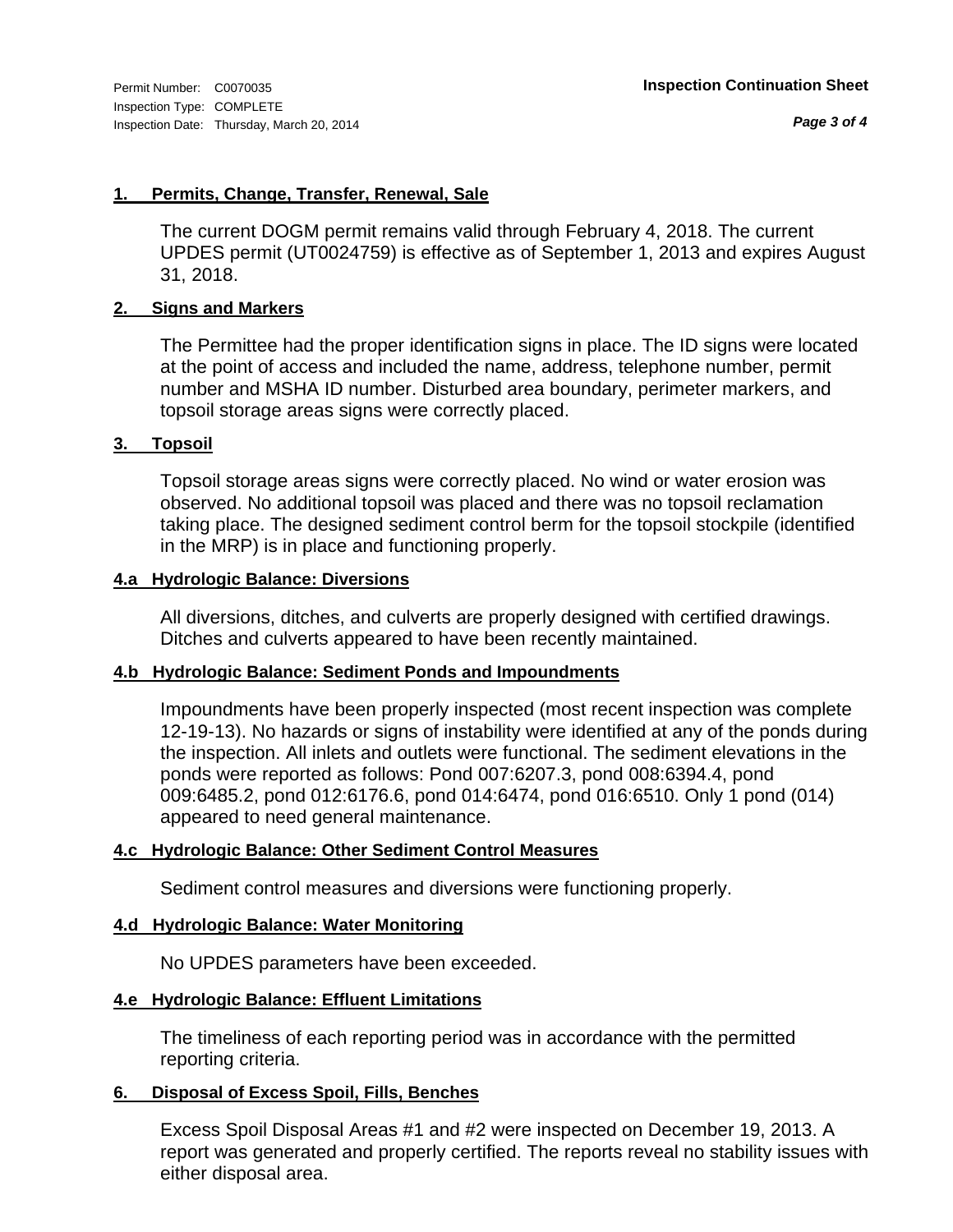*Page 4 of 4*

#### **7. Coal Mine Waste, Refuse Piles, Impoundments**

The Coarse Refuse Pile was inspected on December 19, 2013. A report was generated and properly certified. The report reveals no stability issues with the refuse pile.

#### **8. Noncoal Waste**

No non-coal waste issues were identified during the inspection.

#### **9. Protection of Fish, Wildlife and Related Environmental Issues**

No wildlife issues or concerns were observed during the inspection.

#### **10. Slides and Other Damage**

No slides or damage were observed or reported.

#### **16.a Roads: Construction, Maintenance, Surfacing**

Roads are properly maintained and surfacing is adequate. No compliance issues were identified.

#### **16.b Roads: Drainage Controls**

Road drainage controls and culverts were inspected. No compliance issues were identified.

#### **17. Other Transportation Facilities**

No compliance issues were identified.

#### **18. Support Facilities, Utility Installations**

No issues were identified with support facilities or utility installations.

#### **19. AVS Check**

An AVS check revealed no issues.

#### **20. Air Quality Permit**

The mine maintains a valid Air Quality Permit with a Title V operating permit that remaines valid through June 26, 2018.

#### **21. Bonding and Insurance**

The bond currently posted is adequate. The current liability insurance policy expires on 8/1/14.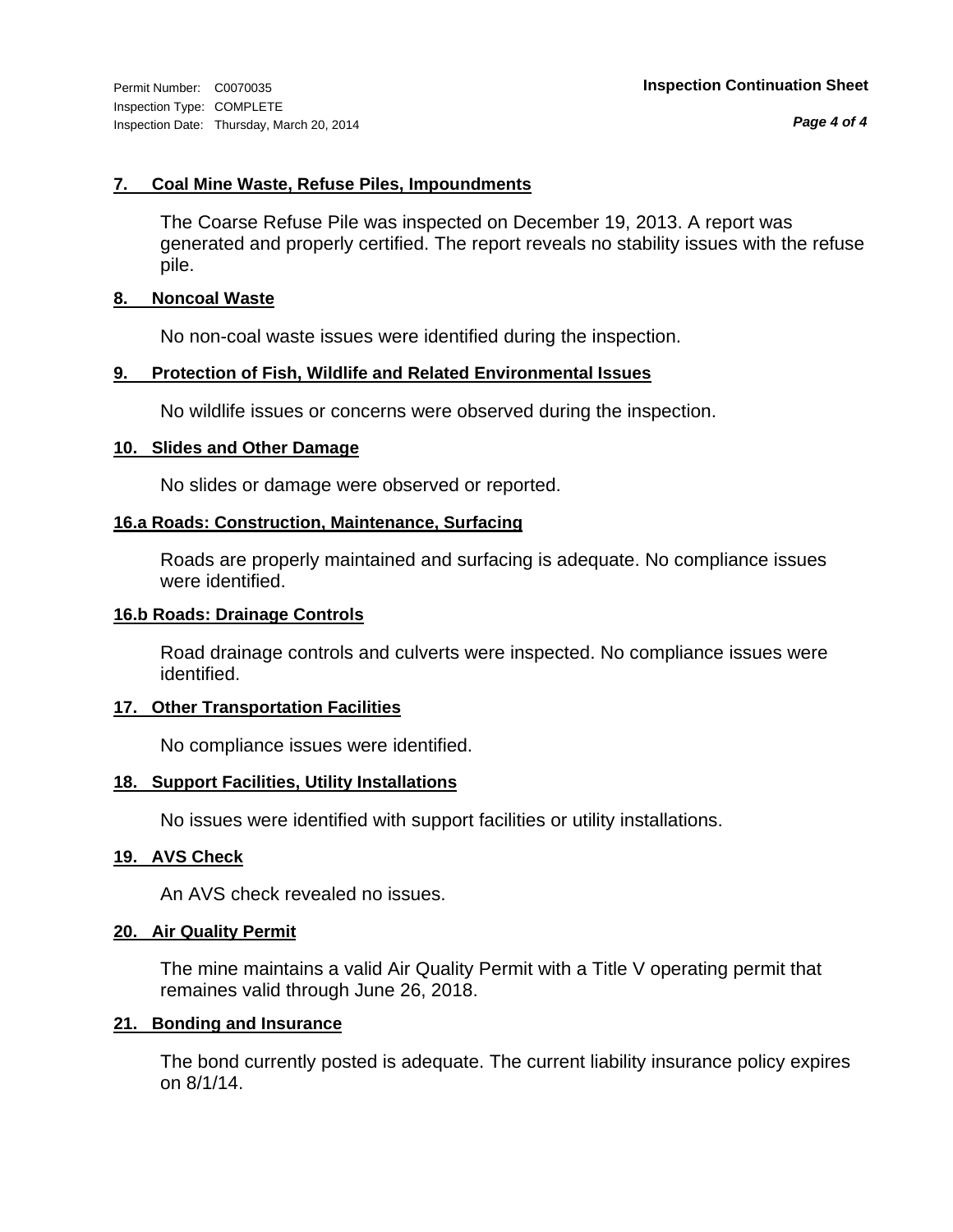

**DEPARTMENT OF NATURAL RESOURCES** 

**MICHAEL R. STYLER Executive Director** 

#### Division of Oil, Gas and Mining

**JOHN R. BAZA Division Director** 

| Representatives Present During the Inspection: |
|------------------------------------------------|
| Company David Spillman                         |
| OGM Steve Demczak                              |

# **Inspection Report**

| Permit Number:   | C0070039                   |
|------------------|----------------------------|
| Inspection Type: | PARTIAI                    |
| Inspection Date: | Thursday, March 20, 2014   |
| Start Date/Time: | 3/20/2014 9:00:00 AM       |
| End Date/Time:   | 3/20/2014 3:00:00 PM       |
| Last Inspection: | Tuesday, February 25, 2014 |

Inspector: Steve Demczak,

Weather: Sunny, 50's

InspectionID Report Number: 3793

Accepted by:

|                         | Permitee: CANYON FUEL COMPANY        |                                           |                            |
|-------------------------|--------------------------------------|-------------------------------------------|----------------------------|
|                         | <b>Operator: CANYON FUEL COMPANY</b> |                                           |                            |
|                         | Site: DUGOUT CANYON MINE             |                                           |                            |
|                         |                                      | Address: PO BOX 1029, WELLINGTON UT 84542 |                            |
|                         | County: <b>CARBON</b>                |                                           |                            |
|                         |                                      | Permit Type: PERMANENT COAL PROGRAM       |                            |
| Permit Status: ACTIVE   |                                      |                                           |                            |
| <b>Current Acreages</b> |                                      | <b>Mineral Ownership</b>                  | <b>Types of Operations</b> |
|                         |                                      |                                           |                            |

| <b>OUTTOIR AVIVAYUS</b> |                          | <b>MILIAR DINA INTERNATIONAL</b> | Types of Operations |
|-------------------------|--------------------------|----------------------------------|---------------------|
|                         | 9,801.00 Total Permitted | V<br>Federal                     | $\vee$ Underground  |
|                         | 108.70 Total Disturbed   | $\vee$ State                     | <b>Surface</b>      |
|                         | <b>Phase I</b>           | County                           | Loadout             |
|                         | <b>Phase II</b>          | V<br>Fee                         | Processing          |
|                         | <b>Phase III</b>         | Other                            | Reprocessing        |
|                         |                          |                                  |                     |

**Report summary and status for pending enforcement actions, permit conditions, Division Orders, and amendments:**

The mine was active and mining coal. The mine is still running one miner section. There may be an increase in production in the near future.

No coal was being shipped during the inspection.

The reclamation of the de-gas pads have stopped due to winter weather.

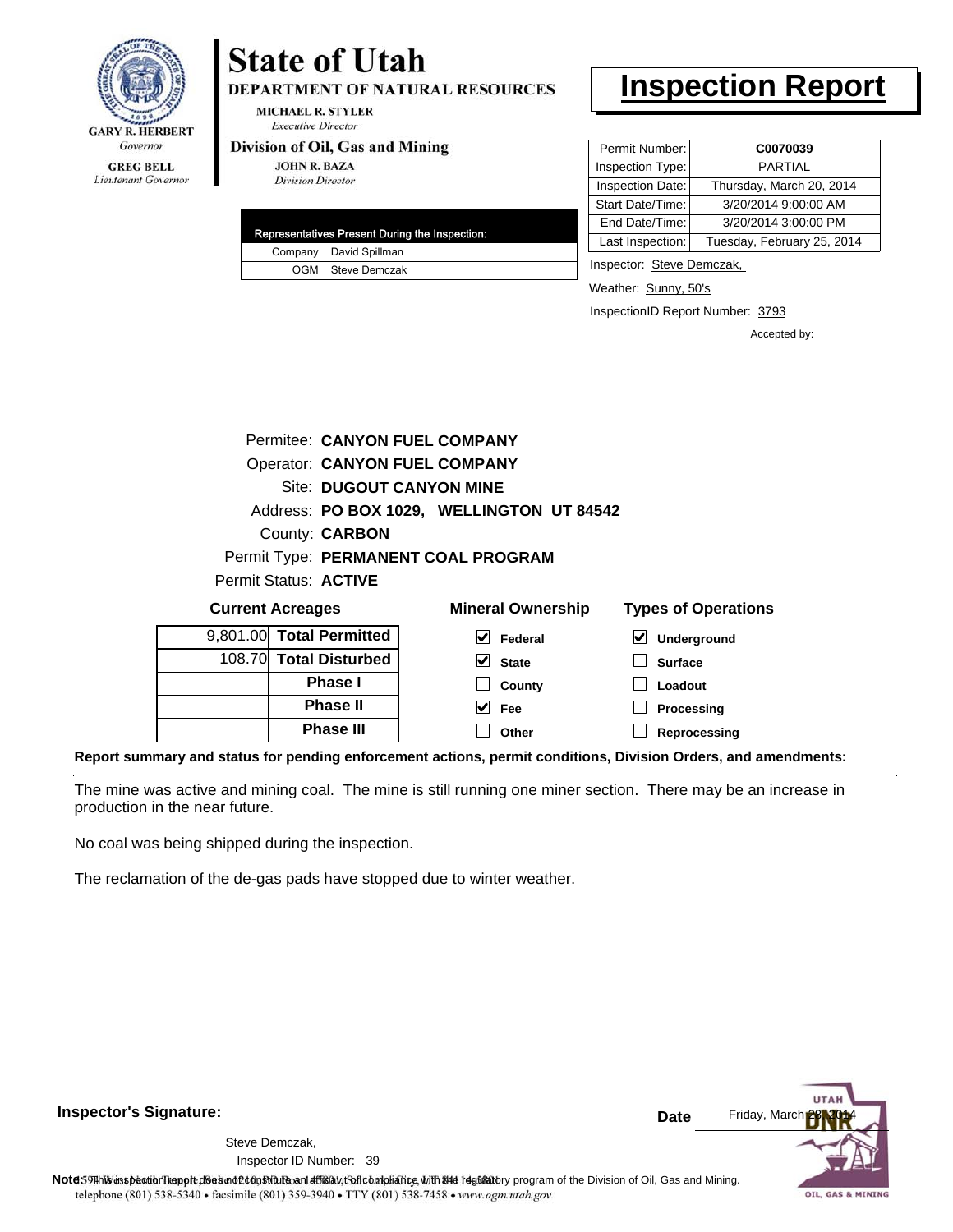#### *REVIEW OF PERMIT, PERFORMANCE STANDARDS PERMIT CONDITION REQUIREMENTS*

*1. Substantiate the elements on this inspection by checking the appropriate performance standard.*

 *a. For COMPLETE inspections provide narrative justification for any elements not fully inspected unless element is not appropriate to the site, in which case check Not Applicable.*

 *b. For PARTIAL inspections check only the elements evaluated.*

*2. Document any noncompliance situation by reference the NOV issued at the appropriate performance standard listed below.*

*3. Reference any narratives written in conjunction with this inspection at the appropriate performace standard listed below.*

|     |                                                               | Evaluated               | Not Applicable Comment |                         | Enforcement |
|-----|---------------------------------------------------------------|-------------------------|------------------------|-------------------------|-------------|
| 1.  | Permits, Change, Transfer, Renewal, Sale                      |                         |                        |                         |             |
| 2.  | Signs and Markers                                             | $\overline{\mathbf{v}}$ |                        | $\overline{\mathbf{v}}$ |             |
| 3.  | Topsoil                                                       | $\overline{\mathbf{v}}$ |                        | $\overline{\mathbf{v}}$ |             |
| 4.a | <b>Hydrologic Balance: Diversions</b>                         | $\blacktriangledown$    |                        | $\blacktriangledown$    |             |
| 4.b | Hydrologic Balance: Sediment Ponds and Impoundments           | $\blacktriangledown$    |                        | ⊻                       |             |
| 4.C | Hydrologic Balance: Other Sediment Control Measures           |                         |                        |                         |             |
| 4.d | Hydrologic Balance: Water Monitoring                          | $\overline{\mathbf{v}}$ |                        | $\blacktriangledown$    |             |
| 4.e | Hydrologic Balance: Effluent Limitations                      |                         |                        |                         |             |
| 5.  | <b>Explosives</b>                                             |                         |                        |                         |             |
| 6.  | Disposal of Excess Spoil, Fills, Benches                      |                         |                        |                         |             |
| 7.  | Coal Mine Waste, Refuse Piles, Impoundments                   | $\overline{\mathsf{v}}$ |                        | $\overline{\mathbf{v}}$ |             |
| 8.  | Noncoal Waste                                                 | $\overline{\mathbf{v}}$ |                        | $\blacktriangledown$    |             |
| 9.  | Protection of Fish, Wildlife and Related Environmental Issues |                         |                        |                         |             |
| 10. | Slides and Other Damage                                       | ⊽                       |                        | ⊽                       |             |
| 11. | Contemporaneous Reclamation                                   |                         |                        |                         |             |
| 12. | <b>Backfilling And Grading</b>                                |                         |                        |                         |             |
| 13. | Revegetation                                                  |                         |                        |                         |             |
| 14. | Subsidence Control                                            | $\overline{\mathbf{v}}$ |                        | $\blacktriangledown$    |             |
|     | 15. Cessation of Operations                                   |                         |                        |                         |             |
|     | 16.a Roads: Construction, Maintenance, Surfacing              |                         |                        |                         |             |
|     | 16.b Roads: Drainage Controls                                 | $\blacktriangledown$    |                        | $\overline{\mathbf{v}}$ |             |
| 17. | <b>Other Transportation Facilities</b>                        |                         |                        |                         |             |
| 18. | Support Facilities, Utility Installations                     | $\overline{\mathbf{v}}$ |                        | $\overline{\mathbf{v}}$ |             |
| 19. | <b>AVS Check</b>                                              |                         |                        |                         |             |
| 20. | Air Quality Permit                                            |                         |                        |                         |             |
| 21. | Bonding and Insurance                                         |                         |                        |                         |             |
|     | 22. Other                                                     |                         |                        |                         |             |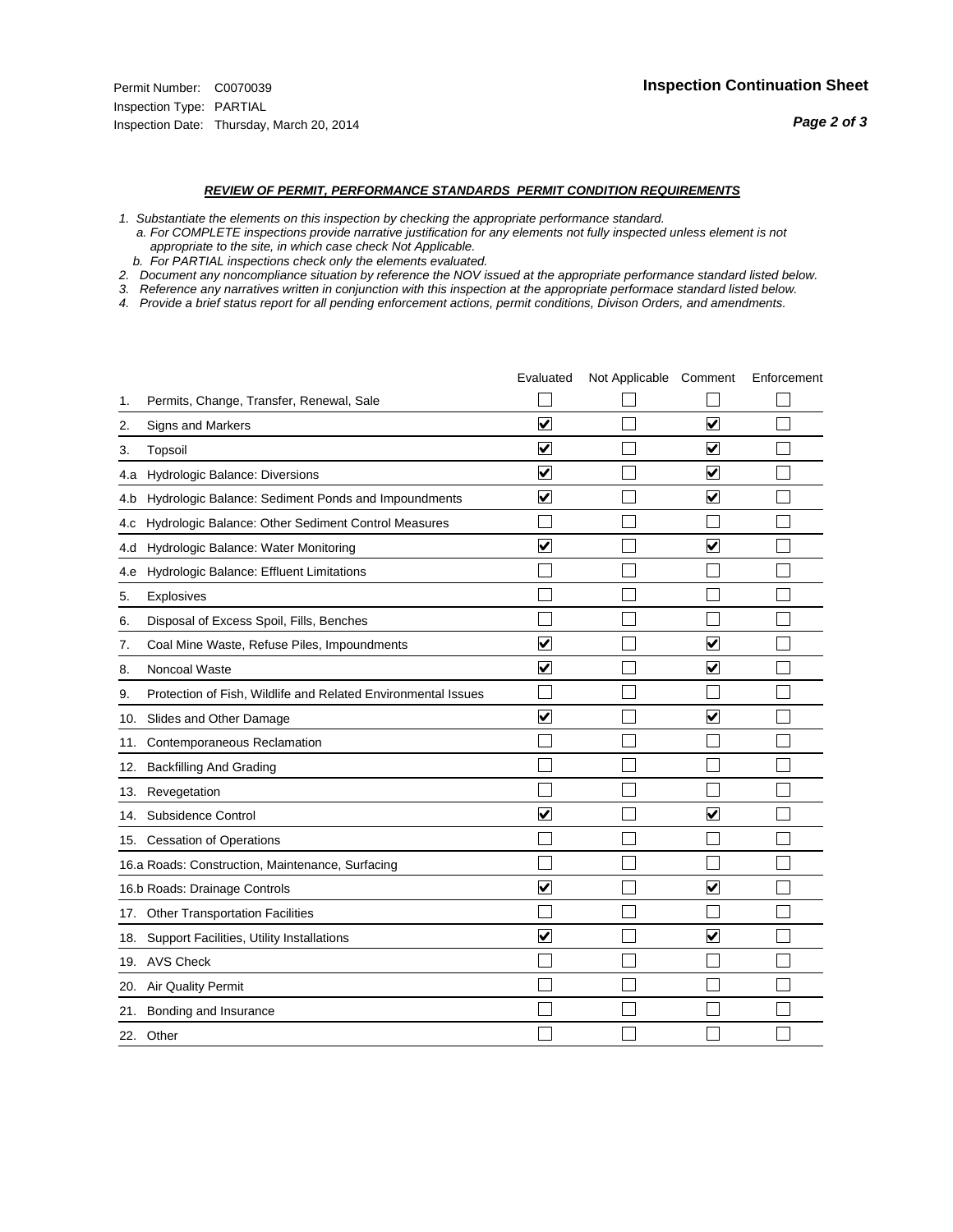#### **2. Signs and Markers**

I reviewed the identification signs at the mine, the information on the sign meeting the minimum requirements of the R645 Coal Rules. It is next to the gate entering the mine site. There are also identification signs at the refuse pile and topsoil pile. The information is the same on all signs.

#### **3. Topsoil**

I inspected the topsoil piles at the refuse pile and at the main road to Soldier Creek Mine. The topsoil piles were stable with no signs of wind or water erosion.

#### **4.a Hydrologic Balance: Diversions**

The diversions were opened and functioning as designed.

#### **4.b Hydrologic Balance: Sediment Ponds and Impoundments**

I inspected the mine site sediment pond and it contained water but was not discharging during the inspection. I did not see any hazardous conditions.

#### **4.d Hydrologic Balance: Water Monitoring**

The water monitoring information is given to the Division quarterly for review.

#### **7. Coal Mine Waste, Refuse Piles, Impoundments**

The refuse pile was stable with no hazardous conditions noticed during the inspection.

#### **8. Noncoal Waste**

The site was clear of non-coal waste materials.

#### **10. Slides and Other Damage**

No slides or other damage was noticed during the inspection.

#### **14. Subsidence Control**

This information is in the annual report.

#### **16.b Roads: Drainage Controls**

Road diversions and culverts were open and functioning as design. A small amount of water was flowing in the diversions.

#### **18. Support Facilities, Utility Installations**

There were no new support facilities since the last inspection.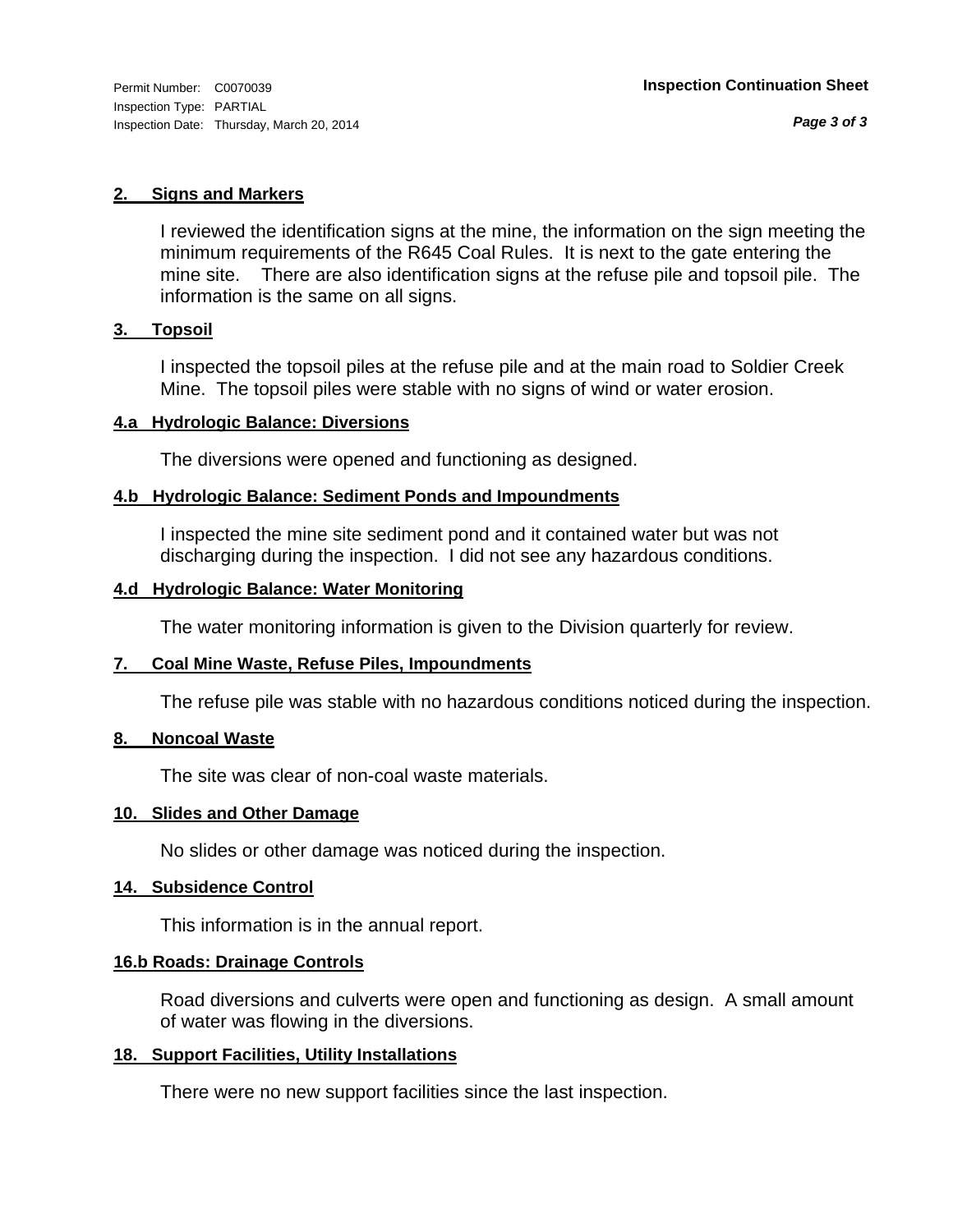

**DEPARTMENT OF NATURAL RESOURCES** 

**MICHAEL R. STYLER Executive Director** 

#### Division of Oil, Gas and Mining

**JOHN R. BAZA Division Director** 

|  | Representatives Present During the Inspection: |
|--|------------------------------------------------|
|  | Company Jay Marshall                           |
|  | OGM Steve Demczak                              |

## **Inspection Report**

| Permit Number:   | C0070041                  |
|------------------|---------------------------|
| Inspection Type: | PARTIAI                   |
| Inspection Date: | Tuesday, March 11, 2014   |
| Start Date/Time: | 3/11/2014 10:00:00 AM     |
| End Date/Time:   | 3/11/2014 3:00:00 PM      |
| Last Inspection: | Monday, February 11, 2013 |

Inspector: Steve Demczak,

**Loadout Processing**

Weather: Sunny, 40's

InspectionID Report Number: 3785

Accepted by:

| Permitee: WEST RIDGE RESOURCES      |  |                              |                                                |              |                            |                    |
|-------------------------------------|--|------------------------------|------------------------------------------------|--------------|----------------------------|--------------------|
| Operator: WEST RIDGE RESOURCES      |  |                              |                                                |              |                            |                    |
|                                     |  | <b>Site: WEST RIDGE MINE</b> |                                                |              |                            |                    |
|                                     |  |                              | Address: PO BOX 910, EAST CARBON UT 84520-0910 |              |                            |                    |
| County: <b>CARBON</b>               |  |                              |                                                |              |                            |                    |
| Permit Type: PERMANENT COAL PROGRAM |  |                              |                                                |              |                            |                    |
|                                     |  | Permit Status: ACTIVE        |                                                |              |                            |                    |
| <b>Current Acreages</b>             |  |                              | <b>Mineral Ownership</b>                       |              | <b>Types of Operations</b> |                    |
|                                     |  | 8,080.58 Total Permitted     | V                                              | Federal      | V                          | <b>Underground</b> |
|                                     |  | 31.24 Total Disturbed        |                                                | <b>State</b> | <b>Surface</b>             |                    |

**County Fee Other**

**Reprocessing Report summary and status for pending enforcement actions, permit conditions, Division Orders, and amendments:**

**Phase I Phase II Phase III**

The mine was producing coal during the inspection.

Coal trucks were in the process of get loaded with coal.

The permittee plans to do spring maintenance when the snow and ice has melted.

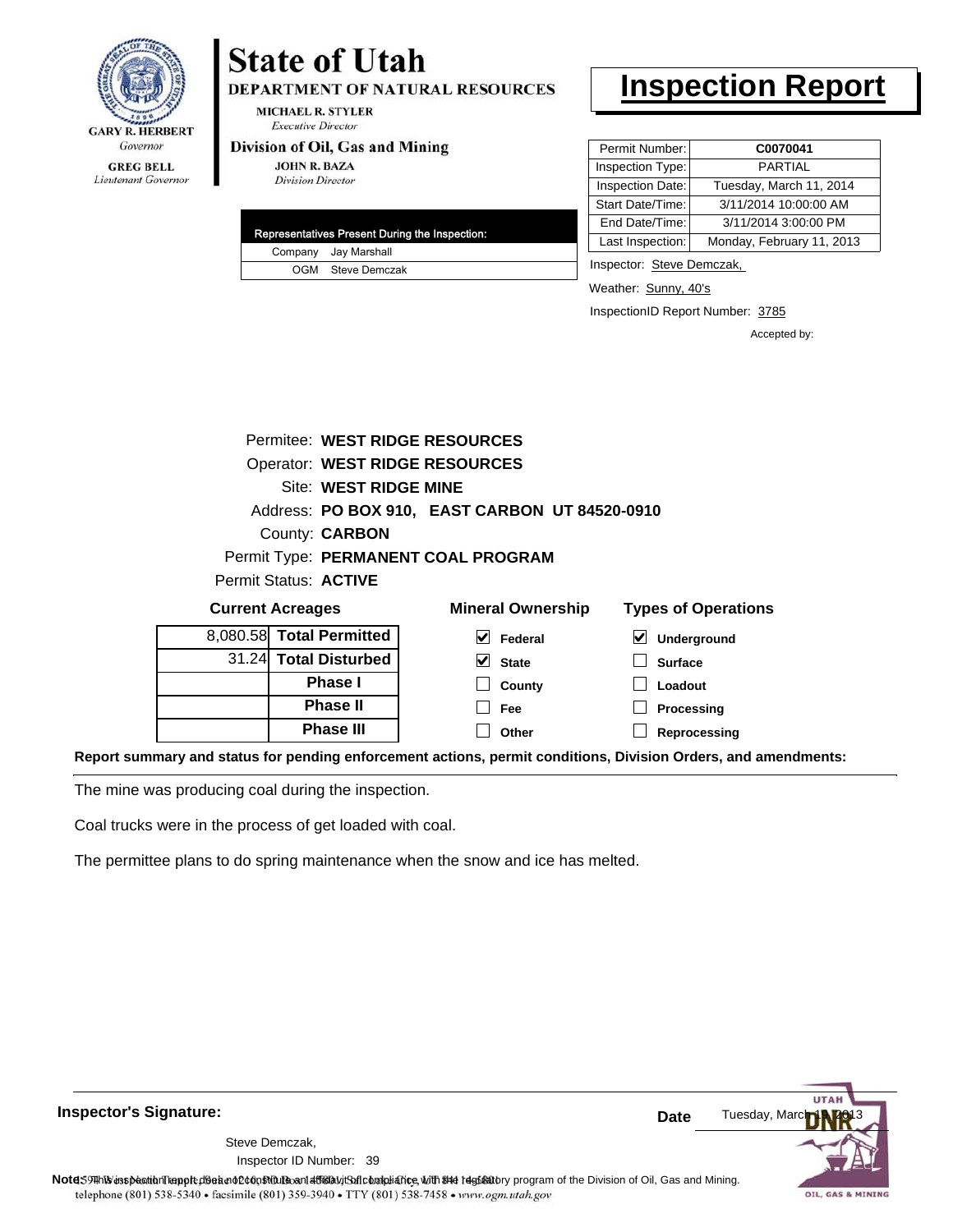#### *REVIEW OF PERMIT, PERFORMANCE STANDARDS PERMIT CONDITION REQUIREMENTS*

*1. Substantiate the elements on this inspection by checking the appropriate performance standard.*

 *a. For COMPLETE inspections provide narrative justification for any elements not fully inspected unless element is not appropriate to the site, in which case check Not Applicable.*

 *b. For PARTIAL inspections check only the elements evaluated.*

*2. Document any noncompliance situation by reference the NOV issued at the appropriate performance standard listed below.*

*3. Reference any narratives written in conjunction with this inspection at the appropriate performace standard listed below.*

|     |                                                               | Evaluated               | Not Applicable Comment |                         | Enforcement |
|-----|---------------------------------------------------------------|-------------------------|------------------------|-------------------------|-------------|
| 1.  | Permits, Change, Transfer, Renewal, Sale                      |                         |                        |                         |             |
| 2.  | Signs and Markers                                             | $\overline{\mathbf{v}}$ |                        | $\overline{\mathbf{v}}$ |             |
| 3.  | Topsoil                                                       | $\overline{\mathbf{v}}$ |                        | $\overline{\mathbf{v}}$ |             |
| 4.a | Hydrologic Balance: Diversions                                | $\blacktriangledown$    |                        | $\blacktriangledown$    |             |
| 4.b | Hydrologic Balance: Sediment Ponds and Impoundments           | $\blacktriangledown$    |                        | ⊻                       |             |
| 4.C | Hydrologic Balance: Other Sediment Control Measures           |                         |                        |                         |             |
| 4.d | Hydrologic Balance: Water Monitoring                          |                         |                        |                         |             |
| 4.e | Hydrologic Balance: Effluent Limitations                      |                         |                        |                         |             |
| 5.  | <b>Explosives</b>                                             |                         |                        |                         |             |
| 6.  | Disposal of Excess Spoil, Fills, Benches                      |                         |                        |                         |             |
| 7.  | Coal Mine Waste, Refuse Piles, Impoundments                   |                         |                        |                         |             |
| 8.  | Noncoal Waste                                                 | $\overline{\mathsf{v}}$ |                        | $\overline{\mathbf{v}}$ |             |
| 9.  | Protection of Fish, Wildlife and Related Environmental Issues |                         |                        |                         |             |
| 10. | Slides and Other Damage                                       | ⊽                       |                        | $\overline{\mathbf{v}}$ |             |
| 11. | Contemporaneous Reclamation                                   |                         |                        |                         |             |
| 12. | <b>Backfilling And Grading</b>                                |                         |                        |                         |             |
| 13. | Revegetation                                                  |                         |                        |                         |             |
| 14. | Subsidence Control                                            |                         |                        |                         |             |
|     | 15. Cessation of Operations                                   |                         |                        |                         |             |
|     | 16.a Roads: Construction, Maintenance, Surfacing              |                         |                        |                         |             |
|     | 16.b Roads: Drainage Controls                                 | $\blacktriangledown$    |                        | ⊻                       |             |
| 17. | <b>Other Transportation Facilities</b>                        |                         |                        |                         |             |
| 18. | Support Facilities, Utility Installations                     | $\overline{\mathbf{v}}$ |                        | $\overline{\mathbf{v}}$ |             |
| 19. | <b>AVS Check</b>                                              |                         |                        |                         |             |
| 20. | Air Quality Permit                                            |                         |                        |                         |             |
| 21. | Bonding and Insurance                                         |                         |                        |                         |             |
|     | 22. Other                                                     |                         |                        |                         |             |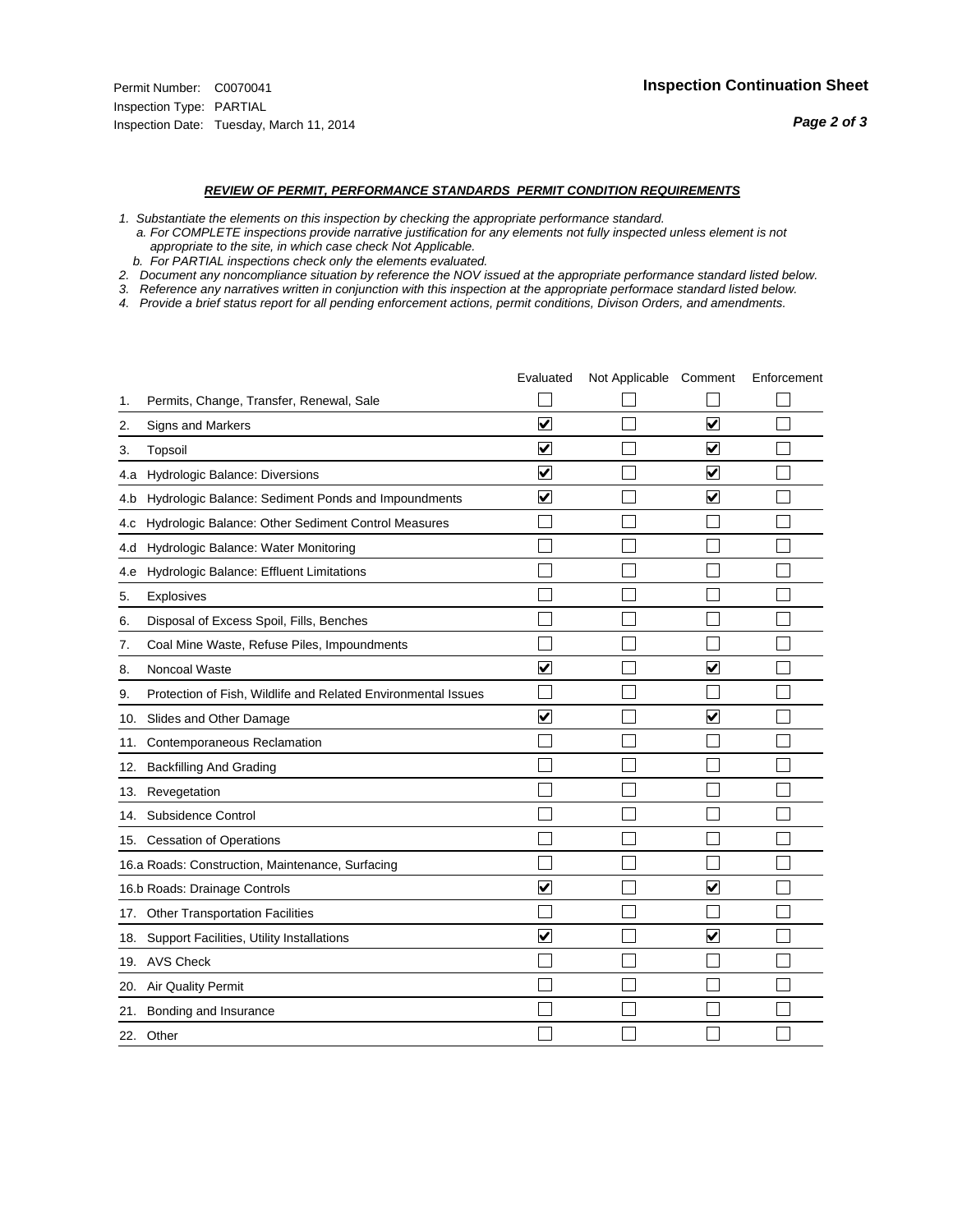#### **2. Signs and Markers**

The Identification sign is located at the main gate to the property. The sign meets the minimum requirements of the R645 Coal Rules.

#### **3. Topsoil**

The topsoil pile was inspected. There were no signs of wind or water erosion.

#### **4.a Hydrologic Balance: Diversions**

The diversions were inspected. Many of the diversions and culverts are starting to have sediment build-up within. The permittee plans to do spring cleaning once the snow and ice has melted. These diversions are still functional as designed.

#### **4.b Hydrologic Balance: Sediment Ponds and Impoundments**

The sediment pond contain little amount of water. No hazardous conditions were noticed during the inspection. There were no signs of embankment erosion. It is extremely unlikely that the sediment pond will discharge in the near future.

#### **8. Noncoal Waste**

The mine site was clear of non-coal waste materials.

#### **10. Slides and Other Damage**

No slides or other damage was noticed during the inspection.

#### **16.b Roads: Drainage Controls**

Road diversions will need spring cleaning. Sediment has started to fill the diversions. These diversions are still functioning as design.

#### **18. Support Facilities, Utility Installations**

No new facilities were constructed since the last inspection.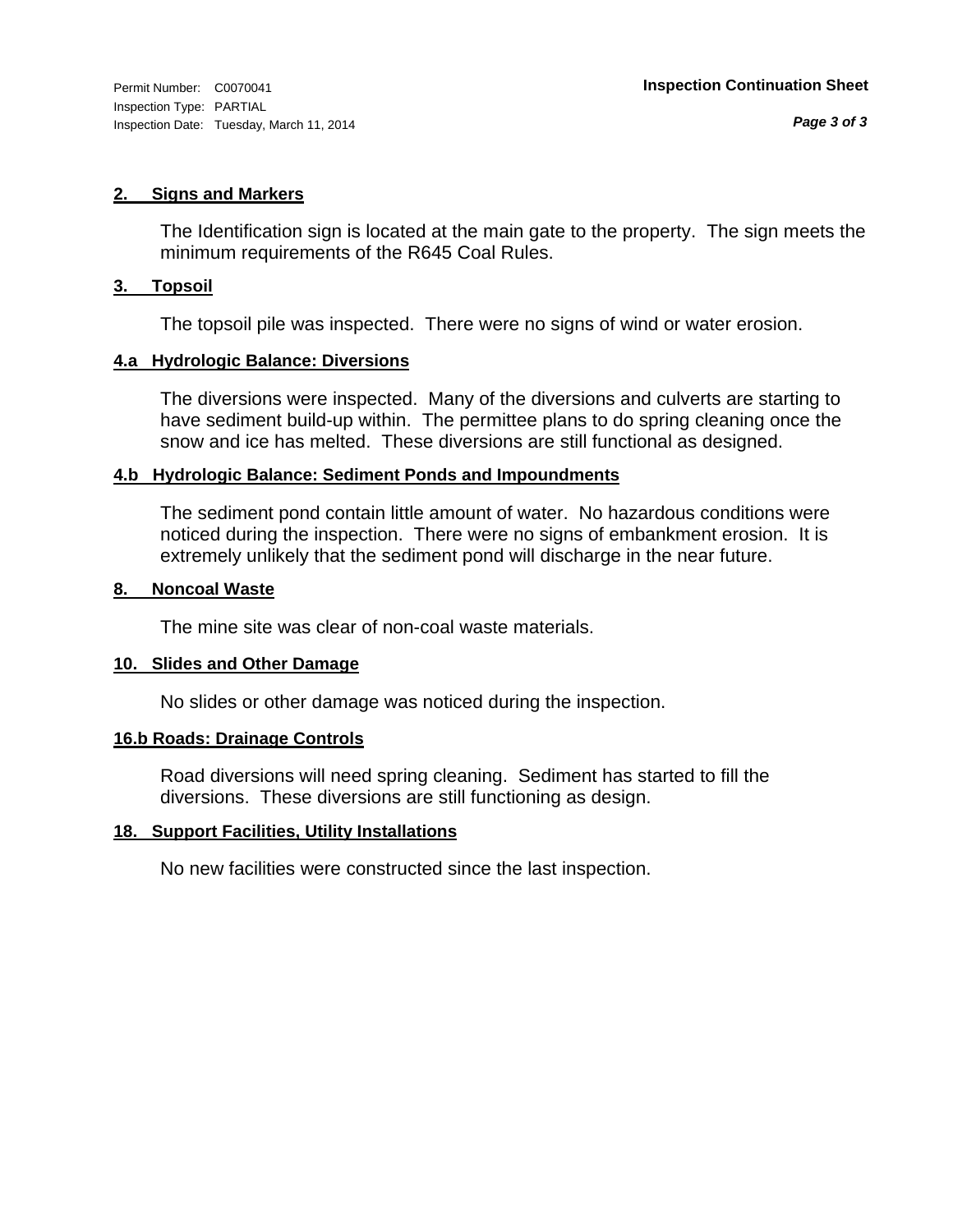

DEPARTMENT OF NATURAL RESOURCES

**MICHAEL R. STYLER Executive Director** 

#### Division of Oil, Gas and Mining

**JOHN R. BAZA Division Director** 

| Representatives Present During the Inspection: |
|------------------------------------------------|
| OGM James Owen                                 |
| Company Rusty Netz                             |

## **Inspection Report**

| Permit Number:   | C0070042                 |
|------------------|--------------------------|
| Inspection Type: | <b>COMPLETE</b>          |
| Inspection Date: | Thursday, March 20, 2014 |
| Start Date/Time: | 3/20/2014 12:00:00 PM    |
| End Date/Time:   | 3/20/2014 3:00:00 PM     |
| Last Inspection: |                          |

Inspector: James Owen,

Weather: Partly cloudy, 50 degrees F

InspectionID Report Number: 3798

Accepted by: jhelfric 4/1/2014

|                              | Permitee: SUNNYSIDE COGENERATION ASSOCIATES        |                            |
|------------------------------|----------------------------------------------------|----------------------------|
|                              | <b>Operator: SUNNYSIDE COGENERATION ASSOCIATES</b> |                            |
| Site: STAR POINT REFUSE      |                                                    |                            |
|                              | Address: PO BOX 159, SUNNYSIDE UT 84539            |                            |
| County: <b>CARBON</b>        |                                                    |                            |
|                              | Permit Type: PERMANENT COAL PROGRAM                |                            |
| Permit Status: <b>ACTIVE</b> |                                                    |                            |
| <b>Current Acreages</b>      | <b>Mineral Ownership</b>                           | <b>Types of Operations</b> |
| 152.93 Total Permitted       | Federal                                            | Underground                |
| 152.93 Total Disturbed       | <b>State</b>                                       | <b>Surface</b>             |
| <b>Phase I</b>               | County                                             | Loadout                    |
| <b>Phase II</b>              | V<br><b>Fee</b>                                    | Processing                 |
| <b>Phase III</b>             | Other                                              | Reprocessing               |

**Report summary and status for pending enforcement actions, permit conditions, Division Orders, and amendments:**

This was a complete inspection. Arrived at the Sunnyside Cogeneration office unannounced. Was accompanied throughout the inspection by Rusty Netz.



**Inspector's Signature:**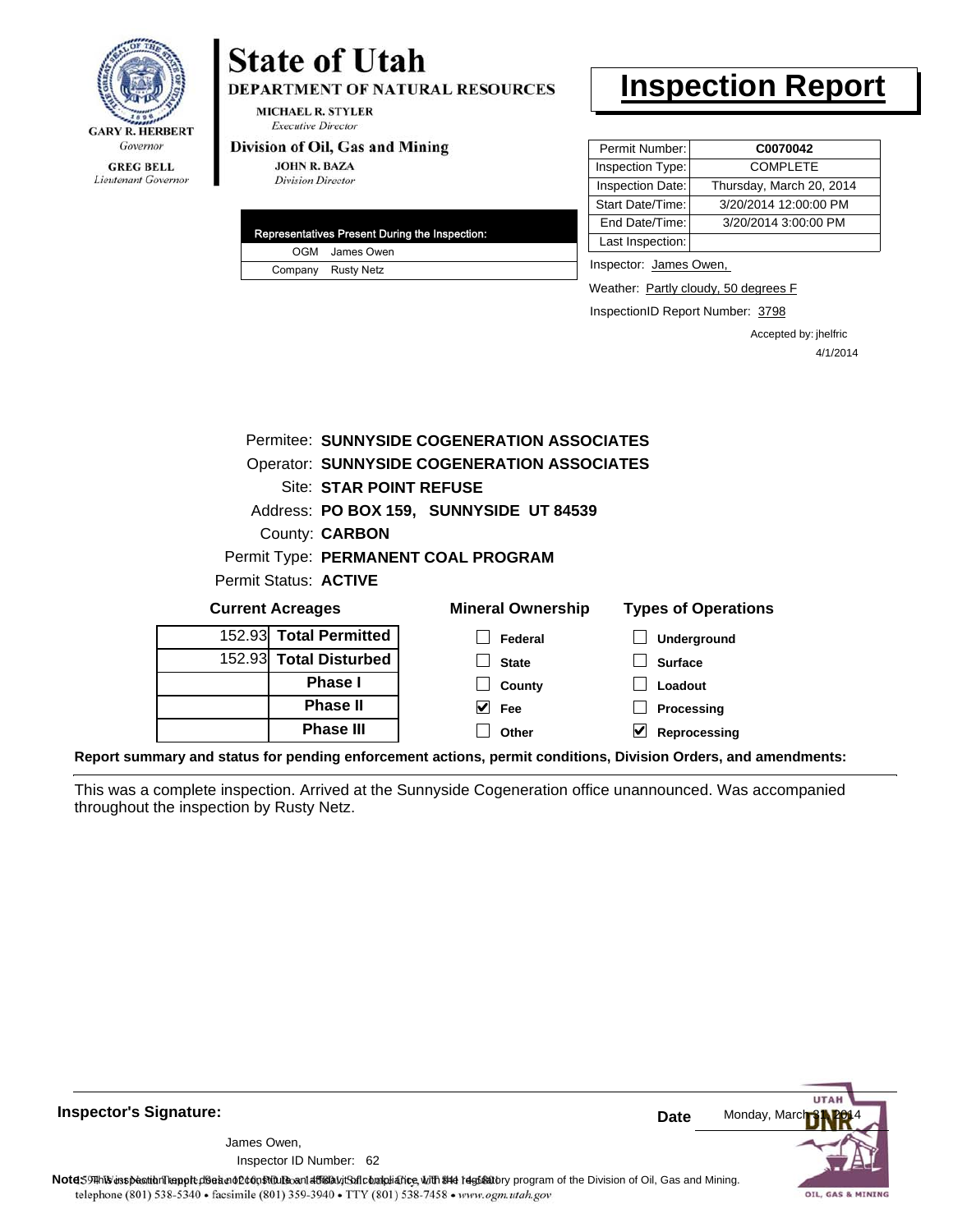#### *REVIEW OF PERMIT, PERFORMANCE STANDARDS PERMIT CONDITION REQUIREMENTS*

*1. Substantiate the elements on this inspection by checking the appropriate performance standard.*

 *a. For COMPLETE inspections provide narrative justification for any elements not fully inspected unless element is not appropriate to the site, in which case check Not Applicable.*

 *b. For PARTIAL inspections check only the elements evaluated.*

*2. Document any noncompliance situation by reference the NOV issued at the appropriate performance standard listed below.*

*3. Reference any narratives written in conjunction with this inspection at the appropriate performace standard listed below.*

|     |                                                               | Evaluated               | Not Applicable Comment          |                         | Enforcement |
|-----|---------------------------------------------------------------|-------------------------|---------------------------------|-------------------------|-------------|
| 1.  | Permits, Change, Transfer, Renewal, Sale                      | $\overline{\mathsf{v}}$ |                                 | $\blacktriangledown$    |             |
| 2.  | Signs and Markers                                             | $\overline{\mathbf{v}}$ |                                 | ☑                       |             |
| 3.  | Topsoil                                                       | $\overline{\mathbf{v}}$ |                                 |                         |             |
| 4.a | Hydrologic Balance: Diversions                                | ⊽                       |                                 | $\blacktriangledown$    |             |
| 4.b | Hydrologic Balance: Sediment Ponds and Impoundments           | $\blacktriangledown$    |                                 | V                       |             |
| 4.C | Hydrologic Balance: Other Sediment Control Measures           | $\overline{\mathbf{v}}$ |                                 | $\overline{\mathbf{v}}$ |             |
| 4.d | Hydrologic Balance: Water Monitoring                          | $\overline{\mathbf{v}}$ |                                 | $\overline{\mathbf{v}}$ |             |
| 4.e | Hydrologic Balance: Effluent Limitations                      | $\overline{\mathbf{v}}$ |                                 | $\blacktriangledown$    |             |
| 5.  | <b>Explosives</b>                                             | ⊽                       | ⊽                               |                         |             |
| 6.  | Disposal of Excess Spoil, Fills, Benches                      | $\blacktriangledown$    |                                 |                         |             |
| 7.  | Coal Mine Waste, Refuse Piles, Impoundments                   | $\overline{\mathbf{v}}$ |                                 | $\overline{\mathbf{v}}$ |             |
| 8.  | Noncoal Waste                                                 | $\overline{\mathbf{v}}$ |                                 | $\blacktriangledown$    |             |
| 9.  | Protection of Fish, Wildlife and Related Environmental Issues | $\overline{\mathbf{v}}$ |                                 | $\overline{\mathbf{v}}$ |             |
|     | 10. Slides and Other Damage                                   | $\overline{\mathbf{v}}$ |                                 | $\overline{\mathbf{v}}$ |             |
| 11. | Contemporaneous Reclamation                                   | ⊽                       |                                 | $\overline{\mathbf{v}}$ |             |
| 12. | <b>Backfilling And Grading</b>                                | $\overline{\mathbf{v}}$ |                                 |                         |             |
| 13. | Revegetation                                                  | $\overline{\mathbf{v}}$ | $\overline{\mathsf{v}}$         |                         |             |
| 14. | Subsidence Control                                            | $\overline{\mathbf{v}}$ | $\overline{\mathbf{v}}$         |                         |             |
|     | 15. Cessation of Operations                                   | $\blacktriangledown$    | $\blacktriangleright$           |                         |             |
|     | 16.a Roads: Construction, Maintenance, Surfacing              | ⊽                       |                                 | V                       |             |
|     | 16.b Roads: Drainage Controls                                 | $\overline{\mathbf{v}}$ |                                 | $\blacktriangledown$    |             |
|     | 17. Other Transportation Facilities                           | $\overline{\mathbf{v}}$ |                                 | $\overline{\mathbf{v}}$ |             |
| 18. | Support Facilities, Utility Installations                     | $\overline{\mathbf{v}}$ | $\overline{\blacktriangledown}$ |                         |             |
|     | 19. AVS Check                                                 | ⊽                       |                                 | $\overline{\mathbf{v}}$ |             |
| 20. | <b>Air Quality Permit</b>                                     | $\blacktriangledown$    |                                 | $\blacktriangledown$    |             |
|     | 21. Bonding and Insurance                                     | $\overline{\mathbf{v}}$ |                                 | $\blacktriangledown$    |             |
|     | 22. Other                                                     | $\overline{\mathbf{v}}$ | $\overline{\mathbf{v}}$         |                         |             |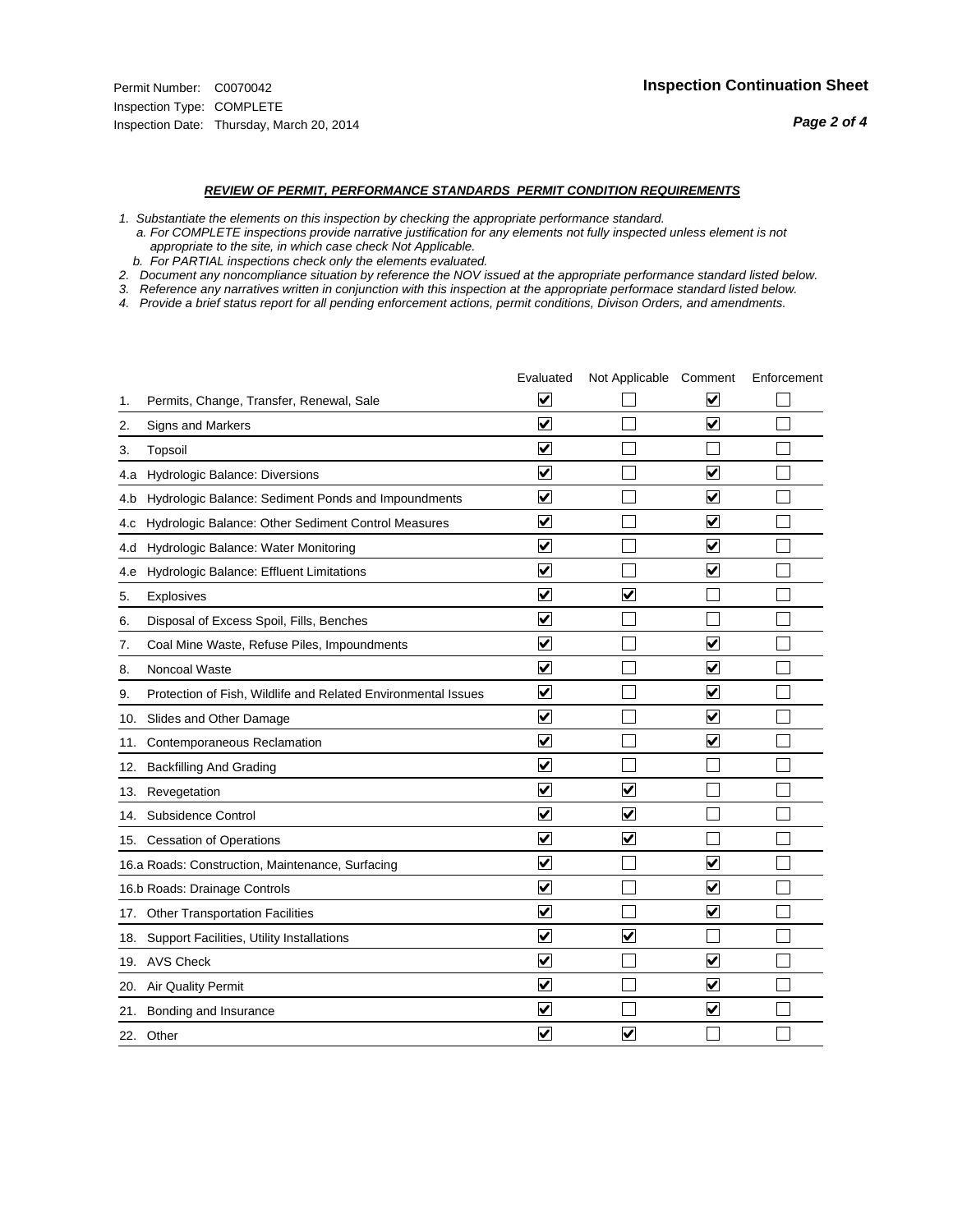#### **1. Permits, Change, Transfer, Renewal, Sale**

The current DOGM permit remains valid through November 14, 2018. The current UPDES permit (UTG040025) is effective as of September 1, 2013 and expires August 31, 2018.

#### **2. Signs and Markers**

The Permittee had the proper identification signs in place. The ID signs were located at the point of access and included the name, address, telephone number, permit number and MSHA ID number.

#### **4.a Hydrologic Balance: Diversions**

All diversions, ditches, and culverts are properly designed with certified drawings. Diversions are functioning properly.

#### **4.b Hydrologic Balance: Sediment Ponds and Impoundments**

Impoundments have been properly inspected (most recent inspection was complete 12-19-13). No hazards or signs of instability were identified at any of the ponds during the inspection. All inlets and outlets were functional. The sediment elevations in the ponds were reported as follows: Pond 005:7390, pond 006:7138, pond 009:7436

#### **4.c Hydrologic Balance: Other Sediment Control Measures**

Sediment control measures and diversions were functioning properly. The catch basin were in need of general cleaning and maintenance.

#### **4.d Hydrologic Balance: Water Monitoring**

No UPDES parameters have been exceeded.

#### **4.e Hydrologic Balance: Effluent Limitations**

The timeliness of each reporting period was in accordance with the permitted reporting criteria.

#### **7. Coal Mine Waste, Refuse Piles, Impoundments**

The Coarse Refuse Pile and the Disposal area were inspected on December 19, 2013. A report was generated and properly certified. The report reveals no stability issues with either area. Pile.

#### **8. Noncoal Waste**

No non-coal waste issues were identified during the inspection.

#### **9. Protection of Fish, Wildlife and Related Environmental Issues**

No wildlife issues or concerns were observed during the inspection.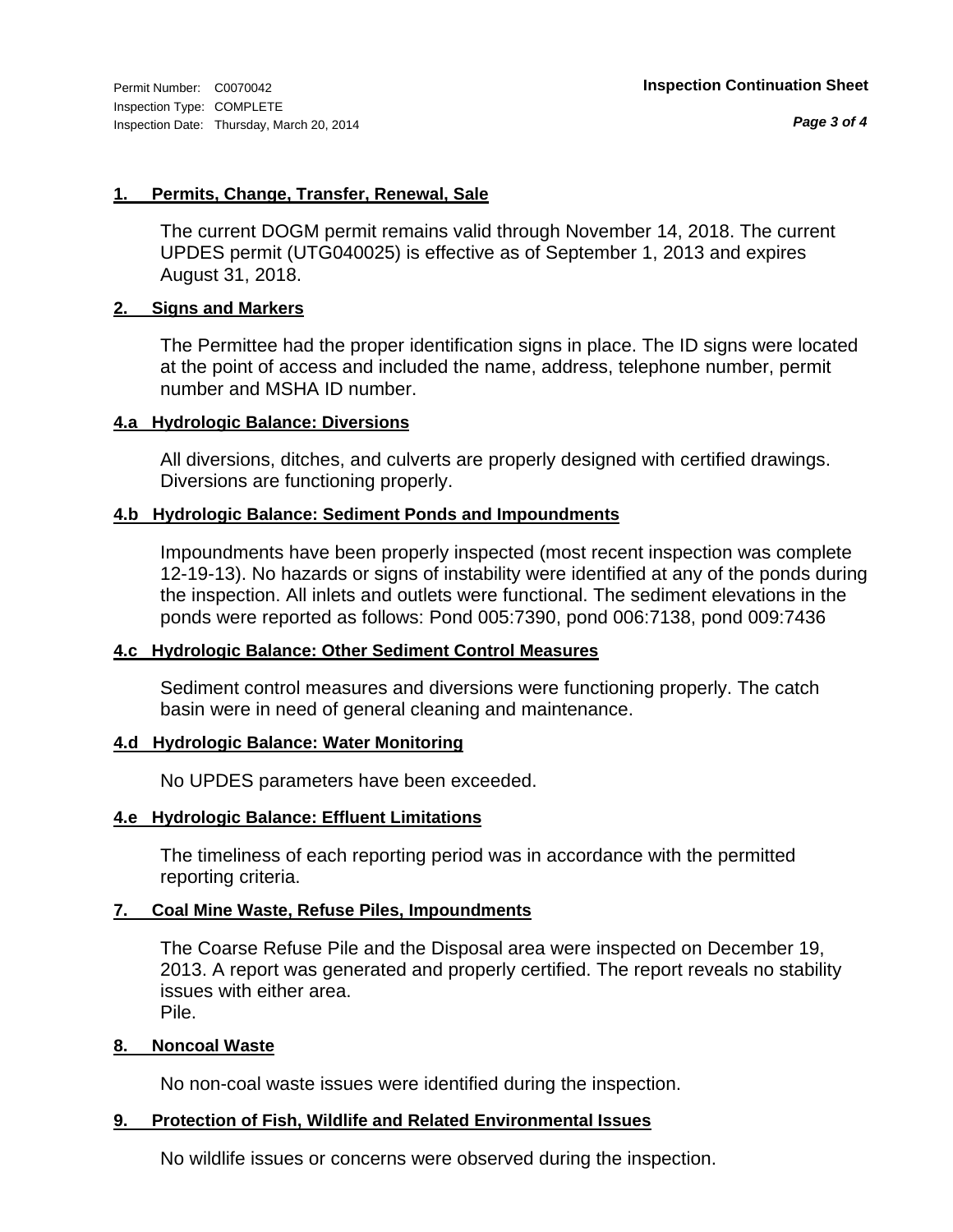Inspection Type: COMPLETE Inspection Date: Thursday, March 20, 2014

*Page 4 of 4*

#### **10. Slides and Other Damage**

No slides or damage were observed or reported.

#### **11. Contemporaneous Reclamation**

#### **16.a Roads: Construction, Maintenance, Surfacing**

Roads are properly maintained and surfacing is adequate. No compliance issues were identified.

#### **16.b Roads: Drainage Controls**

Road drainage controls and culverts were inspected. No compliance issues were identified.

#### **17. Other Transportation Facilities**

No compliance issues were identified.

#### **19. AVS Check**

An AVS check revealed no issues.

#### **20. Air Quality Permit**

The mine maintains a valid Air Quality Permit with a Title V operating permit that remaines valid through June 26, 2018.

#### **21. Bonding and Insurance**

The bond currently posted is adequate. The current liability insurance policy expires on 8/1/14.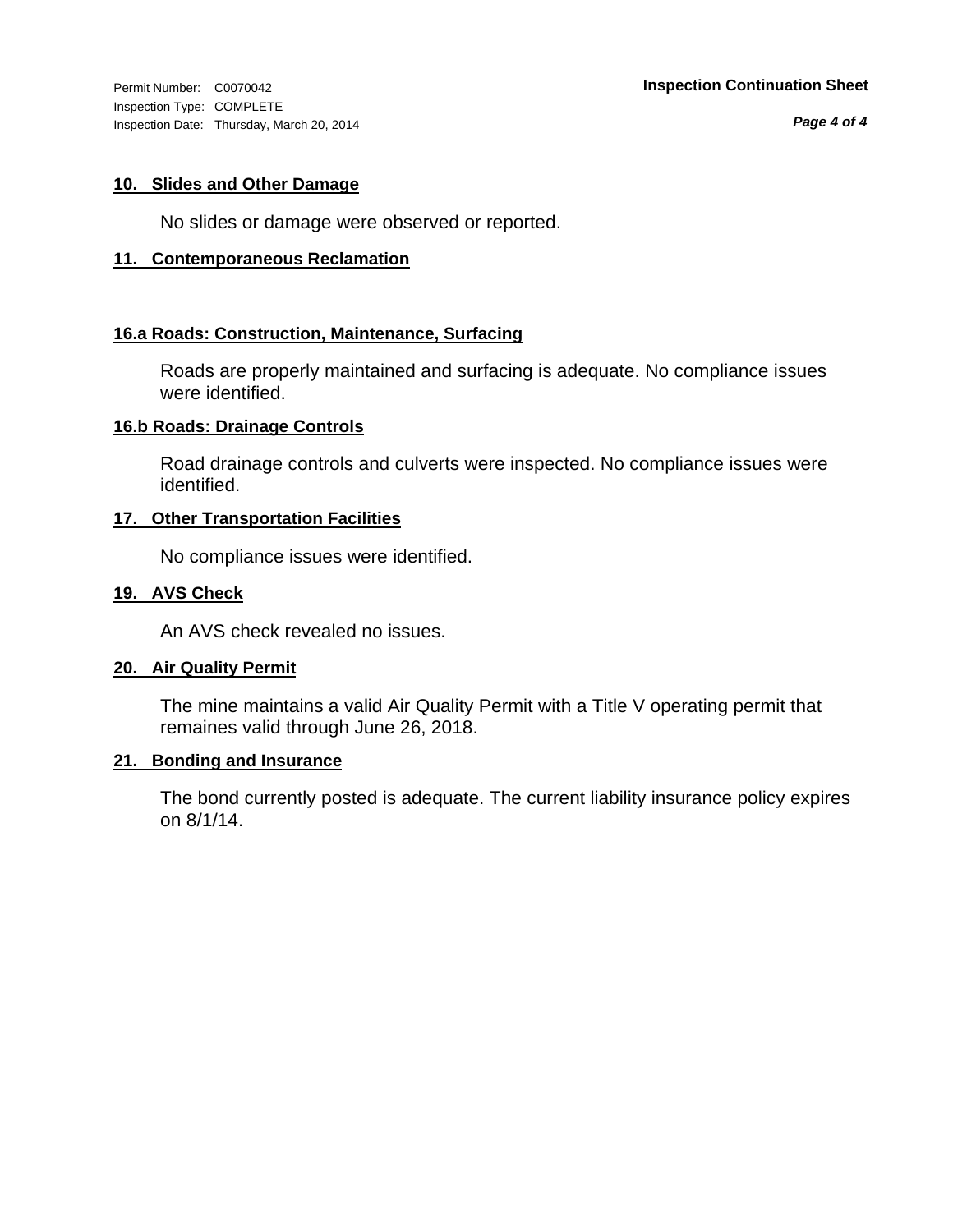

**DEPARTMENT OF NATURAL RESOURCES** 

**MICHAEL R. STYLER Executive Director** 

#### Division of Oil, Gas and Mining

**JOHN R. BAZA Division Director** 

| Representatives Present During the Inspection: |
|------------------------------------------------|
| OGM Pete Hess                                  |

# **Inspection Report**

| Permit Number:   | X0070044                  |
|------------------|---------------------------|
| Inspection Type: | <b>PARTIAL</b>            |
| Inspection Date: | Tuesday, March 11, 2014   |
| Start Date/Time: | 3/11/2014 1:39:00 PM      |
| End Date/Time:   | 3/11/2014 2:00:00 PM      |
| Last Inspection: | Tuesday, January 21, 2014 |

Inspector: Pete Hess,

Weather: Cold, with blowing snow.

InspectionID Report Number: 3775

Accepted by: jhelfric 3/13/2014

|                                                                                                                | Permitee: HIDDEN SPLENDOR RESOURCES |                          |                                                                |
|----------------------------------------------------------------------------------------------------------------|-------------------------------------|--------------------------|----------------------------------------------------------------|
| Operator:                                                                                                      |                                     |                          |                                                                |
|                                                                                                                | Site: COLUMBIA WELL SITE            |                          |                                                                |
|                                                                                                                |                                     |                          | Address: 57 WEST 200 SOUTH, SUITE 400, SALT LAKE CITY UT 84101 |
| County: <b>CARBON</b>                                                                                          |                                     |                          |                                                                |
|                                                                                                                | Permit Type: COAL EXPLORATION SMALL |                          |                                                                |
| Permit Status: PROPOSED                                                                                        |                                     |                          |                                                                |
| <b>Current Acreages</b>                                                                                        |                                     | <b>Mineral Ownership</b> | <b>Types of Operations</b>                                     |
|                                                                                                                | <b>Total Permitted</b>              | Federal                  | Underground                                                    |
|                                                                                                                | <b>Total Disturbed</b>              | <b>State</b>             | <b>Surface</b>                                                 |
|                                                                                                                | <b>Phase I</b>                      | County                   | Loadout                                                        |
|                                                                                                                | <b>Phase II</b>                     | Fee                      | Processing                                                     |
|                                                                                                                | <b>Phase III</b>                    | Other                    | Reprocessing                                                   |
| Report summary and status for pending enforcement actions, permit conditions, Division Orders, and amendments: |                                     |                          |                                                                |

There is no change in the status of the well site.

Mr. Brent Davies has responded to the Divisions letter about plugging the well and performing final reclamation. Mr. Davies has requested that the Division not reclaim the well at this time.

The Horse Canyon road is open, although snow remains in shaded areas at the higher elevations; melt water is making the road muddy in several areas.

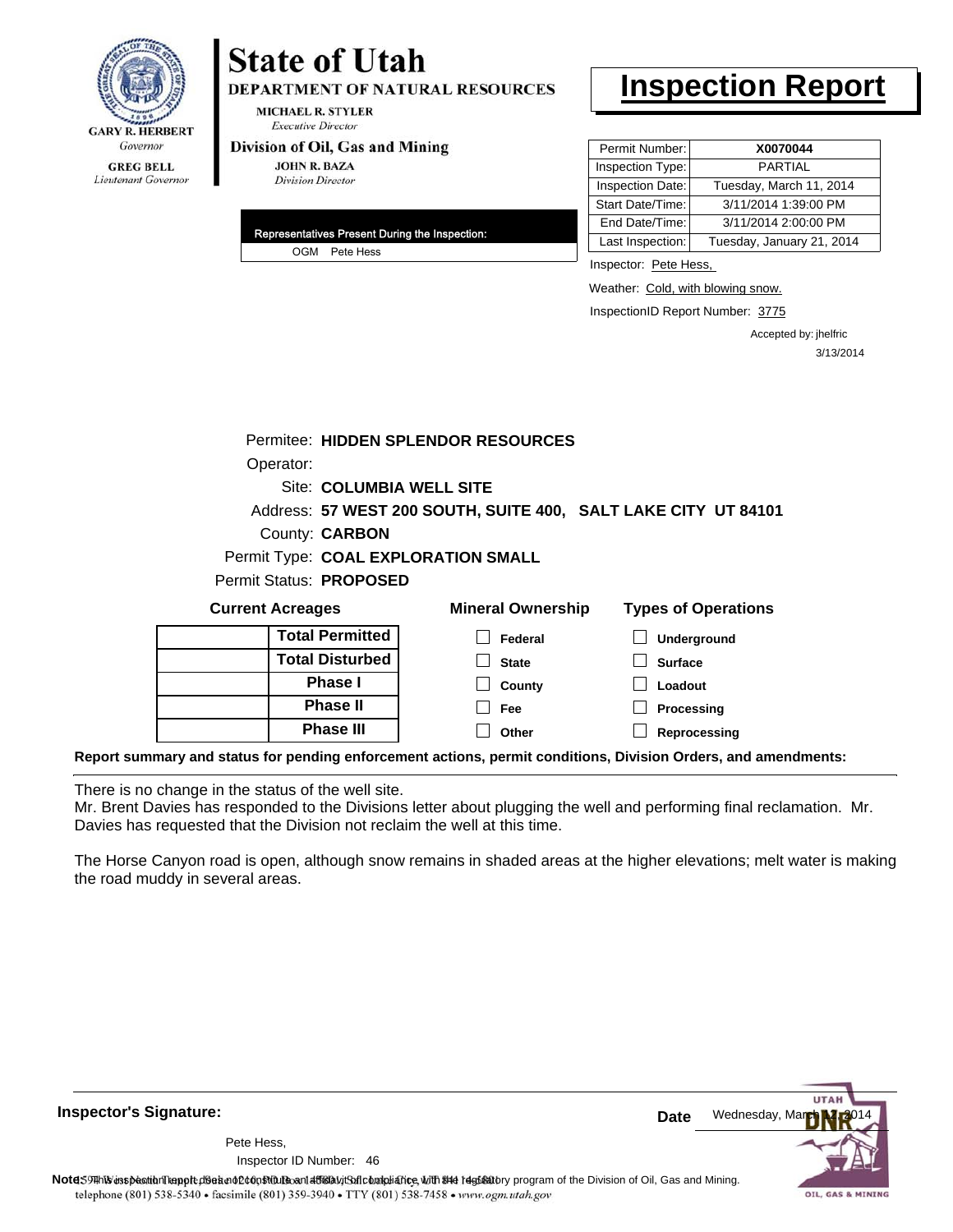#### *REVIEW OF PERMIT, PERFORMANCE STANDARDS PERMIT CONDITION REQUIREMENTS*

*1. Substantiate the elements on this inspection by checking the appropriate performance standard.*

 *a. For COMPLETE inspections provide narrative justification for any elements not fully inspected unless element is not appropriate to the site, in which case check Not Applicable.*

 *b. For PARTIAL inspections check only the elements evaluated.*

*2. Document any noncompliance situation by reference the NOV issued at the appropriate performance standard listed below.*

*3. Reference any narratives written in conjunction with this inspection at the appropriate performace standard listed below.*

|     |                                                               | Evaluated               | Not Applicable Comment  |                         | Enforcement |
|-----|---------------------------------------------------------------|-------------------------|-------------------------|-------------------------|-------------|
| 1.  | Permits, Change, Transfer, Renewal, Sale                      |                         |                         |                         |             |
| 2.  | <b>Signs and Markers</b>                                      | $\overline{\mathbf{v}}$ |                         |                         |             |
| 3.  | Topsoil                                                       |                         | ▽                       |                         |             |
| 4.a | Hydrologic Balance: Diversions                                |                         |                         |                         |             |
| 4.b | Hydrologic Balance: Sediment Ponds and Impoundments           |                         |                         |                         |             |
| 4.c | Hydrologic Balance: Other Sediment Control Measures           | $\overline{\mathbf{v}}$ |                         | $\blacktriangledown$    |             |
| 4.d | Hydrologic Balance: Water Monitoring                          | $\overline{\mathbf{v}}$ |                         | $\overline{\mathbf{v}}$ |             |
| 4.e | Hydrologic Balance: Effluent Limitations                      |                         | $\overline{\mathbf{v}}$ |                         |             |
| 5.  | <b>Explosives</b>                                             |                         | ⊽                       |                         |             |
| 6.  | Disposal of Excess Spoil, Fills, Benches                      |                         | V                       |                         |             |
| 7.  | Coal Mine Waste, Refuse Piles, Impoundments                   |                         | ⊻                       |                         |             |
| 8.  | Noncoal Waste                                                 | $\overline{\mathsf{v}}$ |                         |                         |             |
| 9.  | Protection of Fish, Wildlife and Related Environmental Issues | $\blacktriangledown$    |                         | $\blacktriangledown$    |             |
| 10. | Slides and Other Damage                                       |                         | $\overline{\mathbf{v}}$ |                         |             |
| 11. | Contemporaneous Reclamation                                   | $\overline{\mathsf{v}}$ |                         |                         |             |
| 12. | <b>Backfilling And Grading</b>                                |                         |                         |                         |             |
| 13. | Revegetation                                                  | $\overline{\mathsf{v}}$ |                         | $\overline{\mathsf{v}}$ |             |
| 14. | Subsidence Control                                            |                         |                         |                         |             |
|     | 15. Cessation of Operations                                   |                         |                         |                         |             |
|     | 16.a Roads: Construction, Maintenance, Surfacing              |                         |                         |                         |             |
|     | 16.b Roads: Drainage Controls                                 |                         |                         |                         |             |
|     | 17. Other Transportation Facilities                           |                         |                         |                         |             |
| 18. | Support Facilities, Utility Installations                     |                         |                         |                         |             |
|     | 19. AVS Check                                                 |                         |                         |                         |             |
| 20. | <b>Air Quality Permit</b>                                     |                         |                         |                         |             |
| 21. | Bonding and Insurance                                         |                         |                         |                         |             |
|     | 22. Other                                                     |                         |                         |                         |             |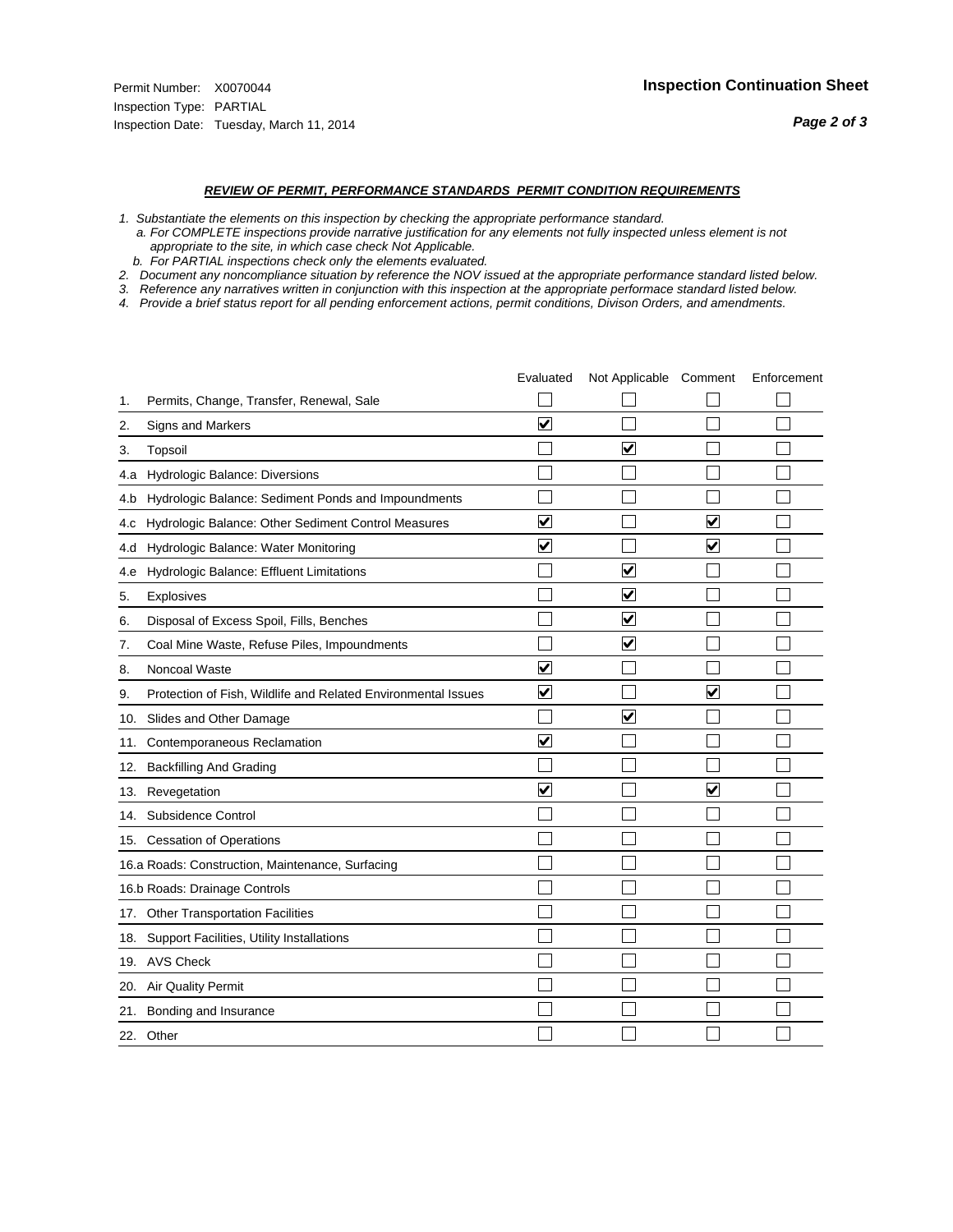*Page 3 of 3*

#### **4.c Hydrologic Balance: Other Sediment Control Measures**

The sediment control "pocks" are still capable of capturing precipitation and treating it. Grasses or other forms of flora have developed in all of these small depressions.

#### **4.d Hydrologic Balance: Water Monitoring**

There was no flow in Horse Canyon Creek at the County road bridge. A small flow is coming from the road culvert at the Turtle Canyon / Range Creek channel crossing.

#### **9. Protection of Fish, Wildlife and Related Environmental Issues**

No wildlife was observed during this inspection.

#### **13. Revegetation**

No new growth is happening at this time.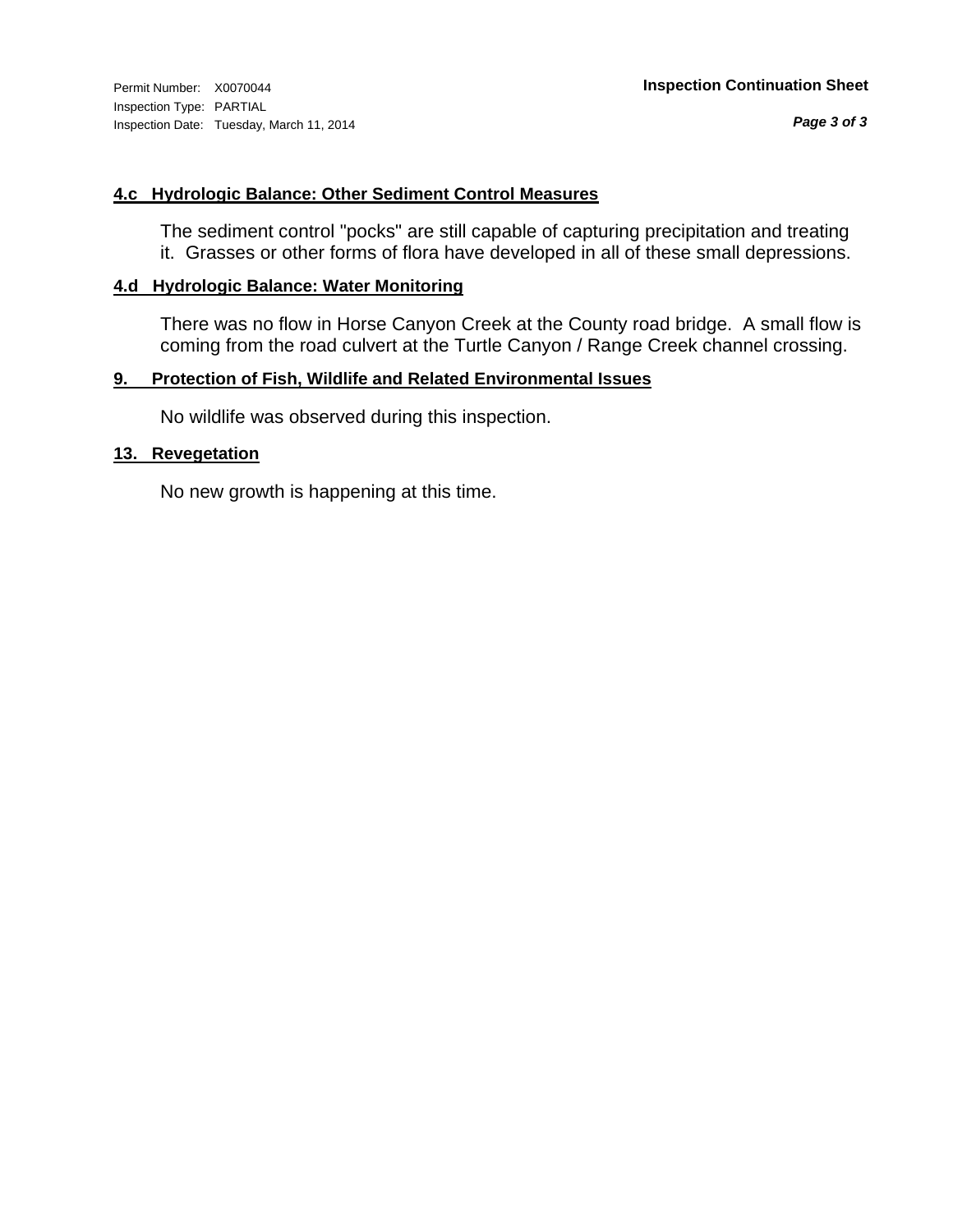

**DEPARTMENT OF NATURAL RESOURCES** 

**MICHAEL R. STYLER Executive Director** 

#### Division of Oil, Gas and Mining

**JOHN R. BAZA Division Director** 

| Representatives Present During the Inspection: |
|------------------------------------------------|
| OGM Pete Hess                                  |

## **Inspection Report**

| Permit Number:   | C0070045                  |
|------------------|---------------------------|
| Inspection Type: | <b>PARTIAL</b>            |
| Inspection Date: | Wednesday, March 12, 2014 |
| Start Date/Time: | 3/12/2014 10:18:00 AM     |
| End Date/Time:   | 3/12/2014 10:50:00 AM     |
| Last Inspection: | Monday, February 24, 2014 |

Inspector: Pete Hess,

Weather: Sunny but cool.

InspectionID Report Number: 3776

Accepted by: jhelfric 3/13/2014

|                         | Permitee: BRC WELLINGTON, LLC |                                                    |                            |
|-------------------------|-------------------------------|----------------------------------------------------|----------------------------|
|                         |                               | Operator: BOWIE REFINED COAL, LLC                  |                            |
|                         |                               | Site: WELLINGTON DRY-COAL CLEANING FACILITY        |                            |
|                         |                               | Address: 1865 WEST RIDGE ROAD, WELLINGTON UT 84654 |                            |
|                         | County: <b>CARBON</b>         |                                                    |                            |
|                         |                               | Permit Type: PERMANENT COAL PROGRAM                |                            |
|                         | Permit Status: ACTIVE         |                                                    |                            |
| <b>Current Acreages</b> |                               | <b>Mineral Ownership</b>                           | <b>Types of Operations</b> |
|                         |                               |                                                    |                            |
|                         | 30.00 Total Permitted         | Federal                                            | Underground                |
|                         | 30.00 Total Disturbed         | <b>State</b>                                       | <b>Surface</b>             |
|                         | Phase I                       | County                                             | Loadout                    |
|                         | <b>Phase II</b>               | Fee                                                | Processing                 |
|                         | <b>Phase III</b>              | Other                                              | Reprocessing               |

**Report summary and status for pending enforcement actions, permit conditions, Division Orders, and amendments:**

The site was receiving coal trucks which were dumping at the east dump feeding the radial stacker.

Mr. Kyle Edwards represented the Permittee during today's inspection.

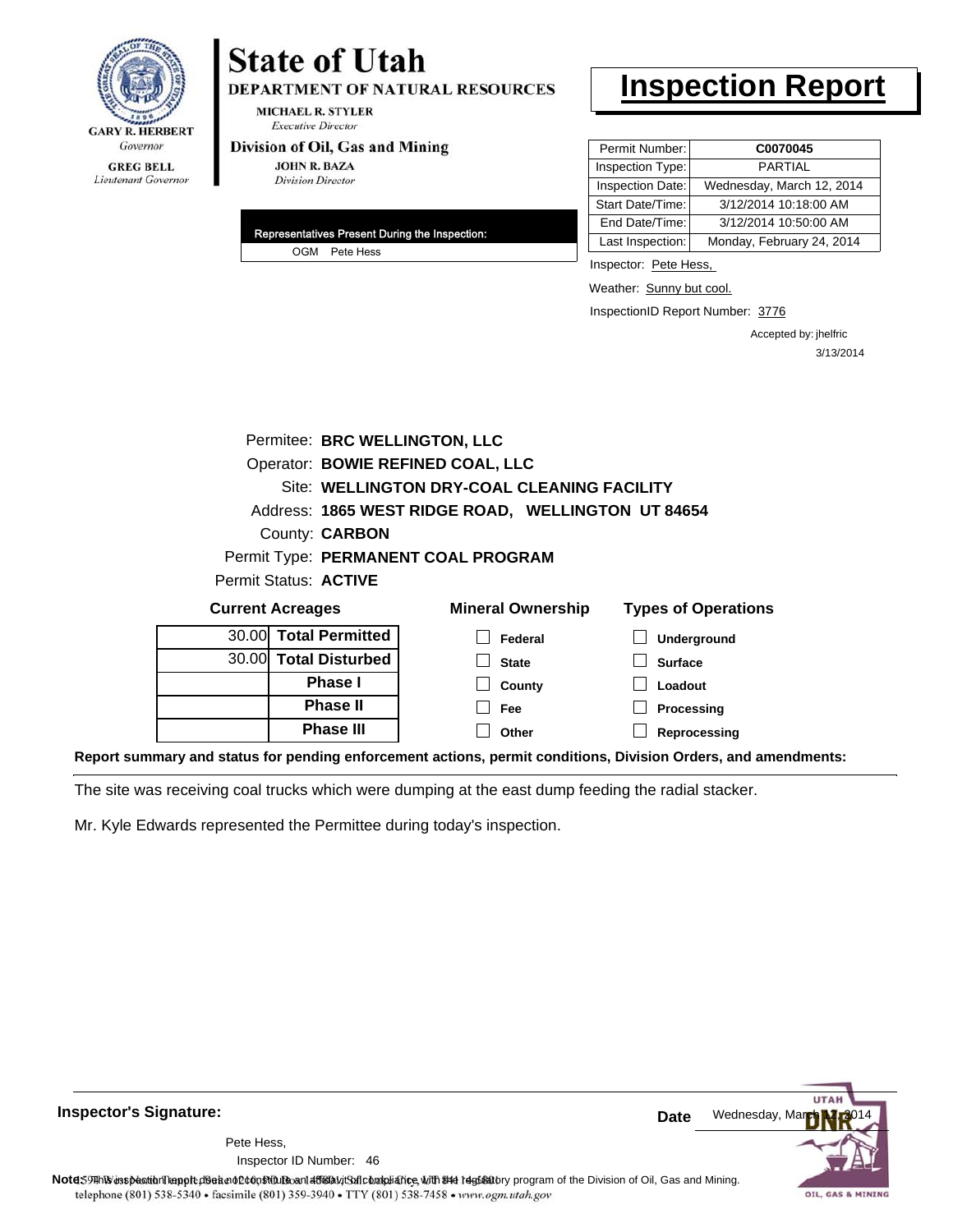#### *REVIEW OF PERMIT, PERFORMANCE STANDARDS PERMIT CONDITION REQUIREMENTS*

*1. Substantiate the elements on this inspection by checking the appropriate performance standard.*

 *a. For COMPLETE inspections provide narrative justification for any elements not fully inspected unless element is not appropriate to the site, in which case check Not Applicable.*

 *b. For PARTIAL inspections check only the elements evaluated.*

*2. Document any noncompliance situation by reference the NOV issued at the appropriate performance standard listed below.*

*3. Reference any narratives written in conjunction with this inspection at the appropriate performace standard listed below.*

|     |                                                               | Evaluated               | Not Applicable Comment  |                      | Enforcement |
|-----|---------------------------------------------------------------|-------------------------|-------------------------|----------------------|-------------|
| 1.  | Permits, Change, Transfer, Renewal, Sale                      |                         |                         |                      |             |
| 2.  | Signs and Markers                                             | $\overline{\mathbf{v}}$ |                         | $\blacktriangledown$ |             |
| 3.  | Topsoil                                                       |                         |                         |                      |             |
| 4.a | Hydrologic Balance: Diversions                                |                         |                         |                      |             |
| 4.b | Hydrologic Balance: Sediment Ponds and Impoundments           |                         |                         |                      |             |
| 4.C | Hydrologic Balance: Other Sediment Control Measures           |                         |                         |                      |             |
| 4.d | Hydrologic Balance: Water Monitoring                          |                         | $\overline{\mathbf{v}}$ |                      |             |
| 4.e | Hydrologic Balance: Effluent Limitations                      |                         |                         |                      |             |
| 5.  | <b>Explosives</b>                                             |                         | ⊽                       |                      |             |
| 6.  | Disposal of Excess Spoil, Fills, Benches                      |                         | $\blacktriangledown$    |                      |             |
| 7.  | Coal Mine Waste, Refuse Piles, Impoundments                   |                         |                         |                      |             |
| 8.  | Noncoal Waste                                                 | $\overline{\mathsf{v}}$ |                         |                      |             |
| 9.  | Protection of Fish, Wildlife and Related Environmental Issues |                         |                         |                      |             |
| 10. | Slides and Other Damage                                       |                         |                         |                      |             |
| 11. | Contemporaneous Reclamation                                   |                         |                         |                      |             |
| 12. | <b>Backfilling And Grading</b>                                |                         |                         |                      |             |
| 13. | Revegetation                                                  |                         |                         |                      |             |
| 14. | Subsidence Control                                            |                         |                         |                      |             |
| 15. | <b>Cessation of Operations</b>                                |                         |                         |                      |             |
|     | 16.a Roads: Construction, Maintenance, Surfacing              | ⊽                       |                         |                      |             |
|     | 16.b Roads: Drainage Controls                                 |                         |                         |                      |             |
| 17. | <b>Other Transportation Facilities</b>                        |                         |                         |                      |             |
| 18. | Support Facilities, Utility Installations                     |                         |                         |                      |             |
|     | 19. AVS Check                                                 |                         |                         |                      |             |
| 20. | Air Quality Permit                                            | $\checkmark$            |                         | $\blacktriangledown$ |             |
| 21. | Bonding and Insurance                                         |                         |                         |                      |             |
|     | 22. Other                                                     |                         |                         |                      |             |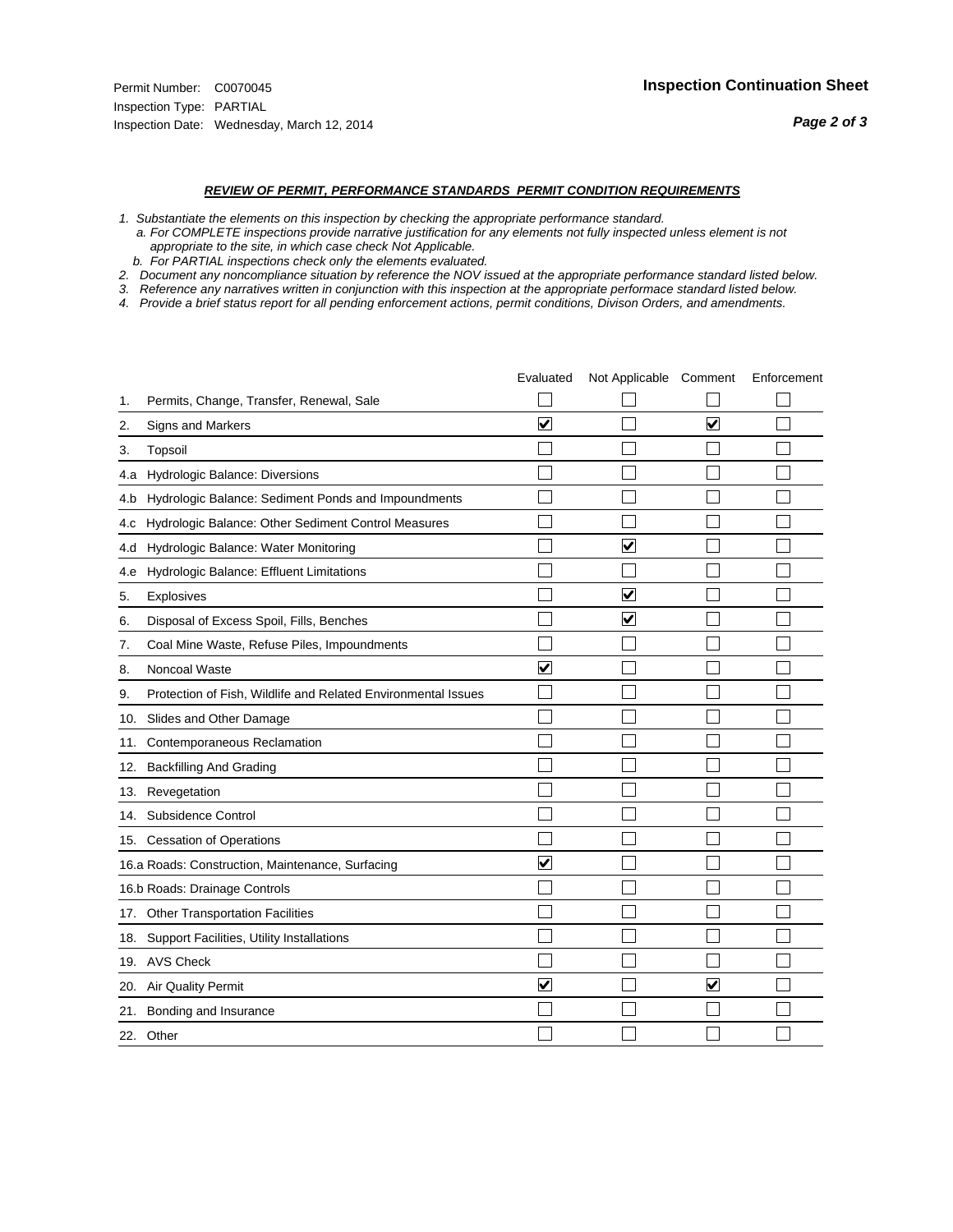Inspection Type: PARTIAL Inspection Date: Wednesday, March 12, 2014

*Page 3 of 3*

#### **2. Signs and Markers**

The Permittee identification signs on the office building and at the main gate have been corrected relative to the DOGM permit number.

#### **20. Air Quality Permit**

The operational haul roads had been thoroughly watered.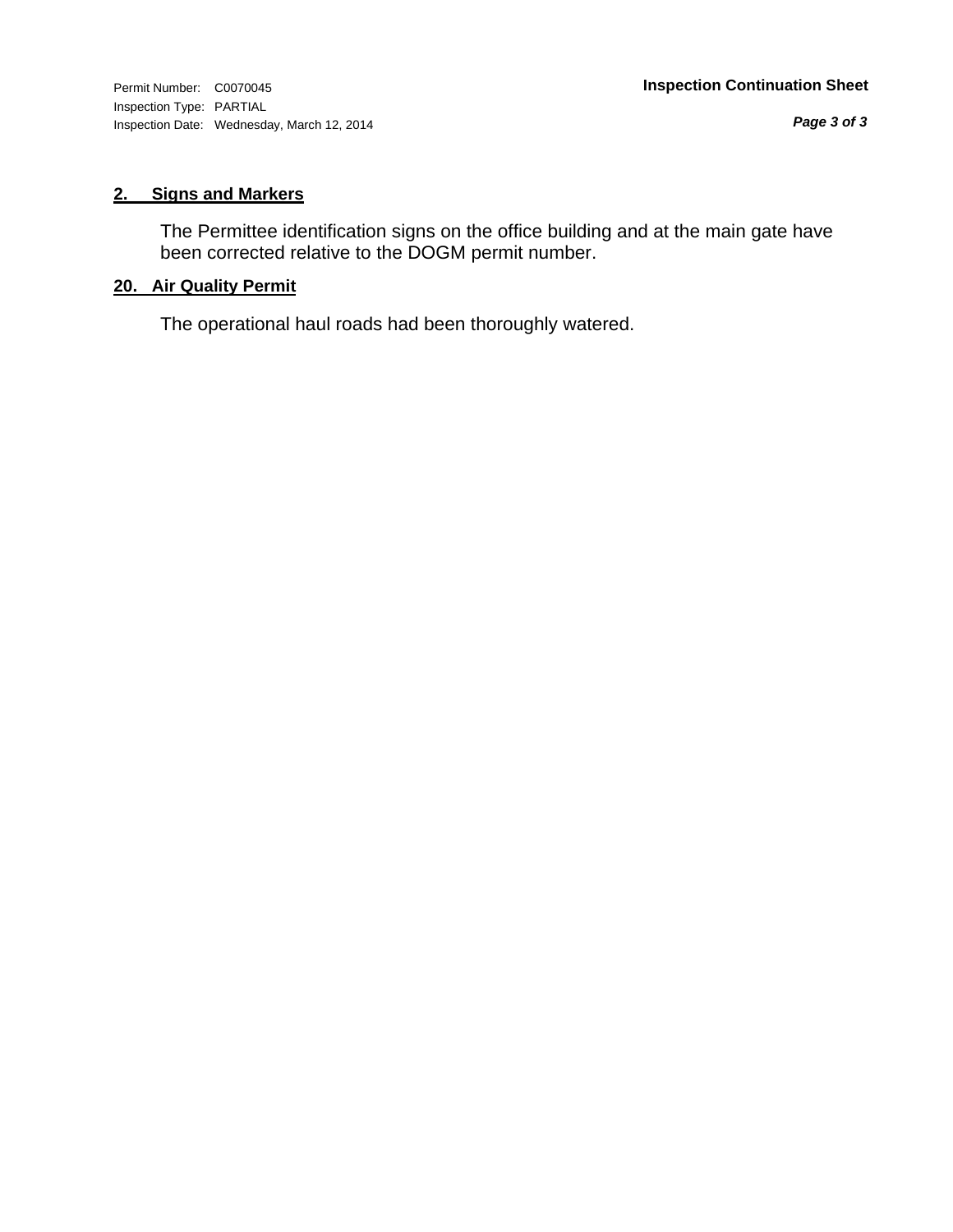

**DEPARTMENT OF NATURAL RESOURCES** 

**MICHAEL R. STYLER Executive Director** 

#### Division of Oil, Gas and Mining

**JOHN R. BAZA Division Director** 

|  | Representatives Present During the Inspection: |
|--|------------------------------------------------|
|  | Company Russel Jensen                          |
|  | OGM Steve Demczak                              |

## **Inspection Report**

| Permit Number:   | C0150007                   |
|------------------|----------------------------|
| Inspection Type: | <b>PARTIAL</b>             |
| Inspection Date: | Tuesday, March 18, 2014    |
| Start Date/Time: | 3/18/2014 1:00:00 PM       |
| End Date/Time:   | 3/18/2014 3:00:00 PM       |
| Last Inspection: | Tuesday, February 18, 2014 |

Inspector: Steve Demczak,

Weather: Sunny, 50's

InspectionID Report Number: 3792

**Reprocessing**

Accepted by:

|                         |  |                          | Permitee: CONSOL MINING COMPANY, LLC |                          |   |                                                        |
|-------------------------|--|--------------------------|--------------------------------------|--------------------------|---|--------------------------------------------------------|
|                         |  |                          | Operator: CONSOL MINING COMPANY, LLC |                          |   |                                                        |
|                         |  |                          | Site: HIDDEN VALLEY MINE             |                          |   |                                                        |
|                         |  |                          |                                      |                          |   | Address: 1000 CONSOL ENERGY DRIVE, CANONSBURG PA 15317 |
| County: <b>EMERY</b>    |  |                          |                                      |                          |   |                                                        |
|                         |  |                          | Permit Type: PERMANENT COAL PROGRAM  |                          |   |                                                        |
|                         |  | Permit Status: RECLAIMED |                                      |                          |   |                                                        |
| <b>Current Acreages</b> |  |                          |                                      | <b>Mineral Ownership</b> |   | <b>Types of Operations</b>                             |
| 960.00                  |  | <b>Total Permitted</b>   |                                      | Federal                  | M | Underground                                            |
| 6.70                    |  | <b>Total Disturbed</b>   |                                      | <b>State</b>             |   | <b>Surface</b>                                         |
| 6.70                    |  | <b>Phase I</b>           |                                      | County                   |   | Loadout                                                |
|                         |  | <b>Phase II</b>          |                                      | Fee                      |   | Processing                                             |

**Report summary and status for pending enforcement actions, permit conditions, Division Orders, and amendments:**

The site is reclaimed. I had always heard rumors that more had to be done. This site has been in reclamation for more than 20 years.

**Other**

**Inspector's Signature:**

Inspector ID Number: 39 Steve Demczak,

**Phase III**



Note: This inspection report does not constitute and affidavitor compliance with the regulatory program of the Division of Oil, Gas and Mining. telephone (801) 538-5340 · facsimile (801) 359-3940 · TTY (801) 538-7458 · www.ogm.utah.gov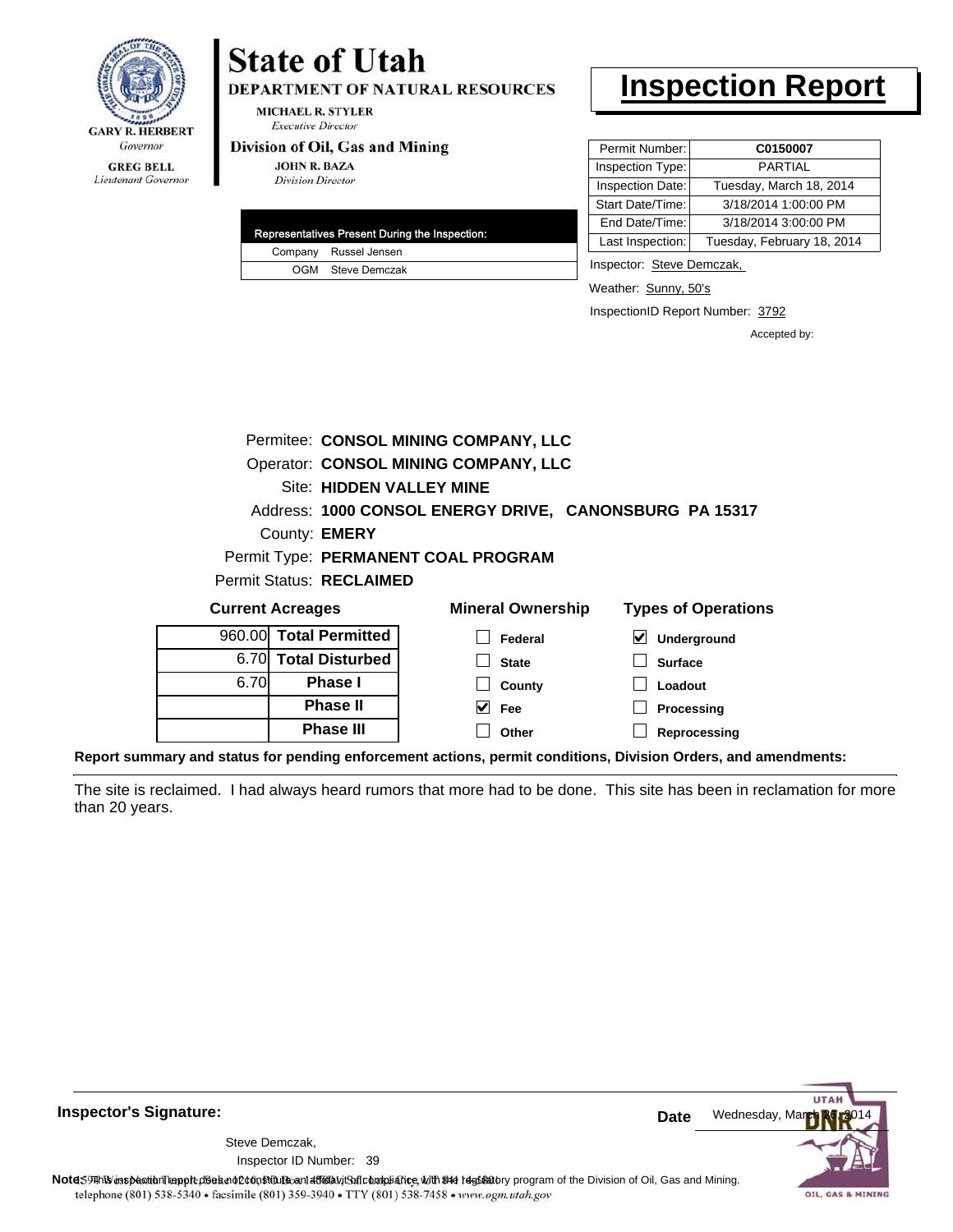#### *REVIEW OF PERMIT, PERFORMANCE STANDARDS PERMIT CONDITION REQUIREMENTS*

*1. Substantiate the elements on this inspection by checking the appropriate performance standard.*

 *a. For COMPLETE inspections provide narrative justification for any elements not fully inspected unless element is not appropriate to the site, in which case check Not Applicable.*

 *b. For PARTIAL inspections check only the elements evaluated.*

*2. Document any noncompliance situation by reference the NOV issued at the appropriate performance standard listed below.*

*3. Reference any narratives written in conjunction with this inspection at the appropriate performace standard listed below.*

|     |                                                               | Evaluated               | Not Applicable Comment |                         | Enforcement |
|-----|---------------------------------------------------------------|-------------------------|------------------------|-------------------------|-------------|
| 1.  | Permits, Change, Transfer, Renewal, Sale                      |                         |                        |                         |             |
| 2.  | Signs and Markers                                             | $\overline{\mathbf{v}}$ |                        | $\overline{\mathbf{v}}$ |             |
| 3.  | Topsoil                                                       | $\overline{\mathbf{v}}$ |                        | $\blacktriangledown$    |             |
| 4.a | Hydrologic Balance: Diversions                                |                         |                        |                         |             |
| 4.b | Hydrologic Balance: Sediment Ponds and Impoundments           |                         |                        |                         |             |
| 4.c | Hydrologic Balance: Other Sediment Control Measures           | $\overline{\mathbf{v}}$ |                        | $\blacktriangledown$    |             |
| 4.d | Hydrologic Balance: Water Monitoring                          |                         |                        |                         |             |
| 4.e | Hydrologic Balance: Effluent Limitations                      |                         |                        |                         |             |
| 5.  | <b>Explosives</b>                                             |                         |                        |                         |             |
| 6.  | Disposal of Excess Spoil, Fills, Benches                      |                         |                        |                         |             |
| 7.  | Coal Mine Waste, Refuse Piles, Impoundments                   |                         |                        |                         |             |
| 8.  | Noncoal Waste                                                 | $\overline{\mathsf{v}}$ |                        | $\blacktriangledown$    |             |
| 9.  | Protection of Fish, Wildlife and Related Environmental Issues |                         |                        |                         |             |
| 10. | Slides and Other Damage                                       | $\blacktriangledown$    |                        | $\overline{\mathbf{v}}$ |             |
| 11. | Contemporaneous Reclamation                                   |                         |                        |                         |             |
| 12. | <b>Backfilling And Grading</b>                                | $\overline{\mathbf{v}}$ |                        | $\blacktriangledown$    |             |
| 13. | Revegetation                                                  |                         |                        |                         |             |
| 14. | Subsidence Control                                            |                         |                        |                         |             |
| 15. | <b>Cessation of Operations</b>                                |                         |                        |                         |             |
|     | 16.a Roads: Construction, Maintenance, Surfacing              |                         |                        |                         |             |
|     | 16.b Roads: Drainage Controls                                 |                         |                        |                         |             |
| 17. | <b>Other Transportation Facilities</b>                        |                         |                        |                         |             |
| 18. | Support Facilities, Utility Installations                     |                         |                        |                         |             |
|     | 19. AVS Check                                                 |                         |                        |                         |             |
| 20. | Air Quality Permit                                            |                         |                        |                         |             |
| 21. | Bonding and Insurance                                         |                         |                        |                         |             |
|     | 22. Other                                                     |                         |                        |                         |             |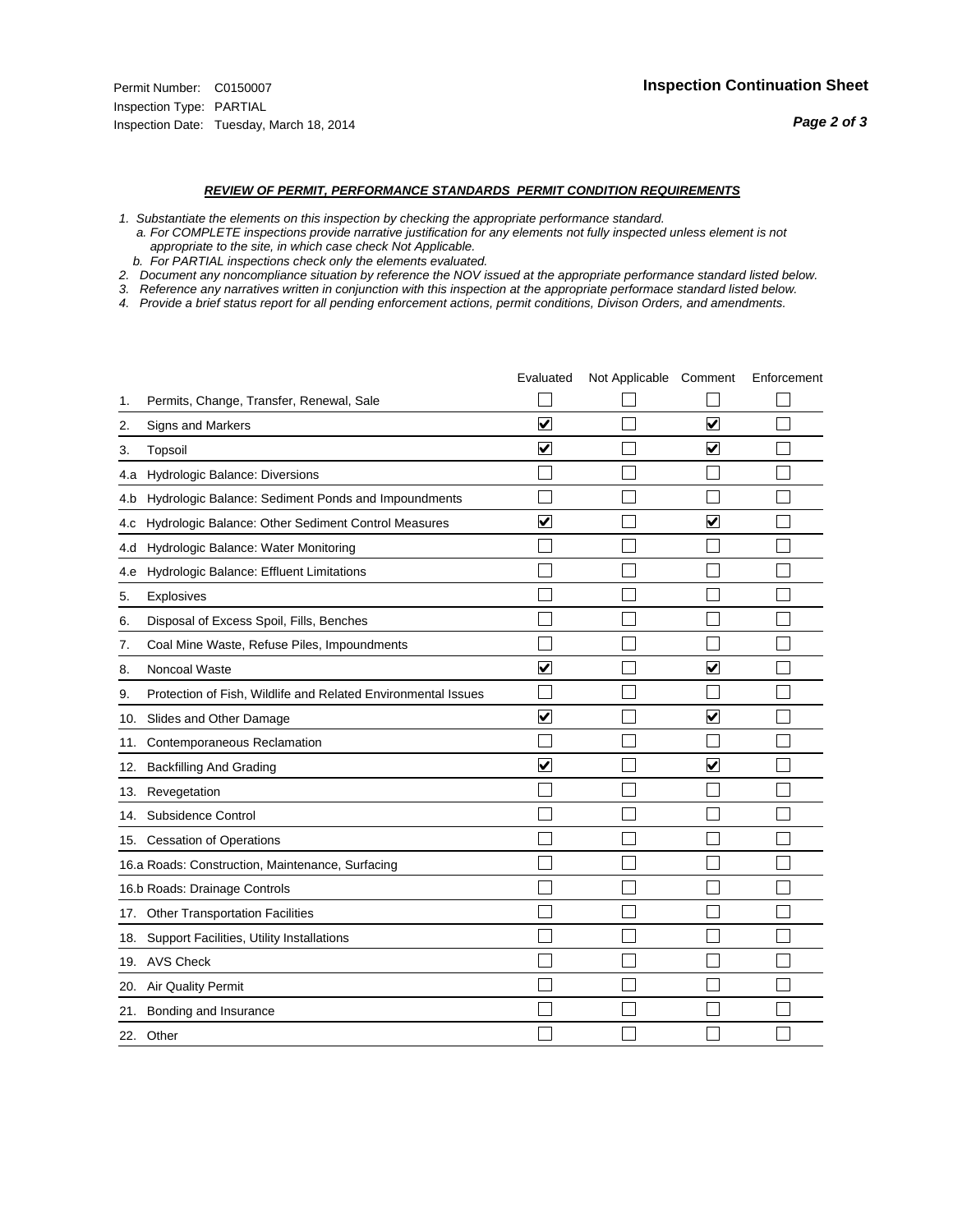#### **2. Signs and Markers**

The mine identification sign was checked during the inspection. The sign contained the required information set forth in the Utah R645 Coal Rules.

#### **3. Topsoil**

It appears that all topsoil was used in reclamation.

#### **4.c Hydrologic Balance: Other Sediment Control Measures**

There is a silt fence at the top of the hill it was functioning as design.

#### **8. Noncoal Waste**

The site is clear of non-coal waste materials.

#### **10. Slides and Other Damage**

No slides or other damage was noticed during the inspection.

#### **12. Backfilling And Grading**

I believe additional reclamation is required at the portal area. I do not have the records at the Price Field Office to verify this statement.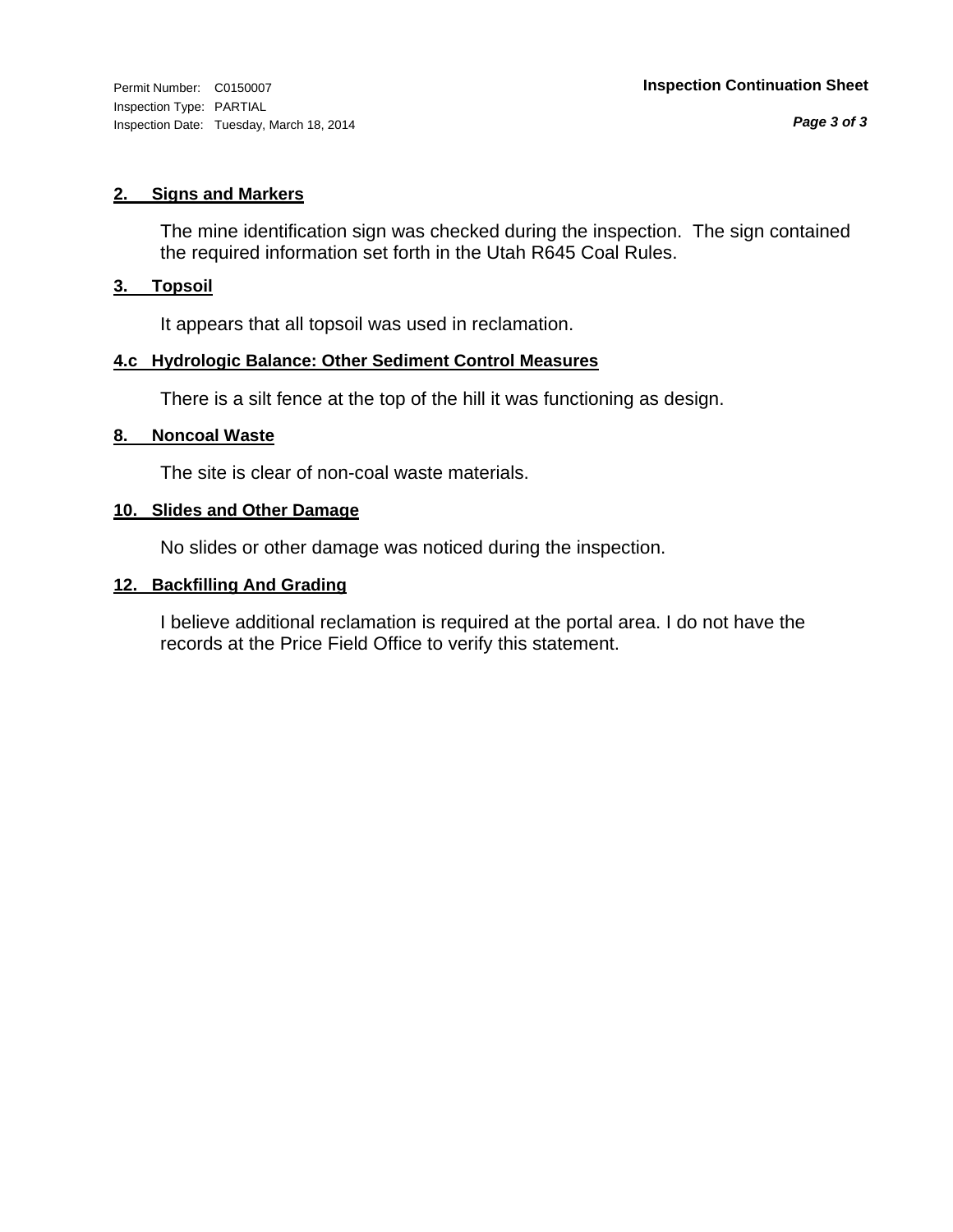

Lieutenant Governor

# **State of Utah**

**DEPARTMENT OF NATURAL RESOURCES** 

**MICHAEL R. STYLER Executive Director** 

#### Division of Oil, Gas and Mining

**JOHN R. BAZA Division Director** 

# **Inspection Report**

| Permit Number:   | C0150009                    |
|------------------|-----------------------------|
| Inspection Type: | <b>COMPLETE</b>             |
| Inspection Date: | Wednesday, March 12, 2014   |
| Start Date/Time: | 3/12/2014 1:40:00 PM        |
| End Date/Time:   | 3/12/2014 4:30:00 PM        |
| Last Inspection: | Thursday, December 05, 2013 |

Inspector: Kenneth Hoffman,

Weather: Clear

InspectionID Report Number: 3782

Accepted by:

| <b>Current Acreages</b> |                                        | <b>Mineral Ownership</b>                 | <b>Types of Operations</b> |
|-------------------------|----------------------------------------|------------------------------------------|----------------------------|
| Permit Status: ACTIVE   |                                        |                                          |                            |
|                         |                                        | Permit Type: PERMANENT COAL PROGRAM      |                            |
|                         | County: <b>EMERY</b>                   |                                          |                            |
|                         |                                        | Address: PO BOX 310, HUNTINGTON UT 84528 |                            |
|                         | <b>Site: TRAIL MOUNTAIN MINE</b>       |                                          |                            |
|                         | <b>Operator: ENERGY WEST MINING CO</b> |                                          |                            |
|                         | Permitee: PACIFICORP                   |                                          |                            |
|                         |                                        |                                          |                            |

| Gurrent Acreages         | <b>MILLELAL OWLIELSHIP</b> | i ypes or Operations                       |
|--------------------------|----------------------------|--------------------------------------------|
| 3,538.98 Total Permitted | Federal                    | $\vert\bm{\mathsf{v}}\vert$<br>Underground |
| 10.39 Total Disturbed    | $\vee$ State               | <b>Surface</b>                             |
| <b>Phase I</b>           | County                     | Loadout                                    |
| <b>Phase II</b>          | ✓<br>Fee                   | Processing                                 |
| <b>Phase III</b>         | Other                      | Reprocessing                               |
|                          |                            |                                            |

**Report summary and status for pending enforcement actions, permit conditions, Division Orders, and amendments:**

The Trail Mountain Mine remains in temporary cessation status. The Mine was idled in March 2001. There are no annual report commitments in place at this time for the Trail Mountain Mine permit area.

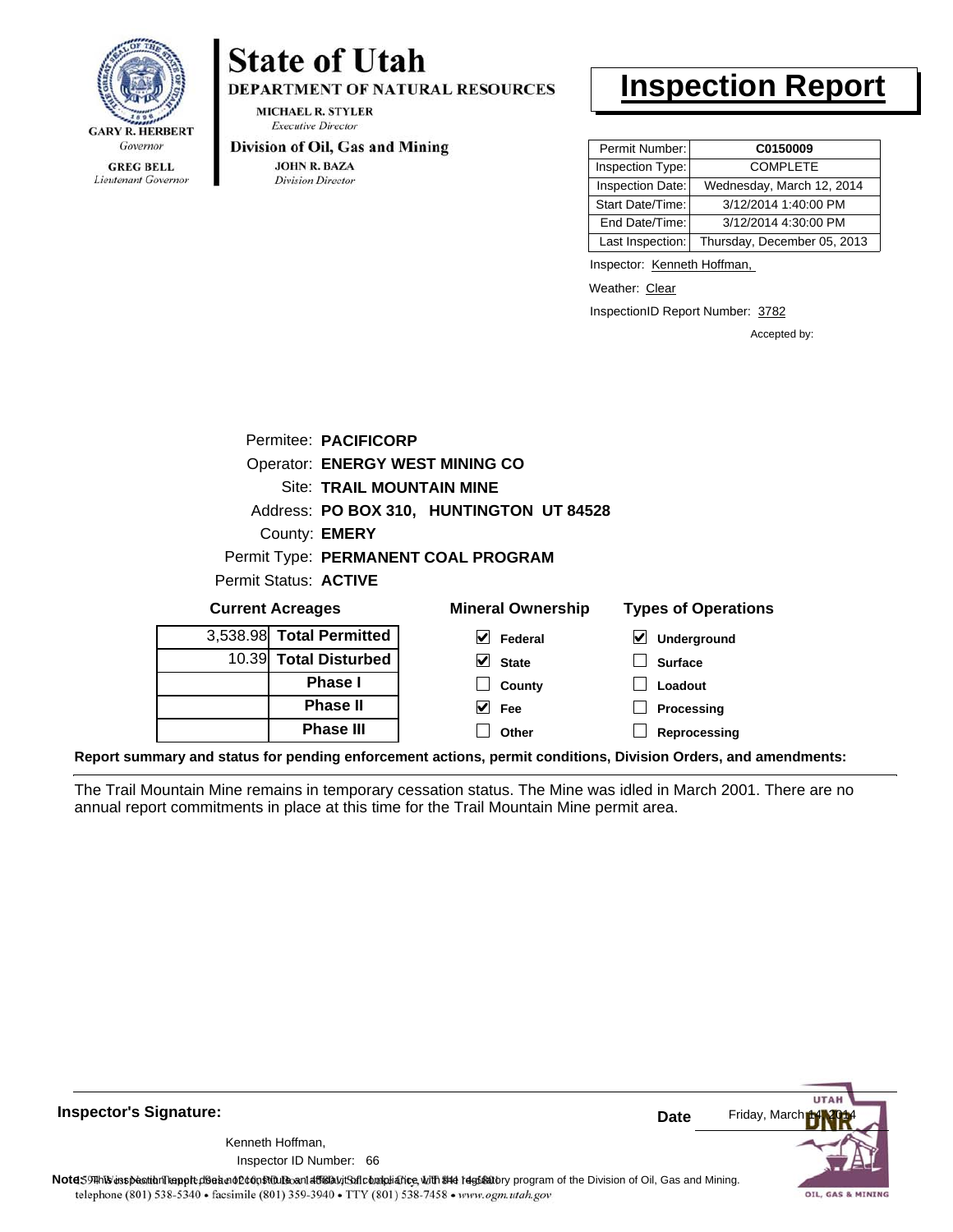#### *REVIEW OF PERMIT, PERFORMANCE STANDARDS PERMIT CONDITION REQUIREMENTS*

*1. Substantiate the elements on this inspection by checking the appropriate performance standard.*

 *a. For COMPLETE inspections provide narrative justification for any elements not fully inspected unless element is not appropriate to the site, in which case check Not Applicable.*

 *b. For PARTIAL inspections check only the elements evaluated.*

*2. Document any noncompliance situation by reference the NOV issued at the appropriate performance standard listed below.*

*3. Reference any narratives written in conjunction with this inspection at the appropriate performace standard listed below.*

|     |                                                               | Evaluated               | Not Applicable Comment  |                         | Enforcement |
|-----|---------------------------------------------------------------|-------------------------|-------------------------|-------------------------|-------------|
| 1.  | Permits, Change, Transfer, Renewal, Sale                      | $\overline{\mathsf{v}}$ |                         | V                       |             |
| 2.  | Signs and Markers                                             | $\overline{\mathbf{v}}$ |                         |                         |             |
| 3.  | Topsoil                                                       | $\overline{\mathbf{v}}$ |                         |                         |             |
| 4.a | Hydrologic Balance: Diversions                                | $\overline{\mathbf{v}}$ |                         | $\blacktriangledown$    |             |
| 4.b | Hydrologic Balance: Sediment Ponds and Impoundments           | $\blacktriangledown$    |                         | V                       |             |
| 4.C | Hydrologic Balance: Other Sediment Control Measures           | $\overline{\mathbf{v}}$ |                         | $\blacktriangledown$    |             |
| 4.d | Hydrologic Balance: Water Monitoring                          | $\overline{\mathbf{v}}$ |                         | $\overline{\mathbf{v}}$ |             |
| 4.e | Hydrologic Balance: Effluent Limitations                      | $\overline{\mathbf{v}}$ |                         | $\blacktriangledown$    |             |
| 5.  | <b>Explosives</b>                                             |                         | ⊽                       | ☑                       |             |
| 6.  | Disposal of Excess Spoil, Fills, Benches                      |                         | $\blacktriangledown$    |                         |             |
| 7.  | Coal Mine Waste, Refuse Piles, Impoundments                   |                         | $\overline{\mathbf{v}}$ | $\overline{\mathbf{v}}$ |             |
| 8.  | Noncoal Waste                                                 | $\overline{\mathsf{v}}$ |                         |                         |             |
| 9.  | Protection of Fish, Wildlife and Related Environmental Issues | $\overline{\mathbf{v}}$ |                         |                         |             |
| 10. | Slides and Other Damage                                       | $\overline{\mathbf{v}}$ |                         |                         |             |
| 11. | Contemporaneous Reclamation                                   | ⊽                       |                         |                         |             |
| 12. | <b>Backfilling And Grading</b>                                | $\overline{\mathbf{v}}$ |                         |                         |             |
| 13. | Revegetation                                                  | $\overline{\mathbf{v}}$ |                         |                         |             |
| 14. | Subsidence Control                                            | $\overline{\mathbf{v}}$ |                         |                         |             |
| 15. | <b>Cessation of Operations</b>                                | $\overline{\mathbf{v}}$ |                         |                         |             |
|     | 16.a Roads: Construction, Maintenance, Surfacing              | $\blacktriangledown$    |                         |                         |             |
|     | 16.b Roads: Drainage Controls                                 | $\overline{\mathbf{v}}$ |                         |                         |             |
| 17. | <b>Other Transportation Facilities</b>                        | $\overline{\mathbf{v}}$ |                         |                         |             |
| 18. | Support Facilities, Utility Installations                     | $\overline{\mathbf{v}}$ |                         |                         |             |
|     | 19. AVS Check                                                 | $\overline{\mathbf{v}}$ |                         |                         |             |
| 20. | Air Quality Permit                                            | $\checkmark$            |                         |                         |             |
| 21. | Bonding and Insurance                                         | $\blacktriangledown$    |                         |                         |             |
|     | 22. Other                                                     | $\overline{\mathbf{v}}$ |                         |                         |             |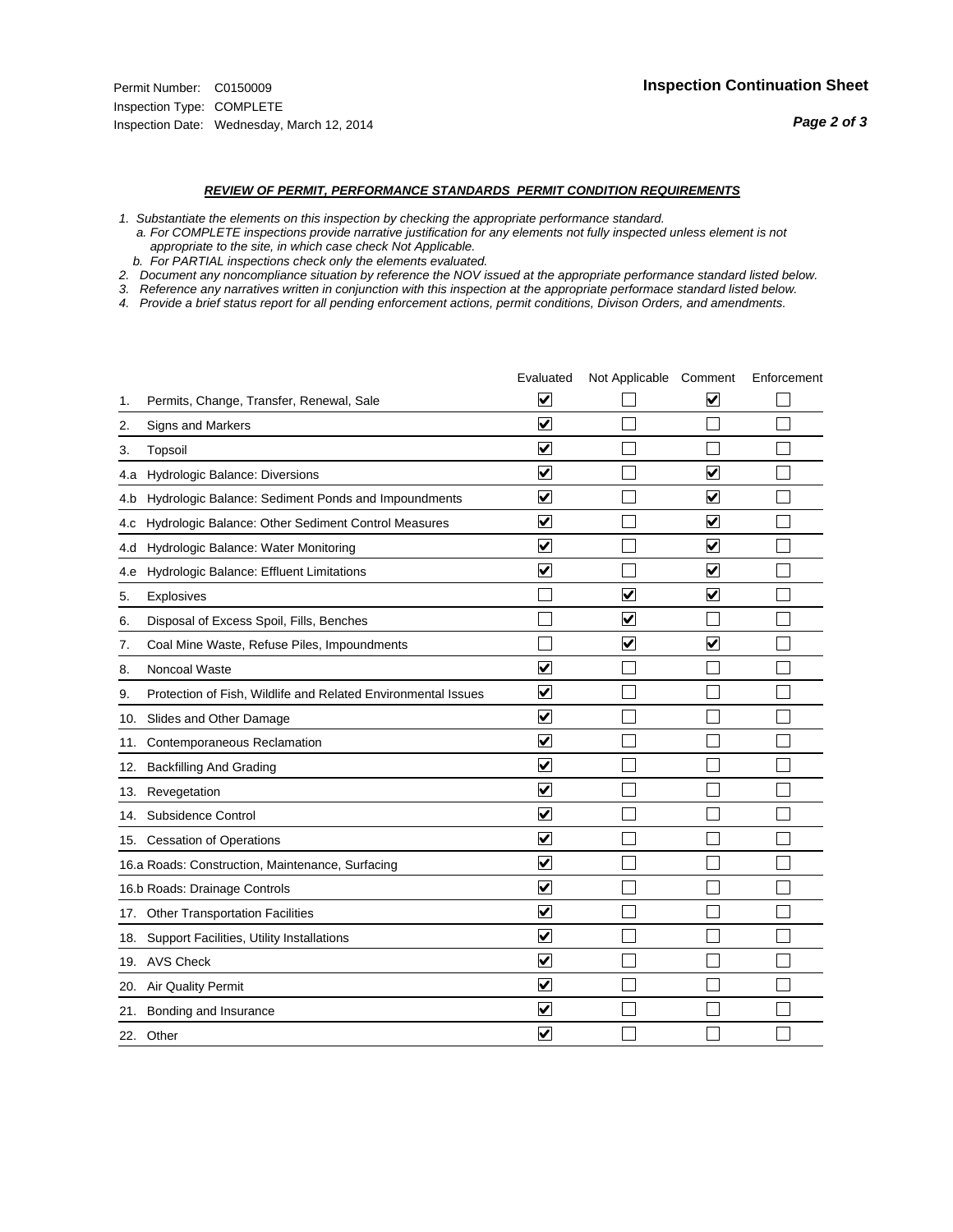#### **1. Permits, Change, Transfer, Renewal, Sale**

The current DOGM permit remains in effect through February 20, 2015.

#### **4.a Hydrologic Balance: Diversions**

The undisturbed culvert inlets in Fan Canyon and Cottonwood Canyon were not flowing. The Fan and Cottonwood Canyon trash racks were clear and capable of functioning.

#### **4.b Hydrologic Balance: Sediment Ponds and Impoundments**

The Mine site sediment pond had a few feet of water in it. The pond there were no indications of hazards or signs of instability. The Fourth Quarter of 2013 impoundment inspection was completed on December 23, 2013 by Mr. Mark Reynolds, Utah P.E., and Mr. Rick Cullum, Utah registered land surveyor.

#### **4.c Hydrologic Balance: Other Sediment Control Measures**

The site was free of snow and the repair work on the Fan Canyon silt fence could be observed and was in good working order.

#### **4.d Hydrologic Balance: Water Monitoring**

The Fourth Quarter of 2013 water quality data is currently being entered into DOGM's online database.

#### **4.e Hydrologic Balance: Effluent Limitations**

Neither UPDES outfall 001A (Mine site pond) nor 002A (mine water discharge outfall) discharged during the Fourth Quarter of 2013.

#### **5. Explosives**

There are no explosives or detonators in storage at Trail Mountain.

#### **7. Coal Mine Waste, Refuse Piles, Impoundments**

The mine site sediment pond was cleaned in June, 2012. The material was hauled to the Cottonwood / Wilberg active waste rock site for disposal.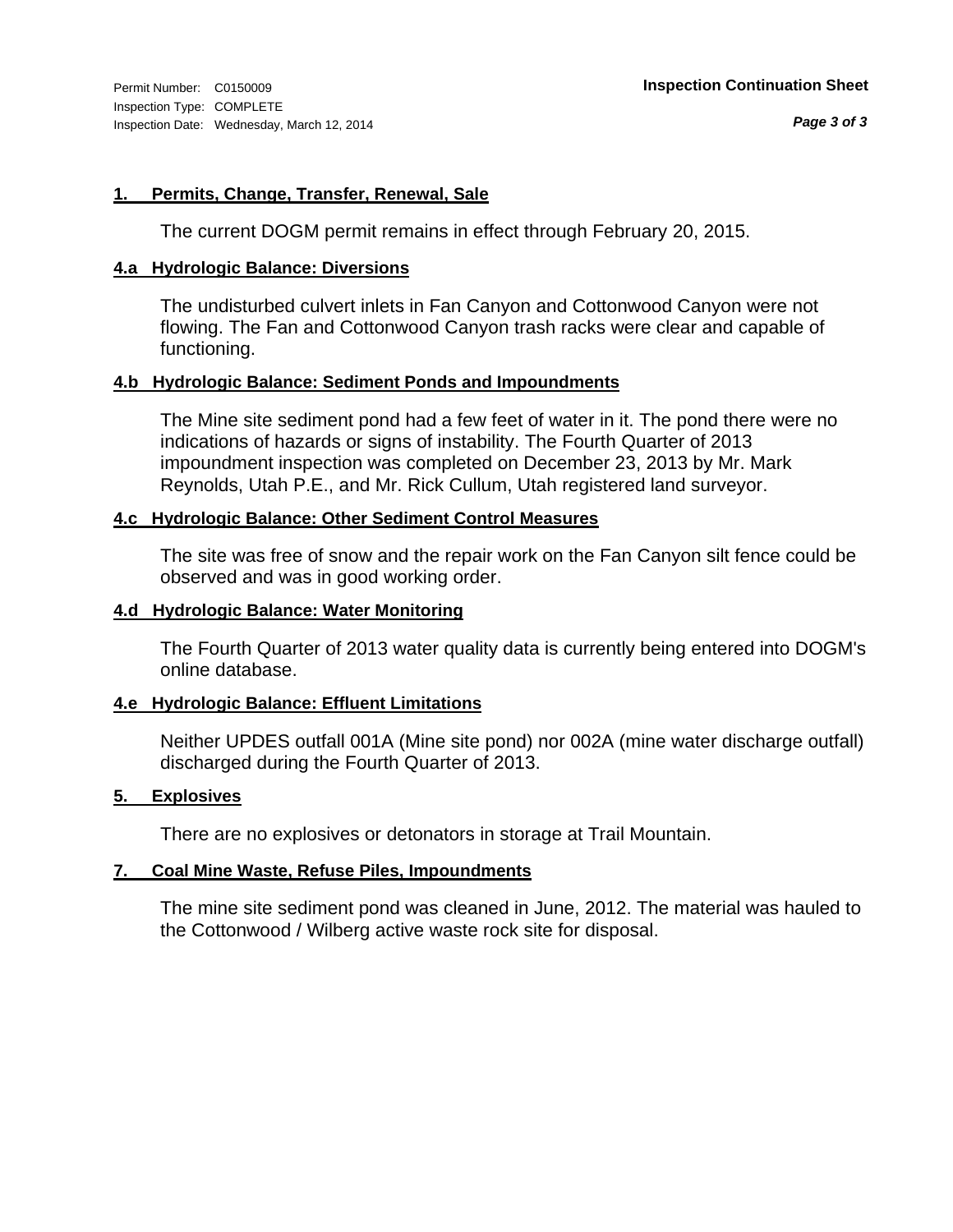

**DEPARTMENT OF NATURAL RESOURCES** 

**MICHAEL R. STYLER Executive Director** 

#### Division of Oil, Gas and Mining

**Phase II Phase III**

**JOHN R. BAZA Division Director** 

|  | Representatives Present During the Inspection: |
|--|------------------------------------------------|
|  | Company Russel Jensen                          |
|  | OGM Steve Demczak                              |

## **Inspection Report**

| Permit Number:   | C0150015                   |
|------------------|----------------------------|
| Inspection Type: | <b>PARTIAL</b>             |
| Inspection Date: | Tuesday, March 18, 2014    |
| Start Date/Time: | 3/18/2014 10:00:00 AM      |
| End Date/Time:   | 3/18/2014 1:00:00 PM       |
| Last Inspection: | Tuesday, February 11, 2014 |

Inspector: Steve Demczak,

Weather: Sunny, 50's

InspectionID Report Number: 3789

**Processing Reprocessing** Accepted by:

|                                                        |                       |                              | Permitee: CONSOL MINING COMPANY, LLC |                                            |  |
|--------------------------------------------------------|-----------------------|------------------------------|--------------------------------------|--------------------------------------------|--|
| Operator: CONSOL MINING COMPANY, LLC                   |                       |                              |                                      |                                            |  |
|                                                        | Site: EMERY DEEP MINE |                              |                                      |                                            |  |
| Address: 1000 CONSOL ENERGY DRIVE, CANONSBURG PA 15317 |                       |                              |                                      |                                            |  |
|                                                        |                       | County: <b>EMERY</b>         |                                      |                                            |  |
|                                                        |                       |                              | Permit Type: PERMANENT COAL PROGRAM  |                                            |  |
|                                                        |                       | Permit Status: <b>ACTIVE</b> |                                      |                                            |  |
| <b>Current Acreages</b>                                |                       |                              | <b>Mineral Ownership</b>             | <b>Types of Operations</b>                 |  |
|                                                        |                       | 442.50 Total Permitted       | V<br>Federal                         | $\vert\bm{\checkmark}\vert$<br>Underground |  |
|                                                        |                       | 248.50 Total Disturbed       | <b>State</b>                         | <b>Surface</b>                             |  |
|                                                        |                       | <b>Phase I</b>               | County                               | Loadout                                    |  |

**Fee Other**

**Report summary and status for pending enforcement actions, permit conditions, Division Orders, and amendments:**

The site is inactive. The 4th east portals are closed and the main fan is not running. Most if not all the equipment is removed from the site.



**Inspector's Signature:**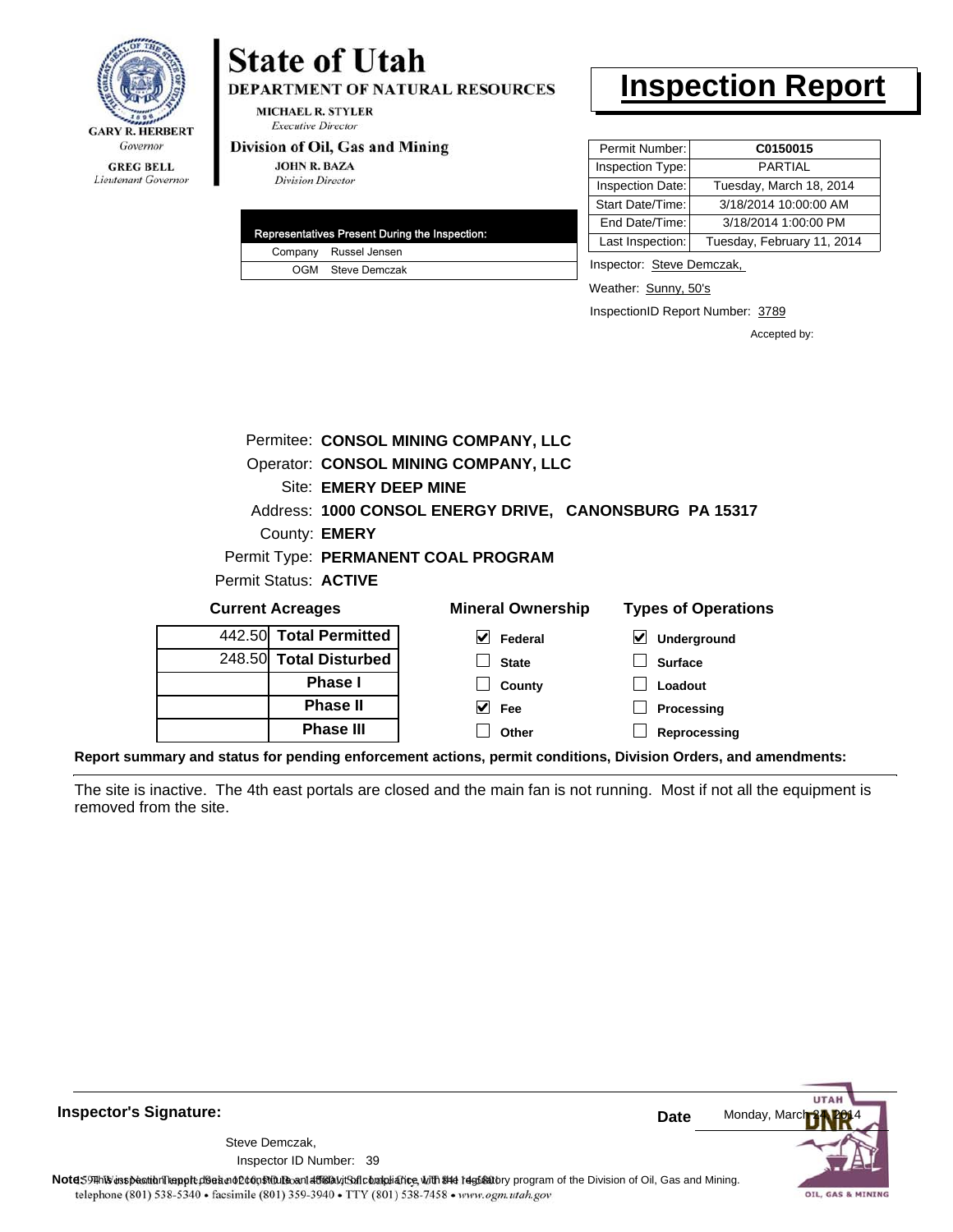#### *REVIEW OF PERMIT, PERFORMANCE STANDARDS PERMIT CONDITION REQUIREMENTS*

*1. Substantiate the elements on this inspection by checking the appropriate performance standard.*

 *a. For COMPLETE inspections provide narrative justification for any elements not fully inspected unless element is not appropriate to the site, in which case check Not Applicable.*

 *b. For PARTIAL inspections check only the elements evaluated.*

*2. Document any noncompliance situation by reference the NOV issued at the appropriate performance standard listed below.*

*3. Reference any narratives written in conjunction with this inspection at the appropriate performace standard listed below.*

|     |                                                               | Evaluated               | Not Applicable Comment |                         | Enforcement |
|-----|---------------------------------------------------------------|-------------------------|------------------------|-------------------------|-------------|
| 1.  | Permits, Change, Transfer, Renewal, Sale                      |                         |                        |                         |             |
| 2.  | <b>Signs and Markers</b>                                      | $\overline{\mathbf{v}}$ |                        | $\overline{\mathbf{v}}$ |             |
| 3.  | Topsoil                                                       | $\overline{\mathbf{v}}$ |                        | $\overline{\mathbf{v}}$ |             |
| 4.a | Hydrologic Balance: Diversions                                | ⊽                       |                        | $\blacktriangledown$    |             |
| 4.b | Hydrologic Balance: Sediment Ponds and Impoundments           | $\checkmark$            |                        | $\blacktriangledown$    |             |
| 4.C | Hydrologic Balance: Other Sediment Control Measures           |                         |                        |                         |             |
| 4.d | Hydrologic Balance: Water Monitoring                          |                         |                        |                         |             |
| 4.e | Hydrologic Balance: Effluent Limitations                      |                         |                        |                         |             |
| 5.  | <b>Explosives</b>                                             |                         |                        |                         |             |
| 6.  | Disposal of Excess Spoil, Fills, Benches                      |                         |                        |                         |             |
| 7.  | Coal Mine Waste, Refuse Piles, Impoundments                   |                         |                        |                         |             |
| 8.  | Noncoal Waste                                                 | $\overline{\mathbf{v}}$ |                        | $\overline{\mathbf{v}}$ |             |
| 9.  | Protection of Fish, Wildlife and Related Environmental Issues |                         |                        |                         |             |
| 10. | Slides and Other Damage                                       |                         |                        |                         |             |
| 11. | Contemporaneous Reclamation                                   |                         |                        |                         |             |
| 12. | <b>Backfilling And Grading</b>                                |                         |                        |                         |             |
| 13. | Revegetation                                                  |                         |                        |                         |             |
| 14. | Subsidence Control                                            |                         |                        |                         |             |
|     | 15. Cessation of Operations                                   | $\blacktriangledown$    |                        | ☑                       |             |
|     | 16.a Roads: Construction, Maintenance, Surfacing              |                         |                        |                         |             |
|     | 16.b Roads: Drainage Controls                                 | $\blacktriangledown$    |                        | $\blacktriangledown$    |             |
|     | 17. Other Transportation Facilities                           |                         |                        |                         |             |
| 18. | Support Facilities, Utility Installations                     | $\overline{\mathsf{v}}$ |                        | $\overline{\mathbf{v}}$ |             |
|     | 19. AVS Check                                                 |                         |                        |                         |             |
| 20. | Air Quality Permit                                            |                         |                        |                         |             |
| 21. | Bonding and Insurance                                         |                         |                        |                         |             |
|     | 22. Other                                                     | $\overline{\mathbf{v}}$ |                        | $\overline{\mathbf{v}}$ |             |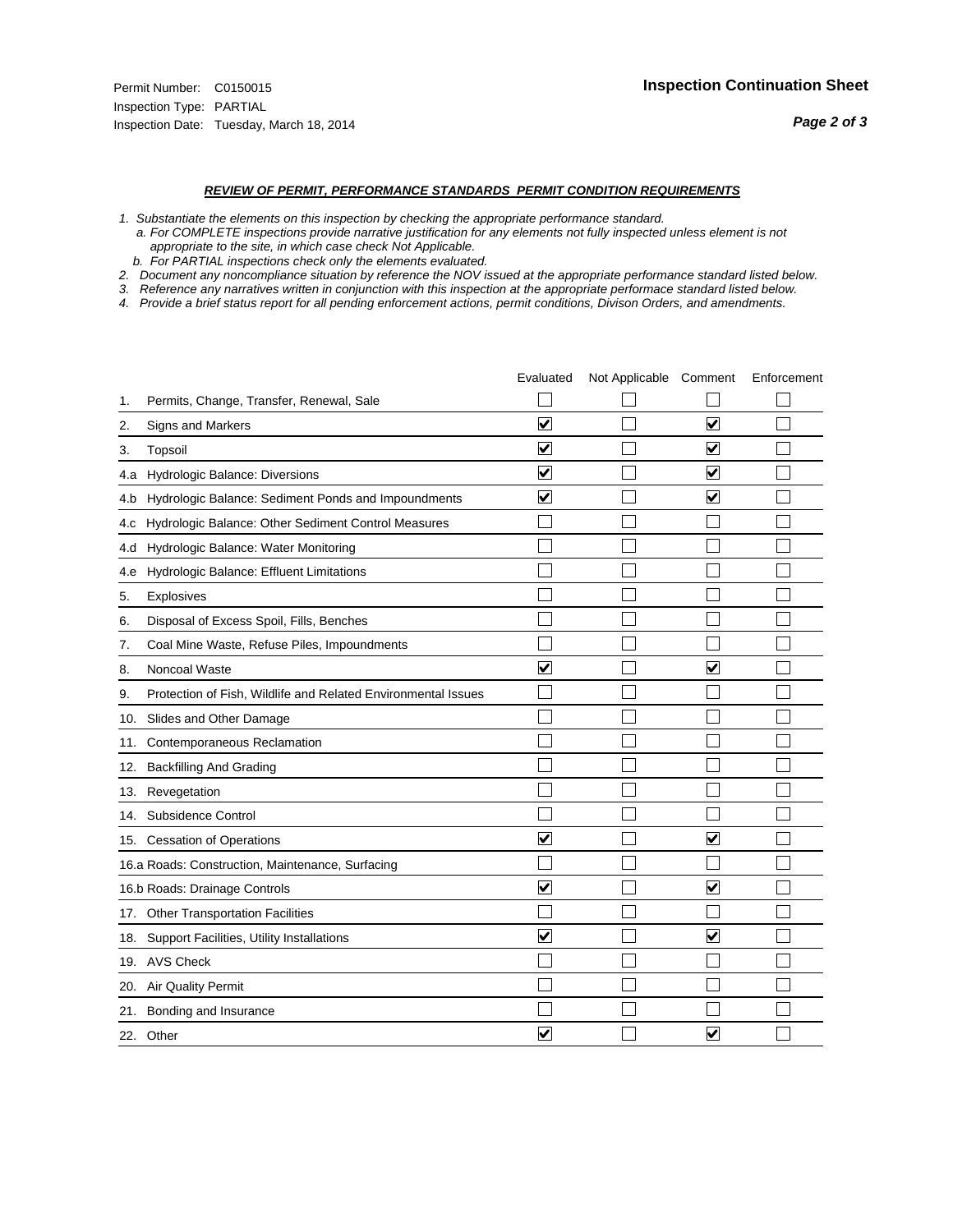#### **2. Signs and Markers**

The identification signs were inspected and contained the correct information complying with the R645 Coal Rule requirements.

#### **3. Topsoil**

Topsoil piles were inspected and there were no signs of wind or water erosion.

#### **4.a Hydrologic Balance: Diversions**

Diversions and culvert were inspected and are functioning as designed.

#### **4.b Hydrologic Balance: Sediment Ponds and Impoundments**

Sediment ponds were inspected. No hazardous conditions were noticed during the inspection. Sediment ponds were dry except the sediment pond next to the road. This pond is likely to discharge since it receives water from a vertical pump from the underground workings.

#### **8. Noncoal Waste**

The permitee has removed mining equipment, and spare parts from the site.

#### **15. Cessation of Operations**

The site is inactive and rumors of the permittee seeking buyer for the property. It is unlikely that the portal will ever be used for mining of coal. New portal are the likely case it the property even opens again.

#### **16.b Roads: Drainage Controls**

Road diversions were functioning as design.

#### **18. Support Facilities, Utility Installations**

A power pole was tipping and permittee has plans to fix pole. This pole is used to provide electricity to the main office.

#### **22. Other**

The permittee had repair the brattice cloth on the wind fence at the 4th East Portals. A wind storm has ripped several sections of the fence. Permittee may need to purchase some new wind fence material.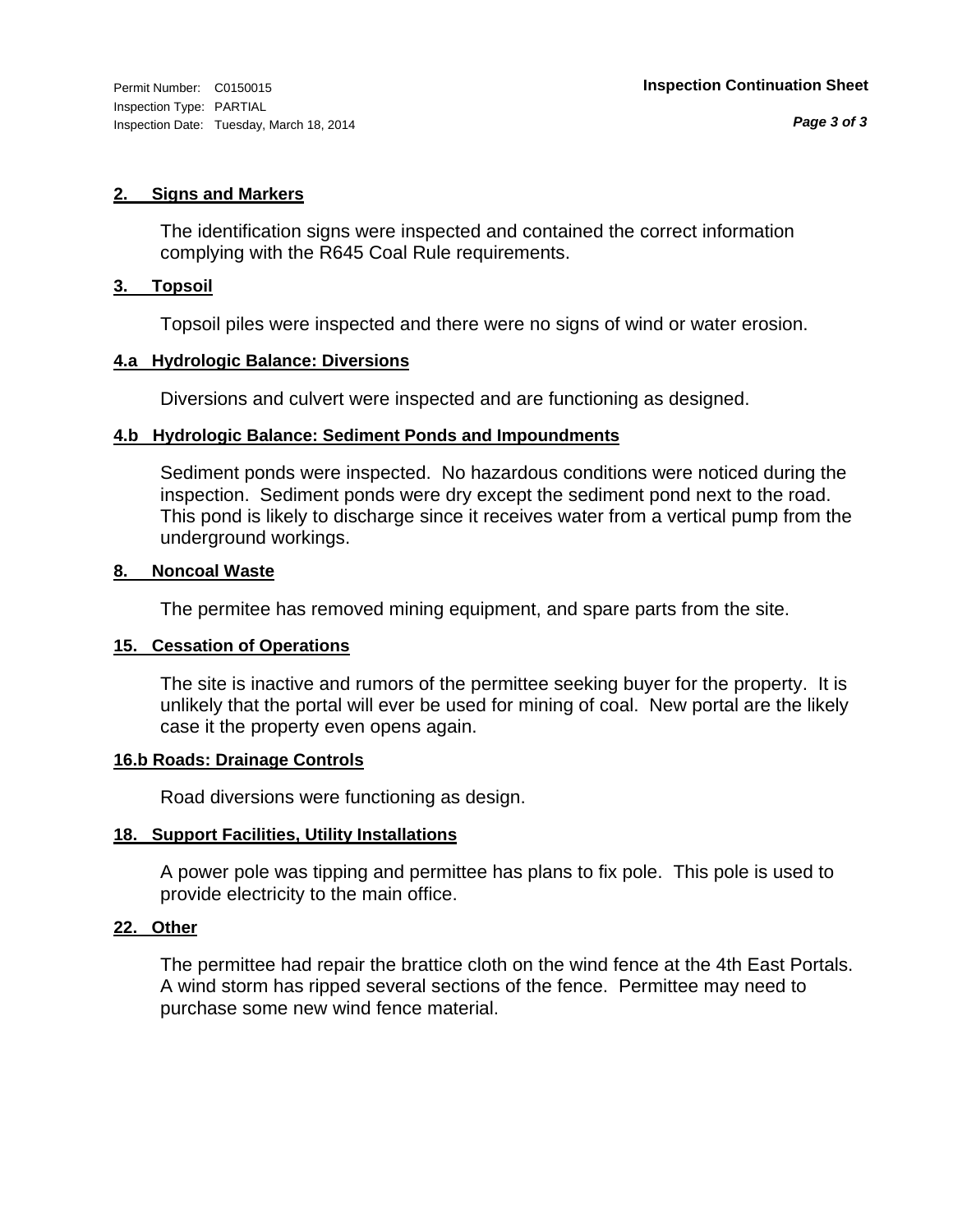

**DEPARTMENT OF NATURAL RESOURCES** 

**MICHAEL R. STYLER Executive Director** 

#### Division of Oil, Gas and Mining

**JOHN R. BAZA Division Director** 

| Representatives Present During the Inspection: |
|------------------------------------------------|
| Company Kenneth Fleck                          |
| OGM Steve Demczak                              |

# **Inspection Report**

| Permit Number:   | C0150017                    |
|------------------|-----------------------------|
| Inspection Type: | <b>PARTIAL</b>              |
| Inspection Date: | Tuesday, March 25, 2014     |
| Start Date/Time: | 3/25/2014 10:00:00 AM       |
| End Date/Time:   | 3/25/2014 12:00:00 PM       |
| Last Inspection: | Thursday, February 27, 2014 |

Inspector: Steve Demczak,

**Loadout Processing Reprocessing**

Weather: Sunny, 50's

InspectionID Report Number: 3794

Accepted by:

|                                          |  | Permitee: PACIFICORP    |                                        |                            |  |  |
|------------------------------------------|--|-------------------------|----------------------------------------|----------------------------|--|--|
|                                          |  |                         | <b>Operator: ENERGY WEST MINING CO</b> |                            |  |  |
|                                          |  | Site: DES BEE DOVE MINE |                                        |                            |  |  |
| Address: PO BOX 310, HUNTINGTON UT 84528 |  |                         |                                        |                            |  |  |
| County: <b>EMERY</b>                     |  |                         |                                        |                            |  |  |
| Permit Type: PERMANENT COAL PROGRAM      |  |                         |                                        |                            |  |  |
| <b>Permit Status: RECLAIMED</b>          |  |                         |                                        |                            |  |  |
| <b>Current Acreages</b>                  |  |                         | <b>Mineral Ownership</b>               | <b>Types of Operations</b> |  |  |
|                                          |  | 133.90 Total Permitted  | V<br>Federal                           | V<br><b>Underground</b>    |  |  |
|                                          |  | 40.90 Total Disturbed   | <b>State</b>                           | <b>Surface</b>             |  |  |

**County Fee Other**

 $\blacktriangledown$ 

136.58 95.70 95.70 **Phase I Phase II Phase III**

**Report summary and status for pending enforcement actions, permit conditions, Division Orders, and amendments:**

The permittee will be taking the final vegetation study this year. This is year 10 in reclamation of the Des Bee Mine site. The permittee plans next summer to submit an amendment for Phase III bond release.

The site is starting to green up. The site is stable with no changes since the last inspection.

The site is totally reclaimed using all available soil.

The permittee received Phase II bond release.

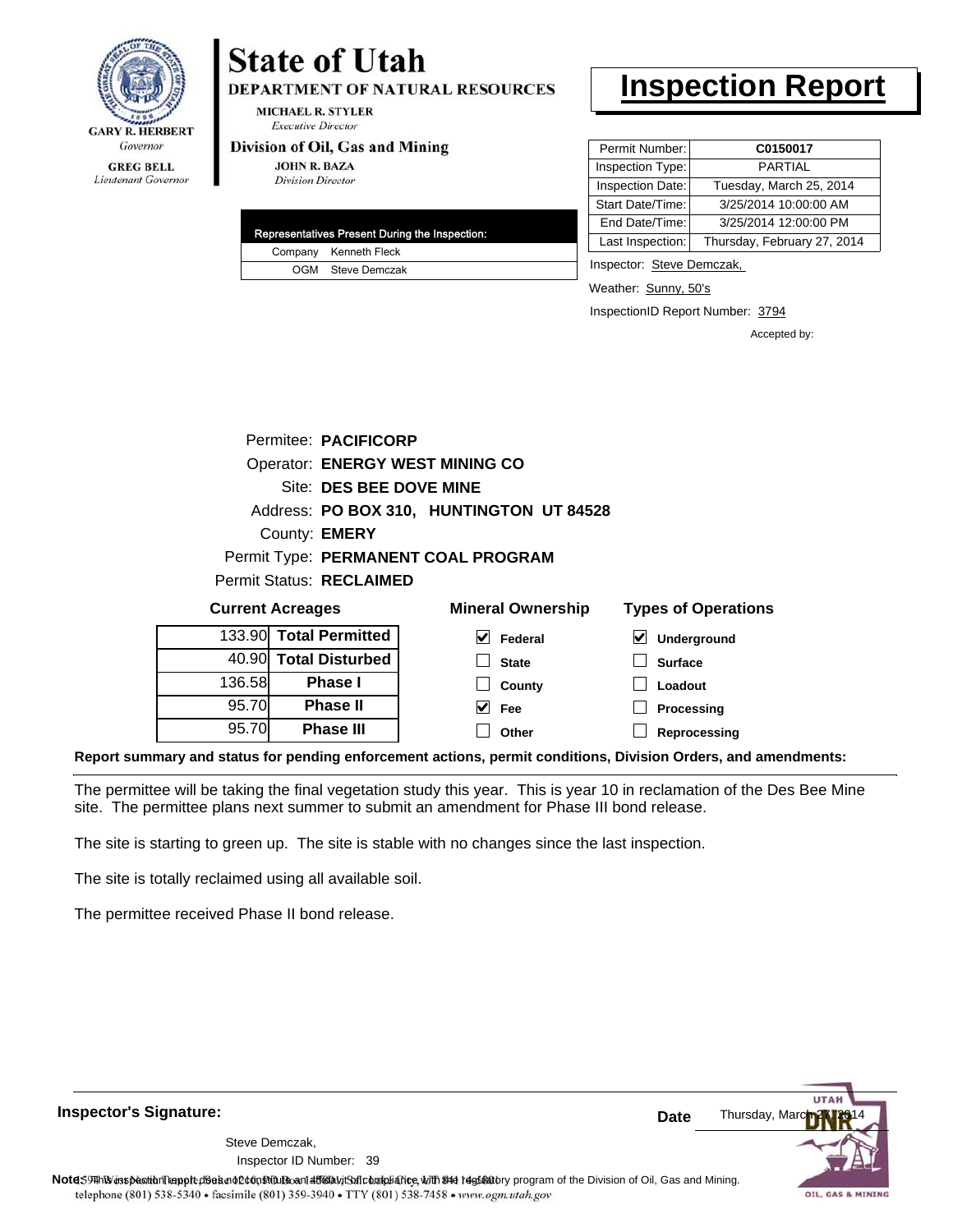#### *REVIEW OF PERMIT, PERFORMANCE STANDARDS PERMIT CONDITION REQUIREMENTS*

*1. Substantiate the elements on this inspection by checking the appropriate performance standard.*

 *a. For COMPLETE inspections provide narrative justification for any elements not fully inspected unless element is not appropriate to the site, in which case check Not Applicable.*

 *b. For PARTIAL inspections check only the elements evaluated.*

*2. Document any noncompliance situation by reference the NOV issued at the appropriate performance standard listed below.*

*3. Reference any narratives written in conjunction with this inspection at the appropriate performace standard listed below.*

|     |                                                               | Evaluated               | Not Applicable Comment |                         | Enforcement |
|-----|---------------------------------------------------------------|-------------------------|------------------------|-------------------------|-------------|
| 1.  | Permits, Change, Transfer, Renewal, Sale                      | ⊻                       |                        | V                       |             |
| 2.  | Signs and Markers                                             | $\overline{\mathbf{v}}$ |                        | $\blacktriangledown$    |             |
| 3.  | Topsoil                                                       | $\overline{\mathbf{v}}$ |                        | $\overline{\mathbf{v}}$ |             |
| 4.a | Hydrologic Balance: Diversions                                | $\blacktriangledown$    |                        | $\blacktriangledown$    |             |
| 4.b | Hydrologic Balance: Sediment Ponds and Impoundments           |                         | ⊽                      |                         |             |
| 4.C | Hydrologic Balance: Other Sediment Control Measures           | $\overline{\mathbf{v}}$ |                        | $\blacktriangledown$    |             |
| 4.d | Hydrologic Balance: Water Monitoring                          |                         |                        |                         |             |
| 4.e | Hydrologic Balance: Effluent Limitations                      |                         |                        |                         |             |
| 5.  | <b>Explosives</b>                                             |                         |                        |                         |             |
| 6.  | Disposal of Excess Spoil, Fills, Benches                      |                         |                        |                         |             |
| 7.  | Coal Mine Waste, Refuse Piles, Impoundments                   |                         |                        |                         |             |
| 8.  | Noncoal Waste                                                 | $\overline{\mathsf{v}}$ |                        | $\blacktriangledown$    |             |
| 9.  | Protection of Fish, Wildlife and Related Environmental Issues |                         |                        |                         |             |
| 10. | Slides and Other Damage                                       | ⊽                       |                        | ⊽                       |             |
| 11. | Contemporaneous Reclamation                                   |                         |                        |                         |             |
| 12. | <b>Backfilling And Grading</b>                                | $\overline{\mathbf{v}}$ |                        | $\blacktriangledown$    |             |
| 13. | Revegetation                                                  |                         |                        |                         |             |
| 14. | Subsidence Control                                            |                         |                        |                         |             |
|     | 15. Cessation of Operations                                   |                         |                        |                         |             |
|     | 16.a Roads: Construction, Maintenance, Surfacing              |                         |                        |                         |             |
|     | 16.b Roads: Drainage Controls                                 |                         |                        |                         |             |
| 17. | <b>Other Transportation Facilities</b>                        |                         |                        |                         |             |
| 18. | Support Facilities, Utility Installations                     |                         |                        |                         |             |
| 19. | <b>AVS Check</b>                                              |                         |                        |                         |             |
| 20. | Air Quality Permit                                            |                         |                        |                         |             |
| 21. | Bonding and Insurance                                         |                         |                        |                         |             |
|     | 22. Other                                                     |                         |                        |                         |             |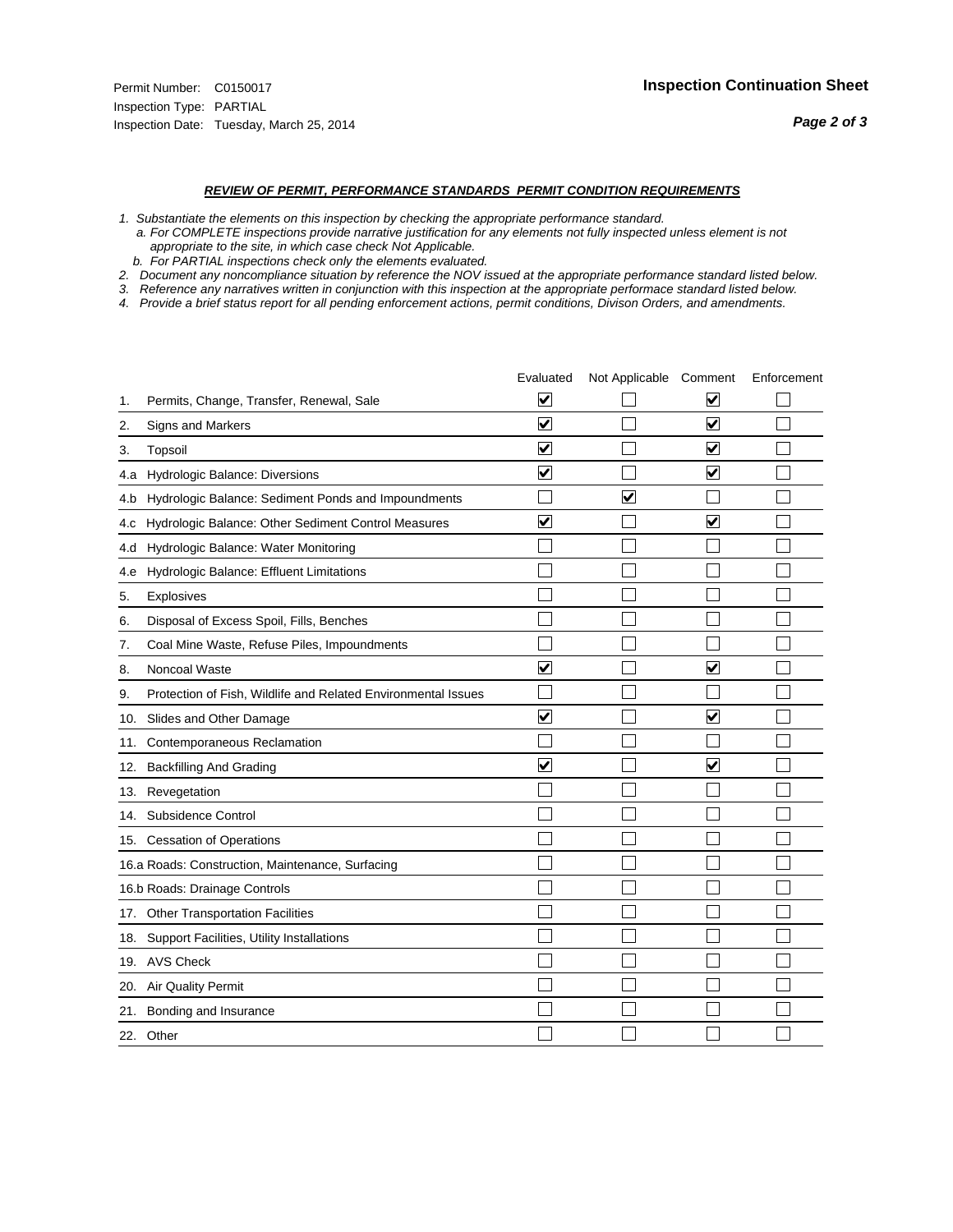#### **1. Permits, Change, Transfer, Renewal, Sale**

There are no permitting actions taking place with the Division at this time. This is year 10 in reclamation of the Des Bee Mine site. The permittee plans next summer to submit an amendment for Phase III bond release.

#### **2. Signs and Markers**

The permittee is in the process of removing fences along the property. The identification sign is located on the path to the reclaimed site. It contains all the required information to meet the minimum requirements of the R645 Coal Rules.

#### **3. Topsoil**

All topsoil was used in reclamation. The reclaim site is stable and vegetation is growing. I did not see any sediment leaving the site.

#### **4.a Hydrologic Balance: Diversions**

The diversions were functioning as designed. All diversions were open. There are no culverts on the property.

#### **4.c Hydrologic Balance: Other Sediment Control Measures**

The site is completely pock for controlling water and sediment flow.

#### **8. Noncoal Waste**

The site is clear of non-coal waste materials.

#### **10. Slides and Other Damage**

No slides or other damage was noticed during the inspection.

#### **12. Backfilling And Grading**

The site is completely backfilled and graded. The site in my opinion meets AOC standards.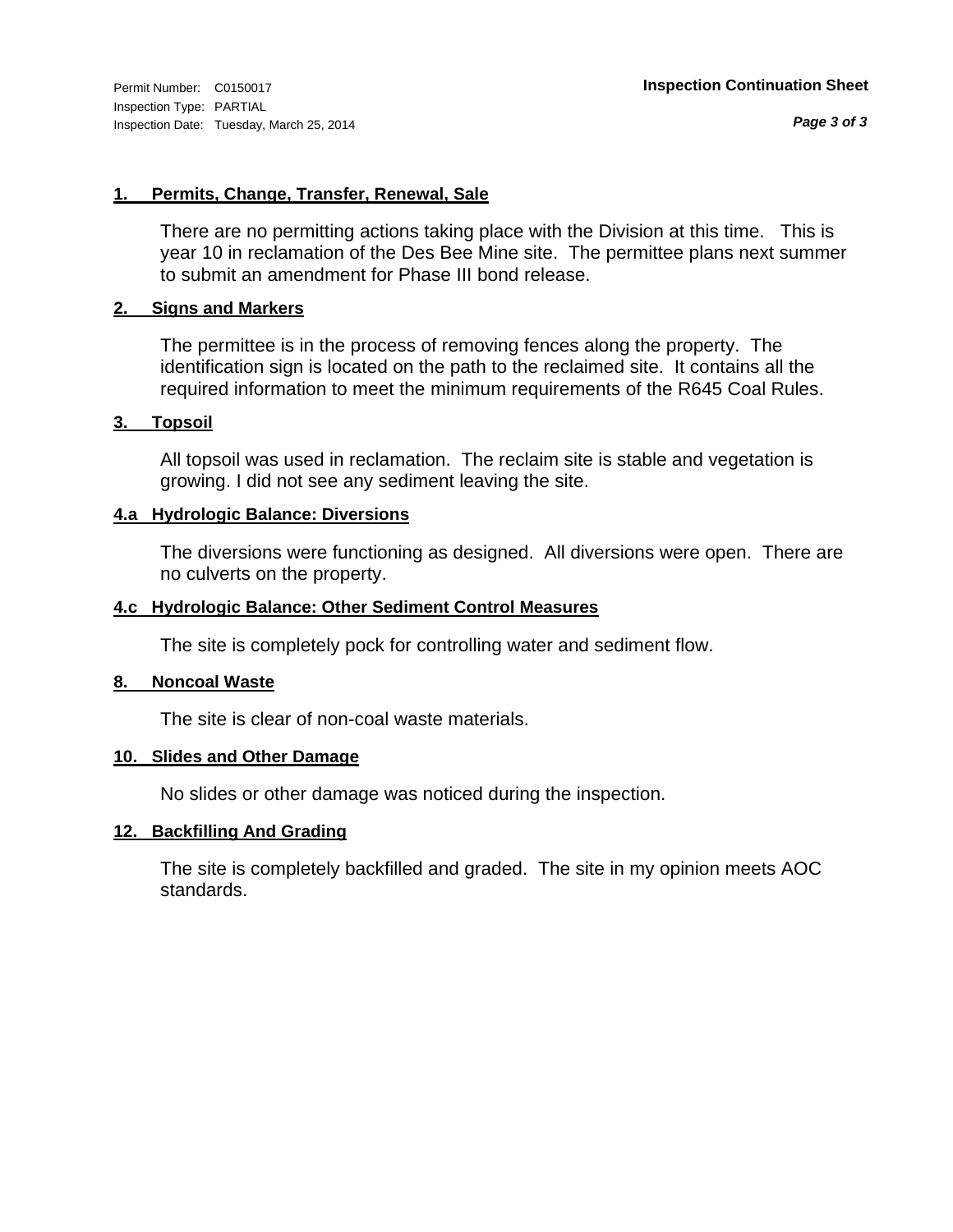

Lieutenant Governor

#### **DEPARTMENT OF NATURAL RESOURCES**

**MICHAEL R. STYLER Executive Director** 

**State of Utah** 

#### Division of Oil, Gas and Mining

**JOHN R. BAZA Division Director** 

| Representatives Present During the Inspection: |
|------------------------------------------------|
| Company Kenneth Fleck                          |
| OGM Steve Demczak                              |

### **Inspection Report**

| Permit Number:   | C0150018                    |
|------------------|-----------------------------|
| Inspection Type: | <b>PARTIAL</b>              |
| Inspection Date: | Tuesday, March 25, 2014     |
| Start Date/Time: | 3/25/2014 12:00:00 PM       |
| End Date/Time:   | 3/25/2014 2:00:00 PM        |
| Last Inspection: | Thursday, February 27, 2014 |

Inspector: Steve Demczak,

Weather: Sunny, 50's

InspectionID Report Number: 3795

**Processing Reprocessing** Accepted by:

|      | Permitee: PACIFICORP     |                                          |                                     |
|------|--------------------------|------------------------------------------|-------------------------------------|
|      |                          | <b>Operator: ENERGY WEST MINING CO</b>   |                                     |
|      | Site: DEER CREEK MINE    |                                          |                                     |
|      |                          | Address: PO BOX 310, HUNTINGTON UT 84528 |                                     |
|      | County: <b>EMERY</b>     |                                          |                                     |
|      |                          | Permit Type: PERMANENT COAL PROGRAM      |                                     |
|      | Permit Status: ACTIVE    |                                          |                                     |
|      | <b>Current Acreages</b>  | <b>Mineral Ownership</b>                 | <b>Types of Operations</b>          |
|      | 9,936.88 Total Permitted | $\blacktriangledown$<br>Federal          | $\blacktriangledown$<br>Underground |
|      | 91.63 Total Disturbed    | V<br><b>State</b>                        | <b>Surface</b>                      |
| 0.60 | <b>Phase I</b>           | County                                   | Loadout                             |

**Fee Other**

**Report summary and status for pending enforcement actions, permit conditions, Division Orders, and amendments:**

Abandon Mine Lands (AML) have finish reclaiming an adjacent property next to the Deer Creek Mine. The site is a major improvement to the land. All coal fines are removed and sediment and coal will not go into the creek. The site is seeded. It seems the reclaimed area has done well. There are no signs of erosion. The matting has held up throughout the winter.

 $\blacktriangledown$  $\Box$ 

The mine was active.

19,

0.60 0.60

**Phase II Phase III**

Currently the UMWA union is working under the old contract/agreement. The permittee/operator are in talks for a new union contract.

I inspected all refuse site, Rilda Canyon and the mine site.

**UTA** Thursday, Mar **Date** Steve Demczak, Inspector ID Number: 39 Note59#h% inspection report does not constitute an affidavit of compliance, with the regulatory program of the Division of Oil, Gas and Mining. telephone (801) 538-5340 · facsimile (801) 359-3940 · TTY (801) 538-7458 · www.ogm.utah.gov OIL, GAS & MINING

**Inspector's Signature:**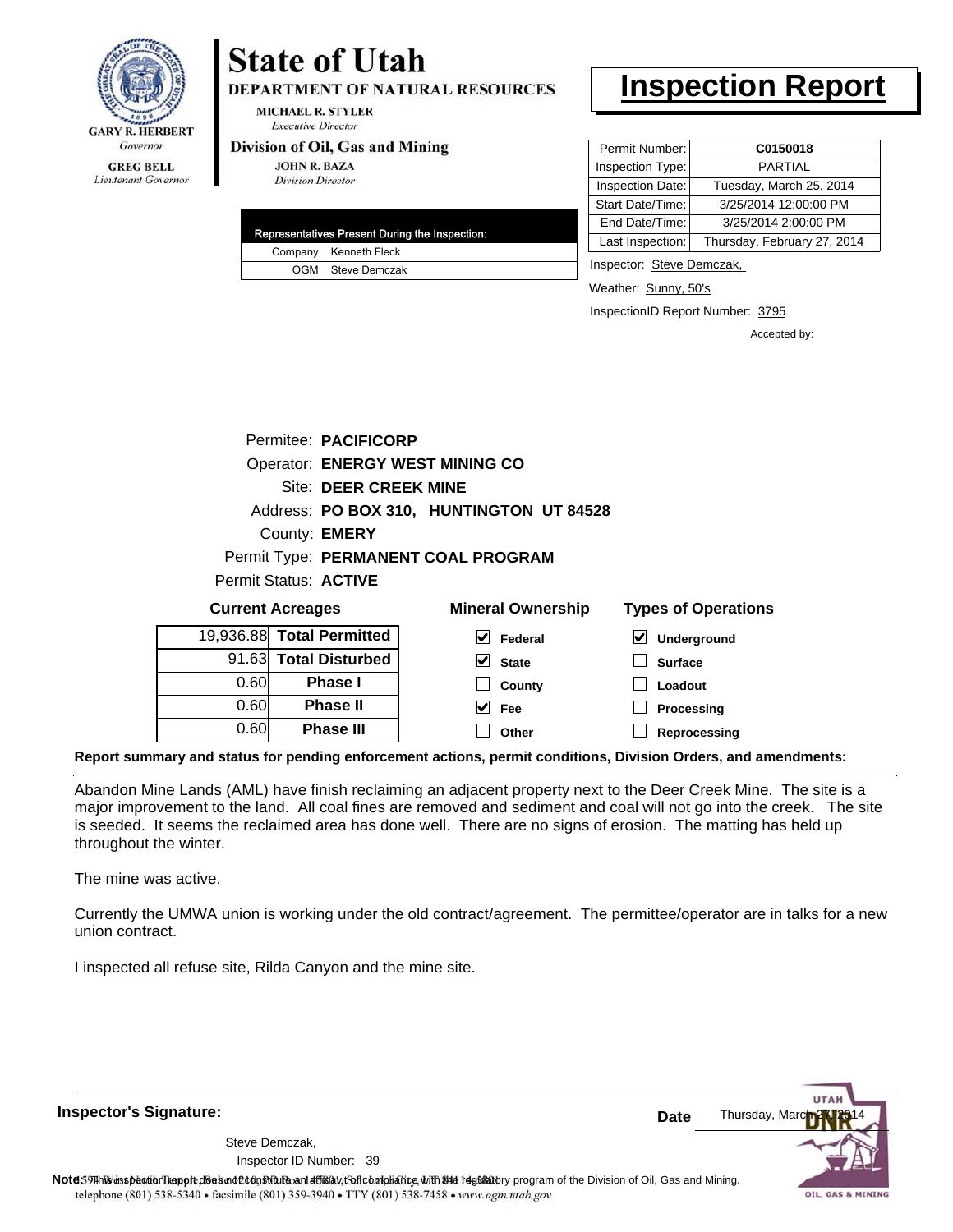#### *REVIEW OF PERMIT, PERFORMANCE STANDARDS PERMIT CONDITION REQUIREMENTS*

*1. Substantiate the elements on this inspection by checking the appropriate performance standard.*

 *a. For COMPLETE inspections provide narrative justification for any elements not fully inspected unless element is not appropriate to the site, in which case check Not Applicable.*

 *b. For PARTIAL inspections check only the elements evaluated.*

*2. Document any noncompliance situation by reference the NOV issued at the appropriate performance standard listed below.*

*3. Reference any narratives written in conjunction with this inspection at the appropriate performace standard listed below.*

|     |                                                               | Evaluated               | Not Applicable Comment |                         | Enforcement |
|-----|---------------------------------------------------------------|-------------------------|------------------------|-------------------------|-------------|
| 1.  | Permits, Change, Transfer, Renewal, Sale                      |                         |                        |                         |             |
| 2.  | <b>Signs and Markers</b>                                      | $\overline{\mathbf{v}}$ |                        | $\overline{\mathbf{v}}$ |             |
| 3.  | Topsoil                                                       | $\overline{\mathbf{v}}$ |                        | $\overline{\mathbf{v}}$ |             |
| 4.a | Hydrologic Balance: Diversions                                | ⊽                       |                        | $\overline{\mathbf{v}}$ |             |
| 4.b | Hydrologic Balance: Sediment Ponds and Impoundments           | $\blacktriangledown$    |                        | ⊻                       |             |
| 4.C | Hydrologic Balance: Other Sediment Control Measures           |                         |                        |                         |             |
| 4.d | Hydrologic Balance: Water Monitoring                          | $\overline{\mathbf{v}}$ |                        | $\blacktriangledown$    |             |
| 4.e | Hydrologic Balance: Effluent Limitations                      |                         |                        |                         |             |
| 5.  | Explosives                                                    |                         |                        |                         |             |
| 6.  | Disposal of Excess Spoil, Fills, Benches                      |                         |                        |                         |             |
| 7.  | Coal Mine Waste, Refuse Piles, Impoundments                   | $\overline{\mathbf{v}}$ |                        | $\overline{\mathbf{v}}$ |             |
| 8.  | Noncoal Waste                                                 | $\overline{\mathbf{v}}$ |                        | $\overline{\mathbf{v}}$ |             |
| 9.  | Protection of Fish, Wildlife and Related Environmental Issues |                         |                        |                         |             |
| 10. | Slides and Other Damage                                       | $\blacktriangledown$    |                        | $\overline{\mathbf{v}}$ |             |
| 11. | Contemporaneous Reclamation                                   |                         |                        |                         |             |
| 12. | <b>Backfilling And Grading</b>                                |                         |                        |                         |             |
| 13. | Revegetation                                                  |                         |                        |                         |             |
| 14. | Subsidence Control                                            | $\overline{\mathbf{v}}$ |                        | ☑                       |             |
|     | 15. Cessation of Operations                                   |                         |                        |                         |             |
|     | 16.a Roads: Construction, Maintenance, Surfacing              |                         |                        |                         |             |
|     | 16.b Roads: Drainage Controls                                 | $\blacktriangledown$    |                        | V                       |             |
| 17. | <b>Other Transportation Facilities</b>                        |                         |                        |                         |             |
| 18. | Support Facilities, Utility Installations                     |                         |                        |                         |             |
|     | 19. AVS Check                                                 |                         |                        |                         |             |
| 20. | Air Quality Permit                                            |                         |                        |                         |             |
| 21. | Bonding and Insurance                                         |                         |                        |                         |             |
|     | 22. Other                                                     |                         |                        |                         |             |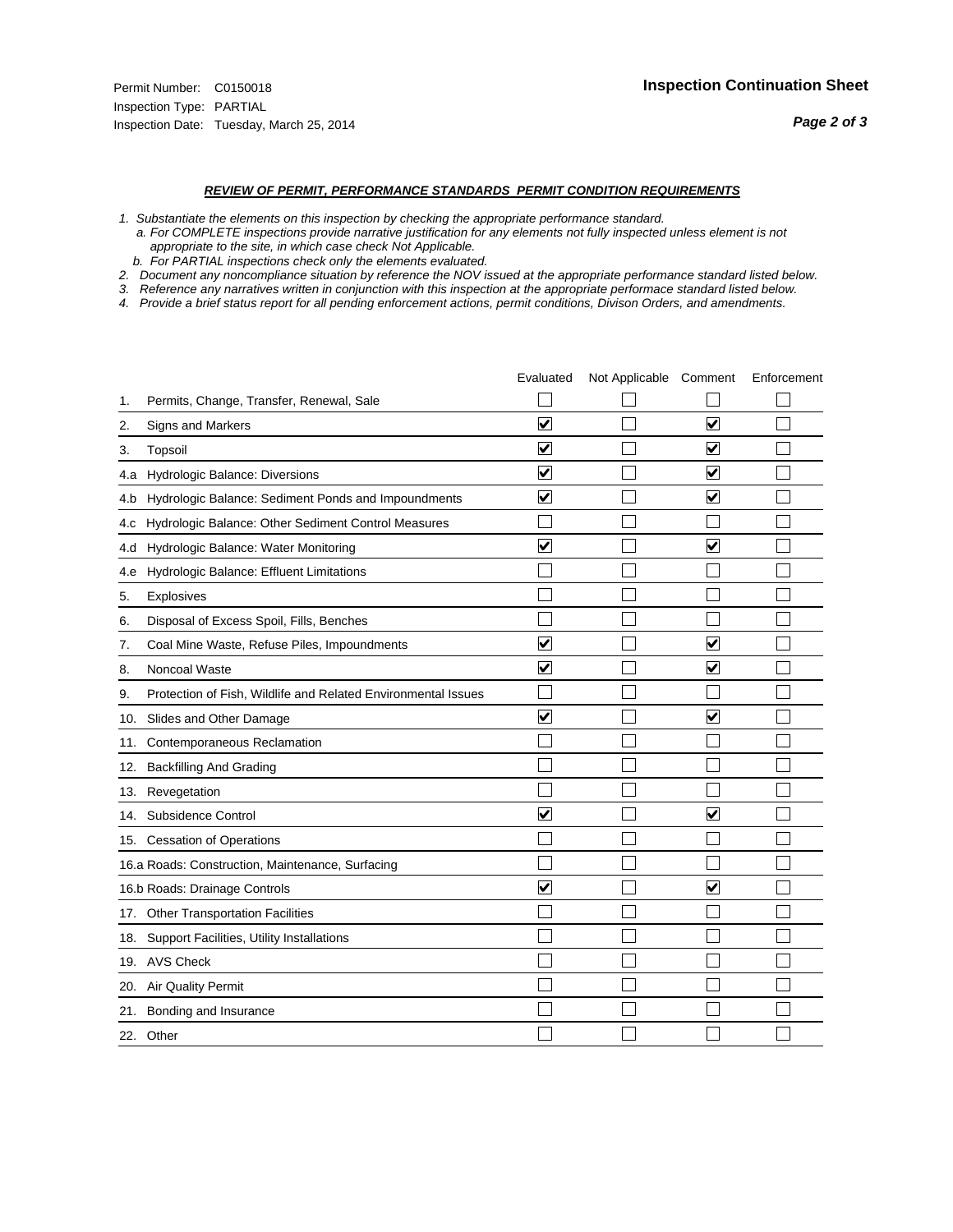#### **2. Signs and Markers**

The mine identification signs are located at all points of public access into the various permit areas. The signs contain the necessary information to meet the R645 Coal Rules.

#### **3. Topsoil**

There was vegetation growth on the topsoil piles. The waste rock topsoil piles had the least amount of vegetation growth due to soil composition and drier climate.

#### **4.a Hydrologic Balance: Diversions**

The diversions were spot inspected. The diversions and culverts were open. They are functioning as design.

#### **4.b Hydrologic Balance: Sediment Ponds and Impoundments**

I inspected the sediment ponds and did not see any hazardous conditions. The embankments appear to be stable.

#### **4.d Hydrologic Balance: Water Monitoring**

The water monitoring information is submitted to the Division quarterly and review by Salt Lake City tech staff.

#### **7. Coal Mine Waste, Refuse Piles, Impoundments**

I inspected the refuse pile and it was stable. New material has been place on pile since the last inspection. No hazardous conditions were noticed.

#### **8. Noncoal Waste**

The mine site was clear of non-coal waste materials.

#### **10. Slides and Other Damage**

No slides or other damage was noticed during the inspection.

#### **14. Subsidence Control**

Subsidence information is in the annual report.

#### **16.b Roads: Drainage Controls**

Road drainage was performing as designed. No water was flowing during the inspection.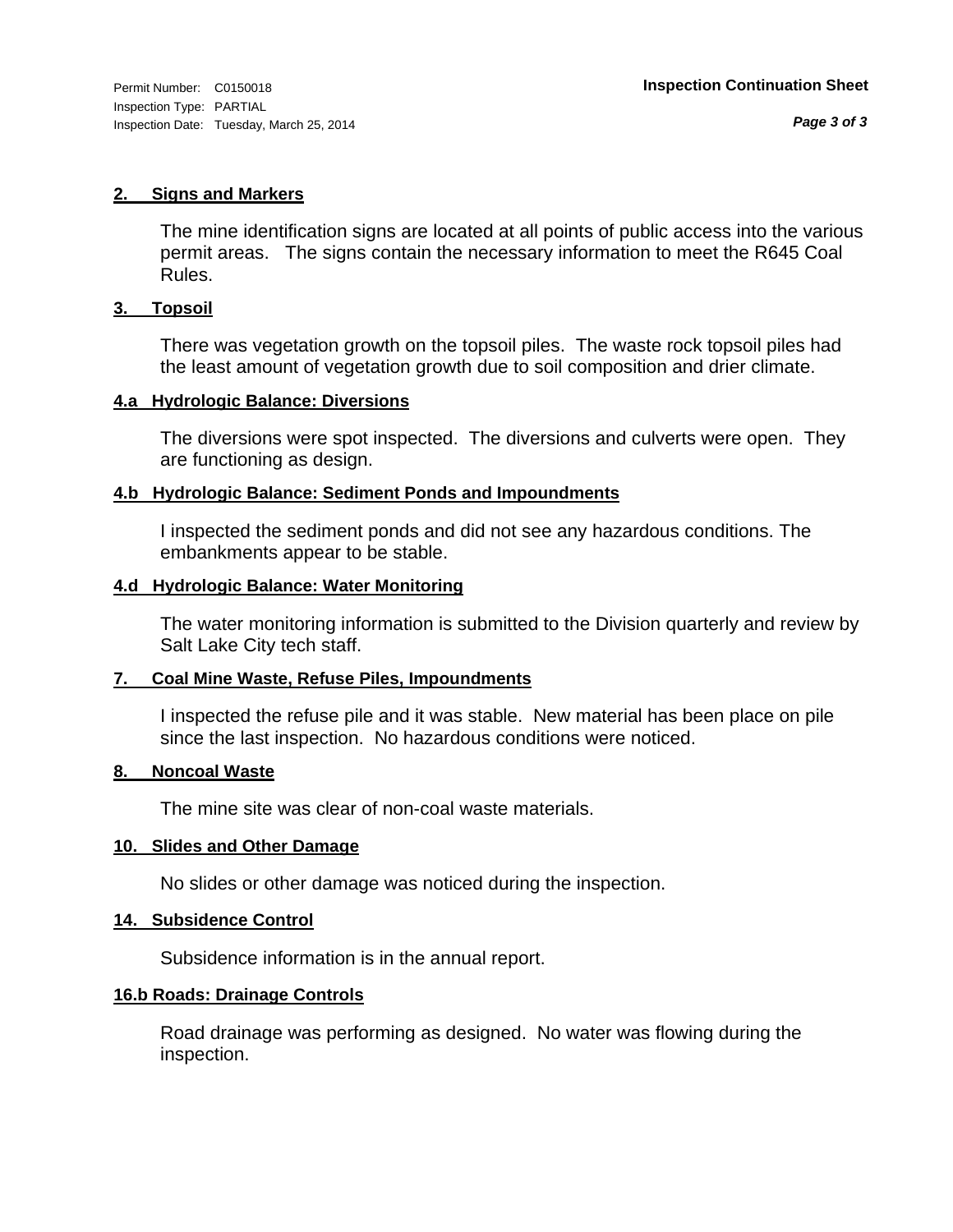

Lieutenant Governor

# **State of Utah**

**DEPARTMENT OF NATURAL RESOURCES** 

**MICHAEL R. STYLER Executive Director** 

#### Division of Oil, Gas and Mining

**JOHN R. BAZA Division Director** 

### **Inspection Report**

| Permit Number:   | C0150019                   |
|------------------|----------------------------|
| Inspection Type: | <b>COMPLETE</b>            |
| Inspection Date: | Wednesday, March 12, 2014  |
| Start Date/Time: | 3/12/2014 1:00:00 PM       |
| End Date/Time:   | 3/12/2014 4:30:00 PM       |
| Last Inspection: | Thursday, October 30, 2014 |

Inspector: Kenneth Hoffman,

Weather: Clear

InspectionID Report Number: 3781

Accepted by:

|                          | Permitee: PACIFICORP |                                          |                            |
|--------------------------|----------------------|------------------------------------------|----------------------------|
|                          |                      | <b>Operator: ENERGY WEST MINING CO</b>   |                            |
|                          |                      | Site: COTTONWOOD/ WILBERG                |                            |
|                          |                      | Address: PO BOX 310, HUNTINGTON UT 84528 |                            |
|                          | County: <b>EMERY</b> |                                          |                            |
|                          |                      | Permit Type: PERMANENT COAL PROGRAM      |                            |
| Permit Status: ACTIVE    |                      |                                          |                            |
| <b>Current Acreages</b>  |                      | <b>Mineral Ownership</b>                 | <b>Types of Operations</b> |
| 4,114.18 Total Permitted |                      | Federal                                  | Underground                |

 $\Box$  $\Box$  $\blacktriangledown$  $\Box$ 

| 4, 114. 10 <b>10tal Permitted</b> |       |
|-----------------------------------|-------|
| 45.27 Total Disturbed             |       |
| <b>Phase</b> I                    | 21.29 |
| <b>Phase II</b>                   | 21.29 |
| <b>Phase III</b>                  | 21.29 |

| al Ownership | <b>Types of Operat</b>       |  |  |
|--------------|------------------------------|--|--|
| Federal      | $\triangleright$ Underground |  |  |
| <b>State</b> | <b>Surface</b>               |  |  |
| County       | Loadout                      |  |  |
| Fee          | Processing                   |  |  |
| Other        | Reprocessing                 |  |  |

**Report summary and status for pending enforcement actions, permit conditions, Division Orders, and amendments:**

The Cottonwood / Wilberg Mine remains in temporary cessation status; there is no activity at the site. All electrical power has been disconnected and there are no reclamation activities occurring.



**Inspector's Signature:**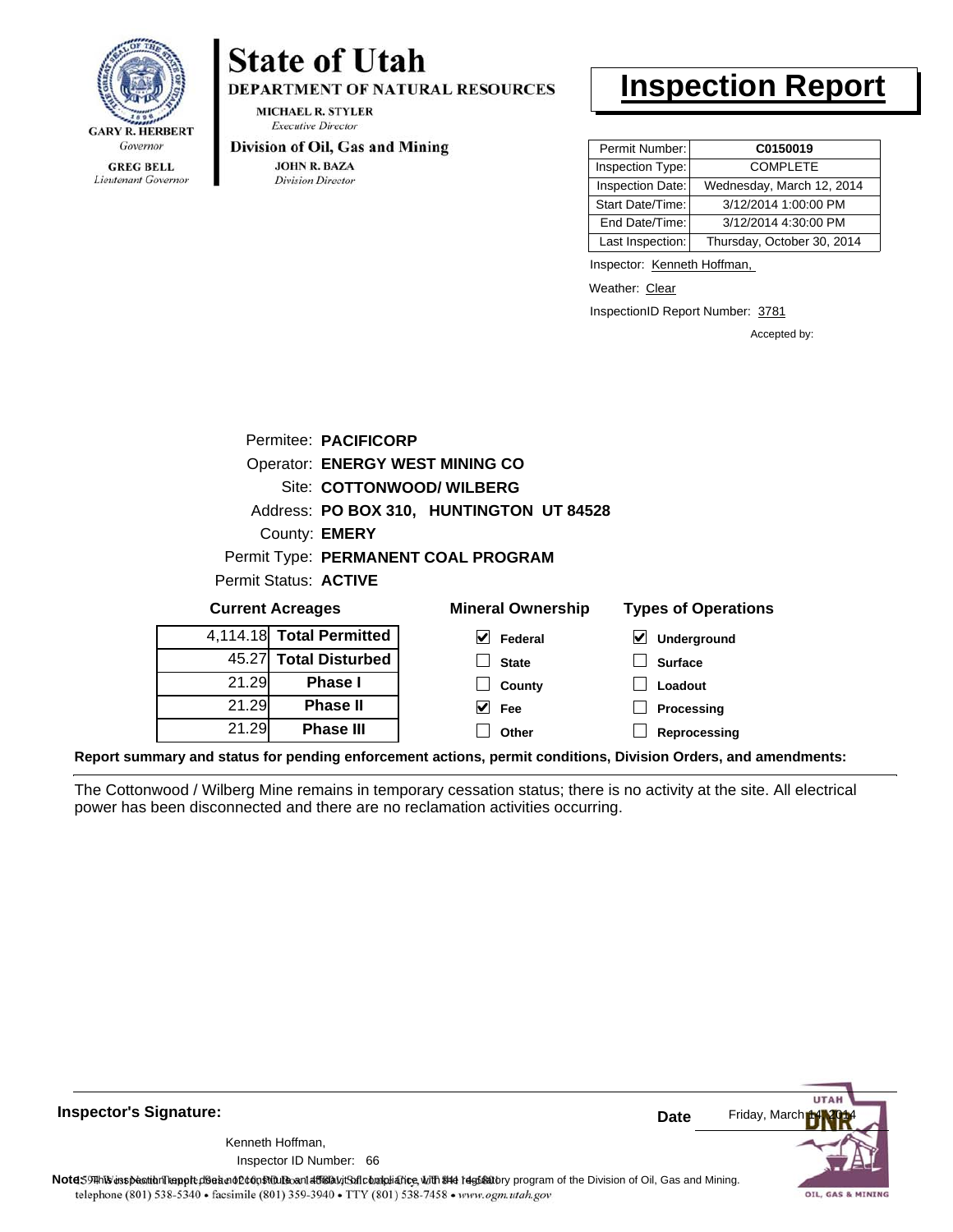#### *REVIEW OF PERMIT, PERFORMANCE STANDARDS PERMIT CONDITION REQUIREMENTS*

*1. Substantiate the elements on this inspection by checking the appropriate performance standard.*

 *a. For COMPLETE inspections provide narrative justification for any elements not fully inspected unless element is not appropriate to the site, in which case check Not Applicable.*

 *b. For PARTIAL inspections check only the elements evaluated.*

*2. Document any noncompliance situation by reference the NOV issued at the appropriate performance standard listed below.*

*3. Reference any narratives written in conjunction with this inspection at the appropriate performace standard listed below.*

|     |                                                               | Evaluated               | Not Applicable Comment  |                         | Enforcement |
|-----|---------------------------------------------------------------|-------------------------|-------------------------|-------------------------|-------------|
| 1.  | Permits, Change, Transfer, Renewal, Sale                      | $\overline{\mathbf{v}}$ |                         | V                       |             |
| 2.  | Signs and Markers                                             | $\overline{\mathbf{v}}$ |                         |                         |             |
| 3.  | Topsoil                                                       | $\overline{\mathbf{v}}$ |                         |                         |             |
| 4.a | Hydrologic Balance: Diversions                                | $\blacktriangledown$    |                         | $\overline{\mathsf{v}}$ |             |
| 4.b | Hydrologic Balance: Sediment Ponds and Impoundments           | $\blacktriangledown$    |                         | $\blacktriangledown$    |             |
| 4.C | Hydrologic Balance: Other Sediment Control Measures           | $\overline{\mathbf{v}}$ |                         | $\overline{\mathbf{v}}$ |             |
| 4.d | Hydrologic Balance: Water Monitoring                          | ⊽                       |                         | $\blacktriangledown$    |             |
| 4.e | Hydrologic Balance: Effluent Limitations                      | $\overline{\mathbf{v}}$ |                         | $\blacktriangledown$    |             |
| 5.  | Explosives                                                    |                         | ⊽                       | $\overline{\mathbf{v}}$ |             |
| 6.  | Disposal of Excess Spoil, Fills, Benches                      |                         | ⊻                       |                         |             |
| 7.  | Coal Mine Waste, Refuse Piles, Impoundments                   | $\overline{\mathbf{v}}$ |                         | $\overline{\mathbf{v}}$ |             |
| 8.  | Noncoal Waste                                                 | $\overline{\mathsf{v}}$ |                         |                         |             |
| 9.  | Protection of Fish, Wildlife and Related Environmental Issues | ⊽                       |                         |                         |             |
| 10. | Slides and Other Damage                                       | ⊽                       |                         |                         |             |
| 11. | Contemporaneous Reclamation                                   |                         | $\blacktriangledown$    |                         |             |
| 12. | <b>Backfilling And Grading</b>                                |                         | $\blacktriangledown$    |                         |             |
| 13. | Revegetation                                                  |                         | $\overline{\mathbf{v}}$ |                         |             |
| 14. | Subsidence Control                                            | $\overline{\mathbf{v}}$ |                         |                         |             |
|     | 15. Cessation of Operations                                   | $\blacktriangledown$    |                         | $\blacktriangledown$    |             |
|     | 16.a Roads: Construction, Maintenance, Surfacing              | $\overline{\mathsf{v}}$ |                         |                         |             |
|     | 16.b Roads: Drainage Controls                                 | $\blacktriangledown$    |                         |                         |             |
|     | 17. Other Transportation Facilities                           | $\overline{\mathbf{v}}$ |                         |                         |             |
| 18. | Support Facilities, Utility Installations                     | $\overline{\mathbf{v}}$ |                         | $\overline{\mathbf{v}}$ |             |
|     | 19. AVS Check                                                 | $\overline{\mathbf{v}}$ |                         |                         |             |
|     | 20. Air Quality Permit                                        | $\blacktriangledown$    |                         | $\blacktriangledown$    |             |
|     | 21. Bonding and Insurance                                     | $\overline{\mathbf{v}}$ |                         | V                       |             |
|     | 22. Other                                                     | $\overline{\mathbf{v}}$ |                         | $\overline{\mathbf{v}}$ |             |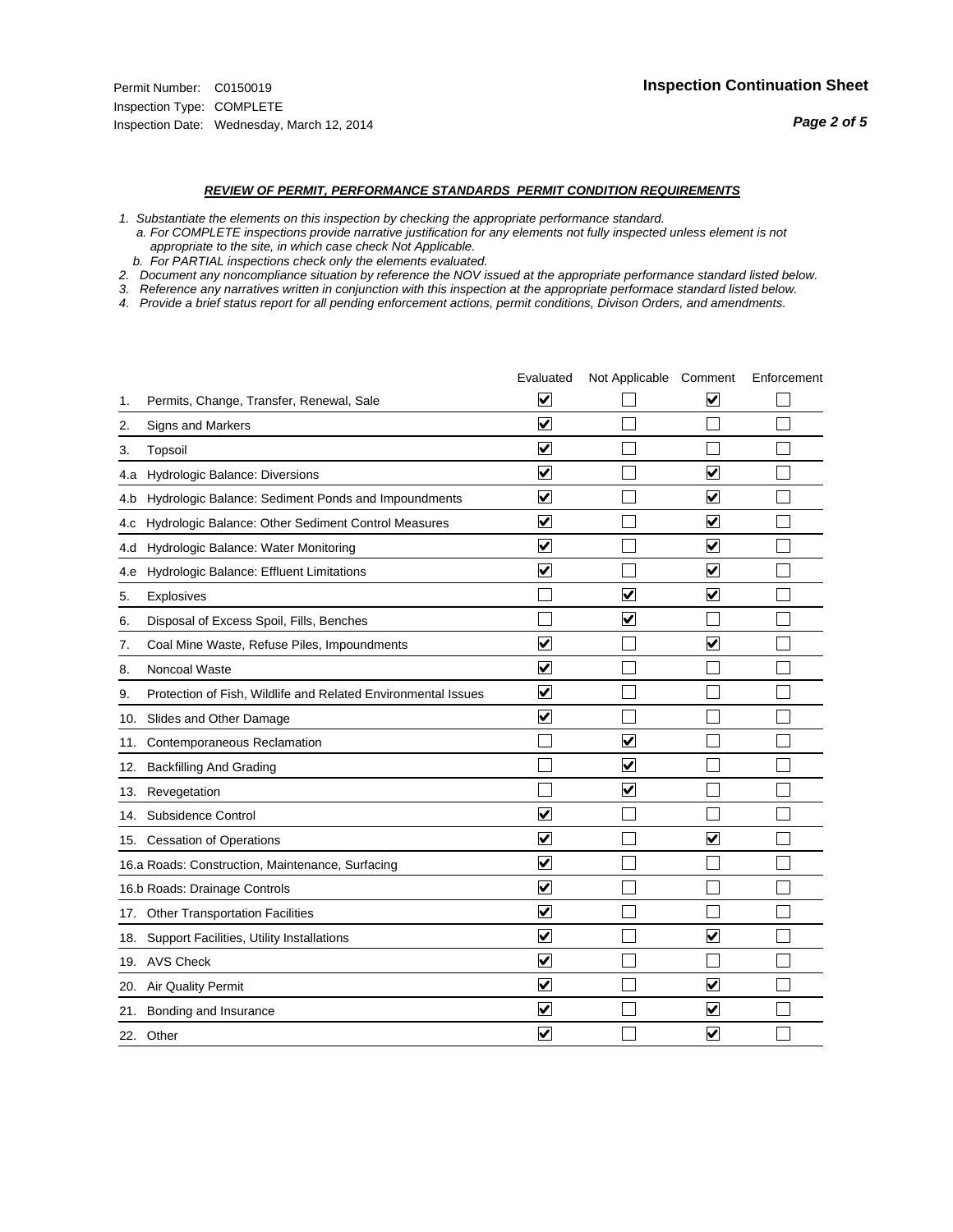#### **1. Permits, Change, Transfer, Renewal, Sale**

The Permittee is still in the process of the UPDES permit renewal.

#### **4.a Hydrologic Balance: Diversions**

The Fan Canyon bypass has had debris build up since the last inspection and is in need of repair. The main inlet to the facility undisturbed bypass culvert was in working order and dry. The discharge culvert of the facility bypass dicharge culvert was flowing at approximately 1 gpm. Since both major inlets were dry it is estimated this flow is likely underground groundwater intrusion into the culvert.

#### **4.b Hydrologic Balance: Sediment Ponds and Impoundments**

The Fourth Quarter 2013 impoundment inspections for the North and South ponds, as well as the active waste rock site pond were completed by Mr. Mark Reynolds, P.E. and Mr. Rick Cullum, Utah registered land surveyor on December 23, 2013. There were no signs of structural hazard or signs of instability identified for any of the impoundments. Both the North and South ponds were reported as having sufficient remaining sediment storage capacity below the 60% cleanout elevation. The waste rock pond was reported as having zero remain storage capacity. The Permittee was instructed that the pond must be cleaned out or they must demonstrate to the Division that sufficient capacity remains for the 10 year 24-hour storm. All spillways and inlet ditches were reported as capable of functioning as designed. As observed this day, the South pond was mostly dry and the North was moist with signs of riddling at the base of the pond and around the outlet culvert. The Permittee was informed the riddles in the North Pond would need to be repaired. The waste rock pond had about a foot of water in it. Current monthly inspections for the North and South ponds (MSHA ponds) were not made available, with the last being completed on September 2013. No issues were identified. Mr. Davis is the MSHA certified impoundment inspector for the Permittee.

#### **4.c Hydrologic Balance: Other Sediment Control Measures**

At the last inspection a silt fence above westside of the active waste rock sediment pond was in need of cleaning. The solids had been cleaned out and new swaddles had been installed. Also during last inspection a small section of the Wilberg Fan portal area landing needed additional solids controlled. A new containment berm has been built to direct the flow of water to the disturbed area of the site to flow to sediment ponds.

#### **4.d Hydrologic Balance: Water Monitoring**

The Permittee is currently entering Fourter Quarter of 2013 water monitoring data into the DOGM electronic database pipeline.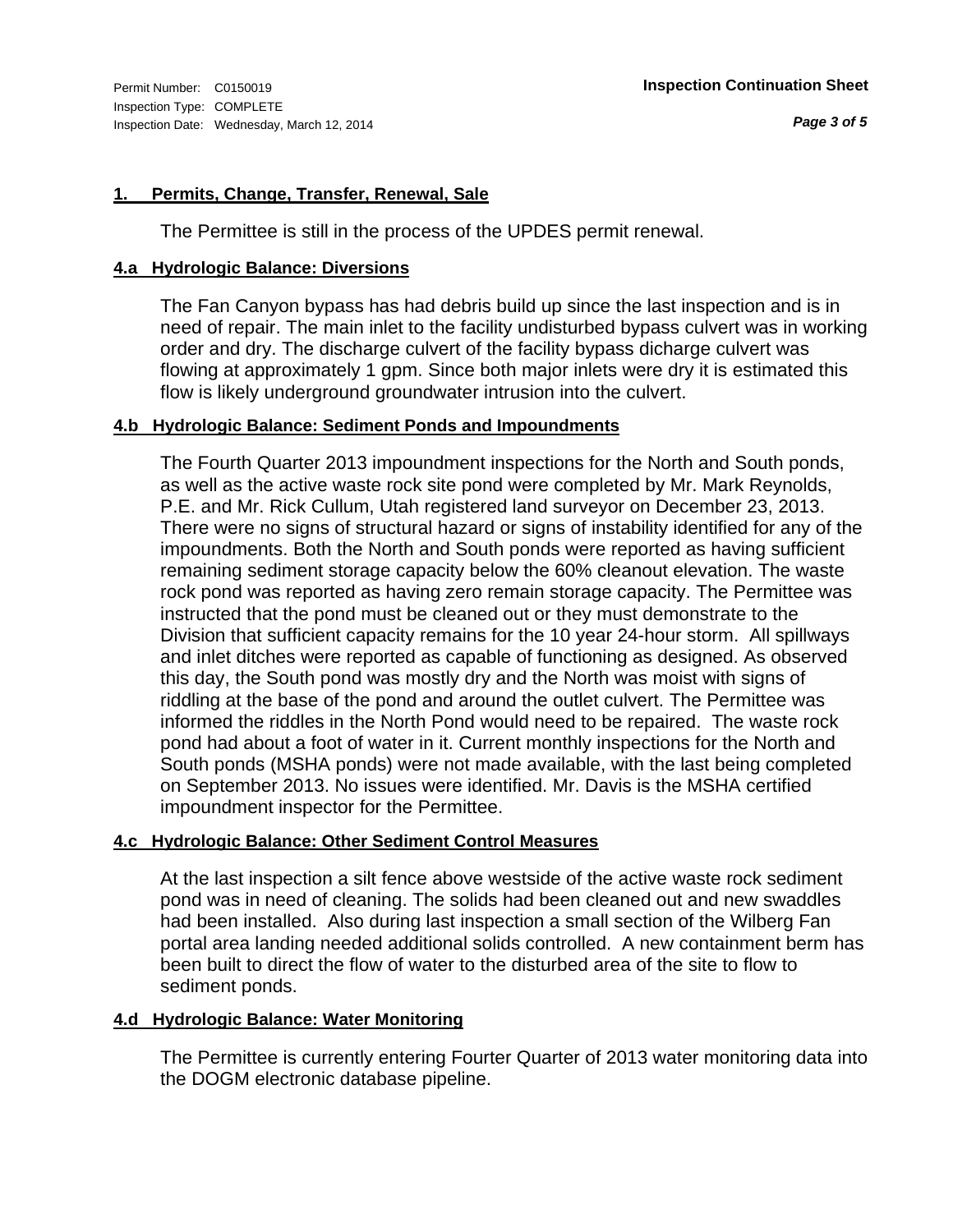*Page 4 of 5*

#### **4.e Hydrologic Balance: Effluent Limitations**

The current UPDES permit expired October 31, 2012. The Permittee submitted an application for renewal on February 15, 2012 to the Utah DWQ. All of the Permittees UPDES permits come due at the same time. DWQ is still working on the process.

#### **5. Explosives**

There are no explosives or detonators in storage at the Cottonwood / Wilberg Mine. 2 magazines are permanently mounted adjacent to the Wilberg Fan installation; these have not been used for many years and are empty. All active storage for explosive materials occurs at the Central Warehouse location near Orangeville.

#### **7. Coal Mine Waste, Refuse Piles, Impoundments**

Mr. Mark Reynolds, Utah registered professional engineer, conducted the Third Quarter of 2013 waste rock pile inspections of the active waste rock and the reclaimed waste rock pile on December 23, 2013. No hazards were identified. No material is being placed on the "active" pile at this time, with the exception of pond cleanout material from the 3 Cottonwood / Wilberg ponds and the Trail Mountain mine site pond. The last material placed occurred in June of 2012 when the Trail Mountain mine site sediment pond was cleaned. The Permittee continues to inspect the reclaimed waste rock pile (old site); to date, MSHA has not acknowledged that the refuse disposal facility has been reclaimed. The distrubed area at this site (Federal lease #U-37642) contains areas for soil storage and rock storage, and this is why total bond release has not been granted for the area.

#### **15. Cessation of Operations**

There has not been any change in the temporary cessation status of this site.

#### **18. Support Facilities, Utility Installations**

All AC power has been disconnected for many years.

#### **20. Air Quality Permit**

DAQE-694-95 was last revised in August of 1995.

#### **21. Bonding and Insurance**

The operator has general annual liability coverage from October 1, 2013 to September 30, 2014. Coverage amounts for each occurrence and general aggregate amount to \$ 2,000,000 for each. Coverage for damage incurred from the use of explosives is provided, as is coverage for the repair of subsidence damage caused by mining. A Midterm review of the Cottonwood/Wilberg MRP including a reevaluation of the reclamation cost estimate was completed as part of Task ID # 4078. The reclamation cost, escalated through 2016 was estimated at \$ 2,779,000. The posted bond \$2,964,000. Adequate bond coverage is in place.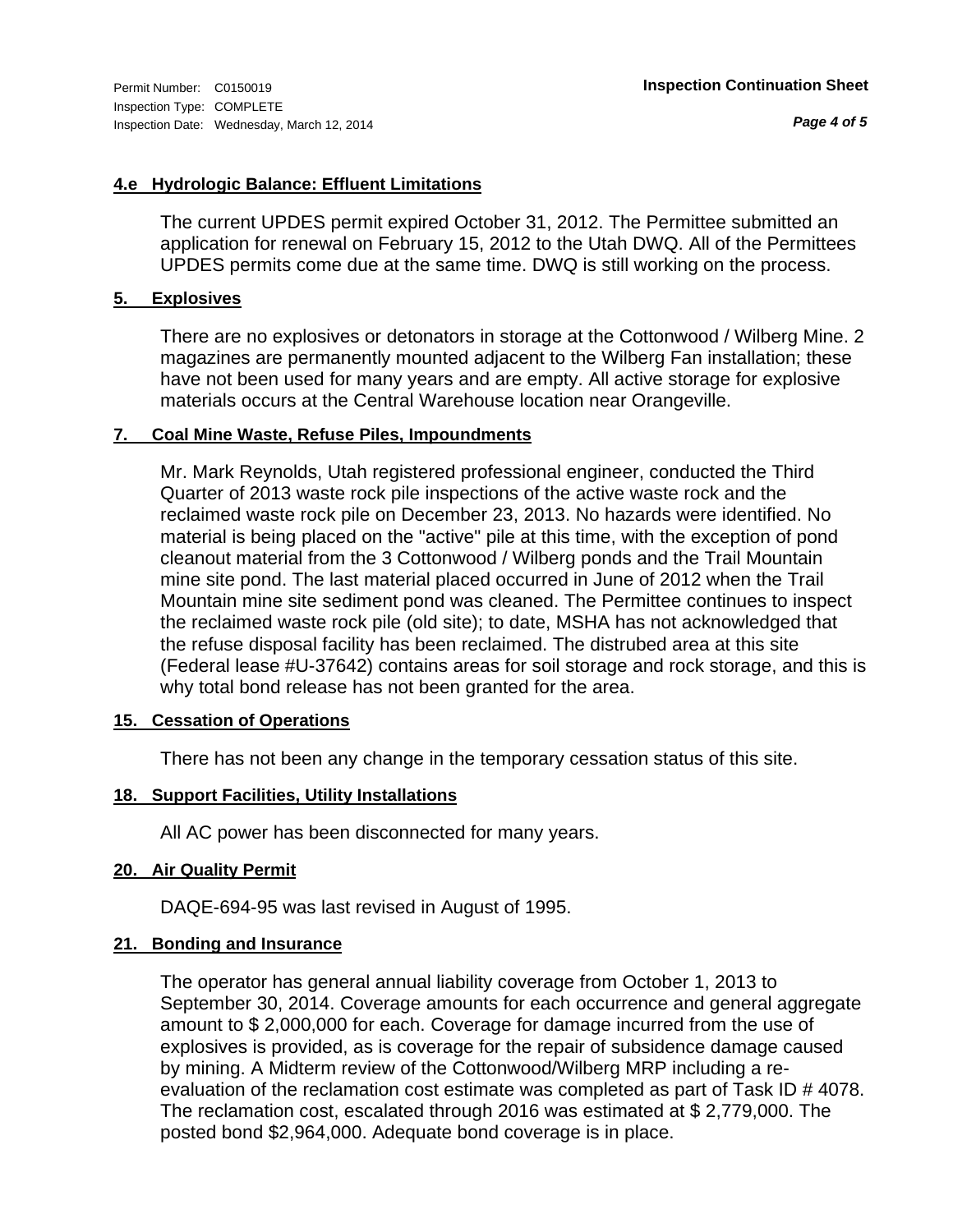*Page 5 of 5*

#### **22. Other**

Since last inspection the chain link barricades at a few of the portals have been peeled back and need to be repaired and/or resecured. Also since the last inspection the door to the underground bath house has been resecured. During the First Quarter of 2014 PacifiCorp annouced their intention to begin work during the Summer 2014 on full reclamation of the Cottonwood/Wilberg surface facilities.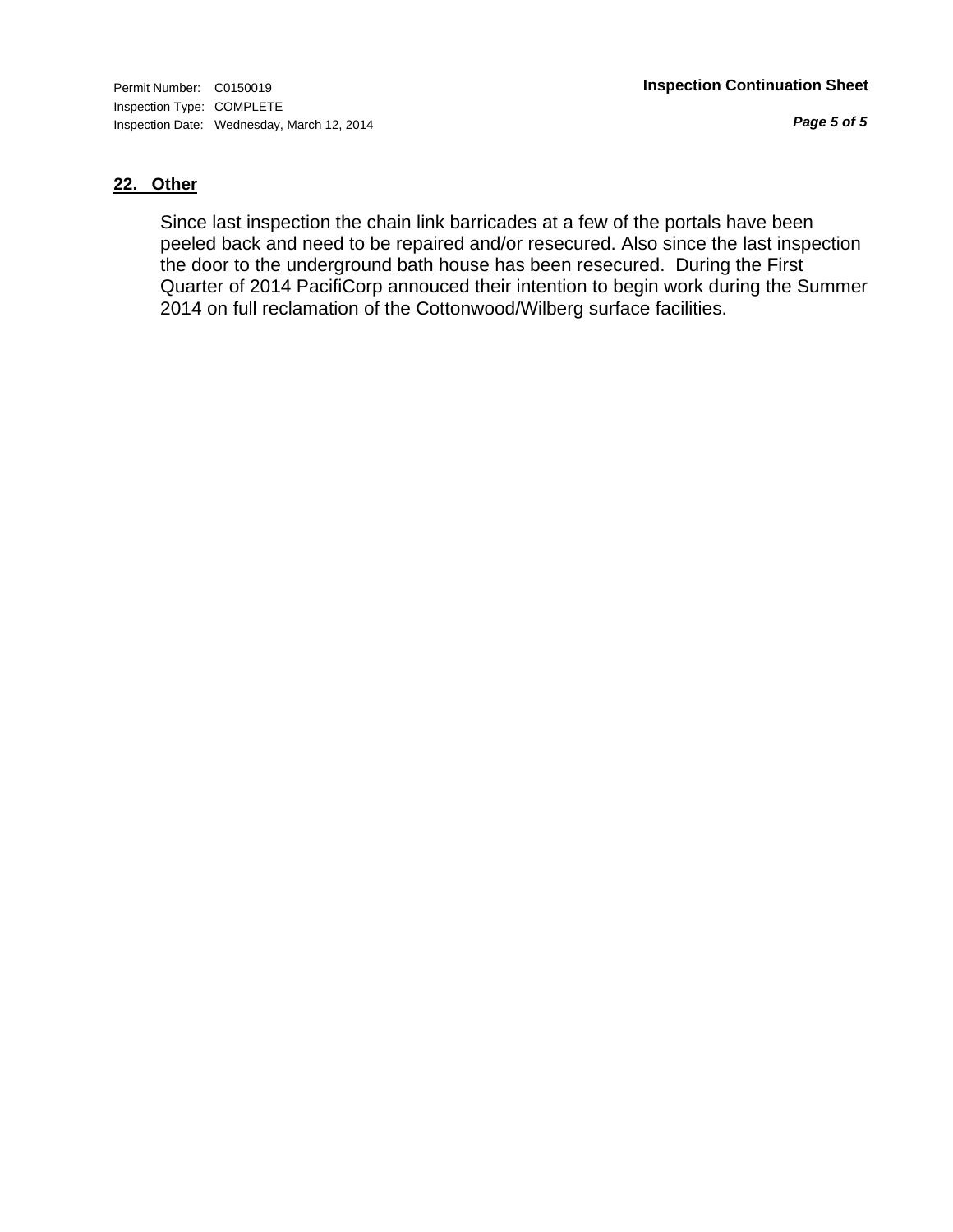

Lieutenant Governor

# **State of Utah**

**DEPARTMENT OF NATURAL RESOURCES** 

**MICHAEL R. STYLER Executive Director** 

#### Division of Oil, Gas and Mining

**JOHN R. BAZA Division Director** 

|  | Representatives Present During the Inspection: |
|--|------------------------------------------------|
|  | Company Jaren Jorgensen                        |
|  | OGM Pete Hess                                  |

### **Inspection Report**

| Permit Number:   | C0150025                     |
|------------------|------------------------------|
| Inspection Type: | PARTIAL                      |
| Inspection Date: | Tuesday, March 18, 2014      |
| Start Date/Time: | 3/18/2014 9:40:00 AM         |
| End Date/Time:   | 3/18/2014                    |
| Last Inspection: | Wednesday, February 19, 2014 |

Inspector: Pete Hess,

Weather: Sunny and cold; low 30s F. Windy

InspectionID Report Number: 3784

**Reprocessing**

Accepted by:

|                           | <b>Permitee: CASTLE VALLEY MINING LLC</b> |                                                                 |
|---------------------------|-------------------------------------------|-----------------------------------------------------------------|
|                           | <b>Operator: CASTLE VALLEY MINING LLC</b> |                                                                 |
| Site: BEAR CANYON MINE    |                                           |                                                                 |
|                           |                                           | Address: 2352 NORTH 7TH STREET, UNIT B, GRAND JUNCTION CO 81501 |
| County: <b>EMERY</b>      |                                           |                                                                 |
|                           | Permit Type: PERMANENT COAL PROGRAM       |                                                                 |
| Permit Status: ACTIVE     |                                           |                                                                 |
| <b>Current Acreages</b>   | <b>Mineral Ownership</b>                  | <b>Types of Operations</b>                                      |
| 10,991.83 Total Permitted | $\vee$ Federal                            | ⊻<br>Underground                                                |
| 40.46 Total Disturbed     | <b>State</b>                              | <b>Surface</b>                                                  |
| Phase I                   | County                                    | Loadout                                                         |
| <b>Phase II</b>           | Fee                                       | Processing                                                      |

**Other**

**Report summary and status for pending enforcement actions, permit conditions, Division Orders, and amendments:**

Mr.Jaren Jorgensen represented the Permittee during today's inspection/.

**Phase III**

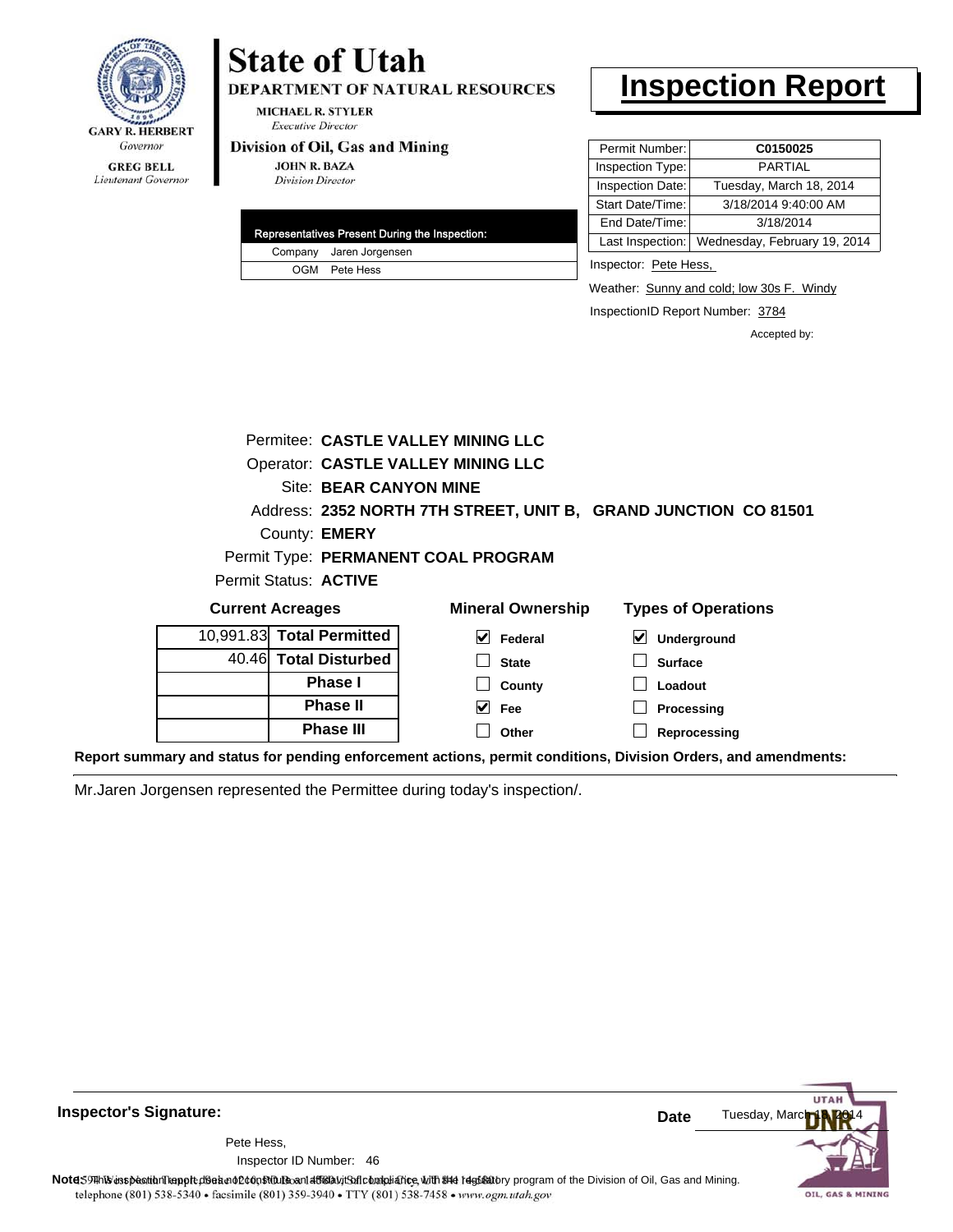#### *REVIEW OF PERMIT, PERFORMANCE STANDARDS PERMIT CONDITION REQUIREMENTS*

*1. Substantiate the elements on this inspection by checking the appropriate performance standard.*

 *a. For COMPLETE inspections provide narrative justification for any elements not fully inspected unless element is not appropriate to the site, in which case check Not Applicable.*

 *b. For PARTIAL inspections check only the elements evaluated.*

*2. Document any noncompliance situation by reference the NOV issued at the appropriate performance standard listed below.*

*3. Reference any narratives written in conjunction with this inspection at the appropriate performace standard listed below.*

|     |                                                               | Evaluated               | Not Applicable Comment  |                         | Enforcement |
|-----|---------------------------------------------------------------|-------------------------|-------------------------|-------------------------|-------------|
| 1.  | Permits, Change, Transfer, Renewal, Sale                      |                         |                         |                         |             |
| 2.  | Signs and Markers                                             | $\overline{\mathbf{v}}$ |                         |                         |             |
| 3.  | Topsoil                                                       |                         |                         |                         |             |
| 4.a | <b>Hydrologic Balance: Diversions</b>                         | $\overline{\mathbf{v}}$ |                         |                         |             |
| 4.b | Hydrologic Balance: Sediment Ponds and Impoundments           | $\blacktriangledown$    |                         | V                       |             |
| 4.C | Hydrologic Balance: Other Sediment Control Measures           | $\checkmark$            |                         | $\blacktriangledown$    |             |
| 4.d | Hydrologic Balance: Water Monitoring                          | $\overline{\mathbf{v}}$ |                         | $\blacktriangledown$    |             |
| 4.e | Hydrologic Balance: Effluent Limitations                      |                         |                         |                         |             |
| 5.  | <b>Explosives</b>                                             | $\overline{\mathbf{v}}$ |                         |                         |             |
| 6.  | Disposal of Excess Spoil, Fills, Benches                      |                         | $\blacktriangledown$    |                         |             |
| 7.  | Coal Mine Waste, Refuse Piles, Impoundments                   |                         | $\blacktriangledown$    |                         |             |
| 8.  | Noncoal Waste                                                 | $\overline{\mathsf{v}}$ |                         |                         |             |
| 9.  | Protection of Fish, Wildlife and Related Environmental Issues | $\blacktriangledown$    |                         | ✓                       |             |
| 10. | Slides and Other Damage                                       |                         | $\overline{\mathsf{v}}$ |                         |             |
| 11. | Contemporaneous Reclamation                                   |                         | ⊻                       |                         |             |
| 12. | <b>Backfilling And Grading</b>                                |                         | $\overline{\mathbf{v}}$ |                         |             |
| 13. | Revegetation                                                  |                         |                         |                         |             |
| 14. | Subsidence Control                                            | $\overline{\mathbf{v}}$ |                         | $\blacktriangledown$    |             |
|     | 15. Cessation of Operations                                   |                         | $\blacktriangledown$    |                         |             |
|     | 16.a Roads: Construction, Maintenance, Surfacing              | ⊽                       |                         | $\blacktriangledown$    |             |
|     | 16.b Roads: Drainage Controls                                 | $\blacktriangledown$    |                         | $\overline{\mathbf{v}}$ |             |
| 17. | <b>Other Transportation Facilities</b>                        | $\overline{\mathbf{v}}$ |                         | $\overline{\mathbf{v}}$ |             |
| 18. | Support Facilities, Utility Installations                     | $\overline{\mathbf{v}}$ |                         | $\blacktriangledown$    |             |
|     | 19. AVS Check                                                 |                         |                         |                         |             |
| 20. | Air Quality Permit                                            |                         |                         |                         |             |
| 21. | Bonding and Insurance                                         |                         |                         |                         |             |
|     | 22. Other                                                     |                         |                         |                         |             |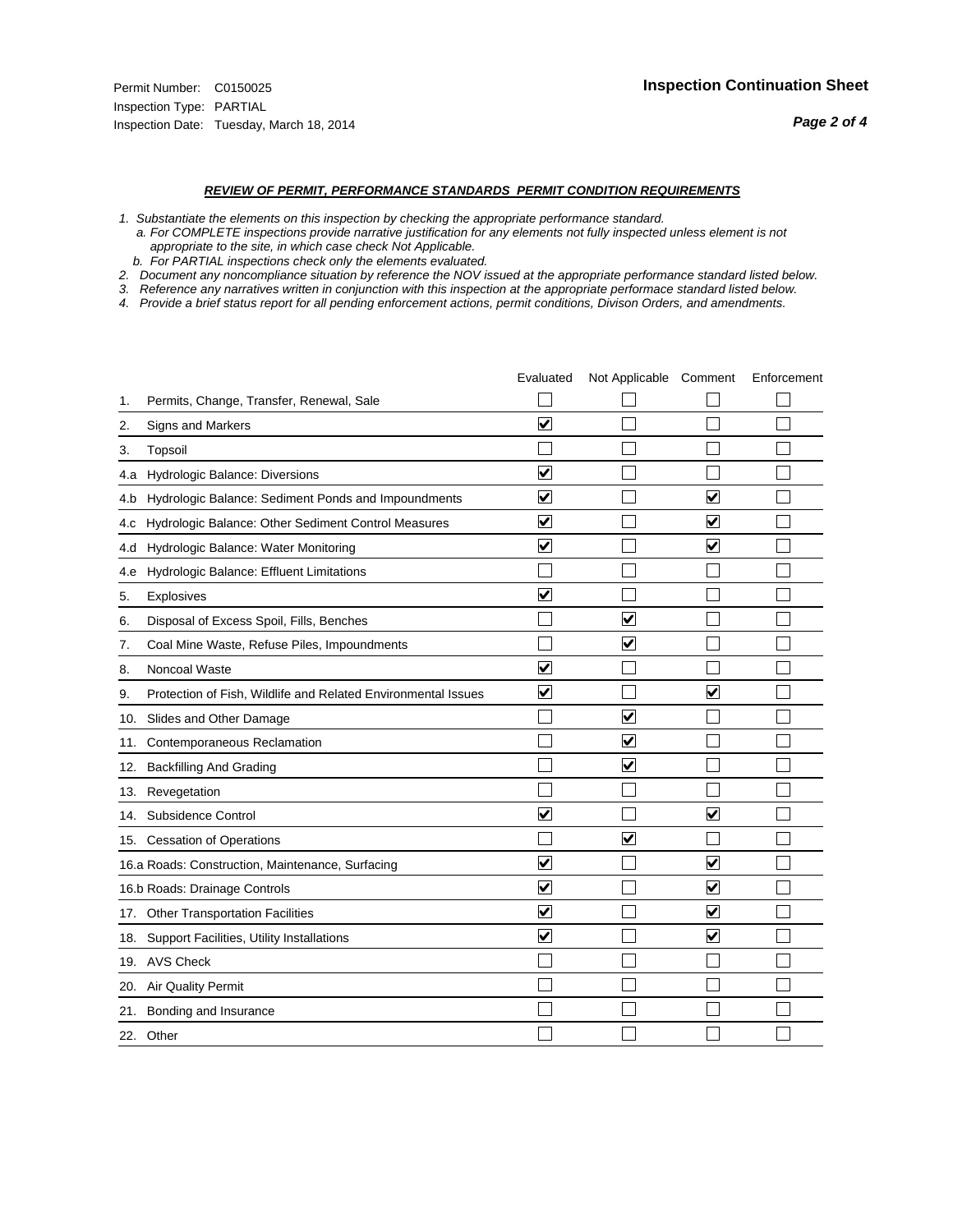*Page 3 of 4*

#### **4.b Hydrologic Balance: Sediment Ponds and Impoundments**

The Permittee's representative conducted the first quarter of 2014 impoundment inspections for ponds "A", "B","C", and "D" during today's partial inspection. All of the ponds were dry as observed this day. All four were cleaned in December, 2013. No compliance issues were identified at any of the main sediment impoundments. Catch basin #3 at the #4 Mine portal pad had been filled with drain rock. The Permittee was instructed to have the rock hauled into the Mine for storage and return the catch basin to function..

#### **4.c Hydrologic Balance: Other Sediment Control Measures**

The silt fence where the flow from Ditch D-30U enters the undisturbed channel (BTCA Area "F", Area 4) was blown out. The Permittee was instructed to have the fence re-built.

#### **4.d Hydrologic Balance: Water Monitoring**

Bear Creek had a small amount of flow near the shop / fuel tanks area.

#### **9. Protection of Fish, Wildlife and Related Environmental Issues**

No wildlife was observed during today's inspection.

#### **14. Subsidence Control**

The Permittee is operating two continuous miner sections in the #4 Mine (Tank seam).

#### **16.a Roads: Construction, Maintenance, Surfacing**

The access road to the #3 and #4 Mines was well graded, and gravel had been installed in several areas. Mr. Jorgensen stated that the winter weather conditions and melt water have wreaked havoc with the dirt surface road, and continuous road maintenance with surfacing material is necessary to maintain travel to the Mine portals.

#### **16.b Roads: Drainage Controls**

All observed ditches appeared to be capable of functioning, but re-definition of them should be addressed when the ground thaws. This was discussed with Mr. Jorgensen.

#### **17. Other Transportation Facilities**

The Permittee recently had a belt separation on the #2 conveyor, and spilled coal was observed both inside and outside of the disturbed area boundary, as determined by reviewing Plate 7-1F. This is in a very steep area of the conveyors course, and there is no machinery access. All cleaning is hand work. Mr. Jorgensen was instructed to have the spillage cleaned up.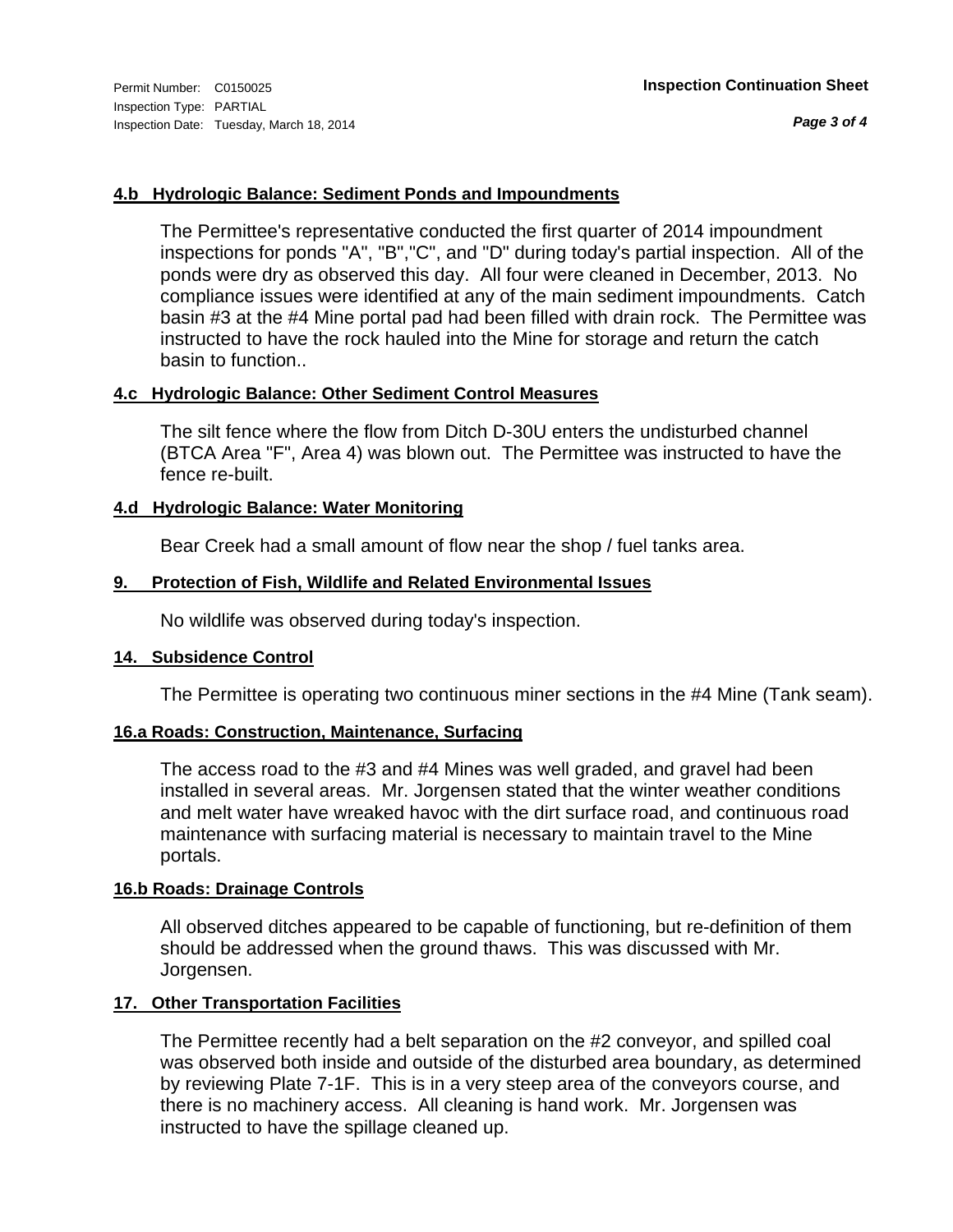*Page 4 of 4*

### **18. Support Facilities, Utility Installations**

The electrical substation located on the #3 Mine portal pad was well maintained. There were no cooling oil leaks observed; non-coal waste was not observed within the pad area.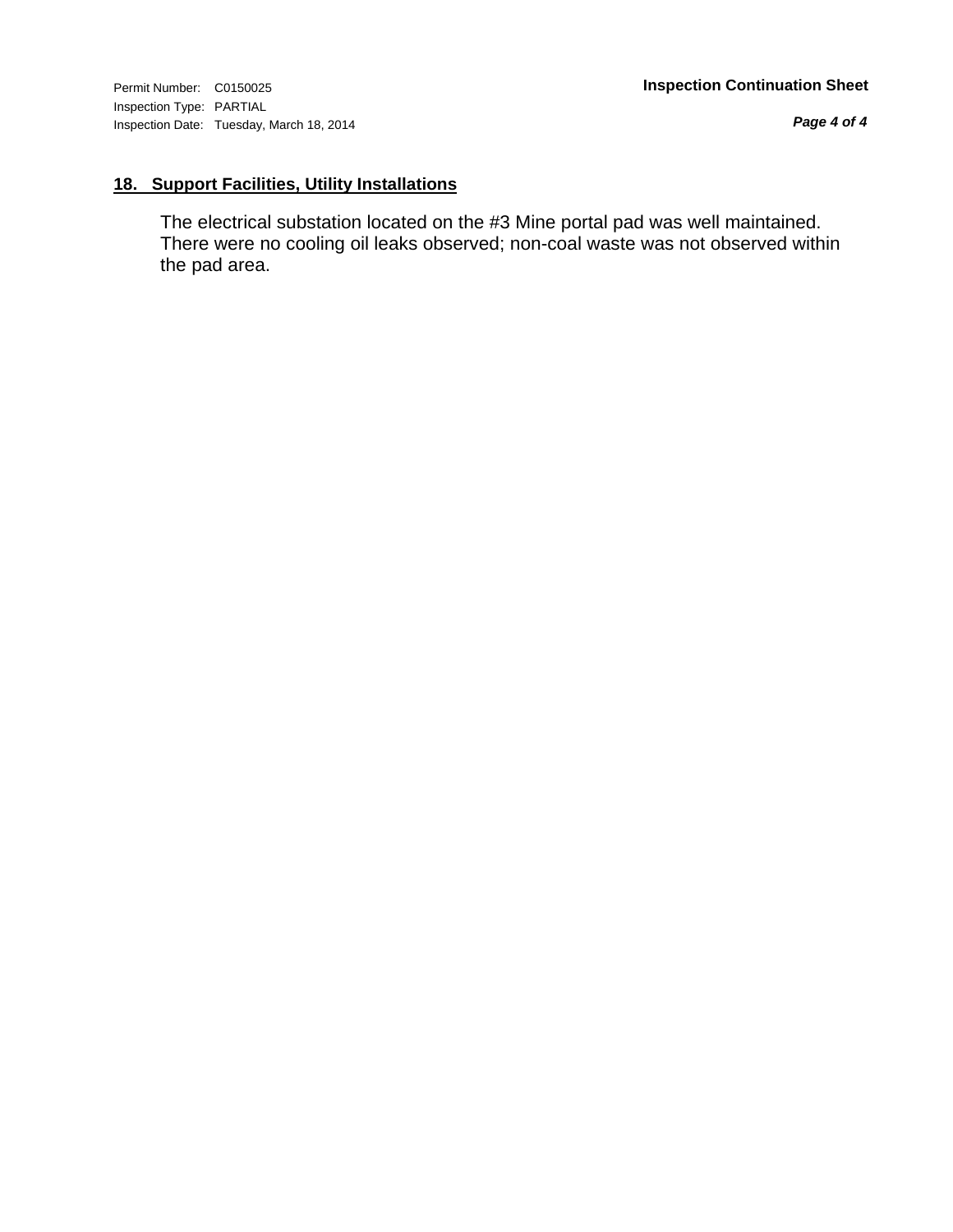

# **State of Utah**

**DEPARTMENT OF NATURAL RESOURCES** 

**MICHAEL R. STYLER Executive Director** 

#### Division of Oil, Gas and Mining

**JOHN R. BAZA Division Director** 

|  | Representatives Present During the Inspection: |
|--|------------------------------------------------|
|  | Company Jay Marshall                           |
|  | OGM Pete Hess                                  |

## **Inspection Report**

| Permit Number:   | C0150032                     |
|------------------|------------------------------|
| Inspection Type: | PARTIAI                      |
| Inspection Date: | Tuesday, March 25, 2014      |
| Start Date/Time: | 3/25/2014 8:08:00 AM         |
| End Date/Time:   | 3/25/2014 12:30:00 PM        |
| Last Inspection: | Wednesday, February 26, 2014 |

Inspector: Pete Hess,

Weather: Sunny and warm; melting snow.

InspectionID Report Number: 3790

Accepted by:

|                                       | Permitee: GENWAL RESOURCES INC |                                                |                            |
|---------------------------------------|--------------------------------|------------------------------------------------|----------------------------|
| <b>Operator: GENWAL RESOURCES INC</b> |                                |                                                |                            |
|                                       |                                | Site: CRANDALL CANYON MINE                     |                            |
|                                       |                                | Address: PO BOX 910, EAST CARBON UT 84520-0910 |                            |
|                                       | County: <b>EMERY</b>           |                                                |                            |
|                                       |                                | Permit Type: PERMANENT COAL PROGRAM            |                            |
|                                       | Permit Status: <b>ACTIVE</b>   |                                                |                            |
|                                       | <b>Current Acreages</b>        | <b>Mineral Ownership</b>                       | <b>Types of Operations</b> |
|                                       | 6,295.06 Total Permitted       | M<br>Federal                                   | ⊻<br>Underground           |
| 34.47                                 | <b>Total Disturbed</b>         | <b>State</b>                                   | <b>Surface</b>             |
| 11.89                                 | Phase I                        | County                                         | Loadout                    |
|                                       | <b>Phase II</b>                | Fee                                            | Processing                 |
|                                       | <b>Phase III</b>               | Other                                          | Reprocessing               |

**Report summary and status for pending enforcement actions, permit conditions, Division Orders, and amendments:**

Water treatment activities continues at the mine.

It was discovered at 10:55 AM that the electronic flow meter was not working. Mr. Marshall instructed Mr. Dale Evans to repair the unit as quickly as possible. The necessary parts are on hand, and the unit should be repaired by tommorrow.

Flocculant PPM MUU 4.23 Coagulant PPM 30.43 One Hour AVG FLOW 191 GPM

Snow quantities remain on the south side of the Canyon.

**Inspector's Signature:** Tuesday, Mar **Date** Pete Hess, 46 Inspector ID Number:Note59#h% inspection reppt does not constitute an affidavit of compliance, with the regulatory program of the Division of Oil, Gas and Mining. telephone (801) 538-5340 · facsimile (801) 359-3940 · TTY (801) 538-7458 · www.ogm.utah.gov OIL, GAS & MINING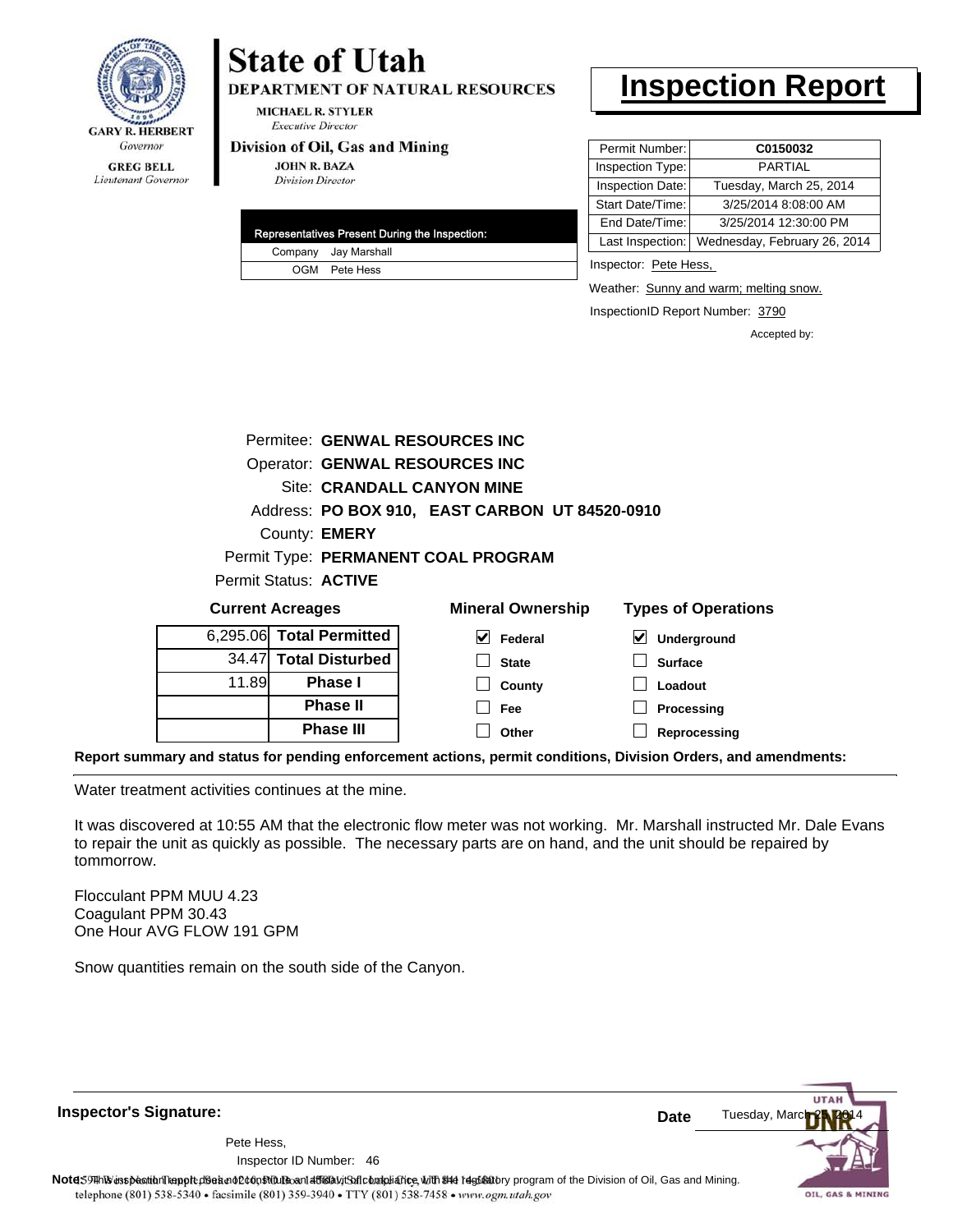#### *REVIEW OF PERMIT, PERFORMANCE STANDARDS PERMIT CONDITION REQUIREMENTS*

*1. Substantiate the elements on this inspection by checking the appropriate performance standard.*

 *a. For COMPLETE inspections provide narrative justification for any elements not fully inspected unless element is not appropriate to the site, in which case check Not Applicable.*

 *b. For PARTIAL inspections check only the elements evaluated.*

*2. Document any noncompliance situation by reference the NOV issued at the appropriate performance standard listed below.*

*3. Reference any narratives written in conjunction with this inspection at the appropriate performace standard listed below.*

|     |                                                               | Evaluated               | Not Applicable Comment          |                         | Enforcement |
|-----|---------------------------------------------------------------|-------------------------|---------------------------------|-------------------------|-------------|
| 1.  | Permits, Change, Transfer, Renewal, Sale                      |                         |                                 |                         |             |
| 2.  | Signs and Markers                                             | $\overline{\mathbf{v}}$ |                                 |                         |             |
| 3.  | Topsoil                                                       |                         |                                 |                         |             |
| 4.a | Hydrologic Balance: Diversions                                | $\blacktriangledown$    |                                 | $\overline{\mathbf{v}}$ |             |
| 4.b | Hydrologic Balance: Sediment Ponds and Impoundments           | $\blacktriangledown$    |                                 | V                       |             |
| 4.c | Hydrologic Balance: Other Sediment Control Measures           |                         |                                 |                         |             |
| 4.d | Hydrologic Balance: Water Monitoring                          | $\overline{\mathbf{v}}$ |                                 | $\overline{\mathbf{v}}$ |             |
| 4.e | Hydrologic Balance: Effluent Limitations                      | $\overline{\mathbf{v}}$ |                                 | $\blacktriangledown$    |             |
| 5.  | <b>Explosives</b>                                             |                         |                                 |                         |             |
| 6.  | Disposal of Excess Spoil, Fills, Benches                      |                         | $\blacktriangledown$            |                         |             |
| 7.  | Coal Mine Waste, Refuse Piles, Impoundments                   |                         | $\overline{\mathbf{v}}$         |                         |             |
| 8.  | Noncoal Waste                                                 | $\overline{\mathsf{v}}$ |                                 |                         |             |
| 9.  | Protection of Fish, Wildlife and Related Environmental Issues |                         |                                 |                         |             |
| 10. | Slides and Other Damage                                       |                         | ☑                               |                         |             |
| 11. | Contemporaneous Reclamation                                   |                         | ☑                               |                         |             |
| 12. | <b>Backfilling And Grading</b>                                |                         | $\overline{\mathbf{v}}$         |                         |             |
| 13. | Revegetation                                                  |                         | $\overline{\blacktriangledown}$ |                         |             |
| 14. | Subsidence Control                                            |                         |                                 |                         |             |
| 15. | <b>Cessation of Operations</b>                                | $\blacktriangledown$    |                                 | $\blacktriangledown$    |             |
|     | 16.a Roads: Construction, Maintenance, Surfacing              | ⊽                       |                                 |                         |             |
|     | 16.b Roads: Drainage Controls                                 | $\overline{\mathbf{v}}$ |                                 | $\overline{\mathbf{v}}$ |             |
| 17. | <b>Other Transportation Facilities</b>                        |                         | $\overline{\mathbf{v}}$         |                         |             |
| 18. | Support Facilities, Utility Installations                     | $\overline{\mathbf{v}}$ |                                 |                         |             |
|     | 19. AVS Check                                                 |                         |                                 |                         |             |
| 20. | Air Quality Permit                                            |                         |                                 |                         |             |
| 21. | Bonding and Insurance                                         |                         |                                 |                         |             |
|     | 22. Other                                                     |                         |                                 |                         |             |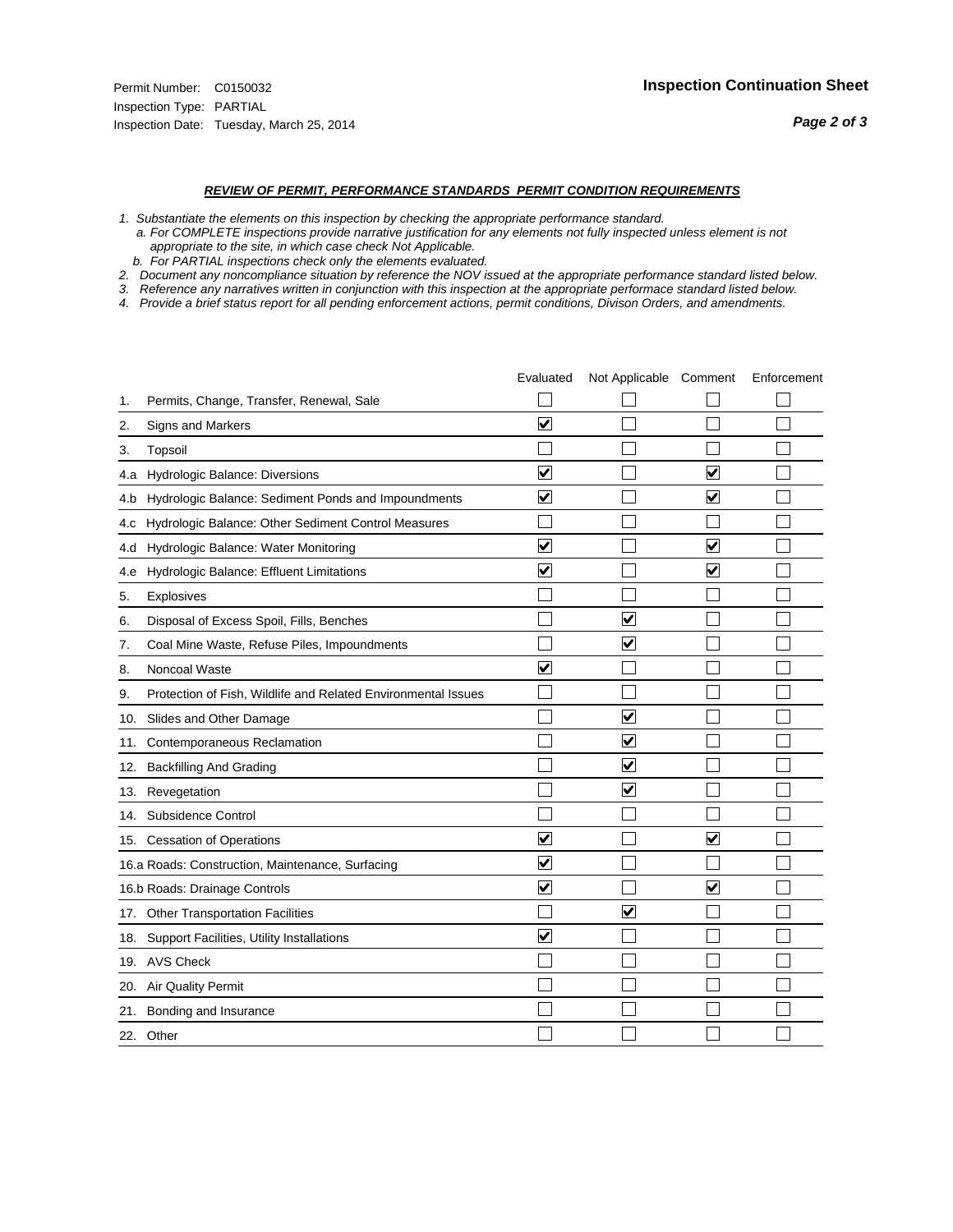#### **4.a Hydrologic Balance: Diversions**

Some of the site diversions have spalled rock in them. The Permittee is preparing to intiate spring cleanup in the near future. All inspected diversions were still capable of functioning as designed.

#### **4.b Hydrologic Balance: Sediment Ponds and Impoundments**

The mine site pond was frozen over; sediment level markers were not visible. Both the primary spillway and the open channel spillway were capble of functioning. Mr. Marshall intends to pump the pond down as soon as the ice is off. The Burma pond was also inspected. The sediment level monitoring markers were clearly visible and the water elevation in the pond was below the 60 % cleanout elevation. No compliance issues were identified.

#### **4.d Hydrologic Balance: Water Monitoring**

Runoff was exiting the undisturbed bypass culvert in Crandall Canyon. The water appeared to have very low turbidity. The mine water line that once ran along the highwall has been disconnected. A new line runs to the bottom of the cliff and then parallels the road up to the treatment pond. The Field parameter analyses for the two samples are as follows; Pre-Treat 002 (ph=8.1; Specific Conductivity = 952; Temperature = 12 degrees Centigrade). Post-Treat (ph =7.59; DO = 13.8; Specific Conductivity = 956; Temperature = 10.29 degrees Centigrade).

#### **4.e Hydrologic Balance: Effluent Limitations**

Water samples were taken at post-treat 002 and pre-treat 002 (the iron removal treatment pond). Field paramenters for temperature, dissolved oxygen, ph, specific conductivity and ferrous and total iron were checked. Mr. Marshall took samples of pond feed and discharge at the same time. The Permittees samples were delivered to SGS in Huntington for analysis.

#### **15. Cessation of Operations**

The Mine remains in a temporary cessation status.

#### **16.b Roads: Drainage Controls**

As noted elsewhere, some spalled rock has made it into road drainage ditches, but all are still capable of functioning.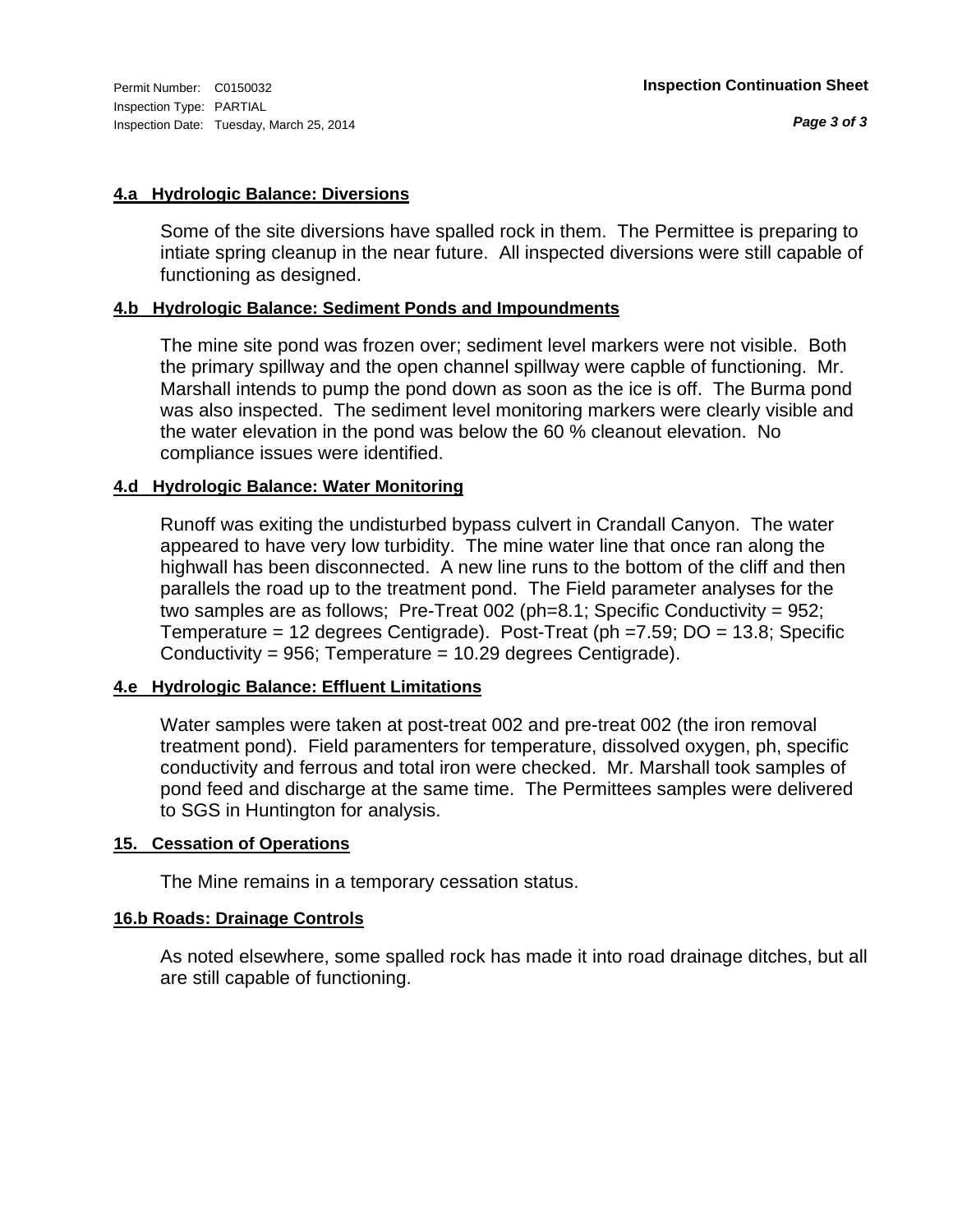

# **State of Utah**

**DEPARTMENT OF NATURAL RESOURCES** 

**MICHAEL R. STYLER Executive Director** 

#### Division of Oil, Gas and Mining

**JOHN R. BAZA Division Director** 

| Representatives Present During the Inspection: |
|------------------------------------------------|
| OGM Priscilla Burton                           |
| OGM Joe Kumpke                                 |

### **Inspection Report**

| Permit Number:   | C0250005                     |  |  |  |
|------------------|------------------------------|--|--|--|
| Inspection Type: | <b>COMPLETE</b>              |  |  |  |
| Inspection Date: | Tuesday, March 18, 2014      |  |  |  |
| Start Date/Time: | 3/18/2014 11:00:00 AM        |  |  |  |
| End Date/Time:   | 3/18/2014 3:00:00 PM         |  |  |  |
| Last Inspection: | Wednesday, February 05, 2014 |  |  |  |

Inspector: Priscilla Burton,

**Loadout Processing Reprocessing**

Weather: sunshine with a brisk north wind.

InspectionID Report Number: 3787

Accepted by:

| Permitee: ALTON COAL DEVELOPMENT LLC                      |  |                          |                            |                    |
|-----------------------------------------------------------|--|--------------------------|----------------------------|--------------------|
| Operator: ALTON COAL DEVELOPMENT LLC                      |  |                          |                            |                    |
| Site: COAL HOLLOW                                         |  |                          |                            |                    |
| Address: 463 North 100 West, Suite 1, CEDAR CITY UT 84720 |  |                          |                            |                    |
| County: <b>KANE</b>                                       |  |                          |                            |                    |
| Permit Type: PERMANENT COAL PROGRAM                       |  |                          |                            |                    |
| Permit Status: <b>ACTIVE</b>                              |  |                          |                            |                    |
| <b>Current Acreages</b>                                   |  | <b>Mineral Ownership</b> | <b>Types of Operations</b> |                    |
|                                                           |  | 721.00 Total Permitted   | V<br>Federal               | <b>Underground</b> |
|                                                           |  | 329.00 Total Disturbed   | <b>State</b>               | Surface            |
|                                                           |  |                          |                            |                    |

**Phase I Phase II Phase III**

**Report summary and status for pending enforcement actions, permit conditions, Division Orders, and amendments:**

**County Fee Other**

 $\blacktriangledown$ 

Mine site activity included backfilling of pit #6, #25, and #26, mining in pit # 24, road construction into pit #9, and loading of coal trucks in the mine yard. Wildlife on the fringes of this activity included a herd of 30+ deer on subsoil stockpile #1 and a couple of sage grouse hens on pond #3 dam.

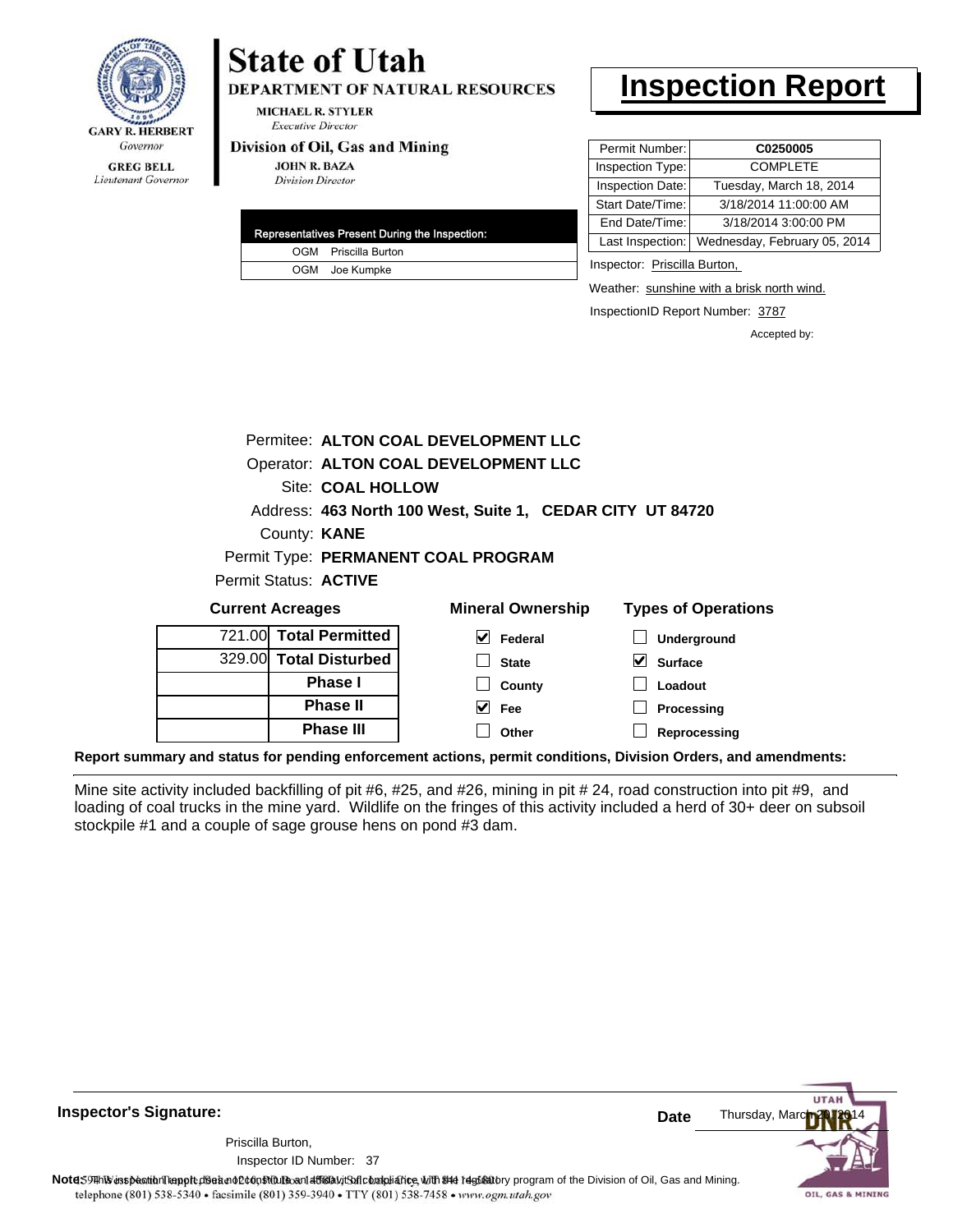#### *REVIEW OF PERMIT, PERFORMANCE STANDARDS PERMIT CONDITION REQUIREMENTS*

*1. Substantiate the elements on this inspection by checking the appropriate performance standard.*

 *a. For COMPLETE inspections provide narrative justification for any elements not fully inspected unless element is not appropriate to the site, in which case check Not Applicable.*

 *b. For PARTIAL inspections check only the elements evaluated.*

*2. Document any noncompliance situation by reference the NOV issued at the appropriate performance standard listed below.*

*3. Reference any narratives written in conjunction with this inspection at the appropriate performace standard listed below.*

|     |                                                               | Evaluated               | Not Applicable Comment  |                         | Enforcement |
|-----|---------------------------------------------------------------|-------------------------|-------------------------|-------------------------|-------------|
| 1.  | Permits, Change, Transfer, Renewal, Sale                      | $\overline{\mathbf{v}}$ |                         | V                       |             |
| 2.  | Signs and Markers                                             | $\overline{\mathbf{v}}$ |                         | $\blacktriangledown$    |             |
| 3.  | Topsoil                                                       | $\overline{\mathbf{v}}$ |                         | $\overline{\mathbf{v}}$ |             |
| 4.a | Hydrologic Balance: Diversions                                | $\blacktriangledown$    |                         | $\blacktriangledown$    |             |
| 4.b | Hydrologic Balance: Sediment Ponds and Impoundments           | $\blacktriangledown$    |                         | $\blacktriangledown$    |             |
| 4.C | Hydrologic Balance: Other Sediment Control Measures           | $\overline{\mathbf{v}}$ |                         | $\blacktriangledown$    |             |
| 4.d | Hydrologic Balance: Water Monitoring                          | ⊽                       |                         | $\blacktriangledown$    |             |
| 4.e | Hydrologic Balance: Effluent Limitations                      | $\overline{\mathbf{v}}$ |                         | $\blacktriangledown$    |             |
| 5.  | Explosives                                                    | $\overline{\mathbf{v}}$ |                         | $\overline{\mathbf{v}}$ |             |
| 6.  | Disposal of Excess Spoil, Fills, Benches                      | $\blacktriangledown$    |                         | $\blacktriangledown$    |             |
| 7.  | Coal Mine Waste, Refuse Piles, Impoundments                   |                         | $\overline{\mathbf{v}}$ |                         |             |
| 8.  | Noncoal Waste                                                 | $\overline{\mathsf{v}}$ |                         | $\blacktriangledown$    |             |
| 9.  | Protection of Fish, Wildlife and Related Environmental Issues | ⊽                       |                         | $\blacktriangledown$    |             |
| 10. | Slides and Other Damage                                       | $\overline{\mathbf{v}}$ |                         | $\overline{\mathbf{v}}$ |             |
| 11. | Contemporaneous Reclamation                                   | $\blacktriangledown$    |                         | $\checkmark$            |             |
| 12. | <b>Backfilling And Grading</b>                                | $\overline{\mathbf{v}}$ |                         | $\blacktriangledown$    |             |
| 13. | Revegetation                                                  | $\overline{\mathbf{v}}$ |                         | $\overline{\mathbf{v}}$ |             |
| 14. | Subsidence Control                                            |                         | $\overline{\mathbf{v}}$ |                         |             |
|     | 15. Cessation of Operations                                   |                         | ✔                       |                         |             |
|     | 16.a Roads: Construction, Maintenance, Surfacing              | $\overline{\mathsf{v}}$ |                         | $\blacktriangledown$    |             |
|     | 16.b Roads: Drainage Controls                                 | $\blacktriangledown$    |                         | $\blacktriangledown$    |             |
|     | 17. Other Transportation Facilities                           | $\overline{\mathbf{v}}$ |                         | $\overline{\mathbf{v}}$ |             |
| 18. | Support Facilities, Utility Installations                     | $\overline{\mathbf{v}}$ |                         | $\overline{\mathbf{v}}$ |             |
|     | 19. AVS Check                                                 | $\overline{\mathbf{v}}$ |                         | $\blacktriangledown$    |             |
|     | 20. Air Quality Permit                                        | $\blacktriangledown$    |                         | $\blacktriangledown$    |             |
|     | 21. Bonding and Insurance                                     | $\overline{\mathbf{v}}$ |                         | $\blacktriangledown$    |             |
|     | 22. Other                                                     |                         |                         |                         |             |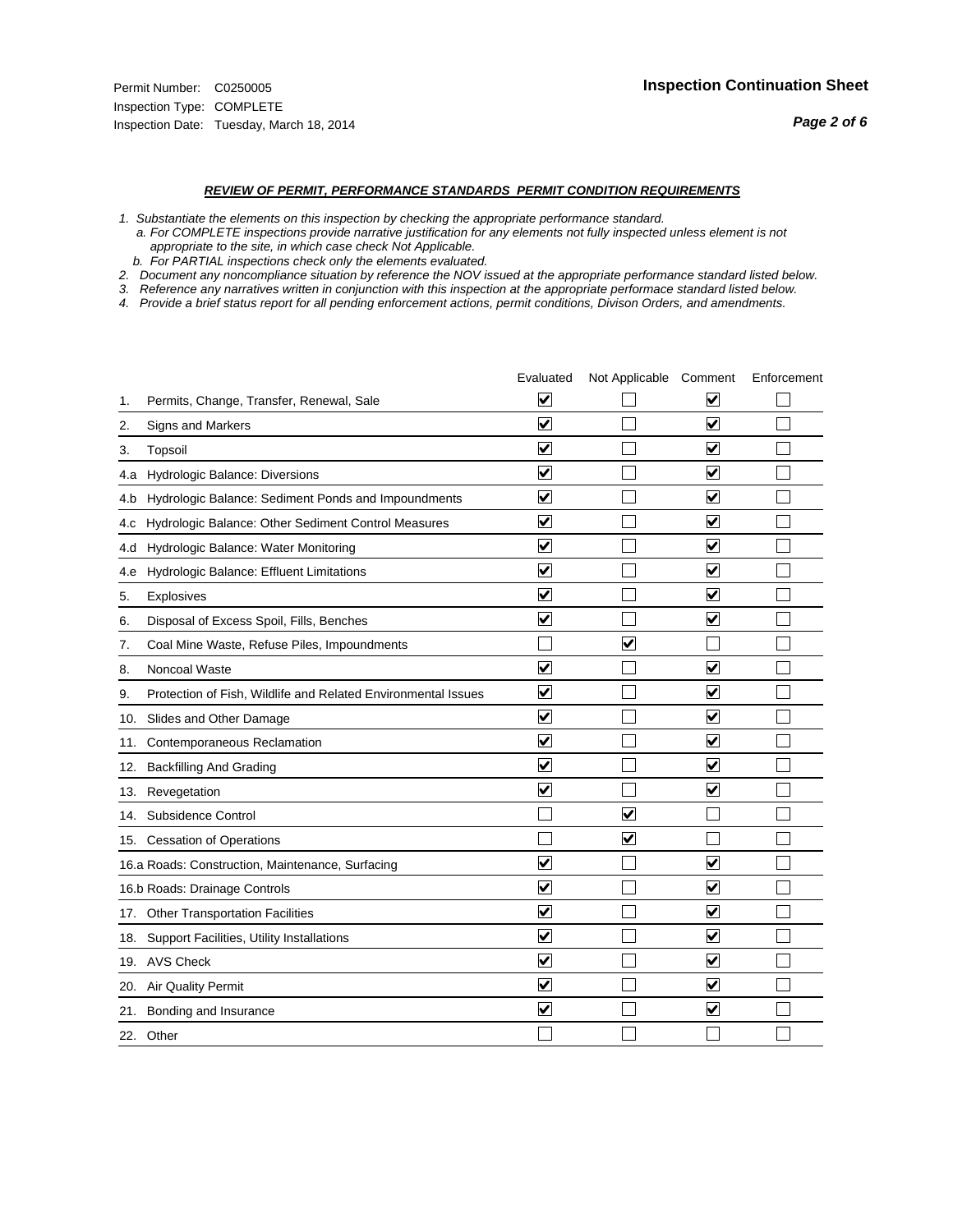#### **1. Permits, Change, Transfer, Renewal, Sale**

The proposal to add the option of auger mining to the MRP (Task #4517) was approved 3/25/2014.

#### **2. Signs and Markers**

Signs at each entrance from the county road were in compliance with the Rules.

#### **3. Topsoil**

Topsoil stockpiles #1, #2, #4 are long term and are protected as described in the MRP. Topsoil pile #2 has a low spot in the center that is collecting water and concentrating salts. At the earliest opportunity, this low spot should be graded out, pocked and seeded. Approximately 2 acres was cleared for subsoil storage, but was not used. This area could be reclaimed at the earliest opportunity. Topsoil stockpile #3 was used in 2013. Topsoil pile #5 from pit 28 is temporary and has not been seeded. Topsoil was removed from Pit 10 at the end of 2013 and added to stockpile #4. Topsoil from pits #27, 26 was live hauled to the reclamation of pits #3 and 5 near Robinson Creek. Topsoil from pits #25 and #24 has been salvaged and windrowed for live haul back to pits #28 and #27.

#### **4.a Hydrologic Balance: Diversions**

Disturbed and undisturbed diversions were checked and found free of debris (other than tumbleweed). Culvert 11 sediment has accumulated to several inches deep, culvert is still functional, but should be monitored.

#### **4.b Hydrologic Balance: Sediment Ponds and Impoundments**

All ponds were photographed. Sediment pond #1 was drained for scheduled sediment clean out. The inlet to sediment pond 2 needs to be cleaned out to direct flow to the pond and away from an excavated low area near pond 2 where water has been accumulating.

#### **4.c Hydrologic Balance: Other Sediment Control Measures**

The e existing excelsior log that treats sediment from the haul road embankment above culvert 8 inlet has served its purpose. A new log will be installed above the existing log. .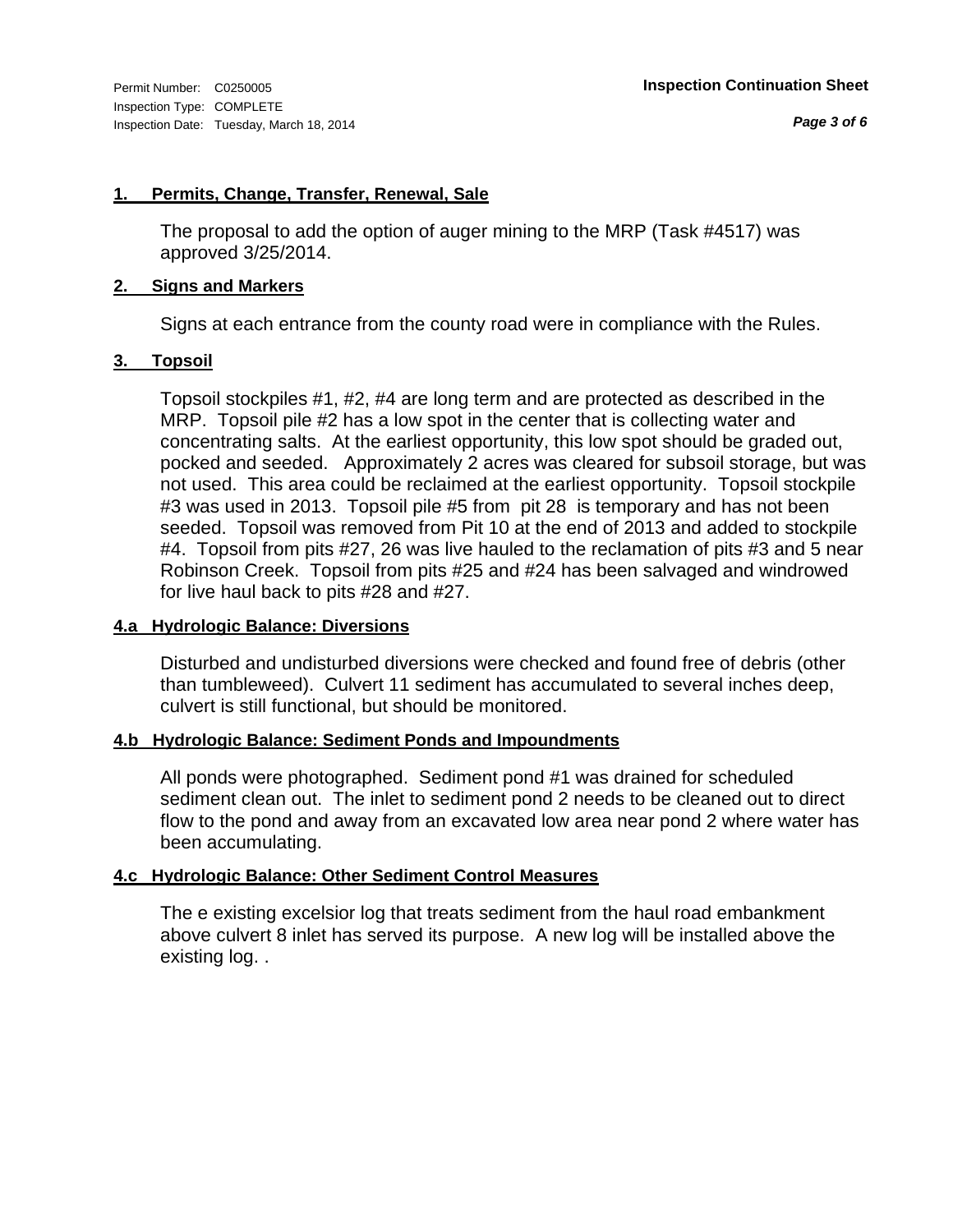*Page 4 of 6*

#### **4.d Hydrologic Balance: Water Monitoring**

Water monitoring is conducted quarterly as required by permit and outlined in Table 7- 4, 7-5, 7-6A and 7-7A of the MRP. Fourth quarter monitoring was completed in the last week of December 2013. The third quarter 2013 data (most recently available data) was evaluated by Ken Hoffman in a memo dated 3/20/2014. Ken noted that ground water well C-9 was eliminated by mining in the third quarter of 2013. Ground water well Y-38 was located in pit #25 and was recently mined through. Well C-8 was located in the vicinity of Pit #24 and is being mined through. Wells C8 and C6 were mined through with development of Pit #9. Refer to Drawings 7-10 and 7-12 for monitoring well and baseline well locations. Refer to Dwg 5-10 PE stamped 3/3/2014 for pit locations.

#### **4.e Hydrologic Balance: Effluent Limitations**

The November 2013 discharge report Form 3320-1 for the period October 1 to October 31, 2013 states that there were no discharges from UPDES permit #UTG040027 locations 001A, 001B, 002A, 003A, 004A, or 005A. There have been no discharges from the ponds in the first quarter of 2014, either.

#### **5. Explosives**

Blasting records were reviewed. All blassting was in the southern pit overburden. Blasts #31 and #32 occurred in the fourth quarter of 2013 on 10/21/2013 and 11/5/2013. Blasts #33, #34 and #35 were recorded in the first quarter of 2014 on 1/20/2014, 2/21/2014 and 3/14/2014.

#### **6. Disposal of Excess Spoil, Fills, Benches**

The fourth quarter 2013 excess spoil pile inspection was reviewed. The report stated that there has been no new spoil brought to the pile since the second quarter of 2013 and hence the last compaction test was completed on 5/13/2013. Compaction of the spoil was reported between 88 - 98%. The pile is at final grade on the north, west and south with outslopes of 3h:1v.

#### **8. Noncoal Waste**

Trash will be collected from the outlet of culvert #11.

#### **9. Protection of Fish, Wildlife and Related Environmental Issues**

The annual sagegrouse report was received 1/23/2014 and reviewed as task 4504. Additional information was requested on 3/10/2014, with a due date of 3/28/2014. Mr. Kumpe mentioned that 12 male sage grouse and 4 females were seen at dawn on the new lek last week (3/3 to 3/7/2014). During the inspection, two sage hens were at the pond #3. About 30 deer were seen on the north side of the subsoil pile.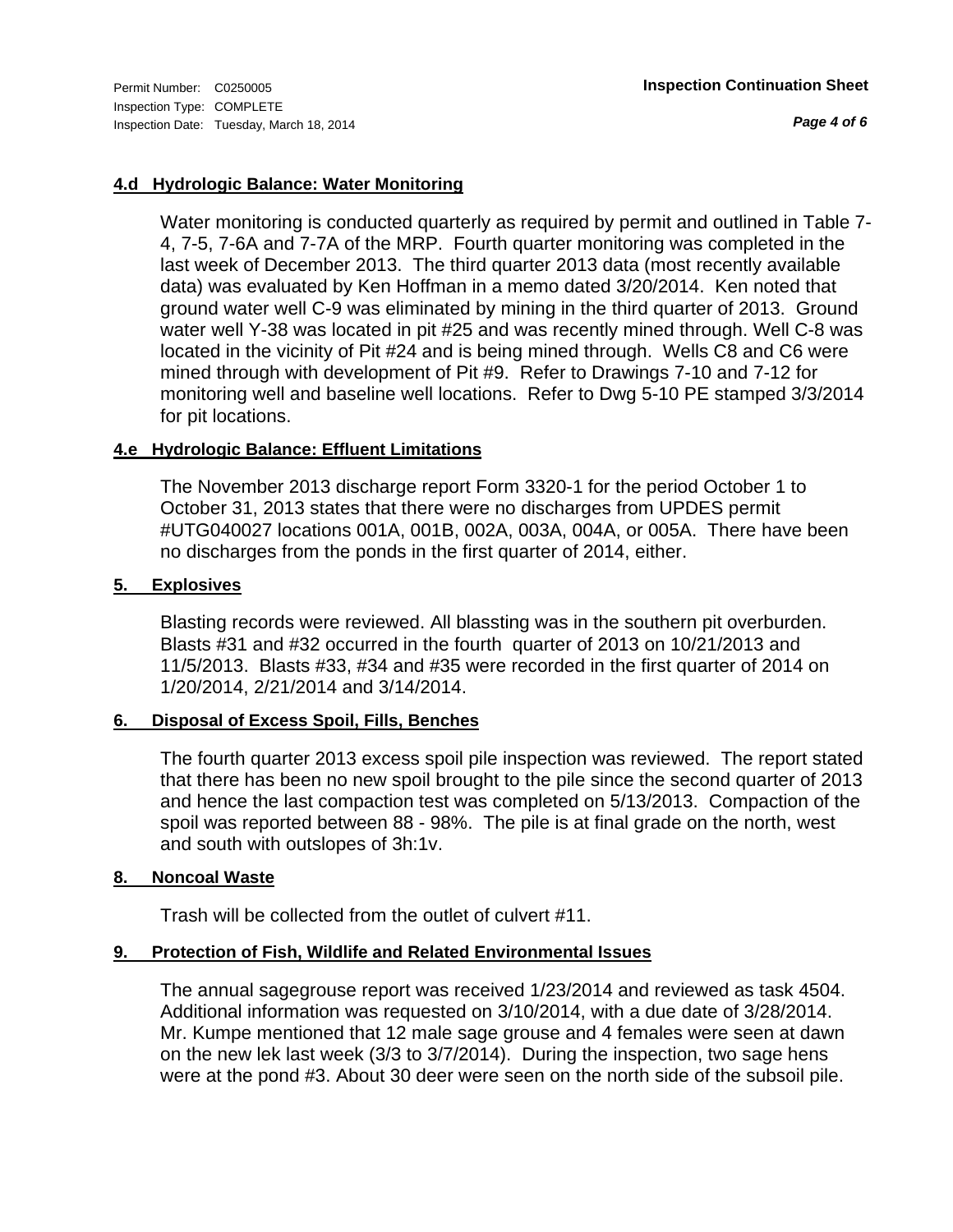#### **10. Slides and Other Damage**

Water encountered during pit development has resulted in truncated pits at the southern end of the permit area. A figure showing the progress of mining during the week ending 3/14/14 is attached to this inspection report.

#### **11. Contemporaneous Reclamation**

Pit 27 and 28 have been backfilled and brought to AOC. A subsoil pile adjacent to pit 28 will be spread out over the area prior to topsoiling. The meanders for the reconstruction of Robinson Creek were surveyed and staked, but construction was discontinued to allow the fill to dry out.

#### **12. Backfilling And Grading**

Pits 25 and 26 are being backfilled using a hoe and dozer from pit 24. Three of four truckloads of overburden from pit 24 are being long-hauled to pit 6. The fourth truckload is being unloaded at the edge of pit 26. Violation #10135 was issued February 5, 2014 and abatement was extended until April 17, 2014 for pit 6 to be brought to AOC. About half of the pit 6 void is fillled at this time. Daily backfilling volumes must be increased to pit 6 if the April 17, 2014 deadline is to be met.

#### **13. Revegetation**

The December 2013 spoil pile inspection notes that 17 acres of the spoil pile were seeded in 2013 and 22 more acres were graded. A significant rill on the north side of the spoil pile was treated with excelsior logs and should be watched. Future grading of the subsoil and topsoil on the pile must be on the contour to avoid rilling.

#### **16.a Roads: Construction, Maintenance, Surfacing**

. The county road has been mined through in pits 24-26 and the haul road is now on the east side of those pits.

#### **16.b Roads: Drainage Controls**

Road drainage reports to ponds.

#### **17. Other Transportation Facilities**

Trucks were lined up to be loaded at 3 pm.

#### **18. Support Facilities, Utility Installations**

The generator for the high wall miner and about 150 ft. of auger have arrived. The remaining parts are in shipment.

#### **19. AVS Check**

An AVSevaluation was conducted in the first quarter 2014 in cnojunctino with Task 4510.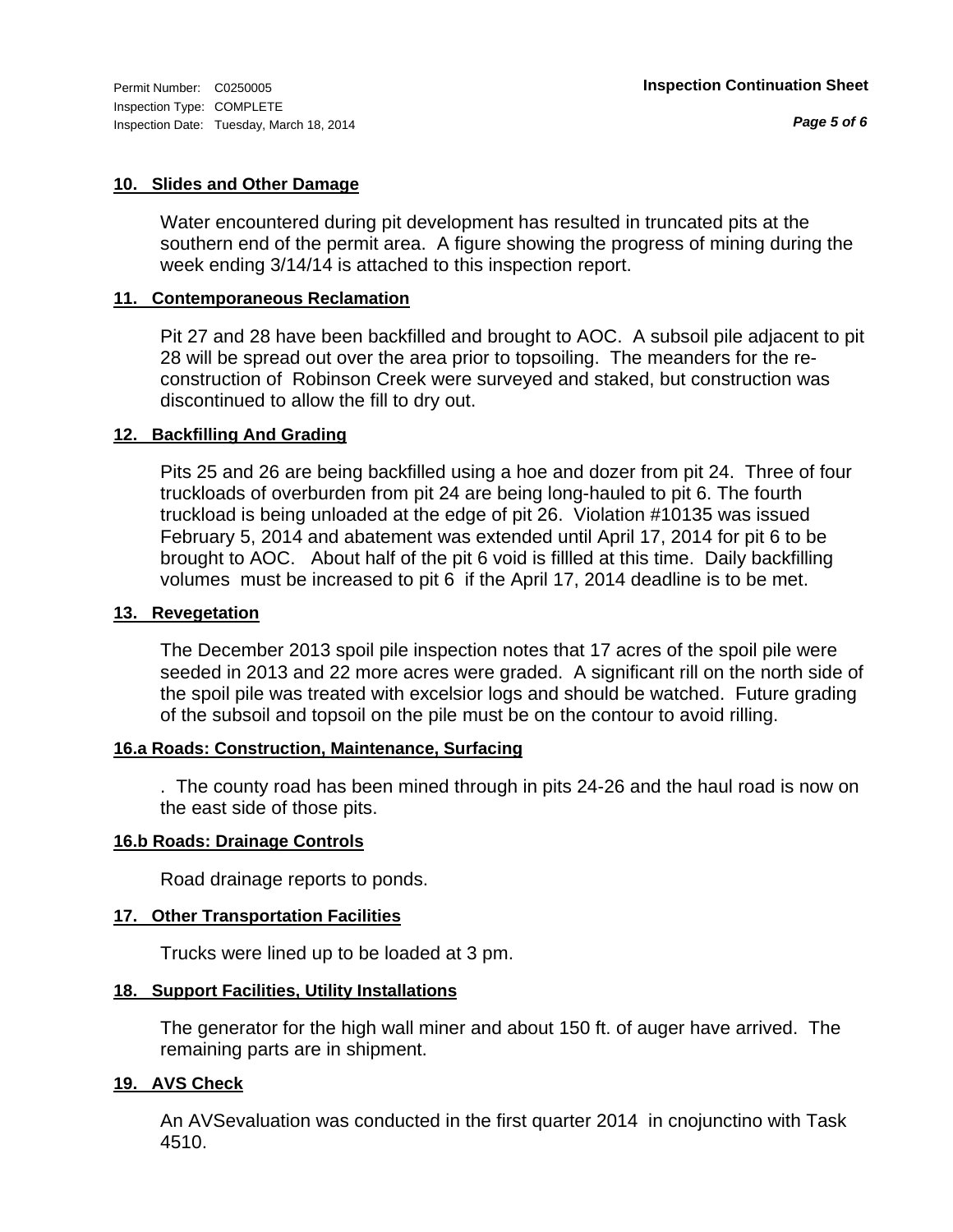*Page 6 of 6*

#### **20. Air Quality Permit**

A Notice of Intent was filed with UDAQ on August 22, 2013 to include the highwall miner on the list of equipment in Approval Order DAQE-AN0140470002-10.

#### **21. Bonding and Insurance**

Bond was revised on December 13, 2013 to add Phase 2 area of 40 acres. Total acreage under bond is 329 acres. The coal bond status report dated 12/17/2013 states the present bond amount as \$10,000,000.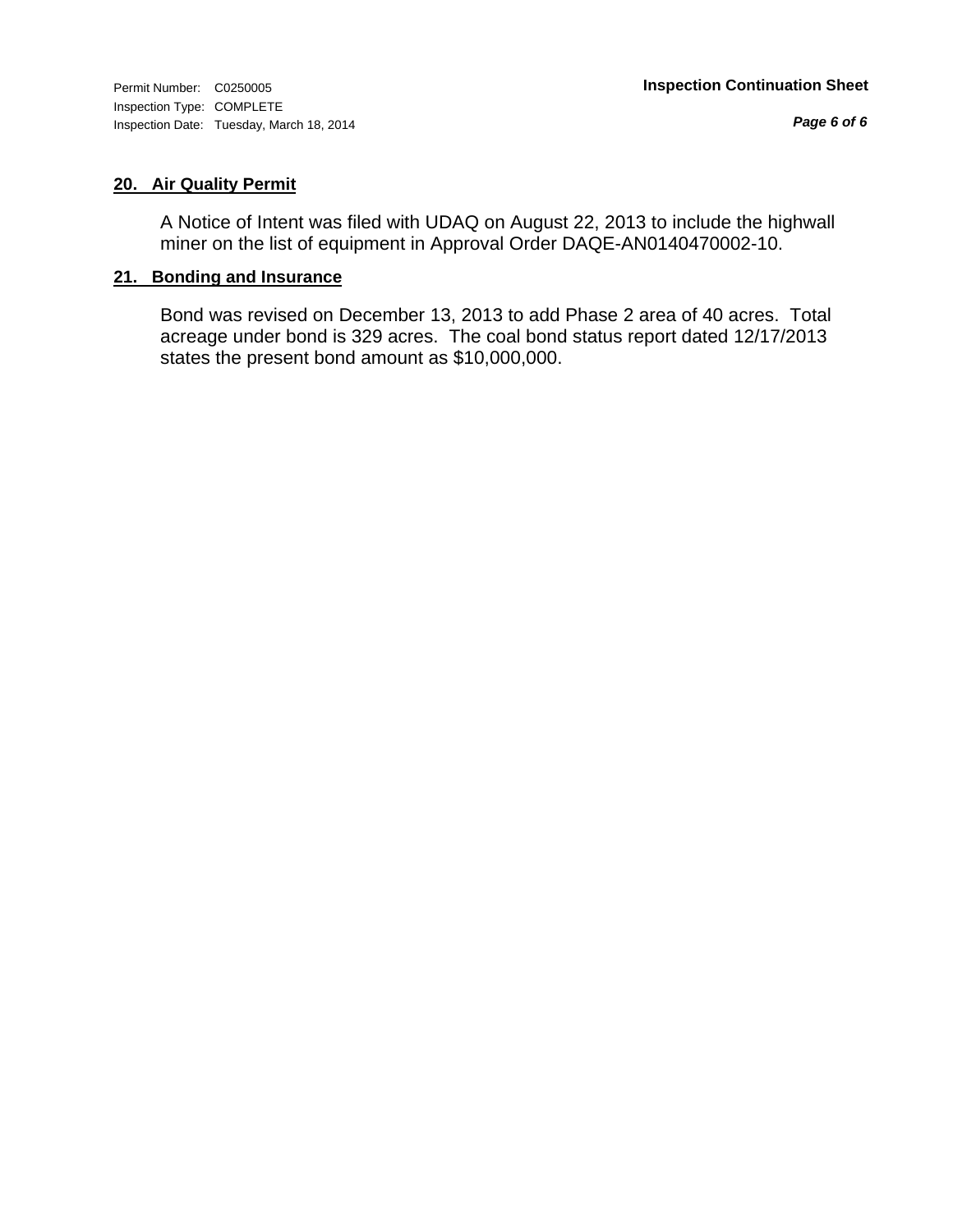5/005 Incoming

 $2.4 - 2.1 + 1.4$ Ag Partir  $\mathcal{L}_{\mathcal{L}_{\mathcal{L}}}\left(\mathcal{L}_{\mathcal{L}_{\mathcal{L}}}(\mathcal{L}_{\mathcal{L}_{\mathcal{L}_{\mathcal{L}}}})\right)$  , (FISS) (FST 15-54-124 26-8229-1418 6830 FOND RENNING

2 Non Senator imposite paperee attractor 902/566/2015 Pax 9/0/58 2714

> Charles Lundrum, It  $(1917.1990)$ Weldon Shouse  $(1915-20.14)$

Of Counsel Thomas M. Cooper John H. Burrus

LANDRUM & SHOUSE LLP LAW OFFICES

website Condition March 18, 2014 suffered 3 movie Mark L. Noseles Lesie Patterson Vose John R. Marcin, Ja Lory G. Deener Mark [ Hinker State of Utah Department of Natural Resources john G. McNeall Division of Oil, Gas and Mining R Kent Westhern ATTN: John R. Baza P. O. Box 145801 Dougas L. Hoods Salt Lake City, UT 84114-5801 Daniel E. Murner **Estill D. Banks II**  $RE:$ Proposed Assessment for State Violation No. N10135, Coal Hollow Mine, C/025/0005, Task ID #4500 Bradley C. Hooks Alton Coal Development, LLC Jeffrey A Taylor Jennifer A Peterson Dear Director Baza: Michael E. Hammond In accordance with UT ADC R645-401-700 et seq, Alton Coal Development requests an informal Evan B Jones conference to review the facts of the violation and/or the proposed assessment. Elizabeth A. Deener Bennett E. Bayer I request that the assessment conference officer assigned to hold a conference contact me as necessary to establish the date and time of the assessment conference. Michael K Nisbet Eria C. Sammens If there is anything further, please do not hesitate to contact me. Elizabeth Winchell Sincerely Kyle W Ray Lacey Fiorelia **Tim Davis** BENNETT E. BAYER Hilary M. Jarvis Lexington Office/ Carson W. Smith Telephone Extension 243 E-Mail: bbayer@landrumshouse.com Torid G. Allen Ashley Suuth Lant BEB/rmb David G. Noble Launac

United Stands